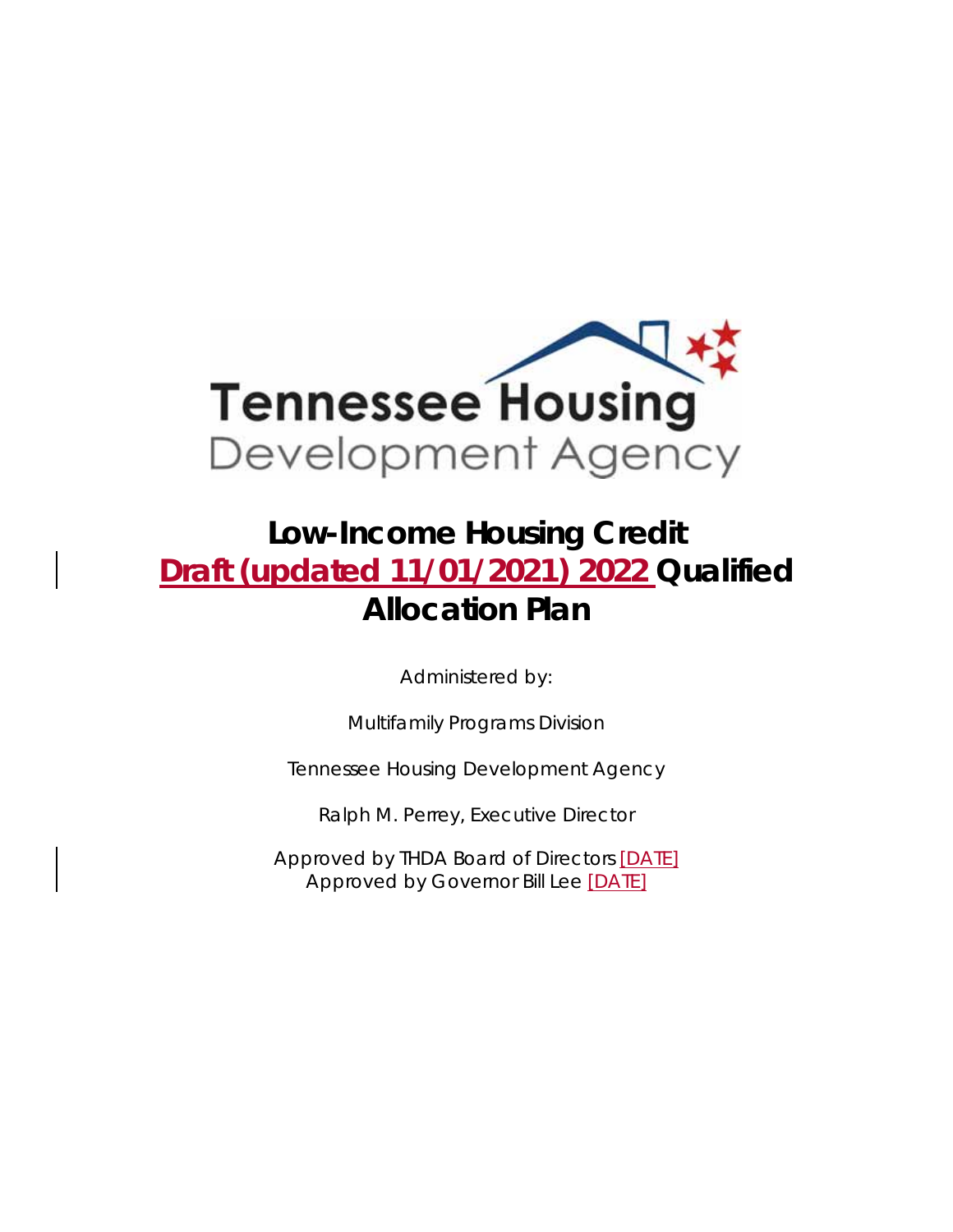| Low-Income Housing Credit 2022 Qualified Allocation Plan<br><b>Table of Contents</b> |                                                                  |                |  |  |  |  |
|--------------------------------------------------------------------------------------|------------------------------------------------------------------|----------------|--|--|--|--|
| <b>Section</b>                                                                       | <b>Topic</b>                                                     |                |  |  |  |  |
|                                                                                      | <b>Introduction and Disclaimers</b>                              | Page           |  |  |  |  |
| $\overline{2}$                                                                       | Definitions                                                      | $\overline{4}$ |  |  |  |  |
| 3                                                                                    | <b>State Housing Credit Allocation Limits</b>                    | 14             |  |  |  |  |
| $\overline{\mathcal{A}}$                                                             | THOMAS and Initial Application Submission Requirements           | 19             |  |  |  |  |
| 5                                                                                    | Program Fees                                                     | 20             |  |  |  |  |
| 6                                                                                    | Development Team Members and Eligibility Thresholds              | 22             |  |  |  |  |
| $\overline{7}$                                                                       | Non-Profit Set-Aside                                             | 26             |  |  |  |  |
| 8                                                                                    | <b>CNI Grant Allocations</b>                                     | 28             |  |  |  |  |
| 9                                                                                    | PHA Set-Aside                                                    | 29             |  |  |  |  |
| 10                                                                                   | <b>Existing Multifamily Housing Allocations</b>                  | 31             |  |  |  |  |
| 11                                                                                   | <b>New Construction Regional Pools Allocations</b>               | 32             |  |  |  |  |
| 12                                                                                   | Mandatory and Threshold Requirements                             | 33             |  |  |  |  |
| 13                                                                                   | New Construction and Rehabilitation Minimum Requirements         | 37             |  |  |  |  |
| 14                                                                                   | <b>Initial Application Scoring</b>                               | 39             |  |  |  |  |
|                                                                                      | New Construction Scoring                                         | 40             |  |  |  |  |
|                                                                                      | Rehabilitation of Existing Multifamily Housing Scoring           | 45             |  |  |  |  |
| 15                                                                                   | Initial Application Eligibility and Scoring Review               | 53             |  |  |  |  |
| 16                                                                                   | <b>Carryover Allocation Process</b>                              | 58             |  |  |  |  |
| 17                                                                                   | <b>Construction Review Process</b>                               | 60             |  |  |  |  |
| 18                                                                                   | Final or Placed in Service Process                               | 62             |  |  |  |  |
| 19                                                                                   | <b>Compliance and Development Stabilization Process</b>          | 63             |  |  |  |  |
|                                                                                      | Noncompetitive Housing Credit Allocated to Developments Financed | 67             |  |  |  |  |
| 20                                                                                   | with Tax-Exempt Bonds                                            |                |  |  |  |  |
| 21                                                                                   | Special Assistance for At-Risk and Distressed Counties           | 73             |  |  |  |  |
| 22                                                                                   | Special Assistance for Qualified Disaster Zones                  | 74             |  |  |  |  |
| 23                                                                                   | Adoption and Approval by Governor                                | 76             |  |  |  |  |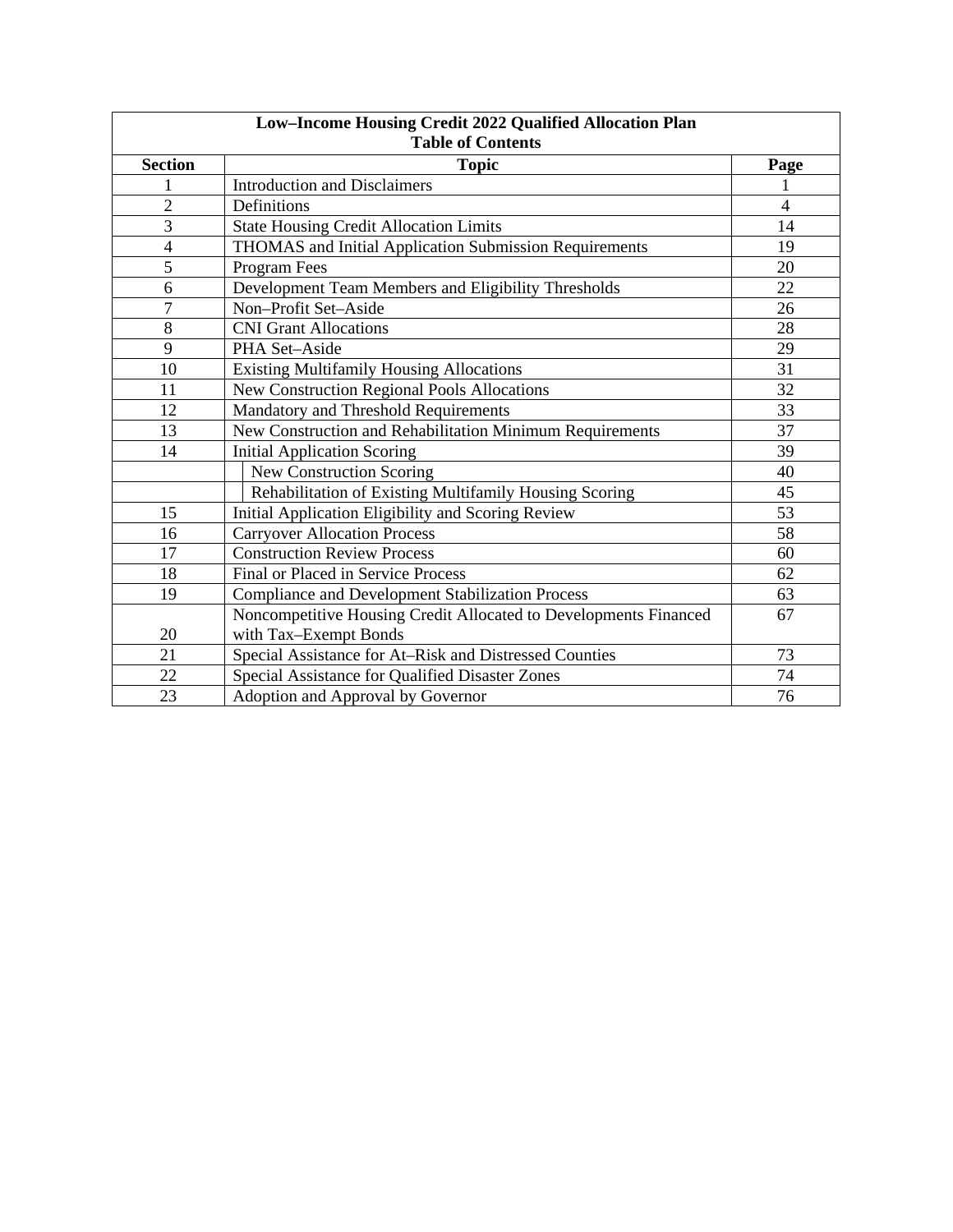## **Section 1: Introduction and Disclaimers**

The Tennessee Housing Development Agency ("THDA") administers the Low–Income Housing Credit program in Tennessee. The Low–Income Housing Credit ("Housing Credit") program was created by the Tax Reform Act of 1986 under Section 42 of the Internal Revenue Code of 1986, as amended ("Section 42"), to encourage the construction and rehabilitation of rental housing for low–income individuals and families. Under Section 42(m), THDA is required to develop a Qualified Allocation Plan ("QAP") to define the process by which it will allocate an annual amount of Housing Credit in Tennessee.

This QAP contains "electronic links"uniform resource locators to resources utilized by THDA in the application process such as the Tennessee Growth Policy Act, Multifamily Tax Subsidy Project Income Limits, Qualified Census Tracts, designations of Difficult to Develop Areas, Fair Housing Act requirements, etc. "**Attachments**" are forms or documents, which must be submitted in the Tennessee Housing On–line Management Administration System ("THOMAS") as part of the Initial Application. Initial Application information entered into THOMAS, including attachments, are, collectively, part of the "Initial Application" and all are considered part of the QAP.

All QAP requirements, Initial Application requirements, and Code requirements must be met. These requirements include, without limitation, all applicable requirements of the THOMAS User Manual and use of all applicable forms and templates from the THOMAS Documents Page.

This QAP has been approved by the THDA Board of Directors and adopted by the Governor of Tennessee.

When this QAP calls for some THDA action, including but not limited to a determination, adjustment, review, evaluation, or exercise of discretion, all such actions shall be at THDA's sole discretion, whether specifically so stated or not.

No person or entity who submits an Initial Application shall have any right to an allocation of Housing Credit under this QAP based solely on the score assigned to their Initial Application. THDA decisions are final.

## **The QAP as Public Policy**

The policy surrounding this QAP is to use the Housing Credit allocated to Tennessee to create, maintain, and preserve affordable rental housing for low–income households. Specific objectives of this QAP are to:

- A. Make rental units affordable, in the areas of greatest need, to households with as low an income as possible and for the longest time period possible;
- B. Encourage development of appropriate housing units for persons with special needs, including individuals who are older persons<del>the elderly, the homeless, and or</del> have a disabilitythe disabled;
- C. Allocate only the minimum amount of Housing Credit necessary to make a development financially feasible and viable throughout the credit period;
- D. Encourage Qualified Nonprofit Organizations to develop rental housing for low–income households;
- E. Encourage fair distribution of Housing Credit among counties and developers; and
- F. Allocate Housing Credit fairly.

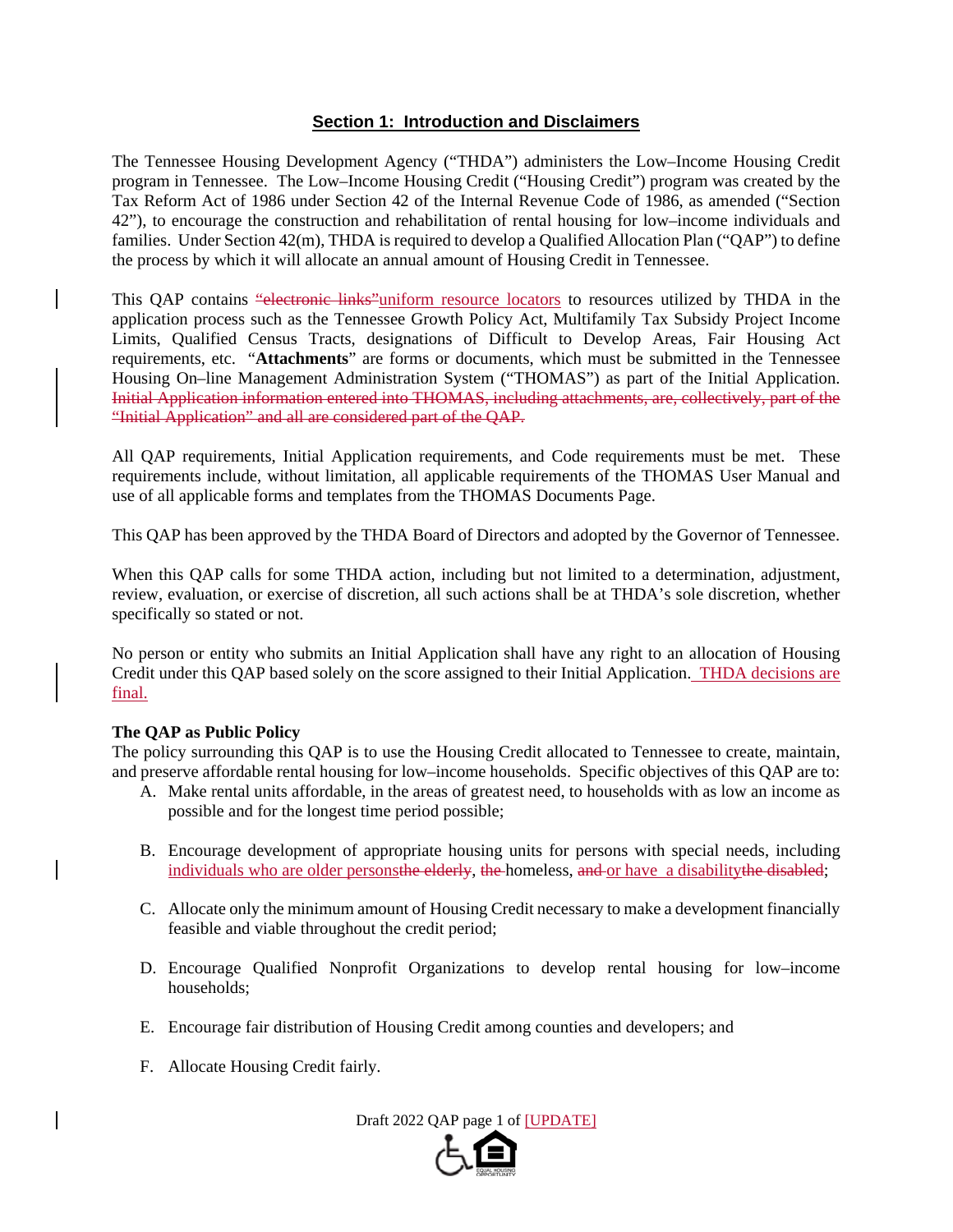#### **Amendments**

THDA may amend any part of this QAP following public notice and approval by the THDA Board of Directors. Such amendment is expressly permitted by this QAP, and the making of such amendment will not require further public hearings or approval by the Governor. THDA, in accordance with Section 42, may impose additional requirements in order to fulfill the objectives of its housing initiatives.

#### **Site Changes**

A request for a Site change will only be considered if the original allocation of Housing Credit is returned and a new allocation of Housing Credit is made pursuant to Section  $42(m)(1)(A)(iv)$  of the Code.

## **Document Review**

THDA will review and evaluate only those materials submitted in compliance with the requirements of this QAP. THDA is not responsible for missing, inaccurate, or incomplete documentation.

THDA will not evaluate any materials submitted outside the deadlines for submission of such materials and will assume no obligation to request additional information from Applicants for any purpose.

THDA may require additional information and/or documentation if THDA determines that additional information is necessary for clarification and/or explanation. THDA's review of documents submitted with any Initial Application, including Initial Applications or documents submitted in connection with Housing Credit reserved or allocated under this QAP, is for THDA's own purposes and is not for the purpose of advising, certifying, representing or warranting to others as to the feasibility or viability of any proposed development. It is not THDA's responsibility to provide notice of missing, inaccurate or incomplete submissions.

#### **Adverse Action by Local Jurisdiction**

If, following the allocation of Housing Credit to a proposed development, the local jurisdiction in which the proposed development is located takes action that THDA, in its sole discretion, determines to be for the primary purpose of preventing the proposed development from satisfying applicable program requirements, THDA may lower the amount of Housing Credit available to that jurisdiction in future Qualified Allocation Plans. Examples include, without limitation, "downzoning", action regarding utilities or utility connections, action regarding required public roads, or action to prevent issuance of Certificates of Occupancy.

## **No THDA Liability**

No member, officer, agent, or employee of THDA shall have any personal liability with respect to any matters arising out of, or in relation to, this QAP, Housing Credit reserved or allocated under this QAP, or the monitoring of Housing Credit Developments.

THDA makes no representations or warranties to applicants, developers, owners, or anyone else as to compliance with Section 42, Treasury regulations, or any other laws or regulations applying to Housing Credit or Housing Credit Developments, or as to the feasibility or viability of any proposed Housing Credit Development.

#### **Enforcement**

In the event THDA seeks enforcement of any matter connected with any reservation, allocation, or monitoring of Housing Credit, or any other matter connected with Housing Credit, THDA shall be entitled to recover all damages, costs, expenses and fees, including without limitation, all court costs, all legal fees and expenses, and all staff time, from any party connected to or with any Housing Credit Development.

#### **False Statements**

Draft 2022 QAP page 2 of [UPDATE]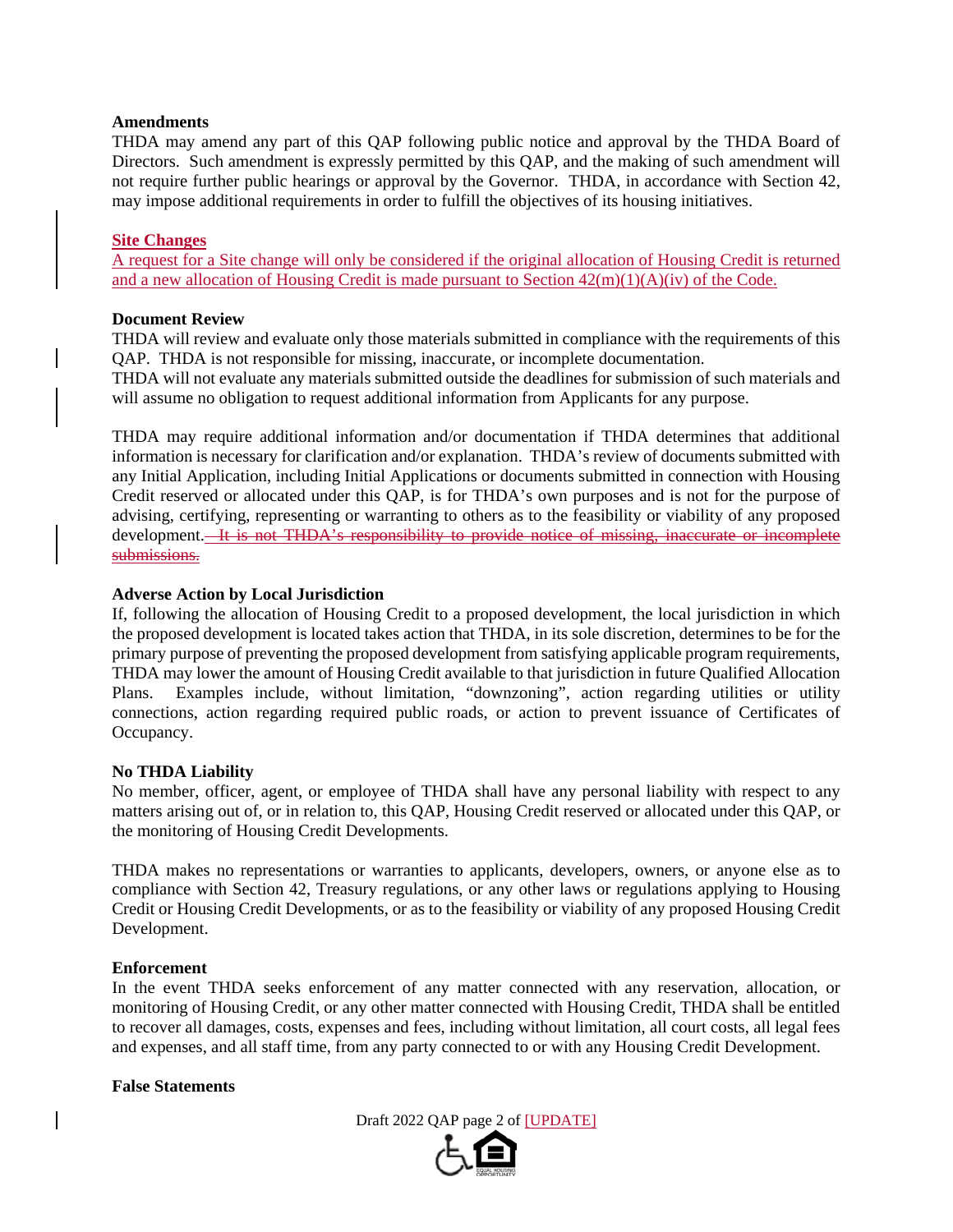- A. Tennessee Code Annotated, Section 13–23–133, makes it a Class E felony for any person to knowingly make, utter, or publish a false statement of substance or aid or abet another person in making, uttering, or publishing a false statement of substance for the purpose of influencing THDA to allow participation in the Housing Credit Program. Any and all statements contained in any materials, including without limitation, an Initial Application and any other applications, documents, letters, opinions, or certifications, submitted to THDA in connection with any Initial Application, subsequent applications or in connection with Housing Credit reserved, allocated or monitored for compliance under this QAP or otherwise made by an Applicant or other person connected in any way with Housing Credit reserved, allocated or monitored for compliance under this QAP are statements of substance made for the purpose of influencing THDA to allow participation in the Housing Credit Program.
- B. By submitting any materials, including without limitation, an Initial Application and any other applications, documents, letters, opinions, or certifications to THDA in an effort to obtain or maintain Housing Credit, the Applicant and all parties connected with the development proposed in the Initial Application acknowledge and agree (1) they are entering into a contract with THDA; and (2) they intend for THDA to rely on and seek enforcement of all selections or statements (written or oral) made with respect to any reservation, allocation or monitoring of Housing Credit by any and all means available, including, without limitation, specific performance; and (3) they are knowingly making, uttering or publishing or aiding and abetting others in making, uttering or publishing statements of substance for the purpose of influencing THDA to allow participation in the Housing Credit program.



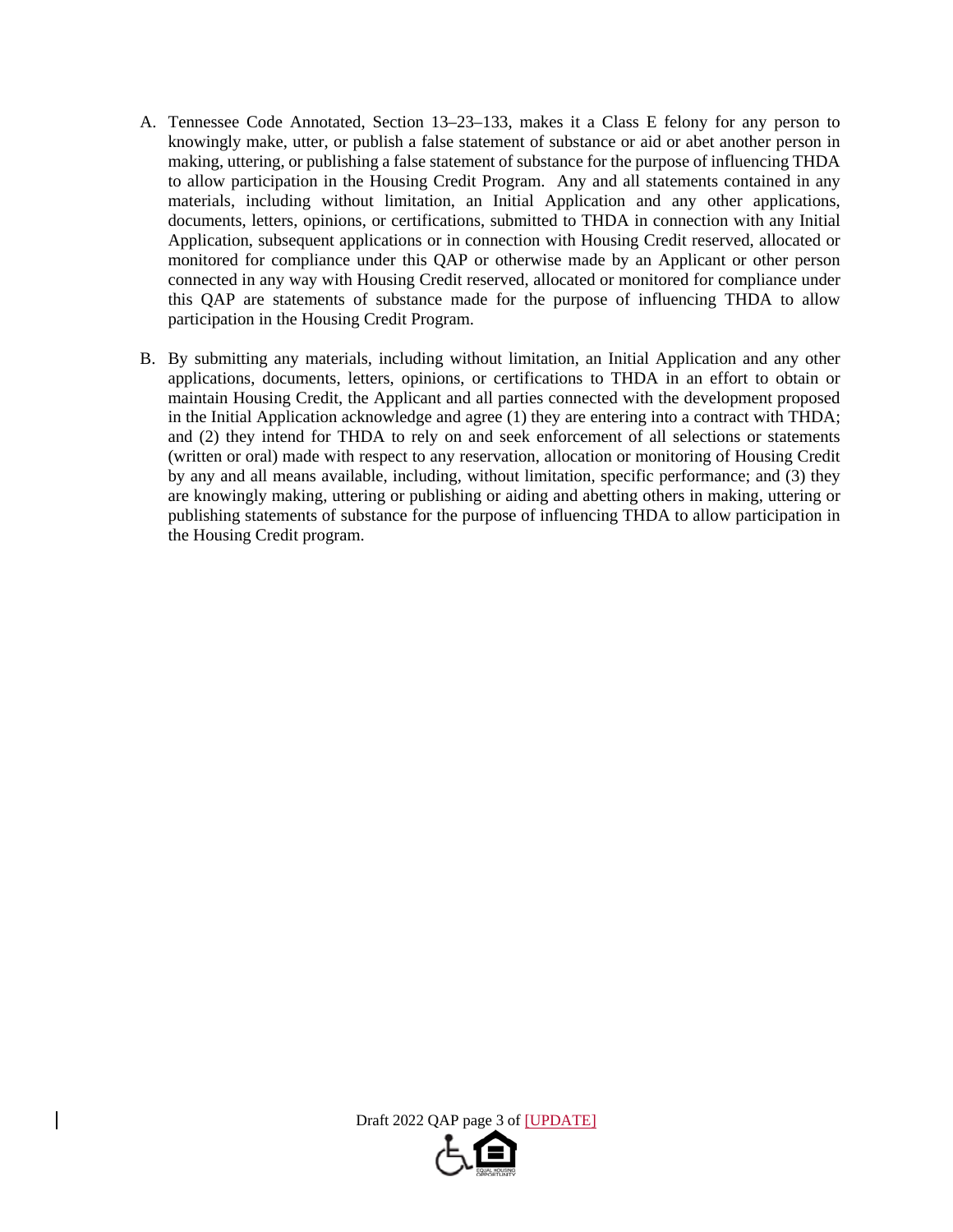## **Section 2: Definitions**

20/50 Test – The 20/50 Test is a federal minimum set–aside that may be elected by an Applicant for Housing Credit that requires at least 20% of the units in a Housing Credit Development to be both rent restricted and occupied by households whose income is less than or equal to 50% of area median gross income ("AMI"). This is an irrevocable election made in an Initial Application.

40/60 Test – The 40/60 Test is a federal minimum set–aside that may be elected by an Applicant for Housing Credit that requires at least 40% of the units in a Housing Credit Development to be both rent restricted and occupied by households whose income is less than or equal to 60% of AMI. This is an irrevocable election made in an Initial Application.

Adaptive Reuse/Conversion – The renovation and reuse of a pre–existing building that has not been used for residential purposes and creates additional affordable housing units. Pre–existing buildings used as hotels or motels are eligible as Adaptive Reuse/Conversion. Adaptive Reuse/Conversion will be evaluated and reviewed as New Construction.

Allocation – the amount of Housing Credit reserved for a development.

AMI – Area Median Income as determined by HUD.

Applicable Fraction – The percentage of a building that is treated as low-income use and generally eligible for the LIHC. The Applicable fraction is the smaller of the Unit Fraction or the Floor Space Fraction.

Applicant – An applicant for Low-Income Housing Tax Credit under this QAP that will own the proposed development and to which the credits may be allocated.

Application – See "Initial Application".

Appraisal – An opinion of value for land and building cost.

Average Income Test – The Average Income Test is a federal minimum set–aside that may be elected by an Applicant for Housing Credit. Under this election, at least 40% of the units in a Housing Credit Development are required to be both rent restricted and occupied by individuals whose incomes do not exceed the imputed income limitation designated by the Applicant. The average of the imputed income limitations designated cannot exceed 60% of AMI. The designated imputed income limitations must be in 10% increments as follows: 20%, 30%, 40%, 50%, 60%, 70%, and 80%. Guidance regarding Average Income Test may be found on the THOMAS Documents Page. This is an irrevocable election made at Initial Application.

Basis Boost – An increase of up to 30% in eligible basis for a building in order to improve the financial feasibility of the building in a difficult to develop area, as determined by THDA in its sole discretion.

Building Permit( $s$ ) – Formal approval of building plans by the local government authority or building department certifying that the building plans meet the requirements of applicable codes to construct, enlarge, or alter a building, which allows construction to proceed.

Capital Needs Assessment – See Physical Needs Assessment.

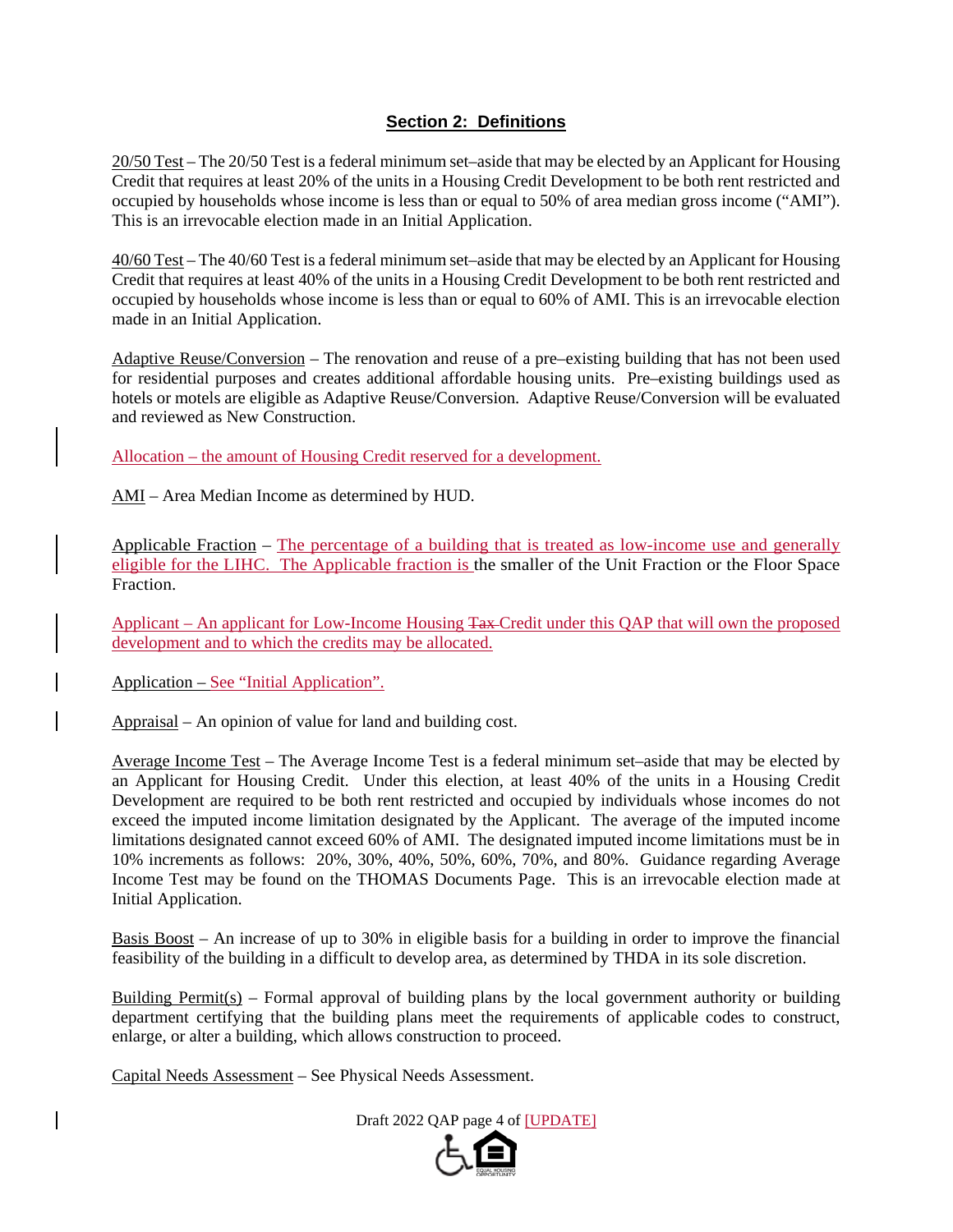Carryover Allocation Agreement – The document allocating Housing Credit when a development that received a Reservation Notice will not be placed in service in the same year as the Reservation Notice. This document is issued by THDA and extends the required placed–in–service date to the end of the second calendar year after the year of the Reservation Notice.

Carryover Allocation Application – The application and all related documentation required when a development with a Reservation Notice will not be placed in service in the same year as the Reservation Notice.

Certificate of Occupancy – Formal approval by the relevant local government that a building is suitable for occupancy.

CNI – Choice Neighborhoods Implementation Grants awarded by HUD to PHAs, local governments, or tribal entities to revitalize severely distressed public housing and/or HUD assisted multifamily housing projects.

Code – Internal Revenue Code of 1986, as amended, together with all subsequent tax legislation duly enacted by the Congress of the United States, all United States Treasury Regulations in effect with respect thereto (including regulations first promulgated under previous versions of the Code) and all revenue procedures, revenue rulings, or other published determinations of the Treasury Department or the Internal Revenue Service of the United States.

Compliance Period **–** The period of 15 taxable years, commencing on the first day of the taxable year in which any building that is part of the Housing Credit Development is placed in service or, if deferred by election of the Owner of the Housing Credit Development, the first day of the next calendar year, but only if the building is a qualified low–income building as of the close of the first year of such period. This definition may be revised under the land use restrictive covenants for a longer duration based on Applicant's election under Section 14 and Section 20.

Concerted Community Revitalization Plan (CCRP) – A document that assesses the health and potential prosperity of an area through public interaction and assessment of the physical, social and economic health of the citizenry, businesses, infrastructure, and built environment in the area. A CRPCCRP must contain all of the following:

- 1. A target area with clearly defined geographic boundaries.
- 2. A defined role for the lead and/or convening organization that will coordinate all other partners' efforts and monitor plan progress.
- 3. A steering committee or coalition that is representative of the community and is charged with guiding the process.
- 4. A survey of current conditions, a needs assessment and/or an asset map that defines community assets upfront and clearly identifies challenges to be addressed. The data should include demographics, economic vitality, and public investment.
- 5. Public meetings and surveys to identify the citizen and business' vision for the neighborhood/target area.
- 6. Minimum elements the plan should address include Housing, Education, Infrastructure and Economic Development.
- 7. Defined outcomes and objectives based both on data and community outreach. Outcomes should be realistic and responsive to the interests of the community.
- 8. A set of strategies to achieve the outcomes.
- 9. A proposed timeline for implementation of strategies.
- 10. Proposed funding for implementation.

Draft 2022 QAP page 5 of [UPDATE]

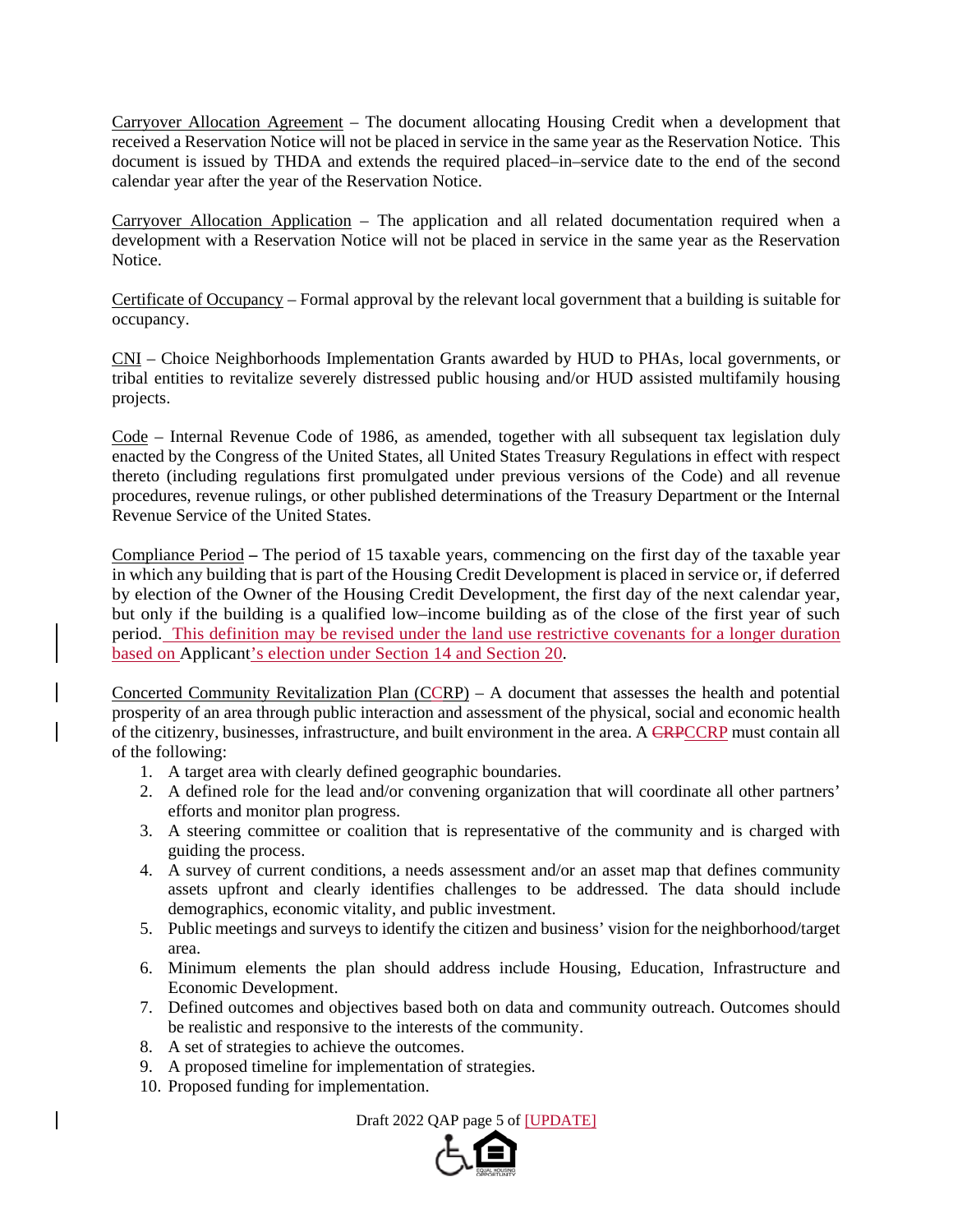- 11. Continued evaluation of progress, allowing periodic assessment of what is working, what is not and where adjustments are needed.
- 12. Approval of the plan from the appropriate local entity.

Conditional 42(m) Letter – A letter issued by THDA to Applicants seeking a determination of 4% Housing Credit in conjunction with uncommitted Multifamily Tax–Exempt Bond Authority.

Construction Schedule – A document showing work to be performed, resources to perform the work, and timeframes in which the work is expected to be performed. The Construction Schedule should reflect all the work associated with delivering a Housing Credit Development on time.

Consultant - A third-party entity that provides consulting services to Housing Credit Development Participants. An entity acting in the capacity of Owner, Developer, or General Contractor or which provides technical assistance to the Owner, Developer, or General Contractor is considered a Consultant. Consultants include, but are not limited to, construction management consultants, interior design consultants, relocation specialists, tax credit application consultants, resident certification consultants, HOPE VI consultants, etc. All consulting fees are considered part of the calculation of the maximum allowable Developer fee for each Housing Credit Development.

Cost Certification – The certification of actual total development costs for a Housing Credit Development and the amount of Housing Credit eligible basis in the Housing Credit Development upon completion of the development.

Credit Period – The 10–year period over which Housing Credit may be claimed. The Credit Period begins on the first day of the taxable year in which any building that is part of a Housing Credit Development is placed in service or, if deferred by election of the Owner of the Housing Credit Development, the first day of the next calendar year, but only if the building is a qualified low–income building as of the close of the first year of such period.

Cure Notice – The notice sent by THDA to the contact person specified in an Initial Application after completion of Initial Application review to indicate deficiencies in the Initial Application.

Developer - The legal entity designated as the Developer in the Application as well as all persons, affiliates of such persons, corporations, partnerships, joint ventures, associations, or other entities that have a direct or indirect ownership interest in the Developer entity. Any entity or individual that receives all or part of the Developer Fee must be designated as a developer. Material participation (through Placed In Service) is required[EY1] for all developers and for all entities that receive any portion of the Developer Fee.

Development Team – Any individual or member of the development team including Governors/Directors, Members, and Managers/Officers of the Ownership Entity; Officers, Directors, and Stockholders of the Development Entity; and Officers, Directors, and Stockholders of the Property Management Company.

Difficult Development Area (DDA) –Any area designated as such by HUD or as so defined by THDA in accordance with Section  $42(d)(5)(B)(v)$ . The list is available here: https://www.huduser.gov/portal/datasets/qct.html.

Disability –With respect to an individual, a physical or mental impairment that substantially limits one or more major life activities of such individual; a record of such impairment; or being regarded as having such an impairment. Major life activities include, but are not limited to, caring for oneself, performing manual tasks, seeing, hearing, eating, sleeping, walking, standing, lifting, bending, speaking, breathing, learning,

## Draft 2022 QAP page 6 of [UPDATE]

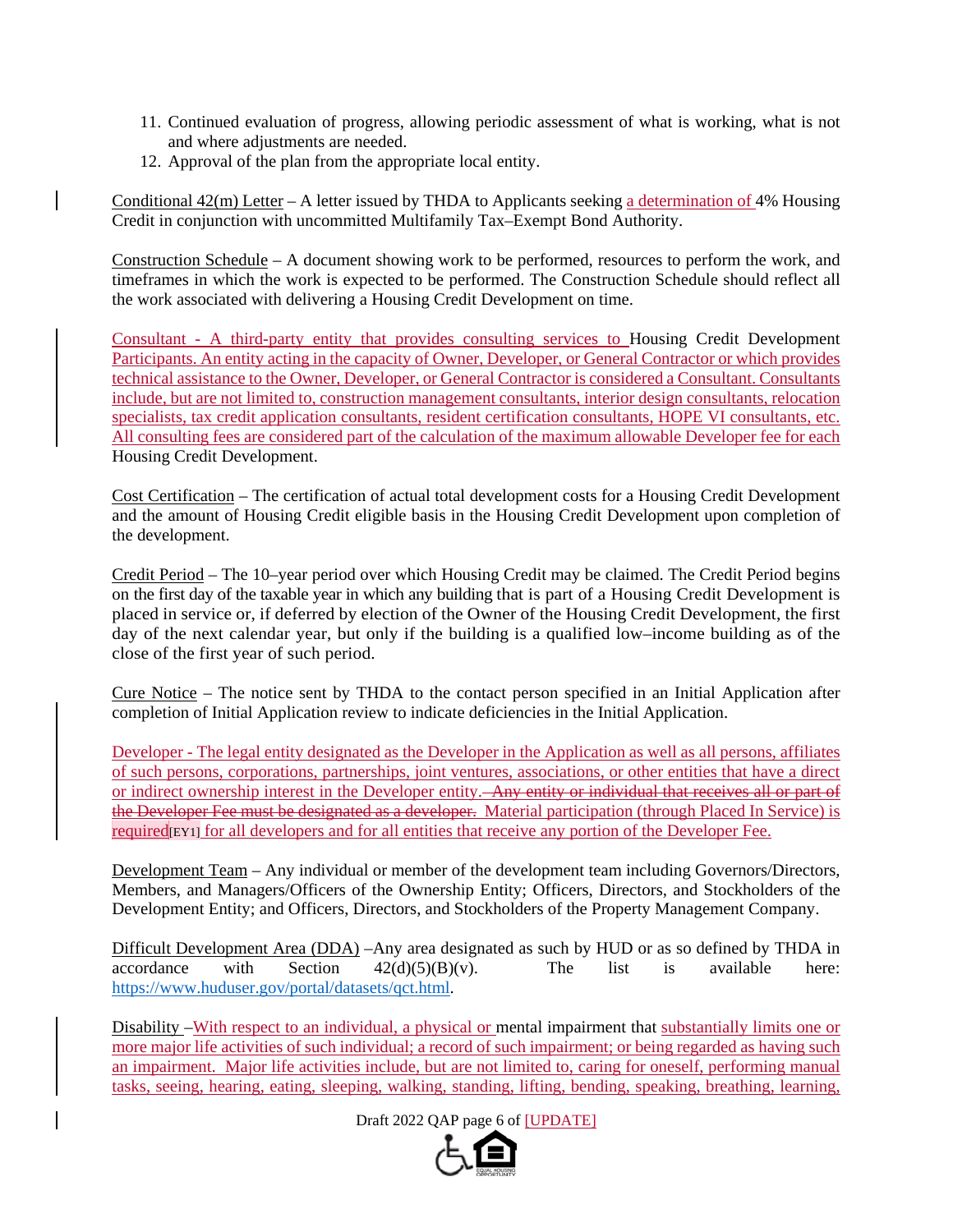reading, concentrating, thinking, communicating, and working. A major life activity also includes the operation of a major bodily function, including but not limited to, functions of the immune system, normal cell growth, digestive, bowel, bladder, neurological, brain, respiratory, circulatory, endocrine, and reproductive functions. An individual meets the requirement of "being regarded as having such an impairment" if the individual establishes that he or she has been subjected to an action prohibited by law because of an actual or perceived physical or mental impairment whether or not the impairment limits or is perceived to limit a major life activity. An individual will not be regarded as having such an impairment when the impairment is transitory and minor. A transitory impairment is an impairment with an actual or expected duration of 6 months or less. An impairment that is episodic or in remission is a disability if it would substantially limit a major life activity when active. For further definition, please see the Americans with Disabilities Act of 1990, as amended.

Draw Package — Monthly report that includes the following:

- 1. Request for funds
- 2. Documentation of change orders
- 3. Tracking of finances and progress of development
- 4. Architect inspection report.

## Elderly – see definition of Older Persons.

Energy Star – Energy efficient designation that must be obtained in order to utilize the Energy Star Utility Allowances published on the THDA website.

Evaluation Notice – A notice provided by THDA to request clarification or additional information during review of a Carryover Allocation Application, requested status report on the development, 10-percent Test, Final Application, quarterly construction report, or certified property management application; during an on–site inspection of the Site during construction, after the buildings are placed in service, or during the term of the Extended Use Agreement; or other compliance concern identified by THDA in its sole discretion. Failure to respond to successive Evaluation Notices by the Final deadline allows THDA, in its sole discretion, to return or reject the application, recapture the allocation, or issue an event of noncompliance under the terms of the Extended Use Agreement.

Executed Notice to Proceed – The Notice to Proceed date marks the beginning of the performance time of the construction contract.

Extended Use Agreement – Also known as the Declaration of Land Use Restrictive Covenants for Low– Income Housing Tax Credits ("LURC"), is the agreement executed between THDA and Owner. The LURC:

- 1. Is binding on Owner and all successors of Owner;
- 2. Requires the Housing Credit Development to comply with the requirements of Section 42, the QAP, the Application, and THDA;
- 1.3. Evidences Applicant's federal election and any requirements pursuant to Applicant's scoring elections in the Initial Application;
- 2.4. Requires that the applicable fraction for each building for each taxable year during the term of the LURC will not be less than the applicable fraction specified the LURC;
- 3.5. Prohibits the eviction or termination of the tenancy (except for good cause) of an existing low– income resident or any increase in the gross rent with respect to a low–income unit that is not otherwise permitted;

Draft 2022 QAP page 7 of [UPDATE]

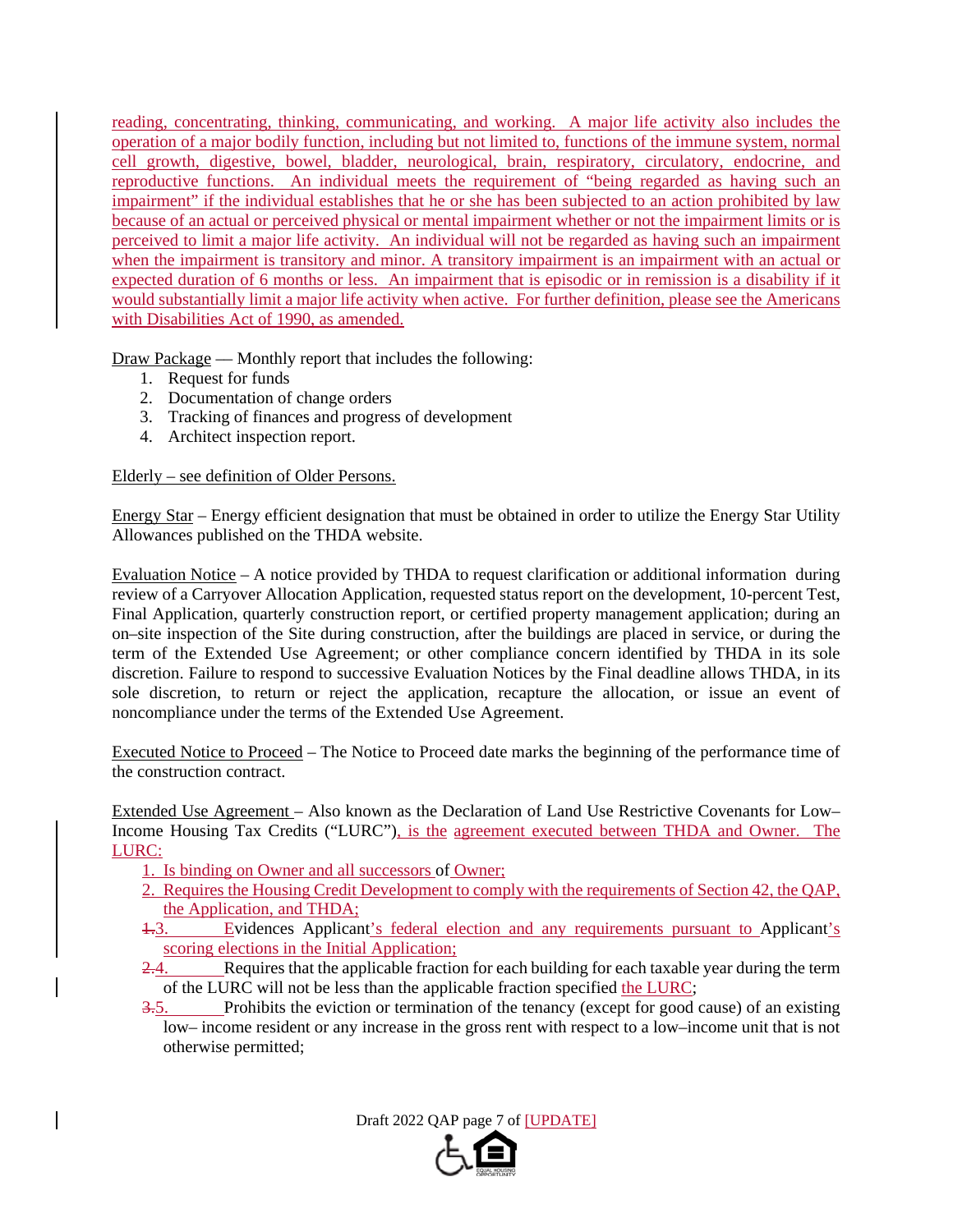- 4.6. Allows individuals who meet the income limitation applicable to the building (whether prospective, present, or former occupants of the building) the right to enforce in any State court the rights under (1) and (2) above;
- 5.7. Prohibits the disposition to any person of any portion of the building to which the LURC applies, unless all of the building to which the LURC applies is disposed of to such person;
- 6.8. Prohibits the refusal to lease to a holder of a voucher or certificate of eligibility under Section 8 of the United States Housing Act of 1937 because of the status of the prospective resident as such a holder;
- 7.9. Is recorded in the real property records of the county in which the Housing Credit Development is located as a restrictive covenant running with the land; and
- 8.10. Commences on the first day of the Compliance Period for a term of at least thirty (30) years (the "Extended Use Period").

Existing Multifamily Housing – A multifamily development that will preserve affordable housing units that are rent and income restricted or, through rehabilitation of units that were not previously affordable, create affordable housing units.

Final Application – The application and all related documentation required when a Housing Credit Development is to be placed in service and for which IRS Forms 8609 are sought.

Final Notice – The THDA notice sent to Applicants, after the Tax Credit Committee (TCC) Review Meeting has been held. This notice will summarize the final eligibility and scoring determinations.

Firm 42(m) Letter – A letter issued by THDA to Applicants seeking a determination of 4% Housing Credit in conjunction with a commitment of Multifamily Tax–Exempt Bond Authority.

Floor Space Fraction – The numerator of which is the total floor space of the Low–Income Units in a building and the denominator of which is the total floor space of the residential units (whether or not occupied) in the same building.

Forms and Templates – THDA provided documents that are used in conjunction with Initial, Carryover, or Final Applications and processes.

Forward Reservation – A binding commitment to allocate Housing Credit from a future year to a proposed development.

Hard Cost – Costs directly related to the physical construction of a building in a Housing Credit Development such as construction materials and construction labor.

Housing Credit – Low-Income Housing Tax Credit as described in Section 42 of the Code.

Housing Credit Ceiling – The maximum amount of Housing Credit THDA may allocate in a given year.

Housing Credit Development – the proposed or existing rental housing development for which Housing Credit has been applied for or allocated.

Housing for Older Persons – Housing (i) intended for, and solely occupied by, persons age 62 or older; or (ii) intended and operated for occupancy by at least one person age 55 years or older per unit, or (iii) provided for under any state or federal program that HUD has determined is specifically designed and operated to assist older persons (as defined in the state or federal program).

Draft 2022 QAP page 8 of [UPDATE]

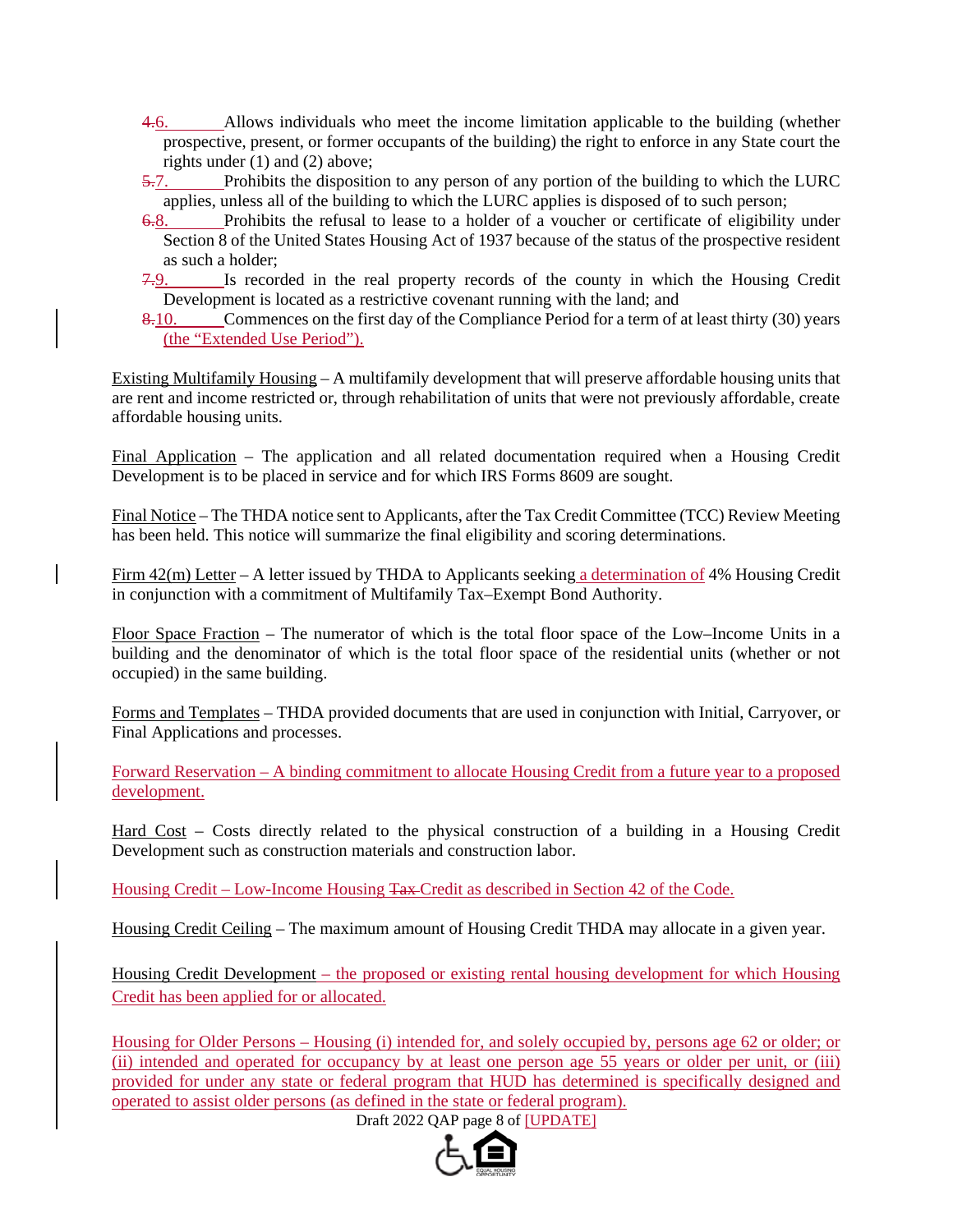HUD – The United States Department of Housing and Urban Development.

Incremental Development – A proposed development that adds units to a Housing Credit Development that received an allocation of 2021 Housing Credit.

Initial Application – The application submitted by an Applicant seeking an allocation of Housing Credit, including, without limitation, all information and documents entered into THOMAS. The application and all related documentation required when an allocation of Housing Credit is sought for a proposed development.

IRS – Internal Revenue Service.

Local Government Notification – Notice provided by THDA, following receipt of Initial Applications, to the chief executive officer (or the equivalent) of the local government in whose jurisdiction a development proposed in an Initial Application is to be located. Such individual will have an opportunity to comment on the development proposed in the Initial Application to be located in the jurisdiction, as required by Section  $42(m)(1)(A)(ii)$ .

Low–Income Unit – Any unit in a building if such unit is rent–restricted as provided in Section 42 or this QAP and the individuals occupying such unit meet the income limitation applicable as provided in Section 42 or this QAP.

Market Study – An analysis of the market conditions of supply, demand and pricing for a specific property type in specific areas.

Modification – Any changes to location, buildings, units, square footage, scoring items, etc. which determine eligibility for an allocation of Housing Credit.

MTBA – Multifamily Tax–Exempt Bond Authority.

No Further Monitoring Status – Housing Credit Developments that are outside of the Section 42 defined Compliance Period that have failed to respond to and/or cure notices for monitoring reviews, non-submittal of annual compliance reports, and noncompliance with program requirements for 180 days from the date THDA provides the notice of noncompliance. Ineligibility will continue until the noncompliance is cured or the LURC expires.Housing Credit Developments that have been removed from the Housing Credit program for repeated events of failure to respond to notices for monitoring reviews, non-submittal of annual compliance reports, and intentional disregard of program requirements.

Owner - The single purpose legal entity (e.g. Corporation, Limited Partnership, Limited Liability Partnership) h<sub>[EY2]</sub>olding title to the Site. as well as all persons, affiliates of such persons, corporations, partnerships, joint ventures, associations, or other entities that have a direct or indirect ownership interest in the ownership entity.

Percentage of Construction Complete – Total Development Cost Incurred as of Report Date x 100 Total Development Costs

PHA – A public housing authority created under the Housing Authorities Law, Tennessee Code Annotated Section 13–20–101, et seq.

Draft 2022 QAP page 9 of [UPDATE]

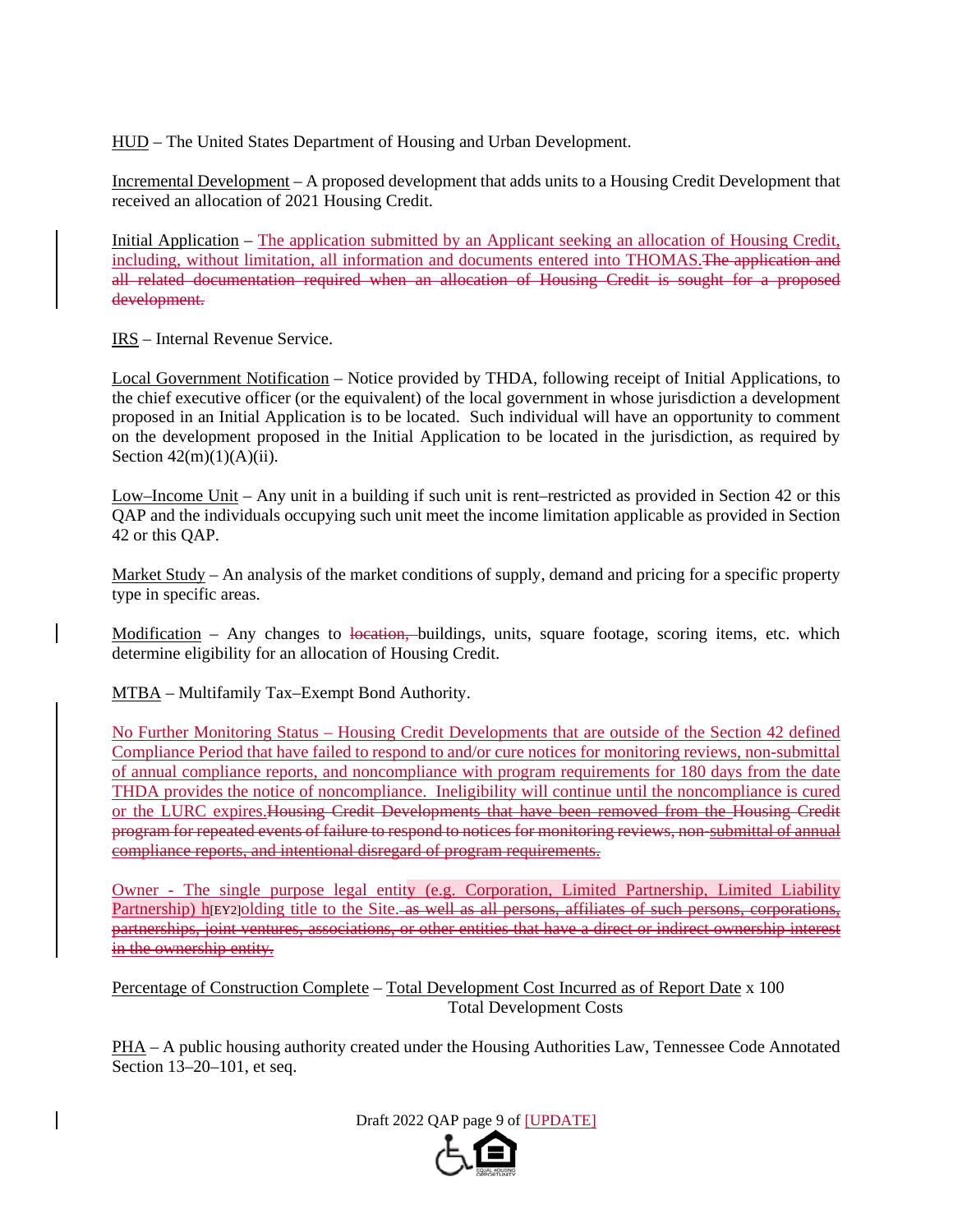Phase 2 Development – A proposed Housing Credit Development that would add units to a previously awarded Housing Credit Development when the construction of the previously awarded Housing Credit Development is complete and at least 50% of the credit restricted units are leased to income qualified households in compliance with current rent and income restrictions by the 2022 Competitive Cycle Deadline for Initial Applications. A proposed development that first adds units to a Housing Credit Development, Existing Multifamily Housing when the construction of the Housing Credit Development Existing Multifamily Housing is complete and, as of the 2022 Competitive Cycle Deadline for Initial Applications, at least 50% of the units in the Housing Credit Development Existing Multifamily Housing are leased to income qualified households at rents that comply with income and rent restrictions currently in effect for the Existing Multifamily Housing Credit Development.

Placed in Service Application – See Final Application.

Physical Needs Assessment – A report prepared by licensed third party provider which contains detailed information about physical needs, deficiencies (including major systems, life safety, and ADA needs) and the capital needs requirements of existing buildings, including a detailed work plan showing all necessary and contemplated improvements and projected costs.

Preliminary Ranking List – A preliminary confirmation of a reservation of Housing Credit from the associated competitive application process.

Pre–Existing Building – A building containing residential rental units previously occupied or approved for occupancy by the applicable authority having jurisdiction.

Qualified Allocation Plan  $(OAP)$  – The document prepared pursuant to Section  $42(m)$  of the Code that details THDA's priorities, process, and requirements regarding the Housing Credit program. The document prepared pursuant to Section 42(m) of the Code that details THDA's priorities, process, and requirements regarding the Housing Credit program. All QAP requirements, Initial Application requirements, and Code requirements must be met. These requirements include, without limitation, all applicable requirements of the THOMAS User Manual and use of all applicable forms and templates from the THOMAS Documents Page. All information entered into THOMAS is incorporated into the Initial Application, which in incorporated into the QAP.

Qualified Census Tract (QCT) – Any census tract identified as such by HUD. The list is available here: https://www.huduser.gov/portal/datasets/qct.html.

Qualified Contract Process (QCP) – The process carried out in compliance with elections made in the relevant QAP and THDA's Qualified Contract Process Guidelines (available here: https://thda.org/pdf/06.01.20-QUALIFIED-CONTRACT-GUIDELINES-REVISED-FOR-VENDOR-NEEDS.pdf).

Qualified Nonprofit Organization – An organization that is described in Section 501(c)(3) or (4) of the Code that is exempt from tax under Section 501(a) of the Code, and that meets the additional requirements contained in Section 7 of this QAP.

RAD – Rental Assistance Demonstration Program administered by HUD that allows PHAs and owners of other HUD–assisted properties to convert (public housing or other assisted) units from their original sources of HUD financing to project–based Section 8 contracts.

Draft 2022 QAP page 10 of [UPDATE]

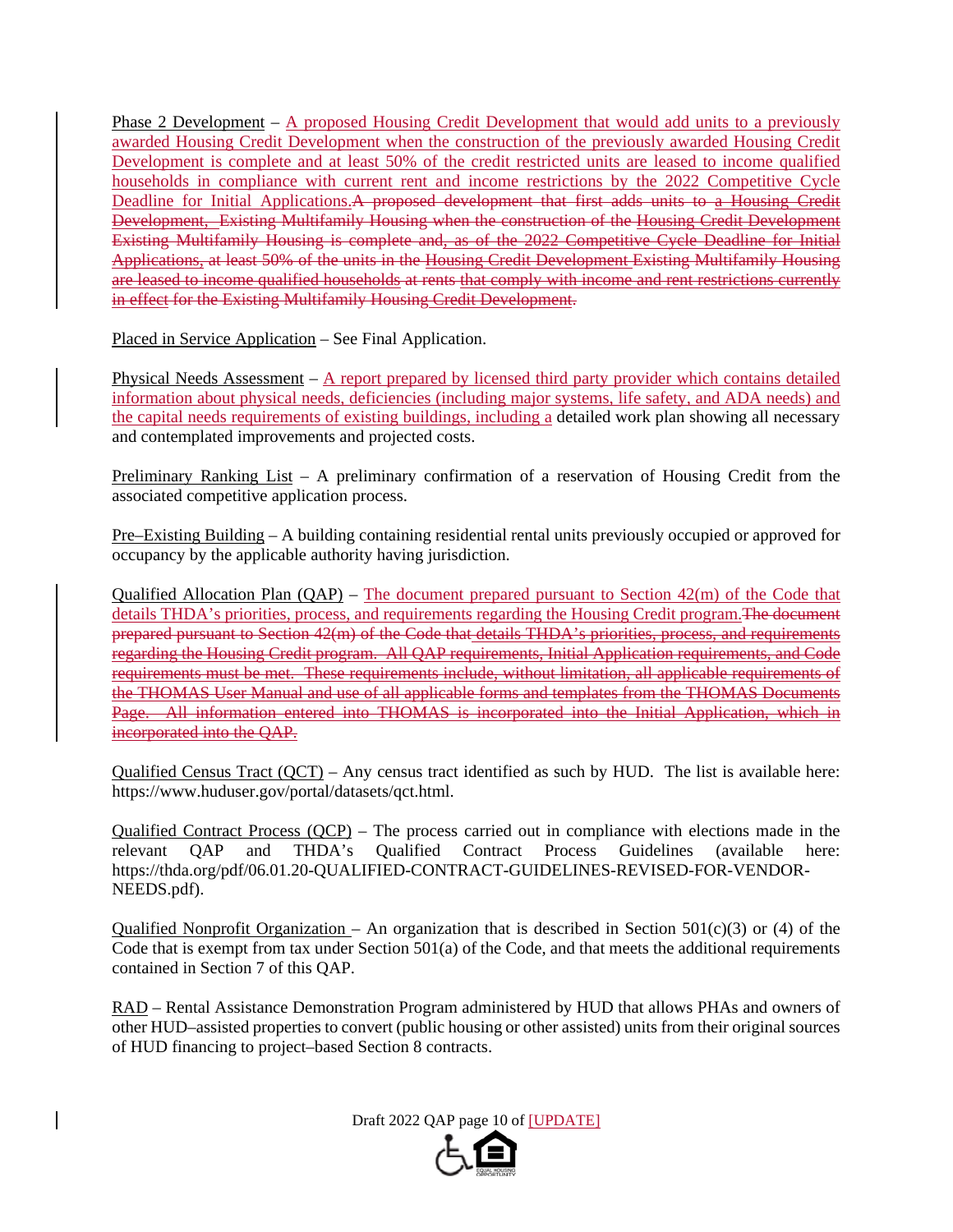Related Parties – In relation to the Initial Application, any subsequent application or any request for a Modification, related parties include, the Applicant, developer, Owner, entities with commonality of one or more persons with those listed in the Ownership Entity Breakdown, entities with commonality of one or more persons with those listed in the Developer Entity Breakdown, and any of the following:

- a. Any person or entity who has a right to (i) replace the developer, (ii) act as co–developer, (iii) replace any individuals or entities who comprise a developer or co–developer, or (iv) otherwise direct the activities of the developer will be considered a developer for purposes of applying this limit.
- b. Any person or entity who has a right to (i) replace the general partner of the Owner or Applicant, (ii) act as co–general partner of the Owner or Applicant, (iii) replace any individuals or entities who comprise a general partner or co–general partner of the Owner or Applicant, or (iv) otherwise direct the activities of the general partner of the Owner or Applicant will be considered an Owner or Applicant, as the case may be, for purposes of applying this limit.
- c. Any person or entity who has a right to (i) replace the controlling stockholder of the Owner or Applicant, (ii) act as controlling stockholder of Owner or Applicant, (iii) replace any individuals or entities who comprise a controlling stockholder of the Owner or Applicant, or (iv) otherwise direct the activities of the controlling stockholder of the Owner or Applicant will be considered an Owner or Applicant, as the case may be, for purposes of applying this limit.
- d. Any person or entity who has a right to (i) replace the managing member of the Owner or Applicant, (ii) act as co–managing member of the Owner or Applicant, (iii) replace any individuals or entities who comprise a managing member or co–managing member of the Owner or Applicant, or (iv) otherwise direct the activities of the managing member of the Owner or Applicant will be considered an Owner or Applicant, as the case may be, for purposes of applying this limit.
- e. Any person who is a signatory or guarantor of construction financing documents, permanent financing documents, and/or equity syndication documents.
- f. This limit will also apply to any person or entity that is related to any person or entity specified above.

Reservation Notice – Notice from THDA to the contact person specified in an Initial Application that Housing Credit may be made available in the competitive Housing Credit allocation process.

Review Notice – The notice sent to the contact person specified in an Initial Application after THDA has reviewed documentation sent in conjunction with a Cure Notice.

Rural – Counties identified as rural on the THOMAS Documents Page.

Scattered Site Development – a development located on 2 or more noncontiguous parcels of land.

Site – A parcel of land on which the Housing Credit Development will be developed, described by a unique legal description that will be part of the Carryover Allocation, and encumbered by the LURC. A Housing Credit Development may not contain scattered sites. THDA will not allocate Housing Credit based on costs associated with a site, or any portion thereof, that was consideredincluded in a prior allocation. Site changes are prohibited.

Site Control – See Section 12.A.1. Documentation submitted in conjunction with the Initial Application, as required by Section 12.A.1, that demonstrates control of the property by the applicant on which the development proposed in the Initial Application is to be located.

Draft 2022 QAP page 11 of [UPDATE]

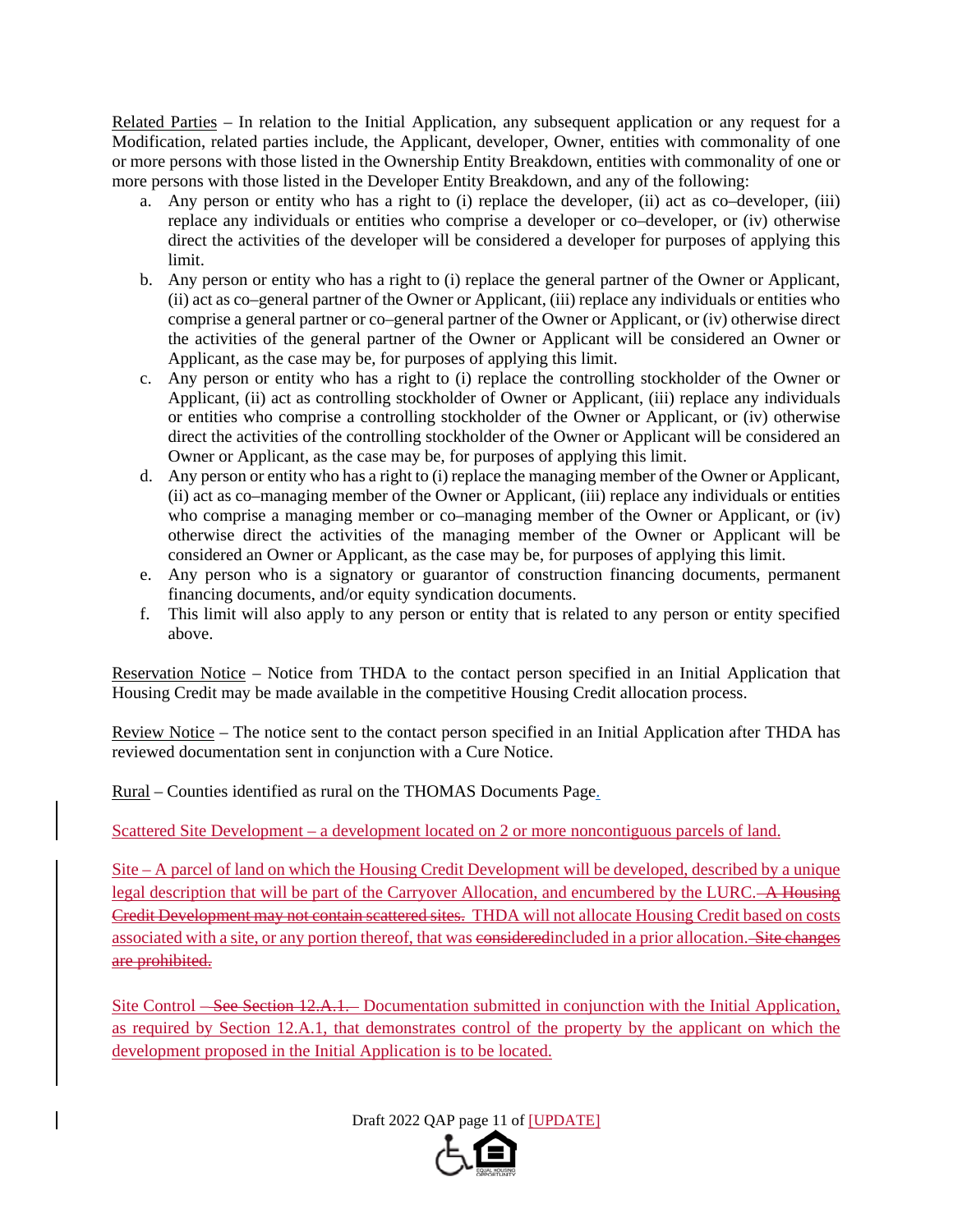Scope of Work – A general description of the construction/rehabilitation work and estimate of cost that is expected to be performed under a construction contract. The Scope of Work should contain any milestones, reports, deliverables, and end products expected to be provided. The Scope of Work should contain a timeline for all deliverables.

Section 42 – Section 42 of the Code, as amended, together with all subsequent legislation duly enacted by the Congress of the United States affecting Section 42, all United States Treasury Regulations in effect with respect thereto (including regulations first promulgated under previous versions of the Code) and all revenue procedures, revenue rulings, or other published determinations of the Treasury Department or the Internal Revenue Service of the United States applicable to Section 42.

Significant Adverse Event (SAE) – An occurrence of noncompliance (curable or incurable), program fraud or misrepresentation, or an act that adversely conflicts with THDA's mission as described in Section 6 of this QAP.

Special Housing Needs – Housing needs served by housing that has been constructed or rehabilitated with special features (e.g. location, design, layout, or on–site services) to help people live at the highest level of independence in the community. For example, the unit may be adapted to accommodate special physical or medical needs; or provide on–site services such as staff support for older persons, individuals with mental health issues, developmental, or other social needs.

Supportive Services – Furnished through a contract with supportive service providers to provide Supportive Services, appropriate for a particular special needs population, under a planned program of services. In the case of persons with disabilities or housing for older persons, such services may be designed to enable residents of a Housing Credit Development to remain independent and avoid placement in a hospital, nursing home, or intermediate-care facility.

Supportive Services for Older Persons – Must include at least two of the following services: social and recreational programs, continuing education, information and counseling, recreation, homemaker, outside maintenance and referral services, an accessible physical environment, emergency and preventive health care programs, congregate dining facilities, or transportation to facilitate access to social services and facilities available to them.

Suburban – Counties identified as suburban on the THOMAS Documents Page.

Tennessee Growth Policy Act – Tennessee Code Annotated Section 6-68-101 et seq. that requires growth plans approved by the Tennessee Advisory Commission on Intergovernmental Relations. Information available here: https://www.tn.gov/tacir/tennessee-county-growth-plans.html.

Total Development Cost – The total of actual costs associated with new construction or rehabilitation development activities, as determined to be reasonable by THDA, in its sole discretion.

THOMAS Documents Page – A web page with necessary forms, templates, guidance, calendar, and links that are used in all application processes. The THOMAS Documents Page is incorporated into this QAP by this reference as if set forth in this QAP verbatim, and is available here: https://thda.org/rental-housingpartners/multi-family-developers/thomas-documents.

THOMAS – The Tennessee Housing Online Management and Application System.

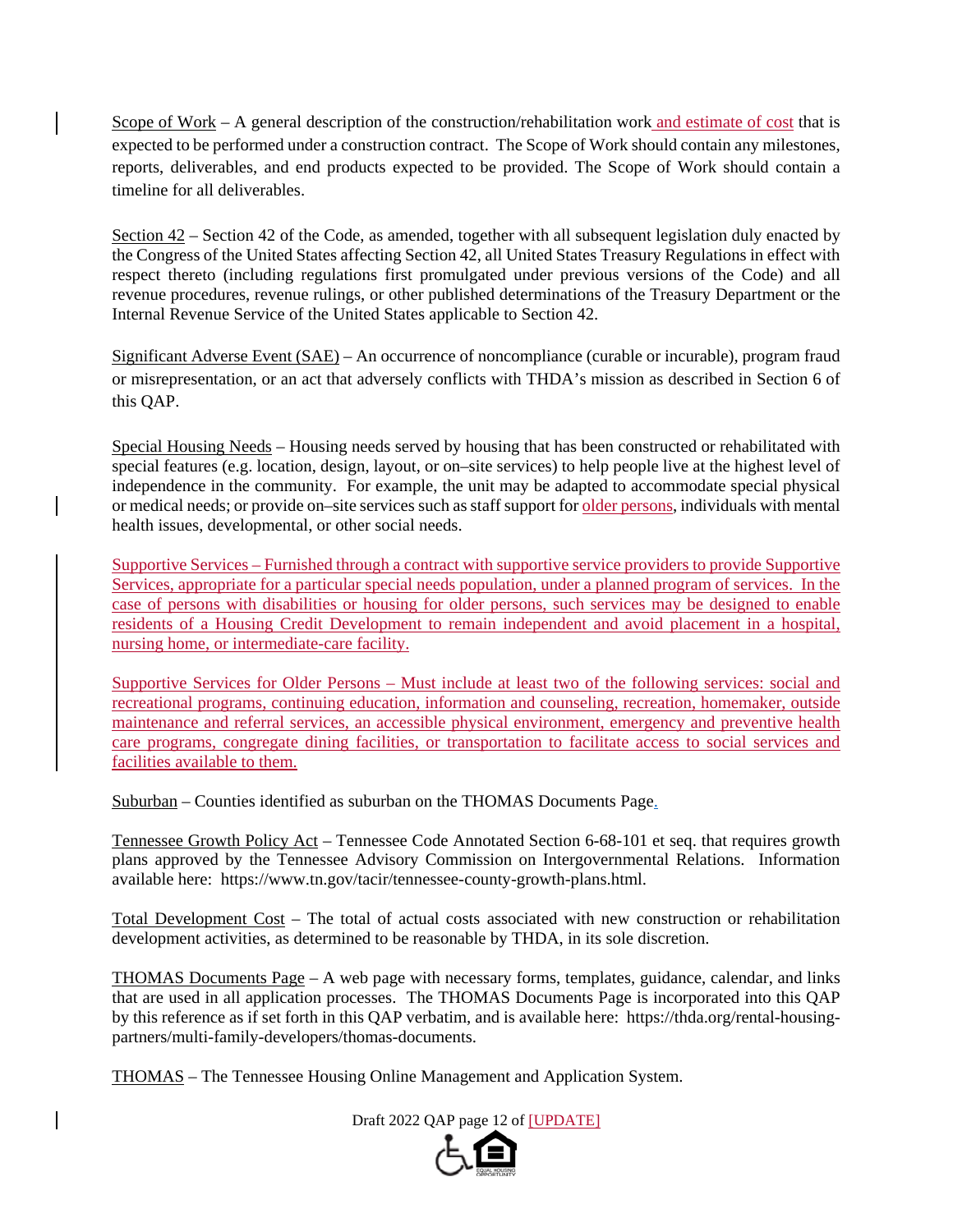THOMAS User Manual – THDA provided document that gives guidance for use of THOMAS. The THOMAS User Manual is incorporated into this QAP by this reference as if set forth in this QAP verbatim.

Underlying Seller Authority – See Section 12.A.2

Uniform Physical Conditional Standards (UPCS) – The HUD requirements that govern the physical condition of Housing Credit Developments.

Unit Fraction – The numerator of which is the number of Low–Income Units in a building and the denominator of which is the number of residential rental units (whether or not occupied) in the same building.

Urban – Counties identified as urban on the THOMAS Documents Page.

Urbanicity – The quality or fact of (an area) being urban. The degree to which a given geographical area is urban. Urbanicity designations can be found on the THOMAS Documents Page.

Zoning – Written documentation from the appropriate local government authority demonstrating that current zoning and other local land use regulations permit the development as proposed: or that no such regulations currently apply to **prevent** the development proposed in the Initial Application.

Draft 2022 QAP page 13 of [UPDATE]

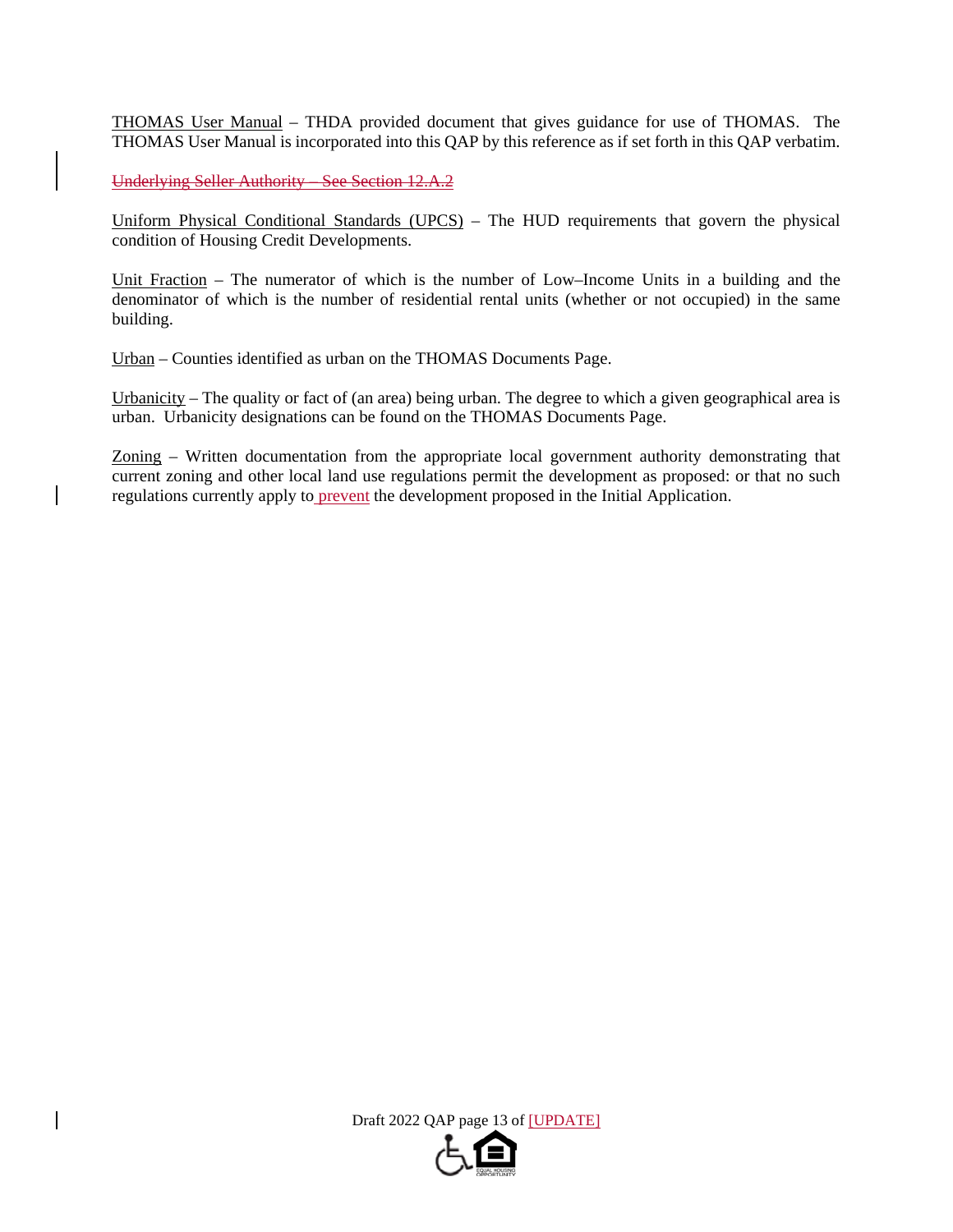## **Section 3: Limits on Housing Credit Allocations**

THDA will only allocate an amount of Housing Credit necessary for the financial feasibility of a development and its viability as a qualified low–income housing development in accordance with Section 42(m)(2). THDA may reject or require modifications to Initial Applications for Housing Credit when THDA determines that the proposed development is not financially feasible or does not need Housing Credit. THDA may also reserve or allocate an amount of Housing Credit less than the amount requested in an Initial Application, in a Carryover Allocation Application, or in a Final Application. THDA's determination under Section 42(m)(2) shall not be construed to be a representation or warranty by THDA as to the financial feasibility, viability, or lack thereof, of any development.

## **A. Annual Ceiling**

 The methodology to determine the annual Housing Credit Ceiling is contained in Section  $42(h)(3)(C)(i)$ .

## **B. Set–Asides and Available Housing Credit Amounts by Set–Aside**

- 1. Non–Profit Set–Aside No less than 10% of the annual Housing Credit Ceiling, including any Housing Credit pursuant to the Consolidated Appropriations Act, 2021, Division EE, Title III, Section 305, will be allocated to Qualified Nonprofit Organizations. THDA reserves the right to make allocations of Housing Credit to Qualified Nonprofit Organizations as needed to meet the requirements of Section  $42(h)(5)$ .
- 2. CNI Grants Eligible PHAs with qualified CNI grants may receive an allocation of Housing Credit outside of the PHA Set–Aside. The annual amount of Housing Credit to be allocated to Initial Applications involving CNI grants shall not exceed \$1,700,000.
- 3. PHA Set–Aside No more than 20% of the annual Housing Credit Ceiling, not including any Housing Credit pursuant to the Consolidated Appropriations Act, 2021, Division EE, Title III, Section 305, will be allocated to developments involving a PHA that meets the requirements of Section 9 of this QAP.
- 4. Existing Multifamily Housing No more than 25% of the annual Housing Credit Ceiling, not including any Housing Credit pursuant to the Consolidated Appropriations Act, 2021, Division EE, Title III, Section 305, will be allocated to developments that include rehabilitation of Existing Multifamily Housing.
- 5. New Construction Annual Housing Credit Ceiling will be allocated to developments involving new construction using the regional pool methodology described below.

## **C. New Construction Regional Pools**

1. THDA may allocate Housing Credit to developments proposing new construction from one of the following four regional pools:

Draft 2022 QAP page 14 of [UPDATE]

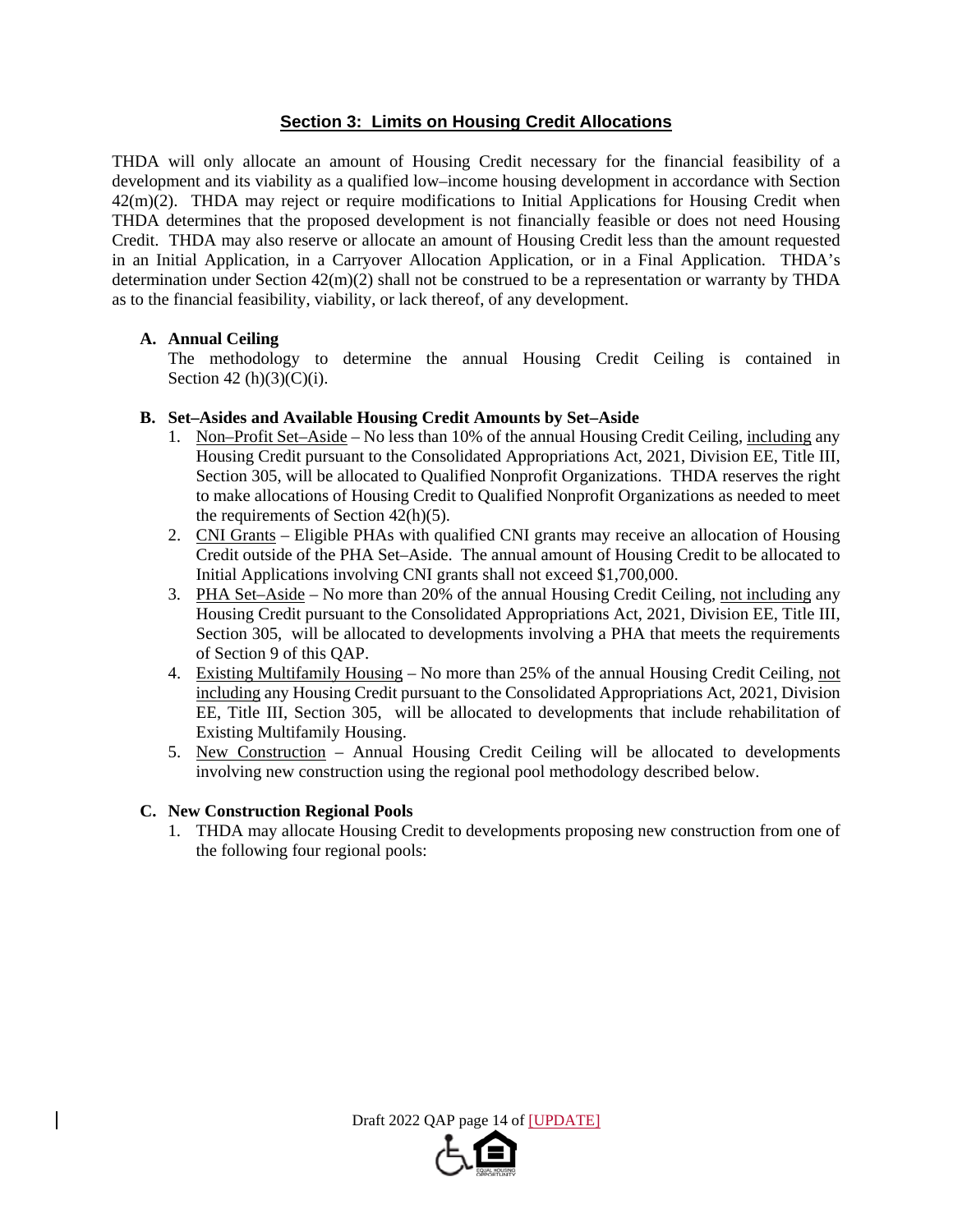# 2021 QAP New Construction Regional Pools





- 2. Reservations by regional pool:
	- a. In Pool 1, THDA may issue up to three Reservation Notices to eligible Initial Applications.
	- b. In each of the three remaining pools, THDA may issue up to two Reservation Notices to eligible Initial Applications.
- **D. Incremental Developments**

Draft 2022 QAP page 15 of [UPDATE]

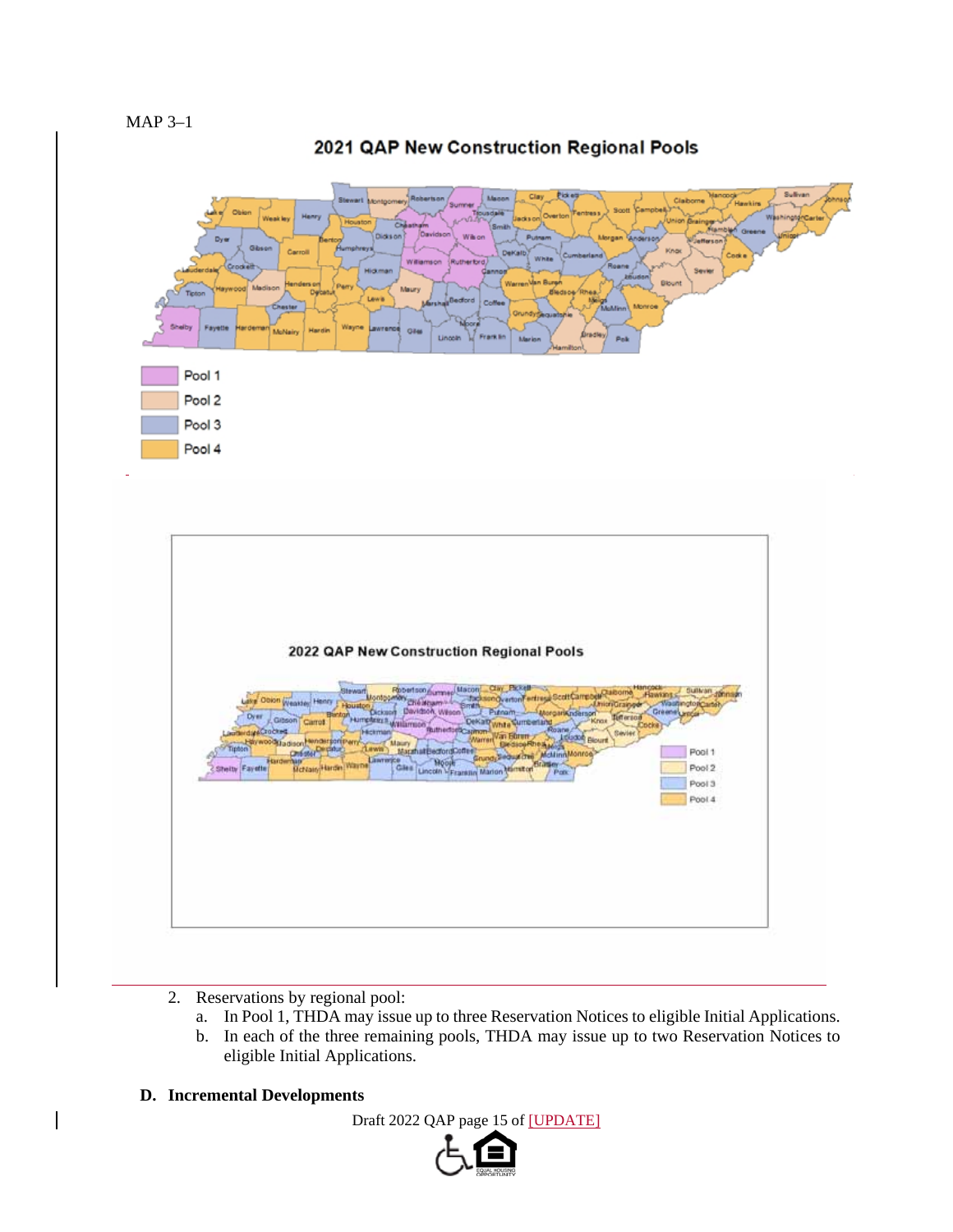The proposed new units must be located on the same parcel of land with a development that previously received an allocation of Housing Credits, share a common financing plan and use the same Development Team.

Initial Applications proposing Incremental Developments will be reviewed, evaluated, and scored based solely on the costs, characteristics, and other elements of the new housing units added. If an Incremental Development receives an allocation of competitive Housing Credit under this QAP, the development will be subject to the following limitations, based on the cumulative costs of the entire development as proposed:

- 1. By County
- 2. By Development
- 3. By Developer or Related Parties
- 4. Aggregate Qualified Census Tract
- 5. Total Development Cost Per Total Unit Limit
- 6. Second Allocation
- 7. Financial Feasibility
- 8. Developer, Consultant, Contractor, Overhead and General Requirements Fees

THDA reserves the right to determine, in its sole discretion, whether an Initial Application proposes an Incremental Development or a Phase 2 Development.

#### **E. New Construction Per Development Limits**

Initial Applications proposing developments involving new construction are not eligible for annual Housing Credit that exceeds the following limits:

| Table 3–1: New Construction Per Development Limits By Urbanicity |                               |  |  |  |  |
|------------------------------------------------------------------|-------------------------------|--|--|--|--|
| <b>Urbanicity Designation</b>                                    | Maximum Per Development Limit |  |  |  |  |
| Urban                                                            | \$1,300,000                   |  |  |  |  |
| Suburban                                                         | \$1,100,000                   |  |  |  |  |
| \$900,000<br>Rural                                               |                               |  |  |  |  |

#### **F. Existing Multifamily Housing Limit**

Initial Applications proposing developments involving Existing Multifamily Housing are not eligible for annual Housing Credit in excess of \$1,000,000.

#### **G. Total Development Cost Limits**

In order to be eligible, Initial Applications for Housing Credit must propose Total Development Costs that do not exceed the applicable amount in Table 3–2 below. The Total Development Cost Limits are a one–time test applied at Initial Application. Land cost is not included in the Total Development Cost for purposes of this calculation. An Applicant may submit a written request for an exception to the Total Development Cost limits. The written request must include sufficient supporting documentation and information to substantiate the need for the exception, as determined by THDA, in its sole discretion. Only one (1) written request for an exception to the Total Development Cost limits per application may be submitted. The request must be submitted to the

Draft 2022 QAP page 16 of [UPDATE]

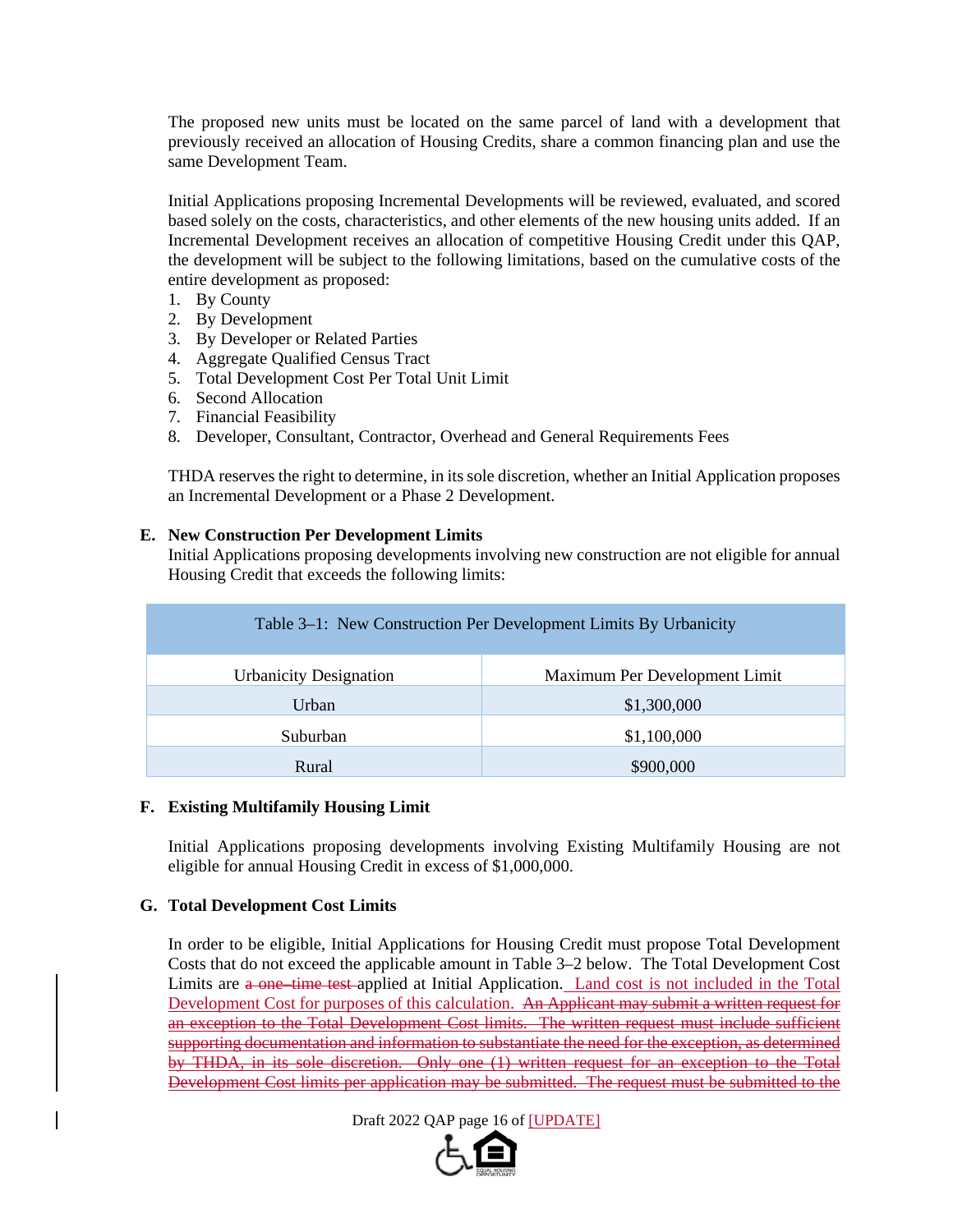|                                                                                  |  |  |  |  |  | Allocation Manager for approval no less than 3 weeks prior to submission of the |  |
|----------------------------------------------------------------------------------|--|--|--|--|--|---------------------------------------------------------------------------------|--|
|                                                                                  |  |  |  |  |  |                                                                                 |  |
| <b>Application Requests for a waiver of these limits will not be considered.</b> |  |  |  |  |  |                                                                                 |  |

| Table 3–2: Total Development Cost Limits Per Unit by Development Type |                        |              |                              |                                      |                              |                              |  |
|-----------------------------------------------------------------------|------------------------|--------------|------------------------------|--------------------------------------|------------------------------|------------------------------|--|
| Development Type                                                      |                        | 1 BR         | 2 BR                         | 3 BR                                 | 4 BR                         | 5 BR                         |  |
| Urban                                                                 |                        |              |                              |                                      |                              |                              |  |
|                                                                       | Detached/Semi-detached | \$226238,000 | \$270285,0<br>00             | \$322340,0<br>00                     | \$380400,0<br>00             | \$417439,0<br>$00\,$         |  |
| <b>Row House</b>                                                      |                        | \$195,000206 | \$236250,0<br>00             | \$289305,0<br>\$343362,0<br>00<br>00 |                              | \$377398,0<br>00             |  |
| Walkup                                                                |                        | \$177192,000 | \$224242,0<br>00             | \$295319,0<br>00                     | \$365394,0<br>00             | \$411444,0<br>00             |  |
| Elevator                                                              |                        | \$490201,000 | \$245258,0<br>00             | \$326344,0<br>00                     | \$407430,0<br>00             | \$467487,0<br>00             |  |
| Suburban                                                              |                        |              |                              |                                      |                              |                              |  |
| Detached/Semi-detached                                                |                        | \$212222,000 | \$254266,0<br>0 <sup>0</sup> | \$302317,0<br>0 <sup>0</sup>         | \$357373,0<br>00             | \$391409,0<br>00             |  |
| <b>Row House</b>                                                      |                        | \$183192,000 | \$221233,0<br>00             | \$271284,0<br>00                     | \$322337,0<br>00             | \$354371,0<br>00             |  |
| Walkup                                                                |                        | \$466178,000 | \$209225,0<br>00             | \$275295,0<br>00                     | \$341366,0<br>00             | \$384411,0<br>$00\,$         |  |
| Elevator                                                              |                        | \$178187,000 | \$229240,0<br>0 <sup>0</sup> | \$306320,0<br>0 <sup>0</sup>         | \$382400,0<br>00             | \$433454,0<br>0 <sup>0</sup> |  |
| Rural                                                                 |                        |              |                              |                                      |                              |                              |  |
| Detached/Semi-detached                                                |                        | \$499207,000 | \$238248,0<br>0 <sup>0</sup> | \$284296,0<br>0 <sup>0</sup>         | \$335348,0<br>0 <sup>0</sup> | \$367382,0<br>0 <sup>0</sup> |  |
| <b>Row House</b>                                                      |                        | \$472178,000 | \$209216,0<br>00             | \$256265,0<br>0 <sup>0</sup>         | \$304314,0<br>00             | \$334346,0<br>00             |  |
| Walkup                                                                |                        | \$457165,000 | \$198208,0<br>$00\,$         | \$261274,0<br>0 <sup>0</sup>         | \$323339,0<br>00             | \$363381,0<br>$00\,$         |  |
| Elevator                                                              |                        | \$167174,000 | \$215224,0<br>0 <sup>0</sup> | \$287299,0<br>00                     | \$358373,0<br>00             | \$406423,0<br>00             |  |

## **H. Developer or Related Parties Limits**

- 1. The maximum amount of 2022 Housing Credit that may be allocated to a single Applicant, developer, Owner, or Related Parties shall not exceed two million six hundred thousand dollars (\$2,600,000).
- 1. An Applicant, Developer, Owner, or Related Parties may not apply for 2022 Housing Credit if syndication closing has not occurred for 2 (two) or more pre-2022 allocations **prior to** the 2022 Competitive Cycle Deadline for Initial Applications.
- 2. An Applicant, Developer, Owner, or Related Parties may not be involved in more than 1 (one) Initial Application per county. THDA reserves the right to determine, in its sole discretion, whether Related Parties are involved for the purpose of applying this limit.

#### **I. Developer Fees and Consultant Fees Limits**

1. The combined total of Developer and Consultant fees that may be included in the determination of the amount of Housing Credit for a particular development cannot exceed 15% of that

Draft 2022 QAP page 17 of [UPDATE]

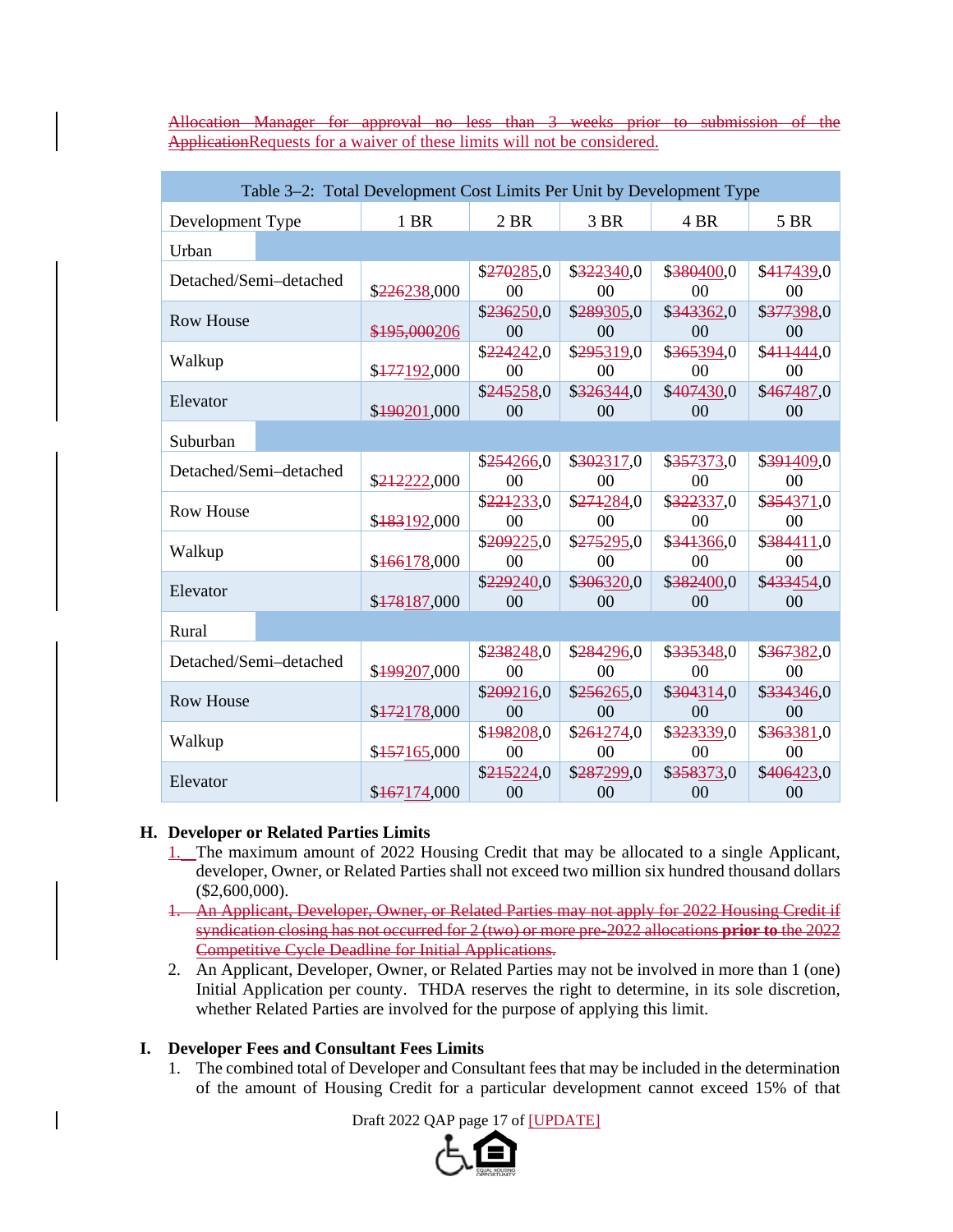portion of THDA determined eligible basis attributable to acquisition (before the addition of the developer and consultant fees), and cannot exceed 15% of that portion of THDA determined eligible basis attributable to new construction or to rehabilitation (before the addition of the developer and consultant fees). Construction Advisory or Construction Supervision fees listed separately from the maximum allowed Contractor Fees will be considered as a Consultant Fee.

2. If the Developer and contractor are related persons as defined in Section  $42(d)(2)(D)(iii)$ , then the combined total of developer fees, consultant fees, and contractor profit, contractor overhead, and general requirements, that may be included in the determination of the amount of Housing Credit for a particular development, cannot exceed 15% of THDA determined eligible basis of that portion of the development attributable to acquisition (before the addition of the fees), and cannot exceed 25% of that portion of THDA determined eligible basis attributable to new construction or to rehabilitation (before the addition of the fees).

## **J. Limit on Contractor Fees, Profit, Overhead and General Requirements**

1. The total contractor fees, including contractor profit, contractor overhead and general requirements, shall not exceed 14% of total site work costs plus cost of accessory buildings plus either new building hard costs or rehabilitation hard costs, as determined by THDA, broken down as follows:

| Table 3–3: Contractor Fees, Profit, Overhead and General Requirements Limitations |                   |  |  |  |  |
|-----------------------------------------------------------------------------------|-------------------|--|--|--|--|
| Fee Description                                                                   | Fee Amount        |  |  |  |  |
| <b>Contractor Profit</b>                                                          | $\leq 6$ percent  |  |  |  |  |
| <b>Contractor Overhead</b>                                                        | $\leq$ 2 percent  |  |  |  |  |
| Contractor General Requirements (including payment<br>and performance bonds)      | $\leq 6$ percent  |  |  |  |  |
| <b>Total Contractor Fees</b>                                                      | $\leq$ 14 percent |  |  |  |  |

2. If the Developer and contractor are related persons as defined in Section  $42(d)(2)(D)(iii)$ , then the combined total for (i) contractor profit, overhead, and general requirements; (ii) developer fees; and (iii)consultant fees that may be included in the determination of the amount of Housing Credit for a particular development cannot exceed 15% of THDA determined eligible basis on that portion of the development attributable to acquisition (before the addition of the fees), and cannot exceed 25% of that portion of THDA determined eligible basis attributable to new construction or to rehabilitation (before the addition of the fees).

## **K. New Construction in A QCT**

No more than 20% of the annual Housing Credit Ceiling will be allocated to Housing Credit Developments proposing new construction in a QCT. Housing Credit Developments involving a qualified CNI grant or eligible for the PHA Set-Aside will not count against this limit.[EY3]

## **K.L. Applying Limits**

In applying the limits specified in this QAP, THDA will consider, without limitation, the physical location of developments; the relationships among Owners, Developers, contractors, Consultants, management agents, other development participants, and Related Parties; the structure of financing; and any other information which THDA, in its sole discretion, may deem necessary.

Draft 2022 QAP page 18 of [UPDATE]

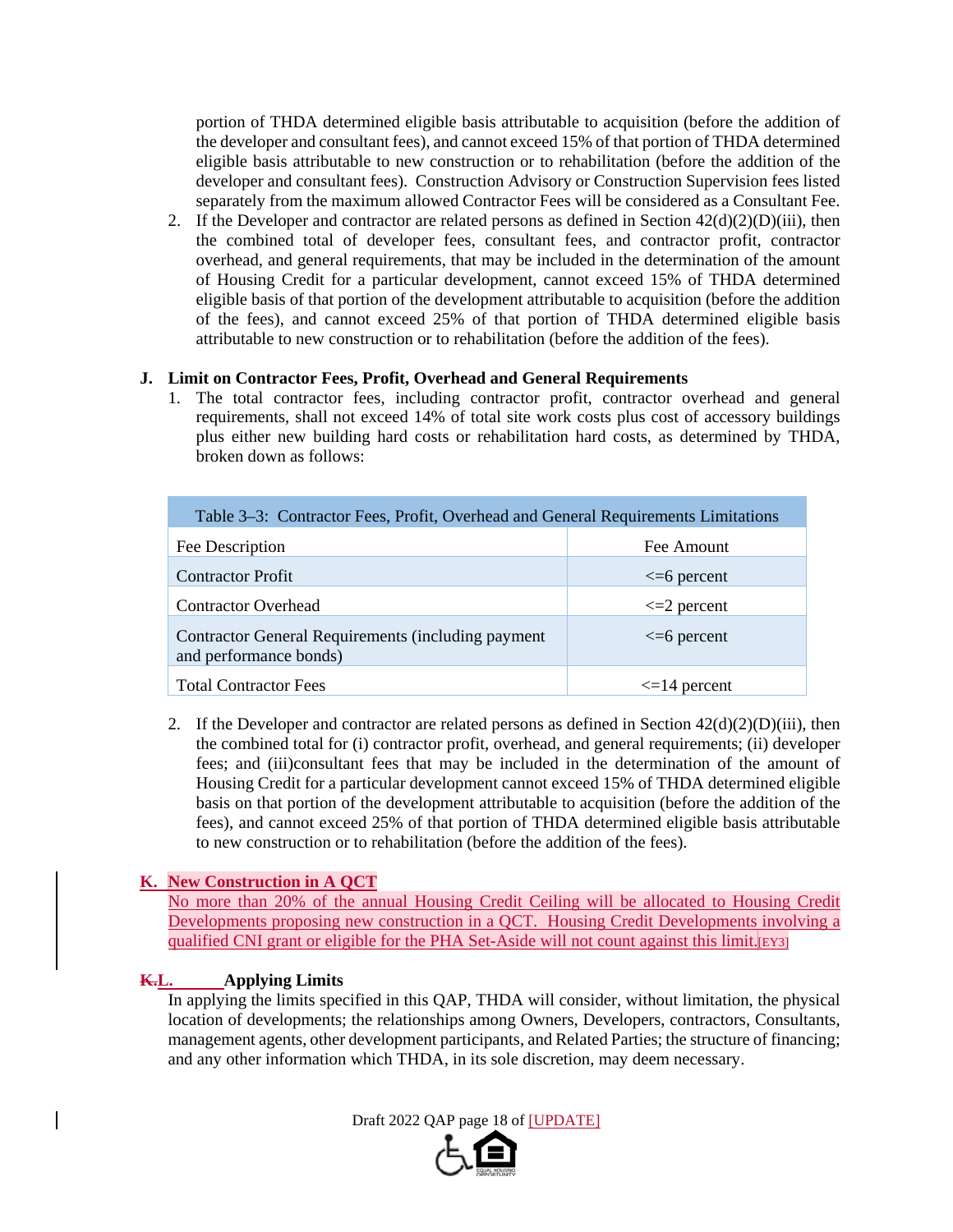## **Section 4: THOMAS and Application Submission**

## **A. Applications**

- 1. All applications involving Housing Credit, including Initial Applications, must be submitted electronically through THOMAS. If THDA determines that THOMAS malfunctions in a way that renders applicants unable to submit applications on–line, THDA will provide alternative instructions via e–mail BLASTS and THDA website postings. THDA reserves the right to identify in–progress applications and extend application deadlines to meet THOMAS's operational capacities.
- 2. Initial Applications proposing a combination of new construction **and** Existing Multifamily Housing willwill be scored as new construction if the majority of the Low-Income units are new construction or will be scored as Existing Multifamily Housing if the majority of the Low-Income units are Existing Multifamily Housingnot be considered. [EY4]
- 1. Initial Applications proposing cattered ite will not be considered.
- 2.3.All fees must be received by THDA via a wire transfer in the amounts and by the deadlines specified in Section 5 of this QAP. An Initial Application is not complete unless and until the required fee is received by THDA.

## **B. Supporting Documents**

- 1. Supporting documents required as part of an Initial Application or subsequent application must be uploaded into THOMAS as specified in the THOMAS User Manual.
- 2. The THOMAS Documents Page contains Forms and Templates for required third party reports.
- 3. THDA will not accept cost certifications, market studies, physical needs assessments and/or appraisals prepared by parties connected with any person or entity involved with the Development Team or Related Parties, as determined by THDA, in its sole discretion.

## **C. Competitive Housing Credit Calendar of Events**

The calendar of events applicable to this QAP is as shown below. These dates are subject to change at THDA's sole discretion.

| Table 4–1: Calendar of Events          |                                                          |  |  |  |  |
|----------------------------------------|----------------------------------------------------------|--|--|--|--|
| 2022 Competitive Cycle<br><b>Dates</b> |                                                          |  |  |  |  |
| February 4, 2022                       | 2022 Competitive Cycle Opens for Initial Applications    |  |  |  |  |
| April 1, 2022                          | 2022 Competitive Cycle Deadline for Initial Applications |  |  |  |  |

A full calendar will also be published on the THOMAS Documents Page.



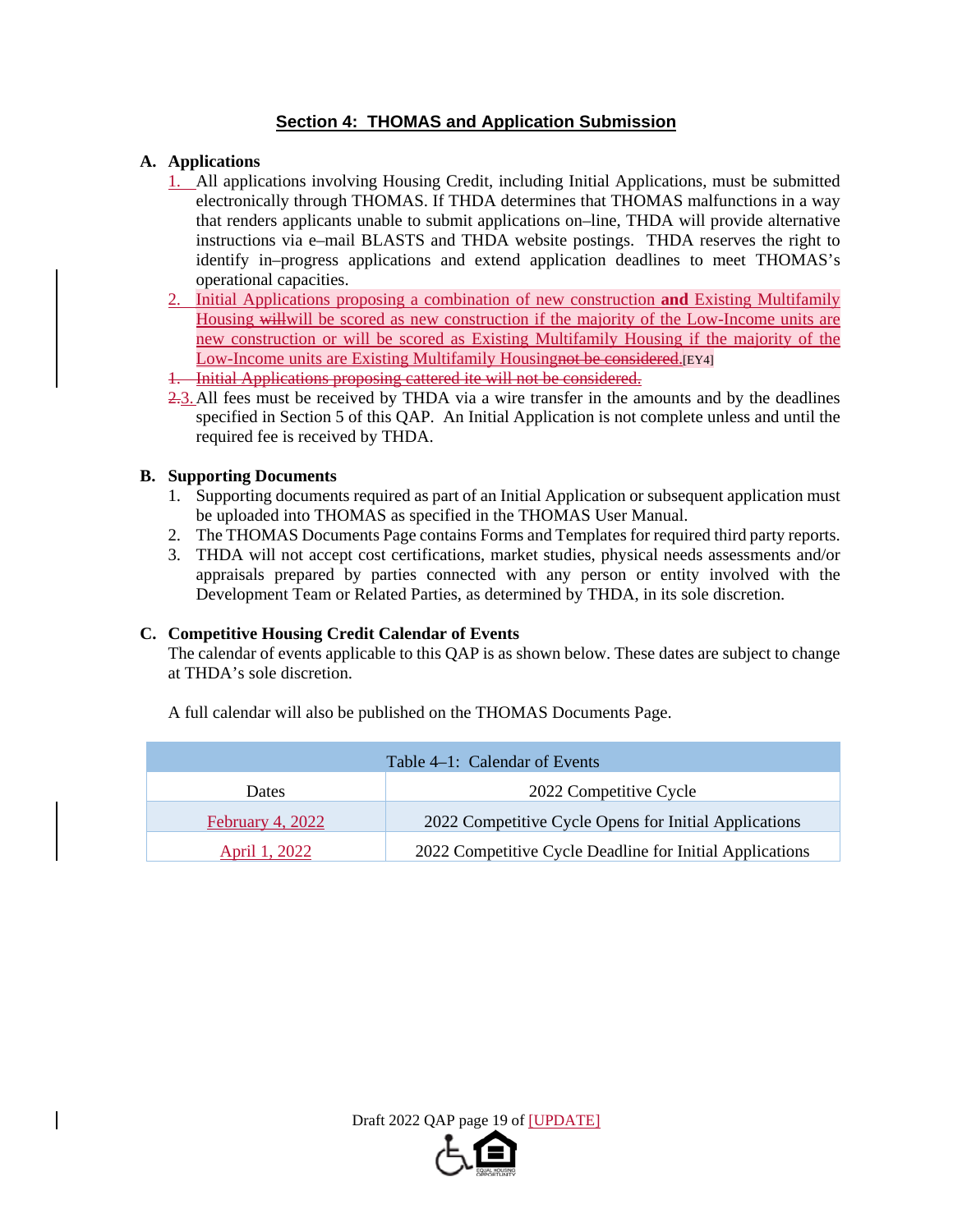# **Section 5: Program Fees**

#### **A. Effective Date**

The fee schedule reflected below shall be in effect as of January 1, 20212022.

## **B. Wiring instructions**

**All fees must be paid via an electronic wire.** 

| Table 5–1: Wiring Instructions Format |                                                                                                                                                               |  |  |  |  |  |
|---------------------------------------|---------------------------------------------------------------------------------------------------------------------------------------------------------------|--|--|--|--|--|
| Bank:                                 | US Bank                                                                                                                                                       |  |  |  |  |  |
| $ABA$ :                               | 064000059                                                                                                                                                     |  |  |  |  |  |
| BNF:                                  | <b>THDA Clearing Housing</b>                                                                                                                                  |  |  |  |  |  |
| $BNF A/C$ :                           | 151203673398                                                                                                                                                  |  |  |  |  |  |
| <b>BNF ADDRESS:</b>                   | 502 Deaderick Street                                                                                                                                          |  |  |  |  |  |
|                                       | Andrew Jackson Building, Third Floor                                                                                                                          |  |  |  |  |  |
|                                       | Nashville, TN 37243                                                                                                                                           |  |  |  |  |  |
| OBI:                                  | Housing Credit/Bond Application Fees + TN ID Number(s).                                                                                                       |  |  |  |  |  |
|                                       | Applicants may send one wire to cover multiple applications however,<br>applicants must enter the applicable TN ID Number(s) in the OBI field<br>on the wire. |  |  |  |  |  |

Applicants are required to send the wire confirmation to thomas@thda.org.

## **C. Fee Schedule**

Fees are not refundable and may not be applied to other types of fees or fees related to a different application, unless THDA determines that circumstances beyond the Applicant's anticipation or control are present. The following fees shall apply:[EY5]

| Table 5–2: Fee Schedule                        |                                                   |               |                    |  |  |  |  |  |
|------------------------------------------------|---------------------------------------------------|---------------|--------------------|--|--|--|--|--|
|                                                | Fee Type<br>Due<br>Amount                         |               |                    |  |  |  |  |  |
|                                                | Initial Application Fee                           |               |                    |  |  |  |  |  |
| $1 - 4$ Units                                  |                                                   | \$395         |                    |  |  |  |  |  |
| $5 - 50$ Units                                 |                                                   | \$1,595       | When Initial       |  |  |  |  |  |
|                                                | $51 - 100$ Units                                  | \$2,210       | Application is     |  |  |  |  |  |
| $101 +$ Units                                  |                                                   | \$40 per unit | submitted          |  |  |  |  |  |
|                                                | <b>Reservation Fee</b>                            |               |                    |  |  |  |  |  |
|                                                | Determined at 6.25 percent of the total amount of | Calculated by | When Reservation   |  |  |  |  |  |
| competitive Housing Credit approved by THDA    |                                                   | <b>THDA</b>   | Notice is accepted |  |  |  |  |  |
| $42(m)$ Letter Fee                             |                                                   |               |                    |  |  |  |  |  |
|                                                | Determined at 6.25 percent of the total amount of |               | When Initial       |  |  |  |  |  |
| noncompetitive Housing Credit requested by the |                                                   | Calculated by | Application is     |  |  |  |  |  |
| Applicant                                      |                                                   | <b>THDA</b>   | submitted          |  |  |  |  |  |
| <b>Modification Fee</b>                        |                                                   |               |                    |  |  |  |  |  |

Draft 2022 QAP page 20 of [UPDATE]

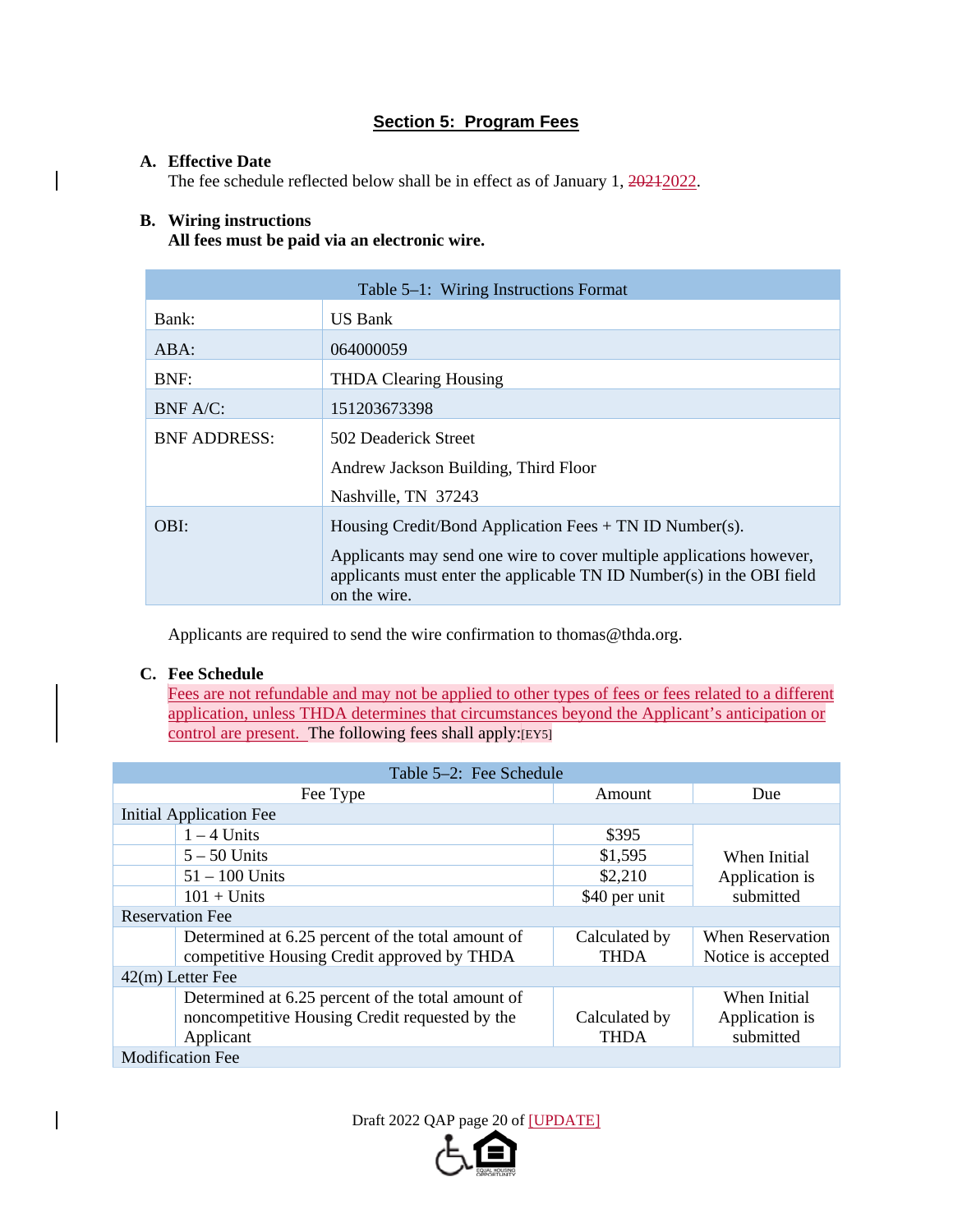|                                 | Equal to the greater of \$750 or 0.625 percent of the<br>annual Housing Credit specified in the Reservation | Calculated by                  | When Request is         |
|---------------------------------|-------------------------------------------------------------------------------------------------------------|--------------------------------|-------------------------|
|                                 | Notice                                                                                                      | <b>THDA</b>                    | made                    |
|                                 | <b>Deadline Extension Fee</b>                                                                               |                                |                         |
|                                 | $1 - 5$ days                                                                                                | \$500                          |                         |
|                                 | $6 - 30$ days                                                                                               | \$200 per day                  | When Request is         |
|                                 | Over 30 days                                                                                                | \$6,000                        | made                    |
|                                 | 8609 Amendment Fee                                                                                          | \$50 per form<br>\$250 minimum | When Request is<br>made |
|                                 |                                                                                                             |                                | When Final              |
|                                 |                                                                                                             | \$600 per Low                  | Application is          |
|                                 | <b>Monitoring Fee</b>                                                                                       | Income unit                    | submitted               |
|                                 |                                                                                                             | \$1,200 per                    | <b>When Final</b>       |
|                                 |                                                                                                             | <b>Housing Credit</b>          | Application is          |
| Income Averaging Monitoring Fee |                                                                                                             | unit                           | submitted               |
|                                 |                                                                                                             |                                | When Request is         |
|                                 | Compliance Re-inspection Fee                                                                                | \$200 per unit                 | made                    |
|                                 |                                                                                                             |                                | Prior to<br>submission  |
|                                 | Owner's Annual Certification Extension Fee (max 30 days)                                                    | \$250                          | deadline                |
|                                 |                                                                                                             |                                | Upon submission         |
|                                 |                                                                                                             |                                | of Owner's              |
|                                 |                                                                                                             |                                | Annual                  |
|                                 | <b>Owner's Annual Certification Late Fee</b>                                                                | \$500 per month                | Certification           |
|                                 | <b>Utility Allowance Estimate Fees</b>                                                                      |                                |                         |
|                                 |                                                                                                             | \$10 per unit per              |                         |
|                                 | <b>Utility Company Estimate Methodology</b>                                                                 | review                         |                         |
|                                 | <b>Energy Consumption Model Methodology</b>                                                                 | \$250 per review               | When Request is         |
|                                 | <b>Agency Estimate</b>                                                                                      | \$150 per review               | made                    |

Draft 2022 QAP page 21 of [UPDATE]

 $\overline{\mathbf{I}}$ 

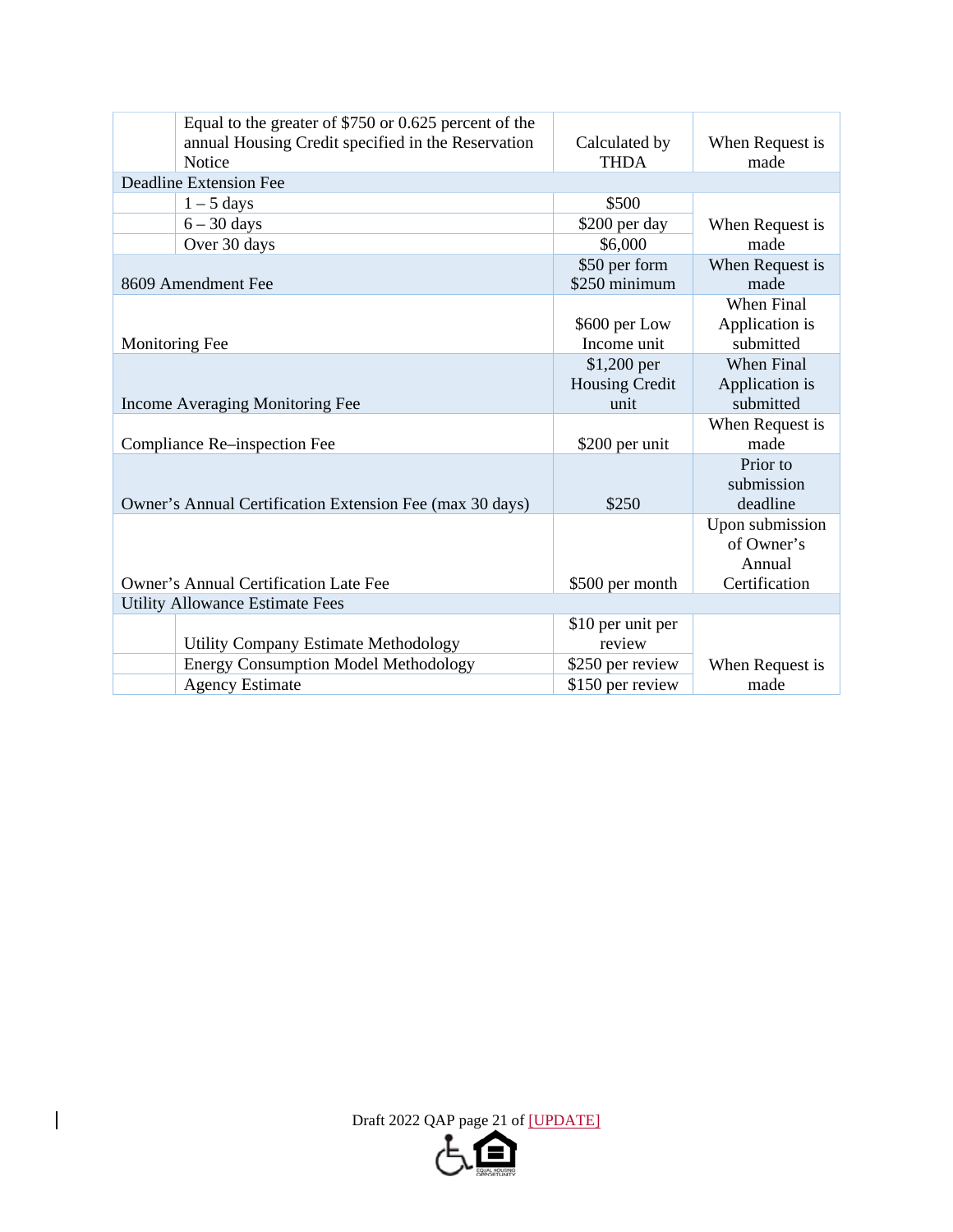## **Section 6: Development Team Members and Eligibility Thresholds**

THDA prefers Development Teams that have successful experience in Tennessee with the THDA Housing Credit program. Such experience is evidenced by successful construction, rehabilitation and placing in service of a recent Housing Credit Development, maintaining a good track record in the on–going operations of the Housing Credit Development, and providing the capacity to sustain the Housing Credit Development in the ever changing regulatory and rental market. Consequently, an Initial Application for Housing Credit is ineligible under this QAP when any member of the Development Team or any individual who is identified in the Initial Application as a member of the Development Team have, with respect to any prior Housing Credit Development, incurred and failed to cure any and all major SAE(s) that have been identified since January 1, 2015 2017 or are otherwise ineligible based on any other event listed under Other Ineligibility (below) as of the Initial Application date.

## **A. Major SAEs**

Major SAEs include, without limitation, situations in which any individual involved in the Initial Application was part of a prior Housing Credit Development to which any of the following apply:

- 1. The general partner/managing member/sole stockholder being removed from the ownership entity of a prior Housing Credit Development
- 2. Returning credits due to the developments not being able to meet its targeted place in service deadline, and requesting THDA to approve and make an Exchange of Credit Allocation. (For Housing Credit Developments granted 2021 COVID-19 exchanges under the THDA Executive Director's COVID 19 Authority Waiver, this provision may be waived for the 2022 Competitive Round). No Major SAE will be imposed when THDA determines that an Exchange was necessitated by circumstances beyond the Applicant's anticipation or control. $\pm$ a site change, except when THDA determines, in its sole discretion, that the site change was necessitated by circumstances beyond the applicant's anticipation or control;
- 3. An uncured event of default under the Section 1602 or Tax Credit Assistance Program;
- 4. A Fair Housing Act violation, including those involving a finding of discrimination by an adverse final decision from a federal court or a complaint that results in a consent decree or a judgment enforcing the terms of a consent decree;
- 5. Any individual involved in the Initial Application was part of a prior The Housing Credit Development that was foreclosed, where such foreclosure was within the past (five) 5 years, including a deed in lieu of foreclosure;
- 6. Submitting to the IRS an IRS Form 8609 that was not created by THDA in an effort to claim Housing Credit or submitting to the IRS an IRS Form 8609 which has been altered or contains information inconsistent with the IRS Form 8609 created by THDA in an effort to claim Housing Credit; or
- 7. Failure to meet the federal placed in service deadline for a development that received Competitive or Noncompetitive Housing Credit.

## **B. Other Ineligibility**

Housing Credit Initial Applications are ineligible if any of the following apply:

1. Any individual involved in the Initial Application has any one of the following:

- a. A felony conviction of any type within the last ten (10) years; or
- b. A fine, suspension or debarment involving financial or housing activities within the last five (5) years imposed by any federal agency; or

Draft 2022 QAP page 22 of [UPDATE]

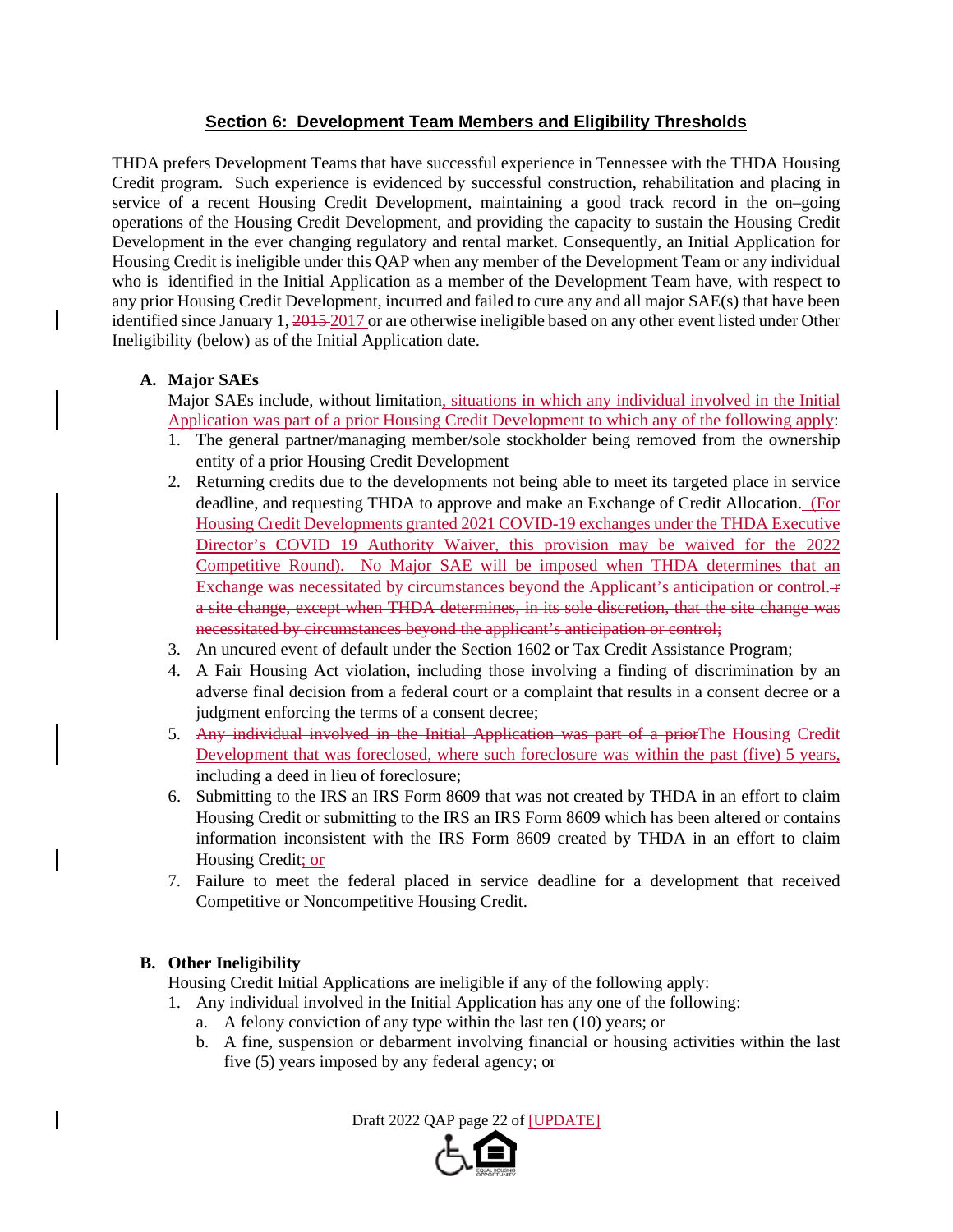- c. A current bankruptcy or a bankruptcy discharged within the last four (4) years or any organization or entity in which the individual had significant control currently is in bankruptcy or had a bankruptcy discharged within the last four (4) years; or
- d. Individual bankruptcy of a member of the board of directors of an entity that is, or is wholly controlled by, a government entity will not be grounds for ineligibility provided that the individual certifies that he/she will not have substantial decision–making authority with regard to the proposed development; or
- e. Any suspensions of required state licenses (Tennessee or any other state) within the last ten (10) years.
- 2. An individual who is a member of the Development Team identified in the Initial Application and who is involved with another Housing Credit Development in Tennessee that has participated in the Qualified Contract Process within the last five (5) years.
- 3. An individual who is a member of the Development Team identified in the Initial Application and who is involved with a pre–2022 Housing Credit Development with a first allocation of Competitive Housing Credit in Tennessee; prior to THDA issuing IRS Form(s) 8609 for that development.
- 4. An individual who is a member of the Development Team identified in the Initial Application, where such individual was involved in an application that received a commitment of MTBA during 2021, but such MTBA bonds were not issued and sold by the expiration date (original or extended) of the MTBA Firm Commitment Letter and the MTBA Firm Commitment Letter was not released as described in Section 10-H [UPDATE] of the 2022 MTBA Program Description.
- 5. If any of the following are true regarding an individual who is a member of the Development Team identified in the Initial Application for any development receiving an allocation of Housing Credit after December 31, 2012:
	- a. They were involved in a pre–2022 Housing Credit Development with an accepted Reservation Notice, but the proposed Housing Credit Development failed to meet the federal allocation timeframes and did not obtain a Carryover Allocation Agreement ; or
	- b. They were involved in a pre–2022 Housing Credit Development with a fully executed Carryover Allocation Agreement, but the proposed Housing Credit Development failed to meet the federal allocation timeframes and did not obtain IRS Form(s) 8609; or
	- c. They were involved in a pre–2022 Housing Credit Development for which THDA issued IRS Form(s) 8609, but the Housing Credit Development failed to meet the minimum set– aside test for low–income tenants as specified in the LURC by the end of the first year of the Credit Period; or
	- d. They were involved in a pre–2022 Housing Credit Development that THDA determined to be in violation of the requirements of the applicable QAP regarding developer or related party issues; or
	- e. They were involved in a pre–2022 Housing Credit Development that involved a "broker" who did not remain involved in the Initial Application through the closing of permanent financing for the Housing Credit Development; or
	- f. They were involved in a pre–2022 Housing Credit Development that did not meet the requirements of the applicable QAP regarding submission of permanent financing documentation to THDA; or
	- g. They were involved in a pre–2022 Housing Credit Development that involved a "consultant" who was determined to be a signatory of construction financing, permanent financing or equity syndications documents or provided a guaranty in connection with construction financing, permanent financing or equity syndication; or
	- h. They were involved in a pre–2022 MTBA Application that received a firm commitment of bond authority but failed to meet the established deadline for issuance and sale of the bonds.

Draft 2022 QAP page 23 of [UPDATE]

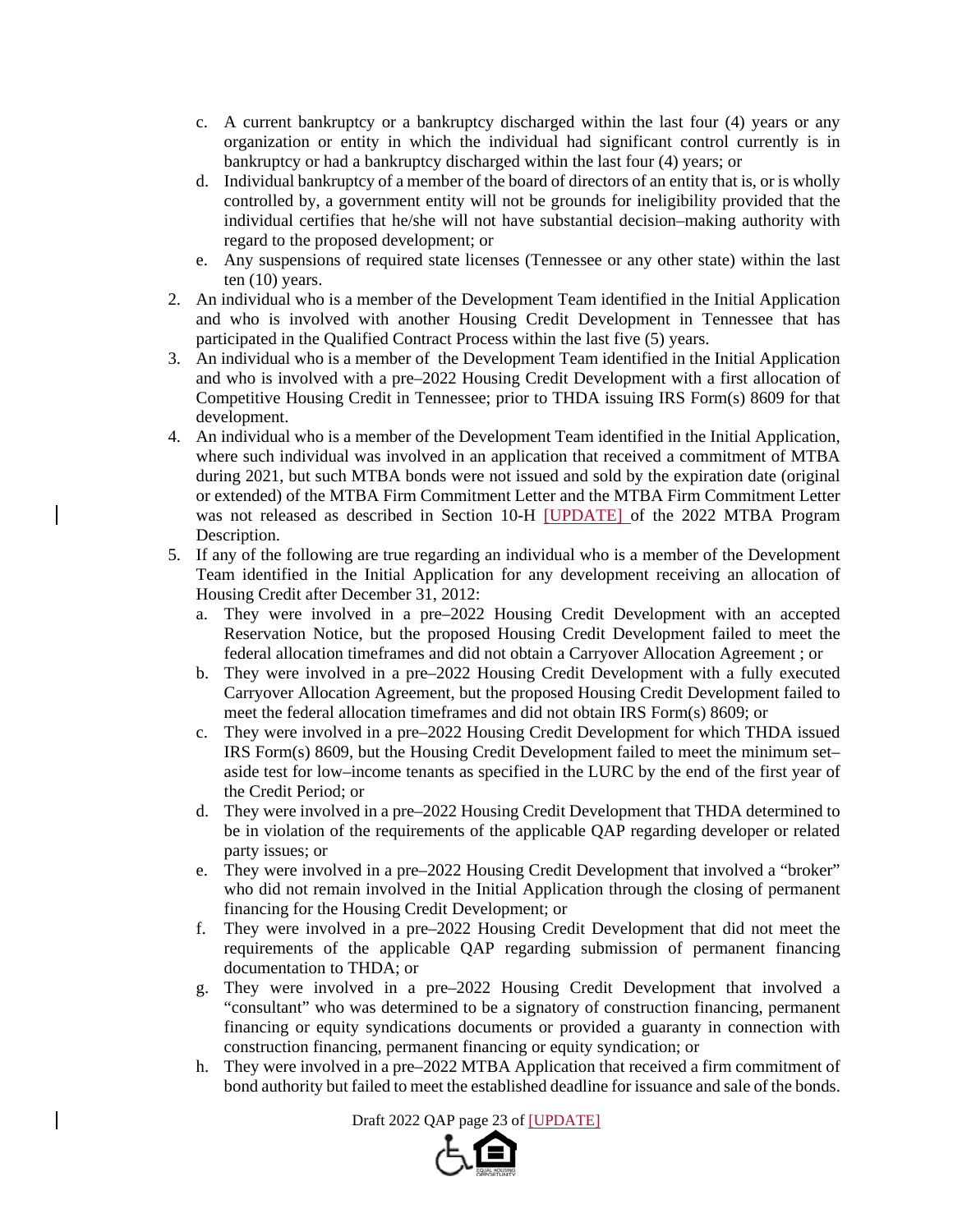Voluntary withdrawal of a Multifamily Tax Exempt Bond Authority Application in accordance with all applicable program requirements will not cause ineligibility; or

- i. The Initial Application is deemed ineligible pursuant to any other provisions of this QAP.
- 6. An individual involved in the Initial Application was involved with another Housing Credit Development at the time the development was placed in "No Further Monitoring" status by THDA and the project remains in "No Further Monitoring" Status.An individual who is a member of the Development Team identified in the Initial Application and who is involved with another Housing Credit Development in Tennessee that is placed in "No Further Monitoring" status by THDA.

#### **C. Requests for Relief**

Prohibition of an individual's participation in programs administered by THDA shall be determined by THDA, in its sole discretion. Any individual prohibited due to a Major SAE may appeal a determination to the THDA Executive Director and the THDA Board Chair. The determination of prohibition shall be at the sole discretion of the THDA Executive Director and the THDA Board Chair and shall not be appealable to the THDA Board or the Tax Credit Committee of the THDA Board. If an Initial Application is submitted and one or more uncured SAEs is attributable to an individual involved with such application, the Initial Application is subject to disqualification at the determination of the Executive Director, who shall notify the THDA Board of Directors of such action. The THDA Board of Directors retains the authority to revisit such determination. with

## **D. Minor SAEs**

Minor SAEs are events that, cumulatively, may affect the eligibility of an Initial Application. Multiple Minor SAEs indicate consistent problems and poor performance in Housing Credit Developments in which members of the Development Team are involved.

Effective January 1, 2019, THDA will track Minor SAEs as they occur in the development and ongoing operations of Housing Credit Developments by Development Team and by individuals identified as members of the relevant Development Team.

As THDA becomes aware of Minor SAEs, THDA will notify the Development Team. The Minor SAE(s) reflected in the notice may or may not be curable. A **curable** Minor SAE(s) reflected in an Evaluation Notice may impact Initial Application scoring for a period of time beginning with the effective date of the notice and ending **the later of**: (i) two years or five years after the effective date of the notice (as applicable) or (ii) when the Minor SAE is cured. An **incurable** Minor SAE(s) reflected in a notice may impact Initial Application scoring for a period of time beginning with the effective date of the notice and ending two years or five years after the effective date of the notice (as applicable).

Minor SAEs will be counted relative to the Development Team, not individual members. The cumulative total of Minor SAEs will determine the Development Team Track Record points.

Minor SAEs include, without limitation, any of the following that occur with respect to any Housing Credit Development in Tennessee:

1. Curable Minor SAEs are as follows: The **curable** Minor SAE(s) in this Section 6-D-1 may impact Initial Application Scoring for a period of time beginning with the effective date in the notice and ending **the later of** two years later, or when the Minor SAE is cured. The **incurable**

Draft 2022 QAP page 24 of [UPDATE]

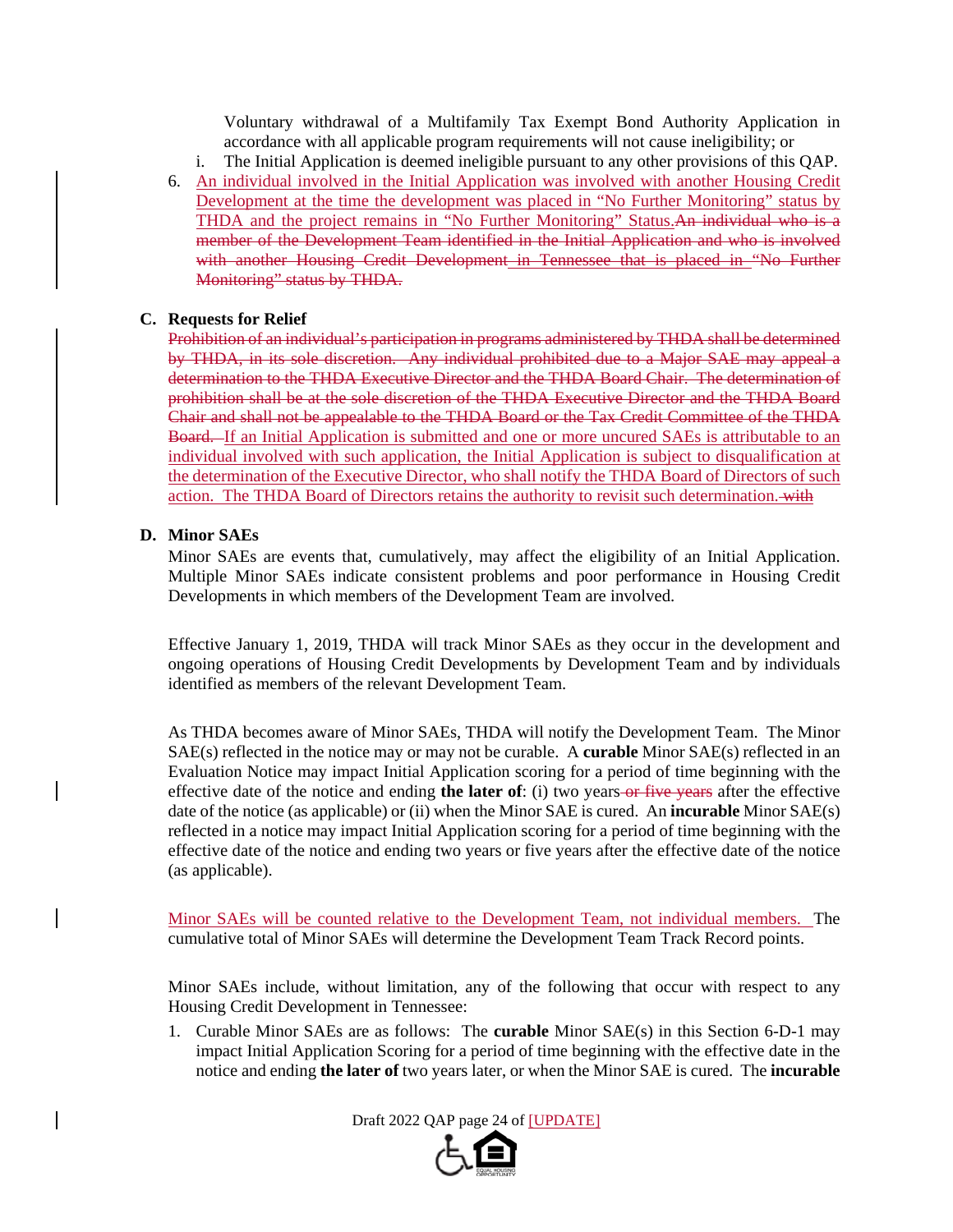Minor SAE(s) in this Section 6-D-1 may impact Initial Application Scoring for a period of time beginning with the effective date in the notice and ending two years later.

- a. Requesting any deadline extension;
- b. Requesting any development modification;
- c. Failing to maintain a positive history of payment to subcontractors during the construction of any Housing Credit development;
- d. Having significant unpaid payables;
- a. Defaulting on loan payments, unpaid property taxes, or having arrearages of at least three months on any loan for any Housing Credit Development;
	- (i) Unpaid property taxes will not constitute a Minor SAE if acceptable evidence of active appeal is provided.
- e.b. Failing to utilize all listed funding sources in the amount or under the terms described in the Initial Application until any Housing Credit Development is placed in service, unless THDA has been advised of the change in funding source and agreed to the change;
- f.c. Failing to maintain and operate amenities and services specified in the Initial Application throughout the term of the LURC;
- g.d.Failing to convert construction loan financing to permanent loan financing within 6 months of THDA issuance of IRS Form 8609; or
- h.e. Making changes to the Housing Credit Development ownership entity without THDA approval.
- $\frac{1}{n}$ . Failing to fulfill commitments made in any application, including without limitation those for scoring points in the Initial Application (except for changes approved by THDA, in its sole discretion);
- $\frac{1}{k}g$ . Failing to correct outstanding noncompliance issues within the applicable correction period;
- $k-h$ . Failing to respond to written requests from THDA for information and/or documentation by the prescribed deadline in any such written request.
- 2. The **curable** Minor SAE(s) in this Section 6-D-2 may impact Initial Application Scoring for a period of time beginning with the effective date in the notice and ending **the later of** five years later, or when the Minor SAE is cured. The **incurable** Minor SAE(s) in this Section 6-D-2 may impact Initial Application Scoring for a period of time beginning with the effective date in the notice and ending five years later
	- a. Requesting an exchange of Housing Credits;
	- b. Demonstrating a pattern of repeated UPCS findings;
	- c. Misrepresentation of any item in an application, as determined by THDA in its sole discretion.

Draft 2022 QAP page 25 of [UPDATE]

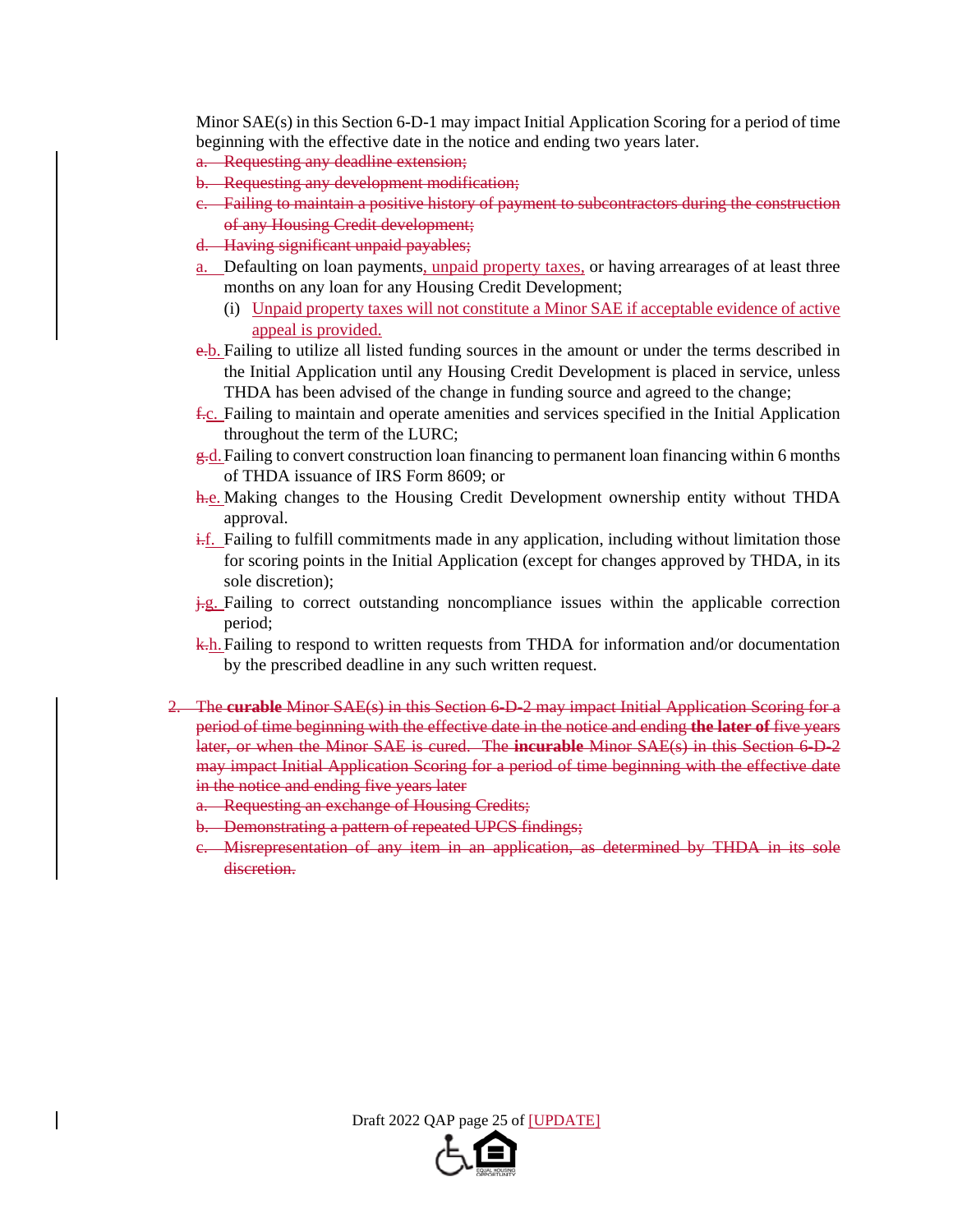## **Section 7: Non–Profit Set–Aside**

To be eligible for Housing Credit from the Non–Profit Set–Aside, an Initial Application must contain information satisfactory to THDA demonstrating that the Owner for the development proposed in the Initial Application involves a Qualified Nonprofit Organization. An Initial Application must meet all requirements in this QAP for an eligible Initial Application and be subject to all applicable limits. To be a Qualified Nonprofit Organization, ALL of the following requirements must be met:

- A. The organization must be a *bona fide* non–profit organization, as evidenced by the following:
	- 1. The organization must be an entity that is described in Section  $501(c)(3)$  or (4) of the Code that is exempt from tax under Section 501(a) of the Code;
	- 2. The organization must be organized and existing in the State of Tennessee or if not organized and existing in Tennessee, then the organization must be organized and existing in another state and must be qualified to do business in Tennessee;
	- 3. The organization must: (i) not be formed by one or more individuals or for–profit entities for the principal purpose of being included in the Non–Profit Set–Aside; (ii) not be controlled by a for–profit organization; and (iii) not have any staff member, officer or member of the board of directors who will materially participate, directly or indirectly, in the proposed development as or through a for–profit entity; and
	- 4. The organization must be engaged in the business of developing **AND** building low–income rental housing in Tennessee and must have been so engaged on or after January 1, 2016.
- B. The organization must, prior to the reservation of Housing Credit: (i) own all of the general partnership interests of the ownership entity of the development; or (ii) own, alone or with other Qualified Nonprofit Organizations that meet all of the requirements of this Section, 100 percent of the stock of a corporate ownership entity of the development; or (iii) own, alone or with other Qualified Nonprofit Organizations that meet all of the requirements of this Section, 100 percent of the stock, 100 percent of the partnership interests, or 100 percent of the membership interests of an entity that is the sole general partner or sole managing member of the ownership entity of the development proposed in the Initial Application;
- C. The Qualified Nonprofit Organization must materially participate (regular, continuous and substantial on–site involvement) in the development and operation of the development throughout the extended–use period.
- D. Initial Applications eligible for the PHA Set–Aside, including Initial Applications involving a Qualified Nonprofit Organization that is wholly controlled by a PHA, are ineligible for the Non– Profit Set–Aside.
- E. To demonstrate eligibility, ALL of the following must be submitted in THOMAS as part of the Initial Application:
	- 1. A copy of the IRS determination letter clearly stating the organization's status as  $a501(c)(3)$  or  $501(c)(4)$  entity; and
	- 2. Certificate of Existence
		- a. If organized and existing under the laws of the State of Tennessee, a certificate of existence from the Tennessee Secretary of State's Office dated not more than thirty (30) days prior to the date of the Initial Application.
		- b. If organized and existing under the laws of another state, a certificate of existence from the secretary of state of the state in which the organization was organized and is existing, together with other documentation from such secretary of state indicating that the

Draft 2022 QAP page 26 of [UPDATE]

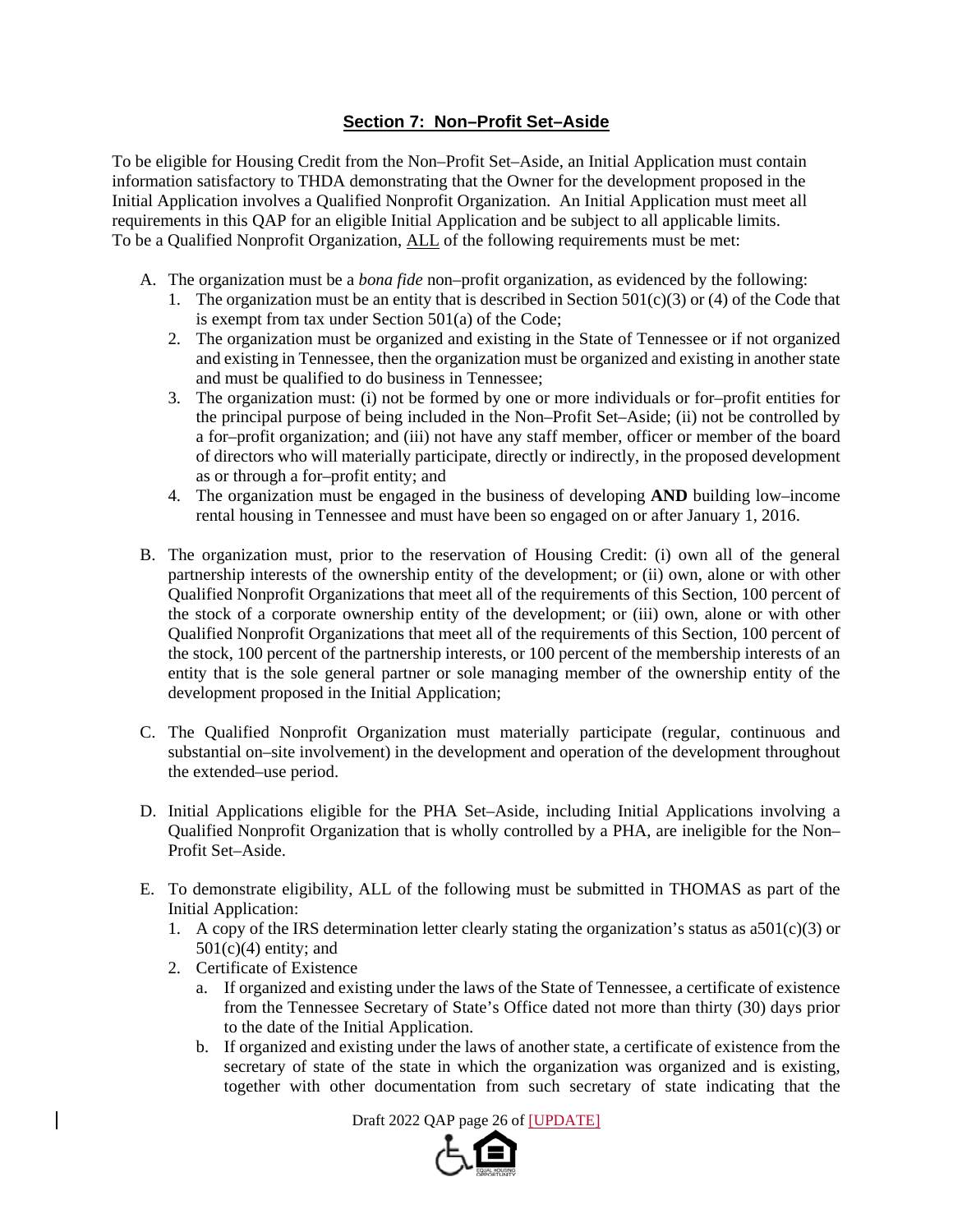organization is in good standing under such laws and a certificate of authorization from the Tennessee Secretary of State indicating that the organization is qualified to do business in Tennessee, all dated not more than thirty (30) days prior to the date of the Initial Application; and

- 3. An executed Certificate Regarding Qualification for the Non–Profit Set Aside, the form of which is located on the THOMAS Documents Page.
- F. Eligible Initial Applications that include a Qualified Nonprofit Organization and receive Housing Credit outside of the Non-Profit Set-Aside will not be held to the requirements of the Non-Profit Set-Aside and will not be counted as including a Qualified Nonprofit Organization for purposes of meeting Section 42 requirements.

Draft 2022 QAP page 27 of [UPDATE]

 $\overline{\phantom{a}}$ 

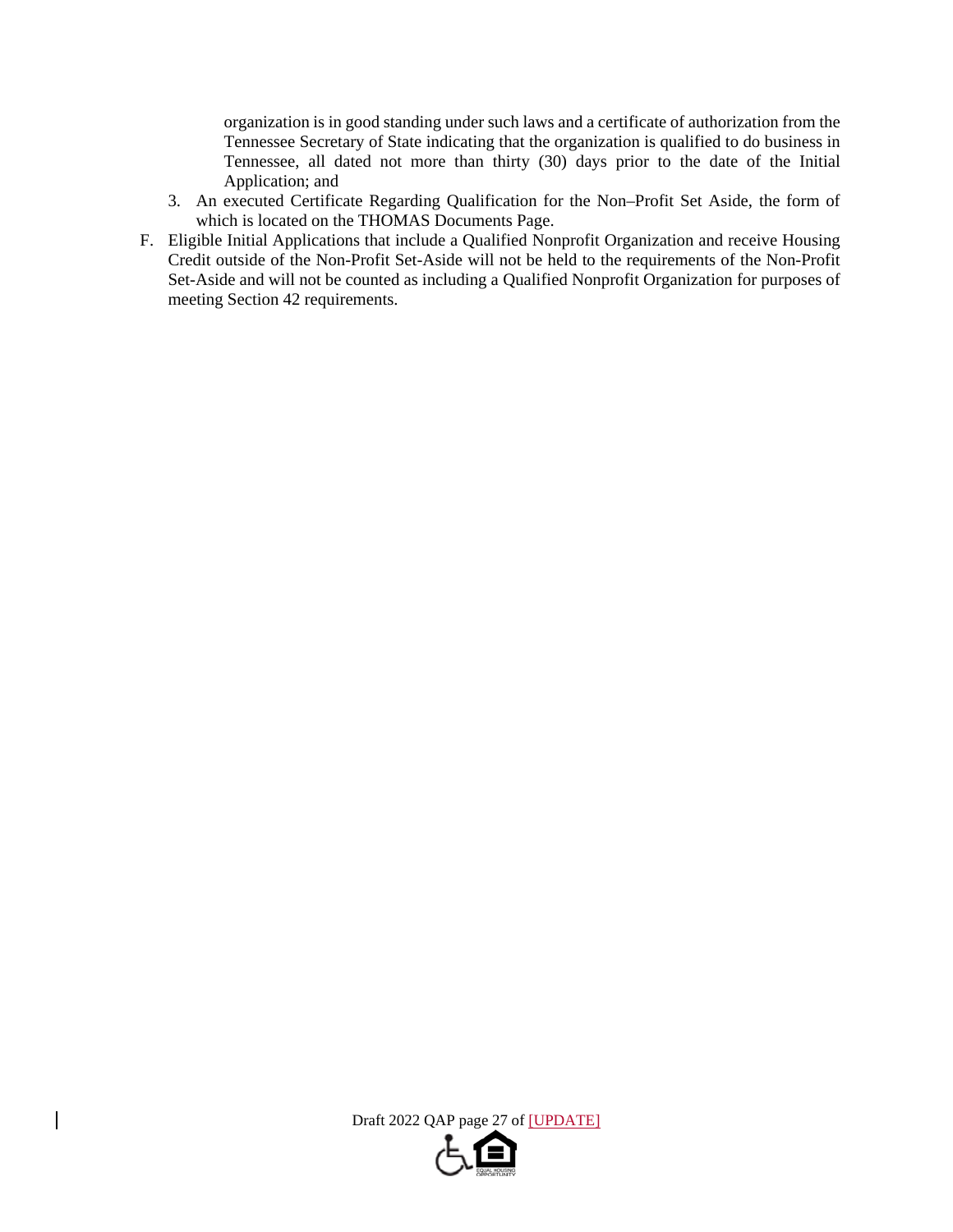## **Section 8: CNI Grants**

To be eligible for Housing Credit when an Initial Application involves a CNI Grant, an Initial Application must contain information demonstrating that the development proposed in the Initial Application involves a qualified PHA that has entered into a CNI Grant agreement with HUD. An Initial Application must meet all requirements in this QAP for an eligible Initial Application, and be subject to all applicable limits.

- A. To be a qualified PHA, all of the following requirements must be met:
	- 1. The PHA must materially participate (regular, continuous and substantial on–site involvement) in the development and operation of the development throughout the Compliance Period; and
	- 2. The PHA must be acting solely within the geographic area of its jurisdiction; and
	- 3. The PHA must have a fully executed CNI grant agreement and submit a copy of the CNI grant agreement in THOMAS as part of an Initial Application; and
	- 4. The PHA must submit an executed Letter from PHA Executive Director Regarding the Choice Neighborhoods Initiative (CNI) Implementation Grant, the form of which is found on the THOMAS Documents Page.
- B. Only one CNI development per county may receive Housing Credit.

C. Proposed CNI developments involving new construction may be located in a QCT.

D.C. CNI developments that receive Housing Credit may also receive a Basis Boost.

Draft 2022 QAP page 28 of [UPDATE]

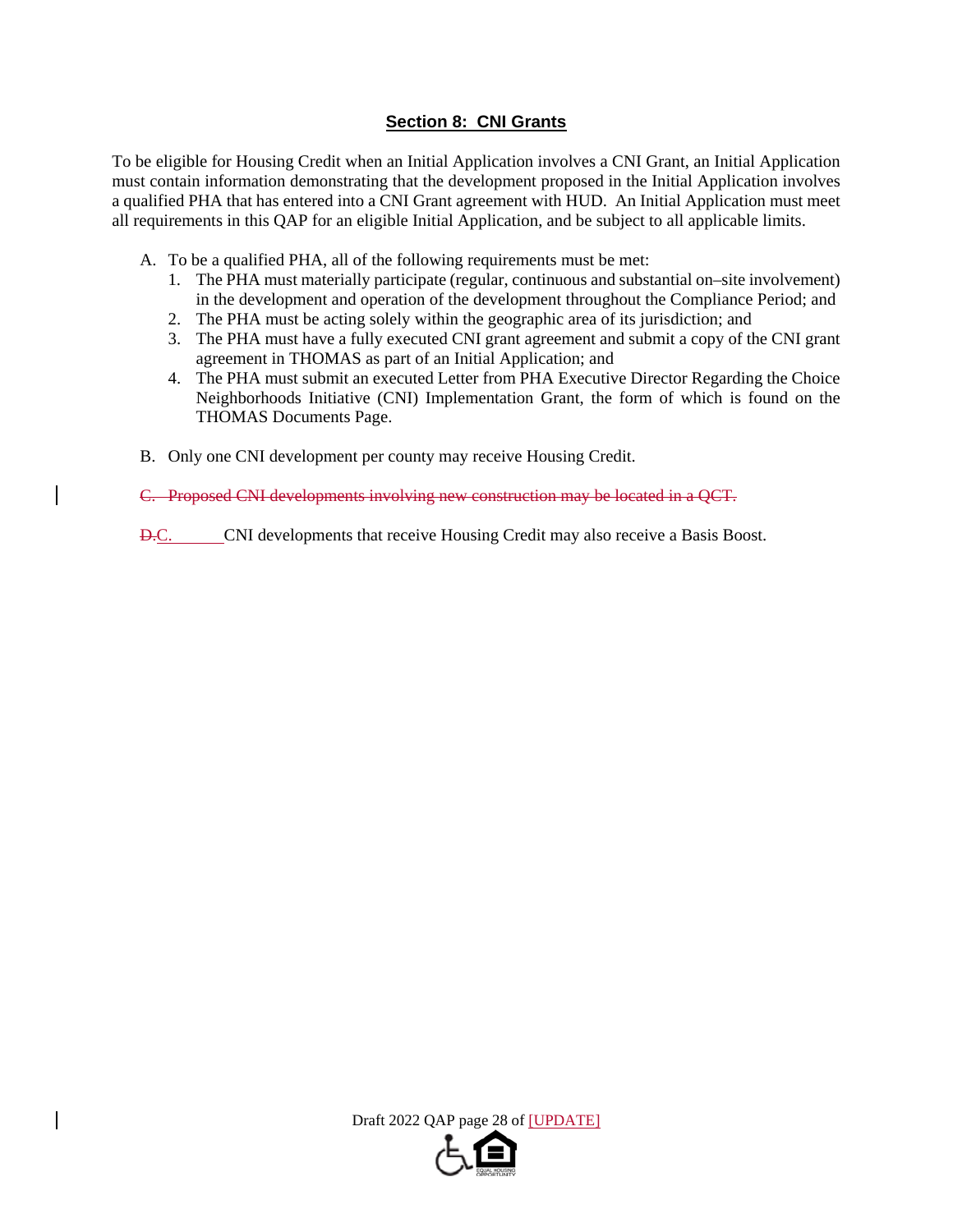## **Section 9: PHA Set–Aside**

To be eligible for the PHA Set–Aside, an Initial Application must contain information demonstrating that the development proposed in the Initial Application involves a qualified PHA. An Initial Application must meet all requirements in this QAP for an eligible Initial Application, and be subject to all applicable limits.

- A. To be considered a qualified PHA, the following requirements must be met in connection with an Initial Application:
	- 1. The PHA must materially participate (regular, continuous and substantial on–site involvement) in the development and operation of the development throughout the term of the LURC; and
	- 2. The PHA must be acting solely within the geographic area of its jurisdiction; and
	- 3. The PHA must submit an executed Certificate Regarding Qualification for the Public Housing Set Aside, the form of which is found on the THOMAS Documents Page.
- B. Awards from the PHA Set–Aside shall be made in the following order:

1. One Initial Application submitted by the Waverly Housing Authority.[EY6]

- 1.2.Highest ranking Initial Application that proposes utilizing RAD in connection with a development located in a **CRPCCRP**, taking into account score and other limits in this QAP.
- 2.3. Highest ranking Initial Application that proposes utilizing RAD, but the proposed development is located outside a CRPCCRP, taking into account score and other limits in this QAP.
- 4. Highest ranking Initial Application that proposes a development that will be owned and operated by a PHA, but does not involve RAD and is not located in a CRPCCRP, taking into account score and other limits in this QAP.
- 3.5.After completing steps 2 through 4 above, THDA will continue making allocations to eligible Initial Applications in the order of steps 1 through 3 above until the point is reached where there is insufficient Housing Credit remaining in the PHA Set-Aside to make another complete allocation.[EY7]
- THDA will proceed through Section 9.B.1, Section 9.B.2, and Section 9.B.3, making one award per section, as long as there is Housing Credit from this set-aside sufficient enough to make a full allocation per section.
- Any section that does not have an Initial Application that meets the criteria of such section will be skipped.
- 4.6.Then, if Housing Credit sufficient to make a full allocation remains, THDA will proceed through this process again until a full allocation cannot be made from this set-aside.
- C. To be considered for the PHA RAD preference, the following requirements must be met:
	- 1. The PHA must submit the Form of Letter from PHA Executive Director Regarding the Rental Assistance Demonstration (RAD) Program (found on the THOMAS Documents Page);and
	- 2. The PHA must submit a copy of the Commitment to enter Housing Assistance Payments (CHAP).
- D. To be considered for PHA RAD with **CRPCCRP** preference, the PHA must submit a copy of the Concerted Community Revitalization Plan.
- E. Initial Applications proposing new construction and including RAD will not count against the applicable New Construction County Limit in Section 3–E.
- F. Initial Applications under the PHA Set–Aside proposing new construction may be located in a QCT.

Draft 2022 QAP page 29 of [UPDATE]

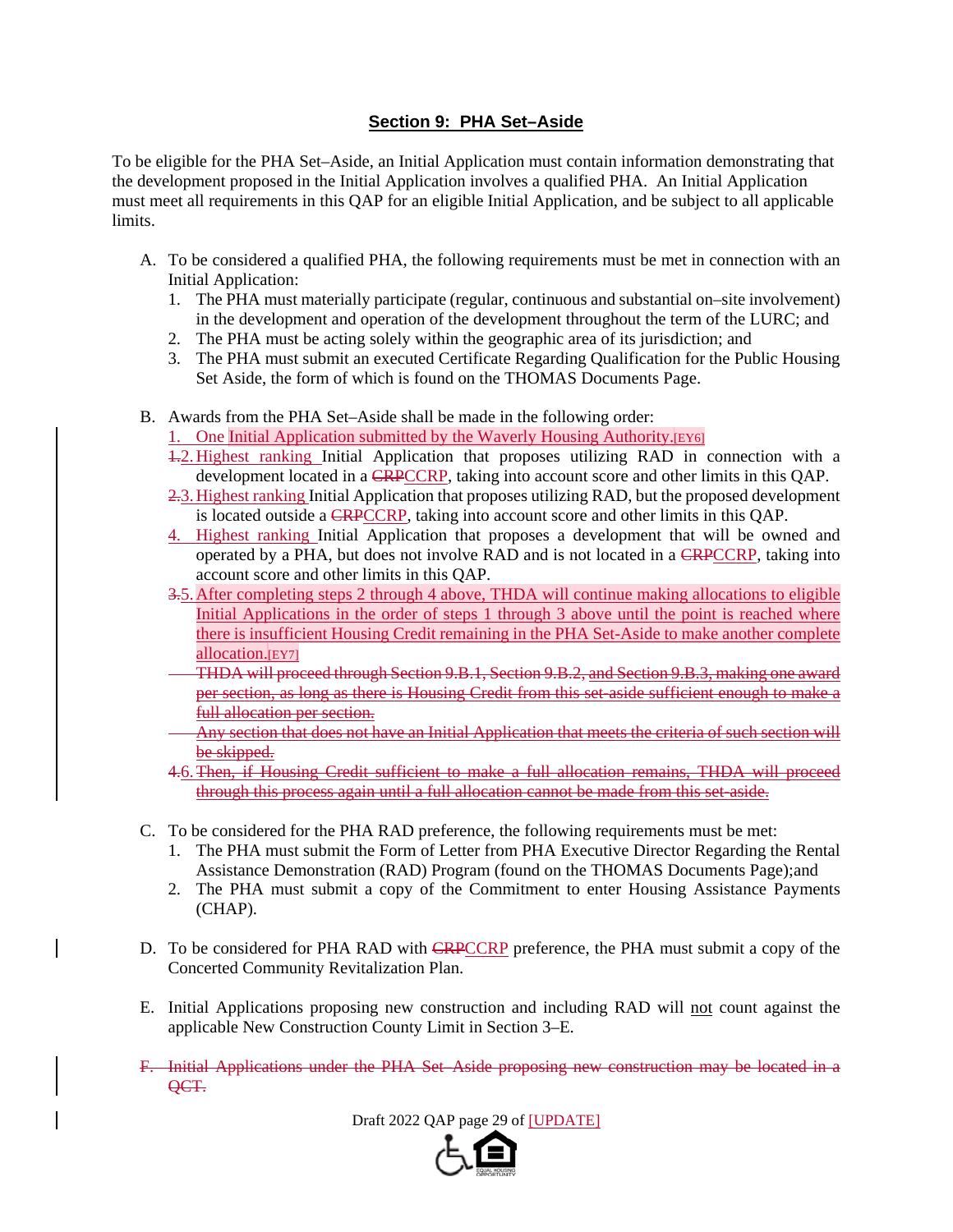- G. Initial Applications under the PHA Set–Aside (other than those under Section 9-E) are subject to the limits in Map 3–1 in Section 3–C or the limit specified in Section 9–B, as applicable.
- H. Initial Applications in the PHA Set–Aside may be eligible for a Basis Boost.
- I. An Applicant must indicate whether the Initial Application is to be considered in the PHA Set– Aside or the New Construction Regional Pool or for an Existing Multifamily Housing Allocation. The Initial Application will only be considered in the category selected. No cross counting allowed.

Draft 2022 QAP page 30 of [UPDATE]

 $\overline{\phantom{a}}$ 

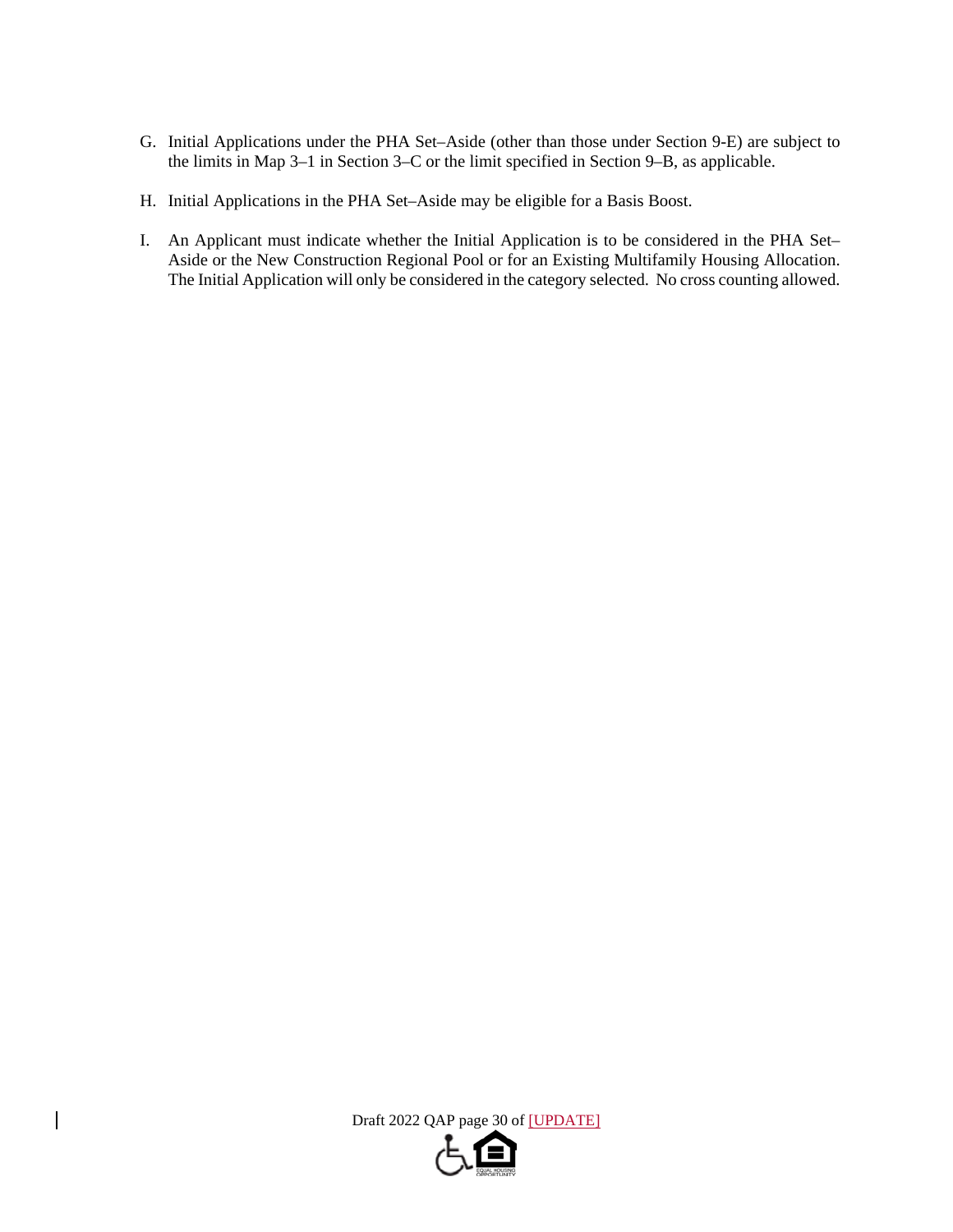## **Section 10: Existing Multifamily Housing Allocations**

To be eligible for an Existing Multifamily Housing Allocation, the Initial Application must propose rehabilitation (with or without acquisition) of Existing Multifamily Housing, meet all requirements in this QAP for an eligible Initial Application, and be subject to all applicable limits. Income and rent restrictions through programs such as the Housing Credit program, Multifamily Tax–Exempt Bond Authority Program, or programs administered by USDA or HUD are not required.The proposed Existing Multifamily Housing development is not required to have existing income or rent restrictions.

Following rehabilitation, 100% of the units must be subject to income and rent restrictions.

- A. All Initial Applications proposing acquisition and/or rehabilitation of an Existing Multifamily Housing development must submit an eligible Initial Application.
- B. County Limits do not apply.
- C. A development may be located in a QCT.
- D. A preference will be given to Initial Applications proposing a development covered by a CRPCCRP, taking into account score and other limits in this QAP.
- E. Initial Applications proposing developments located in a Rural Urbanicity may be eligible for a Basis Boost.

Draft 2022 QAP page 31 of [UPDATE]

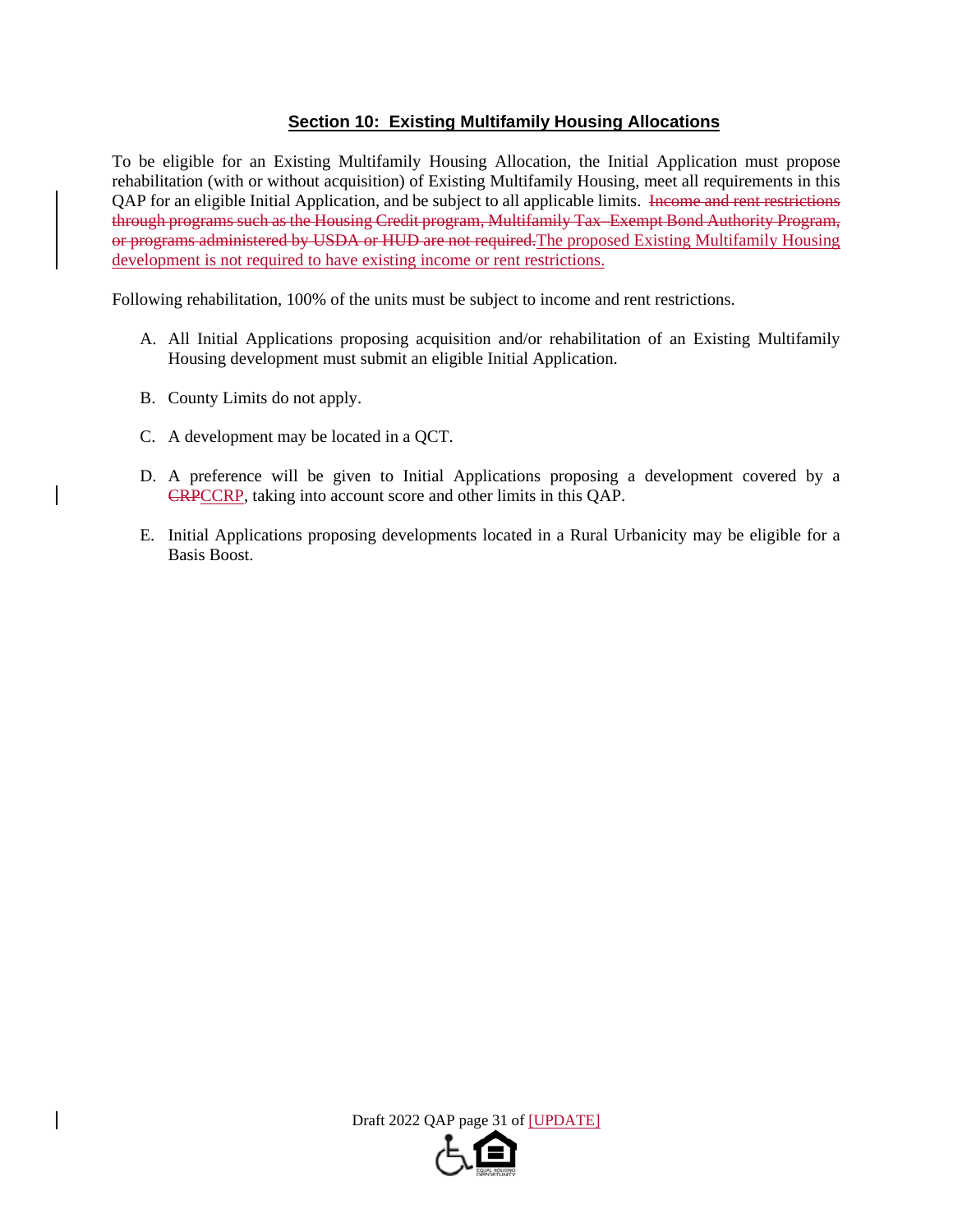## **Section 11: New Construction Regional Pool**

To be eligible for a New Construction Regional Pool, an Initial Application must propose new construction of multifamily housing, meet all requirements in this QAP for an eligible Initial Application, and be subject to all applicable limits.

- A. Reservations from a New Construction Regional Pool will be limited to the number and type of developments as specified in Section 3–C.
- B. New Construction Regional Pool allocations are limited to one (1) per county. Allocations to developments involving RAD will not count against this per county limit.
- C. An Initial Application proposing new construction in a QCT is ineligible, unless the Initial Application is for Housing Credit under CNI, the PHA Set–Aside, or is eligible for special assistance as described in Section 20 of this QAP.
- D.C. An Initial Application proposing new construction located in a Rural Urbanicity may be eligible for a Basis Boost.

Draft 2022 QAP page 32 of [UPDATE]

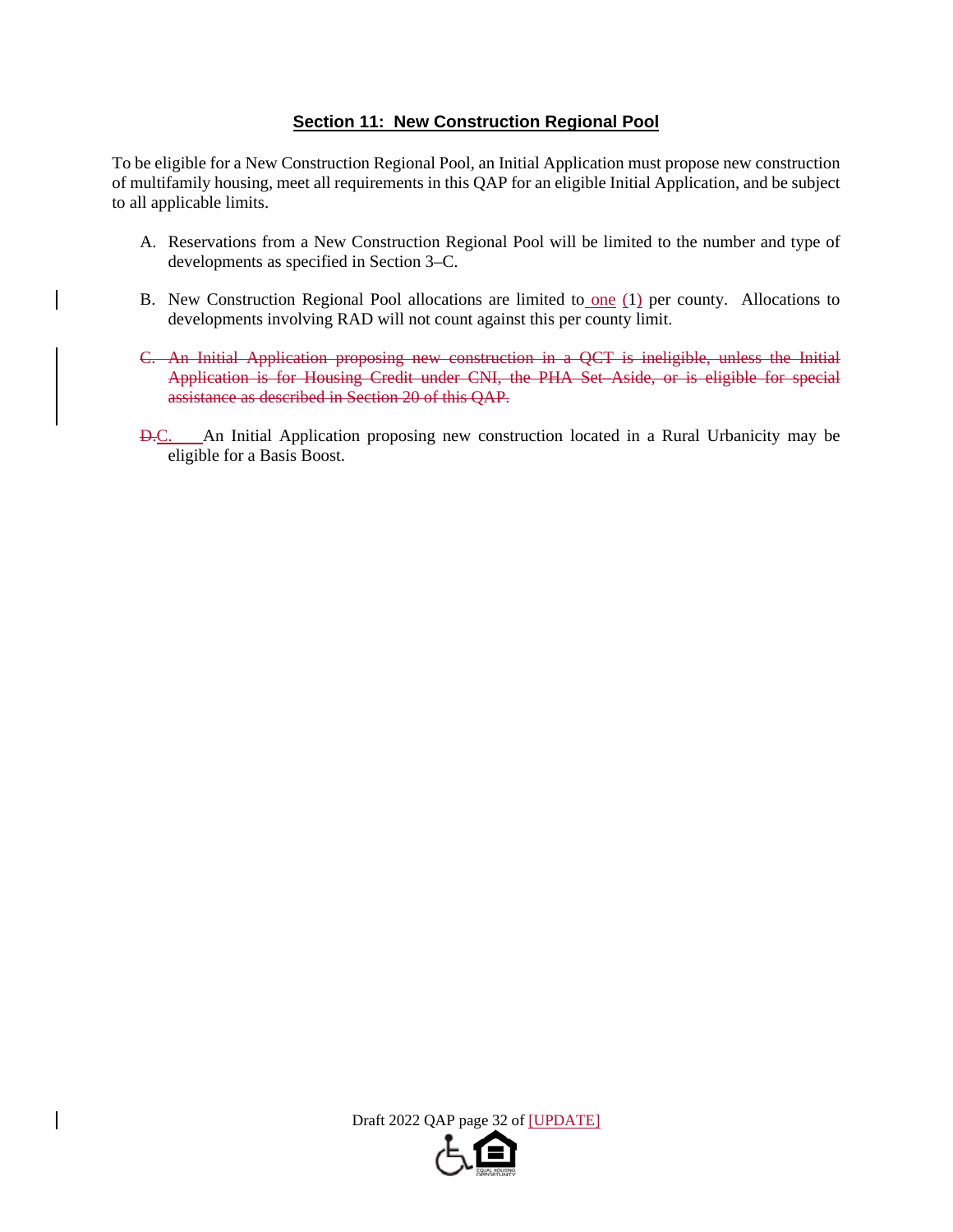# **Section 12: Mandatory and Threshold Requirements**

All documentation must be in full force and effect and fully executed. To be eligible, Initial Applications for new construction or rehabilitation (with or without acquisition) must meet all of the following requirements, as applicable, as determined by THDA, in its sole discretion.

## **A. Mandatory Requirements**

**IMPORTANT: Any Initial Application that fails to fully and properly satisfy all applicable requirements of this Section 12.A, as determined in THDA's sole discretion,** *will not be reviewed further***, including review under Section 15.** 

To be eligible, Initial Applications for new construction or rehabilitation (with or without acquisition) must meet all of the following requirements, as determined by THDA, in its sole discretion:

- 1. **Site Control** To be eligible, an Initial Application must demonstrate control of the Site. A copy of any one of items a.-d. below must be part of the Initial Application:
	- a. Recorded instrument of conveyance (warranty deed, quitclaim deed, trustee deed, court order) evidencing title to the Site vested in (A) the currently existing Ownership Entity identified in the Initial Application or (B) a person or entity identified in the Initial Application as the general partner or managing member of the Ownership Entity to be formed;
	- b. Acceptable evidence demonstrating the ability to acquire the Site through the power of eminent domain by (A) the currently existing Ownership Entity identified in the Initial Application or (B) a person or entity identified in the Initial Application as the general partner or managing member of the Ownership Entity to be formed;
	- c. Contract for sale or a contract for a 50-year ground lease, which contract must show that the ground lease, when executed, will meet the requirements specified in item e. below, executed by (A) the owner of record of the Site and (B) the currently existing Ownership Entity identified in the Initial Application or a person or entity identified in the Initial Application as the general partner or managing member of the Ownership Entity to be formed. The contract must extend at least six months from the 2022 Competitive Cycle Deadline for Initial Applications (see Table 4-1) with an extension to closing/Carryover site control demonstration; or
	- d. An option to purchase or an option for a 50-year ground lease, which option must show that the ground lease, when executed, will meet the requirements specified in item e. below, executed by (A) the owner of record of the Site and (B) the currently existing Ownership Entity identified in the Initial Application or a person or entity identified in the Initial Application as the general partner or managing member of the Ownership Entity to be formed. The option must extend at least six months from the 2022 Competitive Cycle Deadline for Initial Applications (see Table 4-1) with an extension to closing/Carryover site control demonstration.
	- e. A ground lease for the Site must have a minimum term of 50 years with no provisions for termination or reversion prior to the expiration of the extended use period as defined in Section 42(h)(6)(D). Proposed developments which are the subject of a Payment In Lieu of Taxes ("PILOT") agreement may be exempt from this minimum term requirement subject to THDA's review of and satisfaction with the terms of the PILOT.
	- f. Copies of assignments of contracts or options without copies of the underlying contract or option that meets the requirements set forth above will not be accepted.
	- g. All documentation must be in full force and effect, fully executed, and include a correct legal description for the Site.
	- h. The legal description included with the documentation pursuant to Site Control requirements and the legal description included with the documentation pursuant to Underlying Seller Authority requirements must be consistent with each other. All documentation must be in full force and effect, fully executed, and include a correct legal description for the Site.

Draft 2022 QAP page 33 of [UPDATE]

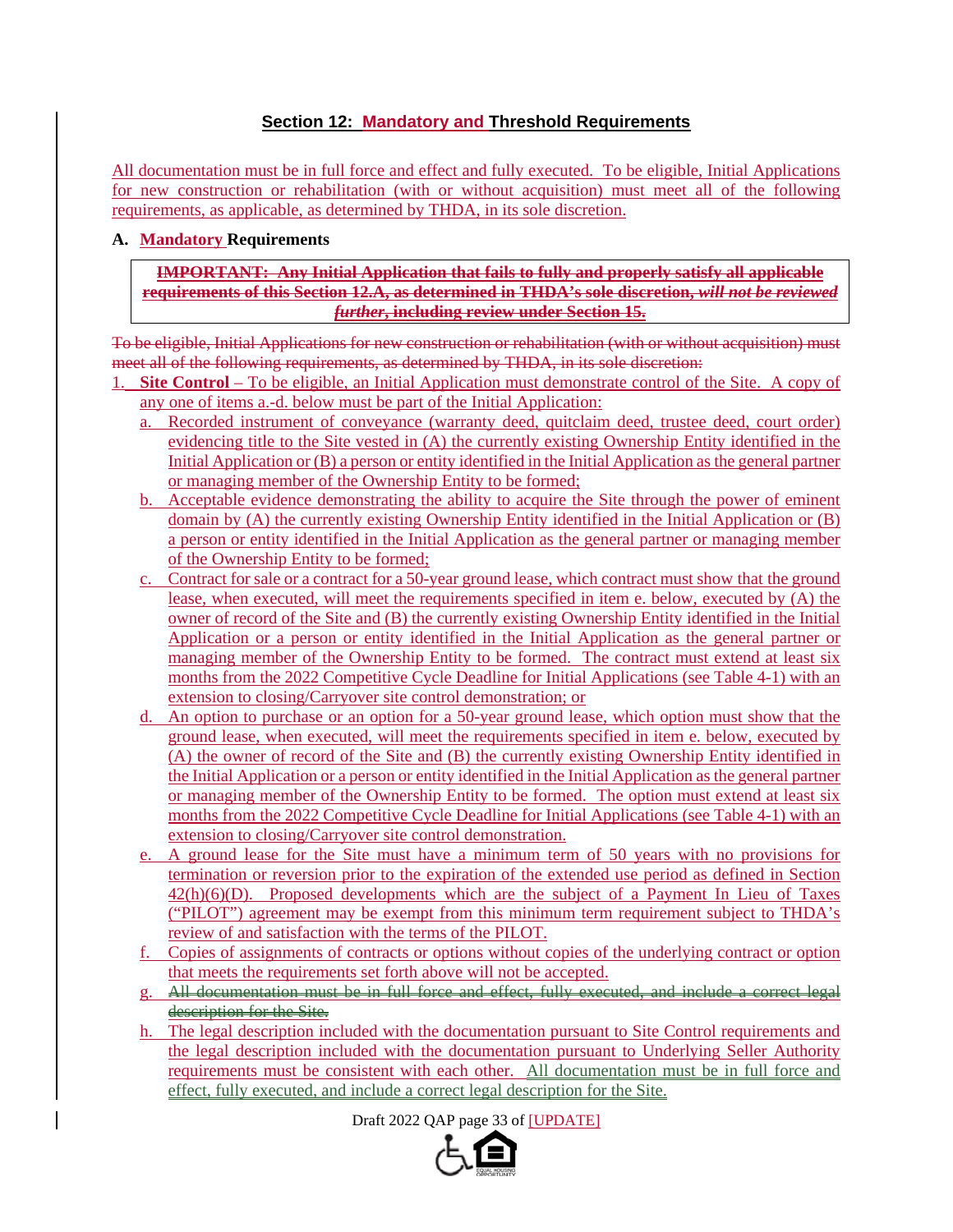- i. If the legal descriptions required pursuant to Site Control requirements and Underlying Seller Authority Site Control requirements do not match exactly, the applicant may submit a sworn affidavit from an individual listed in **Ownership Organization Breakdown** or an individual listed on **Developer Organization Breakdown** stating that the legal description included with the documentation pursuant to Level 1 Site Control and the legal description included with the documentation pursuant to Level 2 Site Control both refer to the Site.
- j. The purchase price must be clearly stated in the documentation submitted pursuant to Site Control requirements.
- k. If the Site identified in an Initial Application under this QAP includes land for which the purchase cost has already been taken into account in connection with a prior allocation of Tax Credits, no cost for the purchase of the land will be permitted in connection with the Site identified in the Initial Application under this QAP.
- 2. Site Control Underlying Seller Authority Documentation (required in addition to Site Control as described in Section 12.A.1):
	- a. A commitment for title insurance evidencing that title to the Site is vested in the person or entity who executed the document required for Site Control as owner, which must include a valid legal description of the Site. The commitment for title insurance must be dated no more than 60 days prior to the Initial Application Deadline;
	- b. All documentation must be in full force and effect, fully executed, and include a correct legal description for the Site.
	- d. The legal description included with the documentation pursuant to Site Control requirements and the legal description included with the documentation pursuant to Underlying Seller Authority requirements must be consistent with each other.
- 1. e. If the legal descriptions required pursuant to Site Control requirements and Underlying Seller Authority do not match exactly, the Applicant may submit a sworn affidavit from an individual listed in Ownership Organization Breakdown or an individual listed on Developer Organization Breakdown stating that the legal description included with Site Control documents and Underlying Seller Authority documents both refer to the Site.
- 3. Zoning Evidence that Sites are currently zoned for the proposed Development shouldmust be demonstrated through either:
	- a. A letter from the local zoning administrator (or chief elected official in localities without a zoning administrator) identifying the Project and containing all four (4) of the 4-elementsfollowing: 1) location of the Site (s) (e.g. address or street crossings); and 2) The current zoning and any special use designations; and 3) A description of the Project (including number of units, proposed use, and construction type i.e. townhome, midrise elevator, etc. ); and 4) A statement that the current zoning will permit the proposed Housing Development;

## OR

b. A letter from the local zoning administrator (or chief elected official in localities without a zoning administrator) identifying the Project and containing all four (4) of the 4 elementsfollowing: 1) The location of the Site(s) (e.g. address or street crossings); and 2) A description of the Project (including number of units, proposed use, and construction type, i.e. townhome, midrise elevator, etc.); and 3) A overview of the Zoning/PUD approval process and timing; and 4) Assurance that the Zoning/PUD will be reviewed in a timely manner, including any available dates so as it is complete by time of award process;

OR



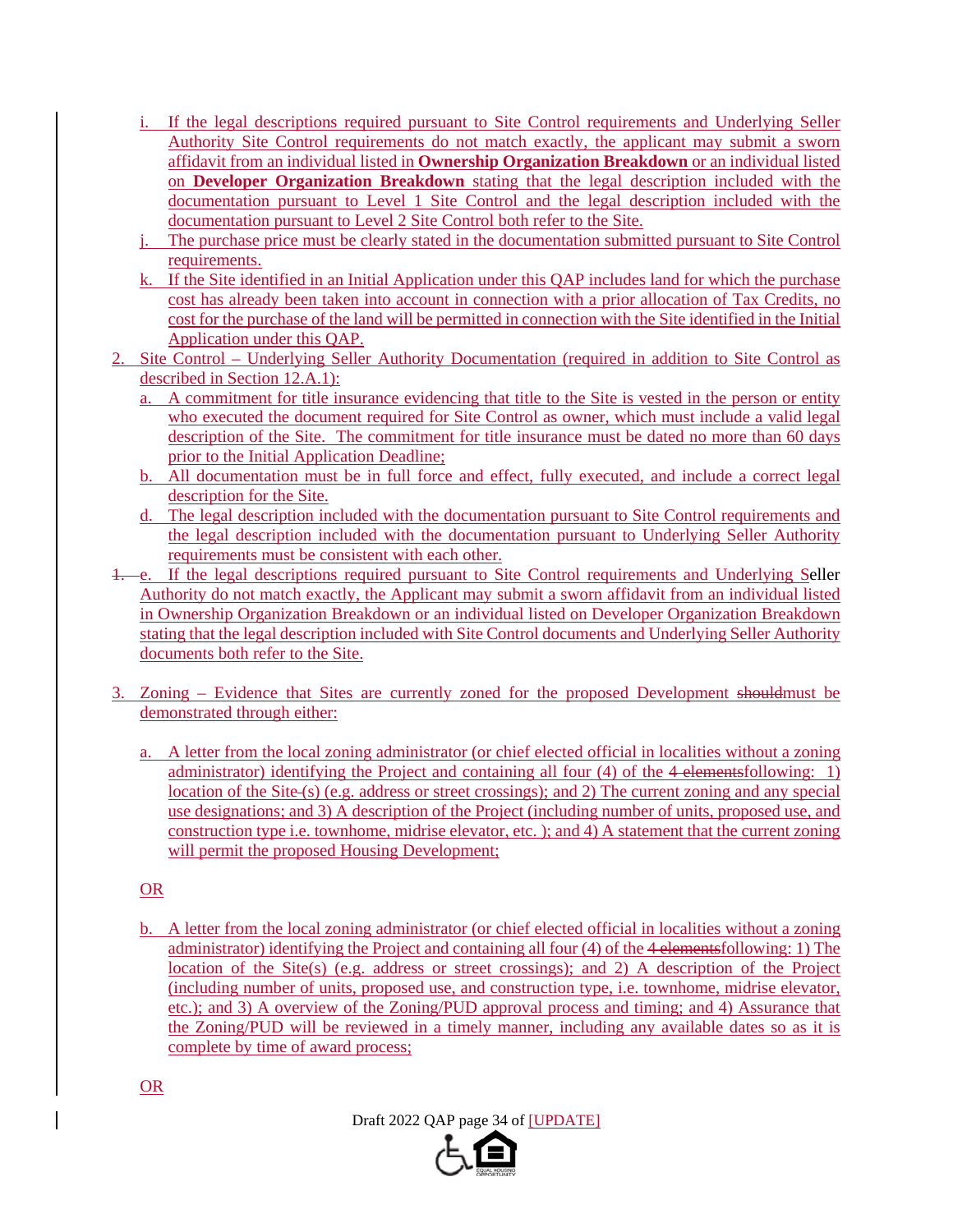- c. A letter from the chief elected official identifying the Project and stating that there are no zoning regulations in place.
- 2.4.Achieve a minimum score as specified in Section 14 of this QAP, as determined by THDA, in its sole discretion.
- 5. Market Study is included, acceptable, accurately reflects the Development presented in the Initial Application, is no older than six (6) months from application submission date, and is performed and prepared by an independent third party in accordance with the Market Study Guidelines included on the THOMAS Documents Page.
- 6. If land or building acquisition costs are included, include an acceptable Appraisal of the land and/or building acquisition that is no older than six (6) months from application submission date and performed and prepared by an independent third party in accordance with the Appraisal Guidelines included on the THOMAS Documents Page.

Draft 2022 QAP page 35 of [UPDATE]

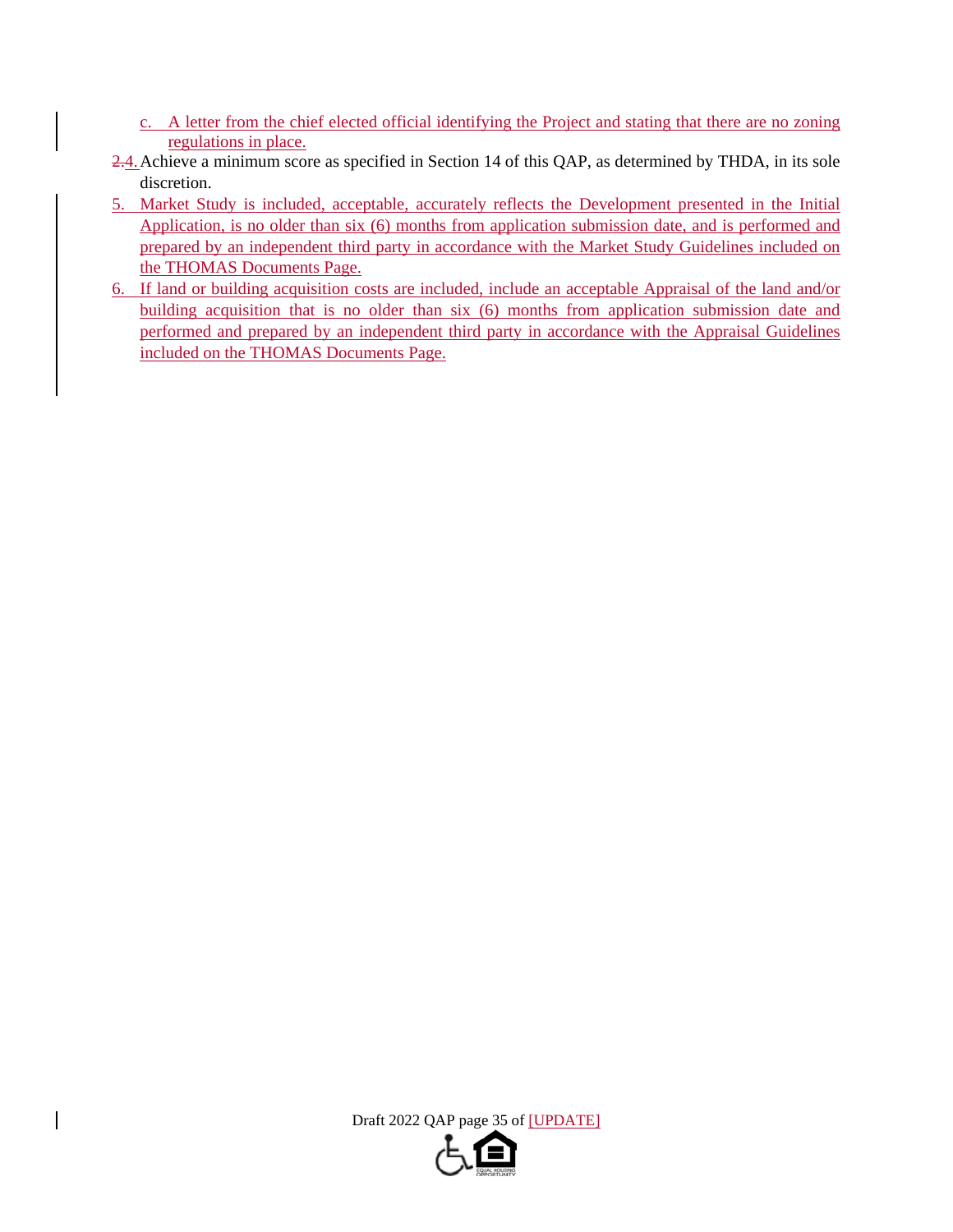# **B. Threshold Requirements**

- 1. Eligible Initial Applications must meet all of the following requirements:
	- a. Be a qualified low–income housing development, containing qualified low–income buildings and low–income units;
	- b. Comply with the Fair Housing Act, as applicable;
	- c. Comply with the Fair Housing Act design and construction requirements for units that are considered "covered multifamily dwellings" designed and constructed "for first occupancy" after March 13, 1991, using one of HUD's recognized safe harbors;
	- d. Comply with the Americans with Disabilities Act (ADA), as applicable; and
	- e. Comply with all applicable local building codes or State adopted building codes in the absence of local building codes.
- 2. **Site Utilities:** Include documentation in the Initial Application from the relevant local jurisdiction verifying availability of electricity, water, sewer, and, if applicable, natural gas.
- 3. **Financial Feasibility:** Include documentation demonstrating that the development is financially feasible. The ownership entity for the proposed project is structured as a single purpose entity and must be able to clearly show that the project is financially sustainable based on income from operations. The sources and uses shouldmust be available at the time of Application. Lender and Investor LOIs should demonstrate that there will be no shortfall of funds during the construction period; and permanent finance is structured and included. Owner contributions outside of deferred developer fee will not be considered an allowable source for the property's permanent financing. *PHA, non-profit, and local government funds shall not be considered owner contributions.* Deferred developer fee, as a construction source, cannot exceed the developer fee amount earned during the construction period. THDA may require documentation not specifically included in the minimum documentation requirements to verify the reasonableness of operating costs, as determined by THDA, in its sole discretion.
- 1.4.Financial Proforma: Include a 30–year pro–forma for the proposed development in the Initial application.
- 2.5.Include one of the following minimum set–aside elections in the Initial Application, except for an Initial Application that proposes rehabilitation of a prior Housing Credit Development:
	- a. The 20/50 Test; or
	- b. The 40/60 Test; or
	- c. The Average Income Test.

An Initial Application that proposes rehabilitation of a prior Housing Credit Development must elect the minimum set–aside elected in the Initial Application for the prior Housing Credit Development.

- 3.6.Include an executed Statement of Application and Certification in the form shown on the Template provided in THOMAS and in accordance with Guidelines on the THOMAS Documents Page.
- 4.7.Include an executed Certificate Regarding Eligibility for Low–Income Housing Credit in the form shown on the Template provided in THOMAS and in accordance with the Guidelines on the THOMAS Documents Page.
- 5.8.Include a Certificate Regarding Acquisition Housing Credit (if Acquisition Housing Credit is requested) in the form shown on the Template provided in THOMAS and in accordance with Guidelines on the THOMAS Documents Page.
- 6.9.Include all required Disclosure Forms in the form shown on the Template provided in THOMAS and in accordance with Guidelines on the THOMAS Documents Page.

Draft 2022 QAP page 36 of [UPDATE]

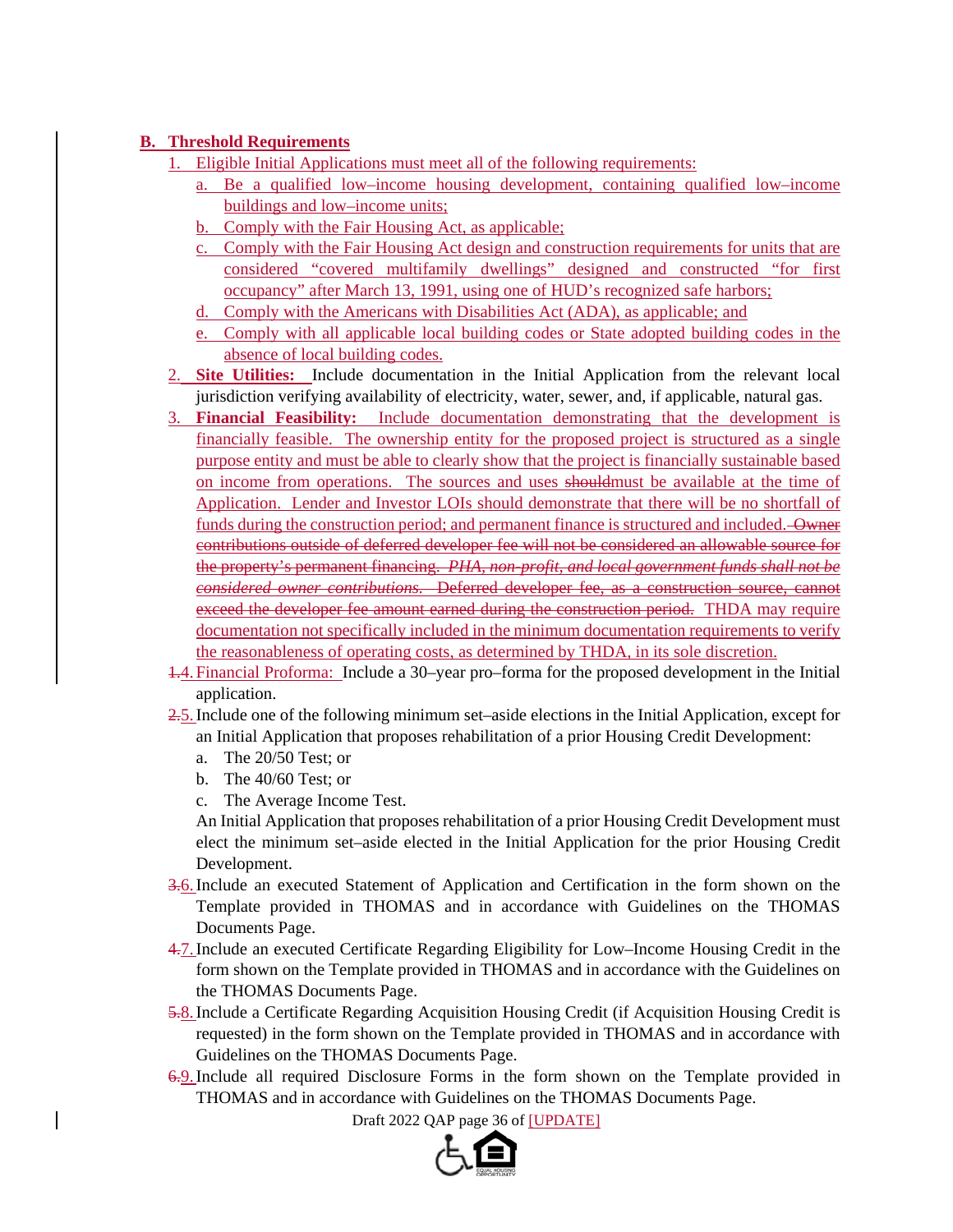# **Section 13: New Construction and Rehabilitation Minimum Requirements**

#### **A. New Construction Minimum Construction Requirements**

Initial Applications that propose new construction must meet all of the following requirements:

- 1. Compliance with all Threshold Requirements
- 2. All newly constructed single family units, duplexes, and triplexes, must meet the following visitability requirements:
	- a. Easy Access with a step–free entrance of not more than  $\frac{1}{2}$  inch from a driveway, sidewalk or other firm surface into the main floor of the home, and;
	- b. Easy Passage throughout the home with an exterior door that provides a minimum of 32 inches of clear passage (36 inches is preferable) from the step free entrance. All interior passage doorways on the main floor also provide a minimum of 32 inches of clear passage, and;
	- c. Easy Use with a main floor that includes a kitchen, some entertainment area, at least one bedroom and one full bathroom. The full bathroom will provide at least 30 inches by 48 inches of maneuvering space that allows easy access to the sink, commode, and shower or tub.
- 3. All retention and/or detention ponds must be fenced.
- 4. Development sign at the entrance(s) to the complex that includes the Fair Housing Logo.
- 5. Roofing materials must be anti–fungal with a minimum 25–year warranty.

### **B. Existing Multifamily Housing Minimum Rehabilitation Requirements**

The Initial Application must include a Physical Needs Assessment of the Existing Multifamily Housing indicating proposed rehabilitation activities. The Physical Needs Assessment must be performed and prepared by an independent third party in accordance with the Physical Needs Assessment Guidelines on the THOMAS Documents Page.

Initial Applications that propose rehabilitation must demonstrate that the rehabilitation, when completed, will meet the following requirements:

- 1. Compliance with all Threshold Requirements.
- 2. Minimum rehabilitation costs equal to the greater of the per door costs in the Physical Needs Assessment or \$25,000.
- 3. The replacement of any component of the building or site with a remaining useful life of less than 15 years, as specified in the Fannie Mae Expected Useful Life Table, which is incorporated in this QAP by reference.
- 4. Corrective actions for all deficiencies noted in the Physical Needs Assessment.
- 5. Substantially the same scope of work in all units including painting of the entire unit (all rooms and ceilings), flooring consistent throughout the development, and matching cabinetry within each unit.
- 6. If roofs are to be replaced, roofing materials must be anti–fungal with a minimum 25–year warranty.
- 7. Replace and install new water supply fixtures and valves.
- 8. Replace all window blinds and exterior window screens.
- 9. Replace all damaged and worn interior doors, jams, frames, and hardware.
- 10. For developments with existing exterior wooden stair systems, the existing exterior wooden stair systems must be replaced in their entirety with new steel or concrete exterior stair systems unless the Physical Needs Assessment clearly states that the existing exterior wooden stair systems have a remaining useful life of at least 10 years.

Draft 2022 QAP page 37 of [UPDATE]

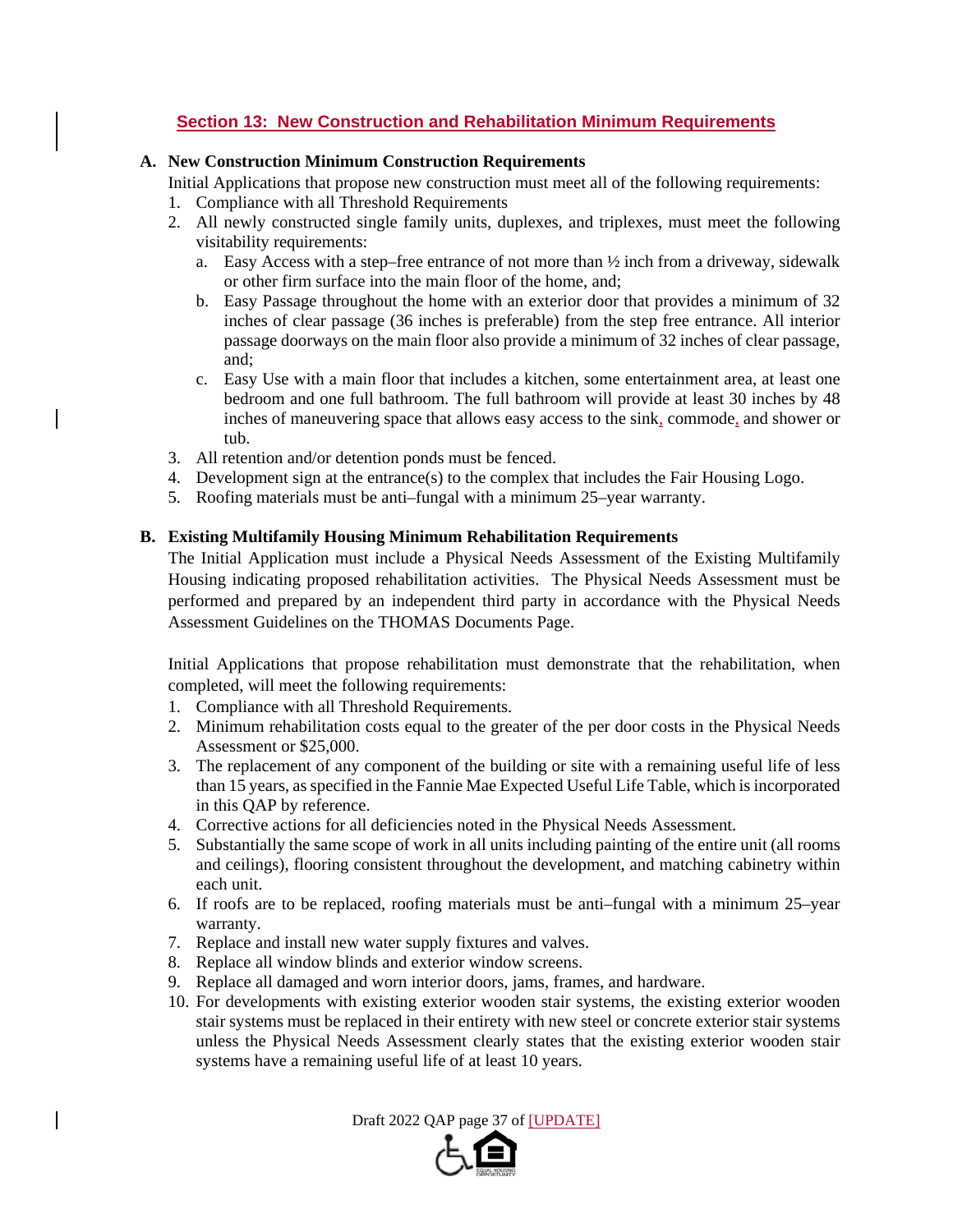- 11. Replace all exteriors that are 90 percent vinyl with an estimated useful life of 15 years or less, as shown in the Physical Needs Assessment, with brick/stone veneer, stucco or fiber cement and/or hardiplank.
- **C. Multifamily Tax–Exempt Bond Authority and Noncompetitive Housing Credit Rehabilitation Requirements**

Initial Applications proposing rehabilitation of Existing Multifamily Housing must present a scope of work that meets the following:

- 1. Compliance with all Threshold Requirements.
- 2. The replacement of any component of the building or site with a Remaining Useful Life of less than 15 years, as specified in the Fannie Mae Expected Useful Life Table, which is incorporated in this QAP by reference.
- 3. Substantially the same scope of work in all units including painting of the entire unit (all rooms and ceilings), flooring consistent throughout development, and matching cabinetry within each unit.
- 4. If roofs are to be replaced, roofing materials must be anti–fungal with a minimum 25–year warranty.
- 5. For developments with existing exterior wooden stair systems, the existing exterior wooden stair systems must be replaced in their entirety with new steel or concrete exterior stair systems unless the Physical Needs Assessment clearly states that the existing exterior wooden stair systems have a remaining useful life of at least 10 years.
- 6. Replace all exteriors that are 90% vinyl with an estimated useful life of 15 years or less, as shown in the Physical Needs Assessment, with brick/stone veneer, stucco or fiber cement and/or hardiplank.

# **D. Energy Efficiency for All Units**

- 1. Demonstrate that all units in the proposed development, once constructed, will include all of the following energy efficiency features:
	- a. In all units, at least one high efficiency or dual flush toilet and all faucets, shower heads and toilets EPA "Watersense" rated.
	- b. New ENERGY STAR rated frost free refrigerator (14 cubic foot minimum) with ice maker.
	- c. All faucets are EPA "Watersense" rated.
	- d. All light fixtures in units and common areas are fitted with ENERGY STAR rated light bulbs, compact fluorescent or LED.
	- e. HVAC systems, including the air handler and line sets, are rated at 14 SEER and properly sized for the units in all buildings with fewer than six stories.
	- f. For buildings with six stories or more, all PTAC systems are rated between 9.6 and 12.0 EER.
	- g. Electronic programmable temperature control thermostats.
	- h. All entry doors are metal–clad wood, fiberglass, or hollow metal construction exterior doors that are insulated, paneled and have a peephole with a minimum  $R-11-10$  rating in all units. If an entry door is glass and is the only natural light for a unit, the glass door has a U–Factor rating in accordance with the applicable state adopted International Energy Conservation Code (IECC) and is comparable to the R–11 rating.
	- i. All windows are replaced with double glazed, insulated energy efficient windows.
	- j. Attic insulation with an R–30 minimum value.

Draft 2022 QAP page 38 of [UPDATE]

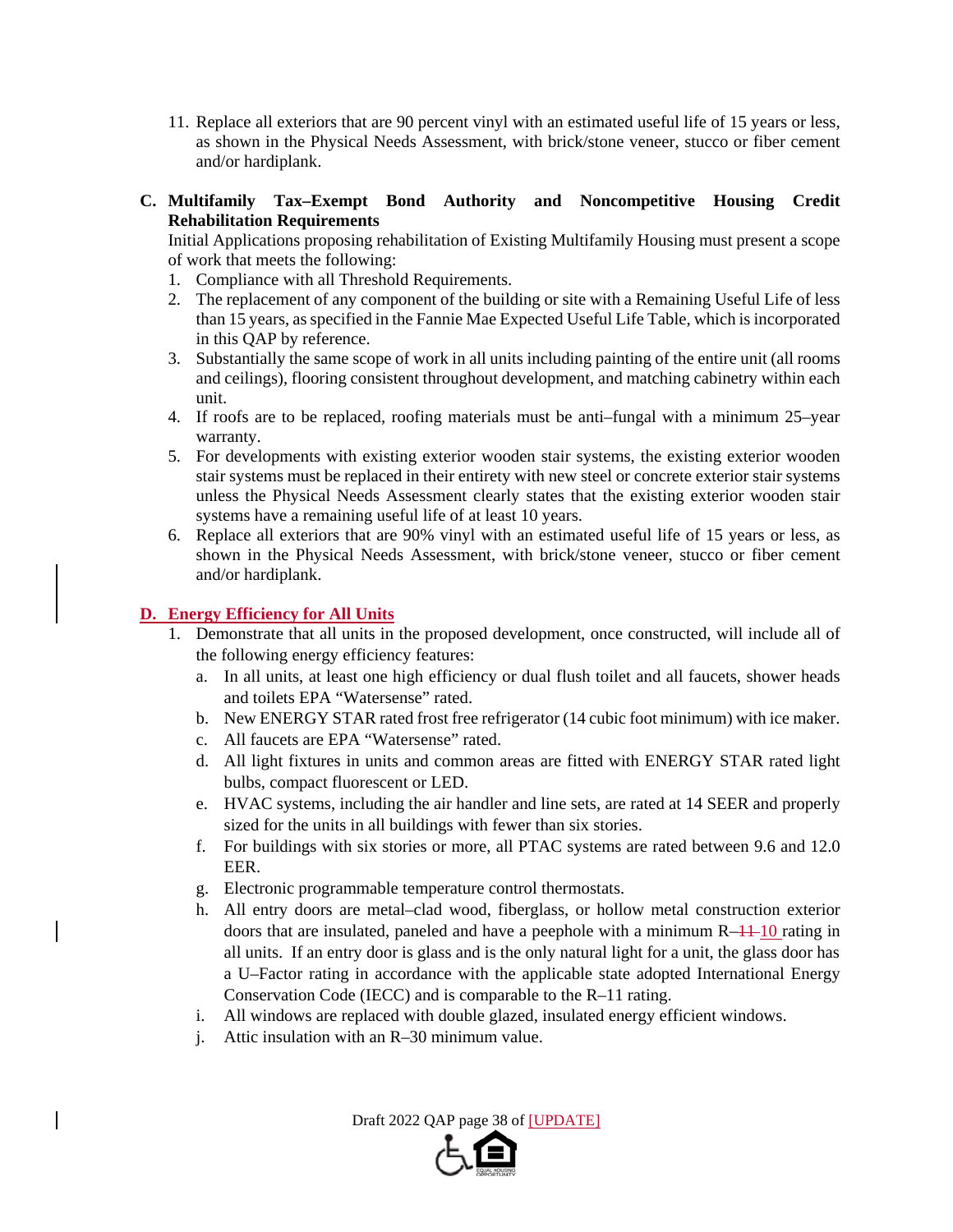# **Section 14: Initial Application Scoring**

### **A. Initial Applications Proposing New Construction Only:**

The scoring criteria in this section are not intended to allow an Applicant to claim the maximum 100 points. An eligible Initial Application must have a minimum score of **65 points** to be eligible. THDA will determine the score during the scoring review process.

### **1. Housing Credit Development Location:**

#### *points*

a. Initial Applications proposing developments located in counties census tracts with the greatest rental housing needProject Location Score (County NeedProject Location Score) (see link on the THOMAS Documents Page).

*up to 20 points*

*b.* Initial Applications that are wholly located in a QCT, and covered by a CCRP *1 point* 

# **2. Meeting Housing Needs:** *up to 5 points*

- a. Initial Applications in which the 40/60 Test is elected may earn up to 5 points by setting aside an additional percentage of units for households with incomes no higher than 50% of AMI with rents maintained at or below the 50% AMI maximums.
- b. Initial Applications that elect the 20/50 Test may earn up to 5 points by setting aside an additional percentage of units for households with incomes no higher than 40% of AMI with rents maintained at or below the 40% AMI maximums.
- c. Units to be occupied by households with a Section 8 Housing Choice Voucher count towards this requirement.
- d. Initial Applications in which the Average Income Test is elected are ineligible for these points.

| Table 14–1: Units Restricted to Serve Lower Income Populations            |                  |  |
|---------------------------------------------------------------------------|------------------|--|
| Percentage of Units Restricted (rounded up to next)<br>whole unit number) | Points Available |  |
| $\frac{40}{60}$ Test serving 50 percent households                        |                  |  |
| At least an additional 5 percent at 50 % AMI                              | 1                |  |
| At least an additional 10 percent at 50 % AMI                             | 2                |  |
| At least an additional 15 percent at 50% AMI                              | $\overline{4}$   |  |
| At least an additional 20 percent at 50% AMI                              | 5                |  |
| $20/50$ Test serving $40$ percent households                              |                  |  |
| At least an additional 5 percent at 40 % AMI                              | 1                |  |
| At least an additional 10 percent at 40 % AMI                             | $\overline{2}$   |  |
| At least an additional 15 percent at 40% AMI                              | $\overline{4}$   |  |
| At least an additional 20 percent at 40% AMI                              | 5                |  |

Draft 2022 QAP page 39 of [UPDATE]



 $up$  to  $20 - 21$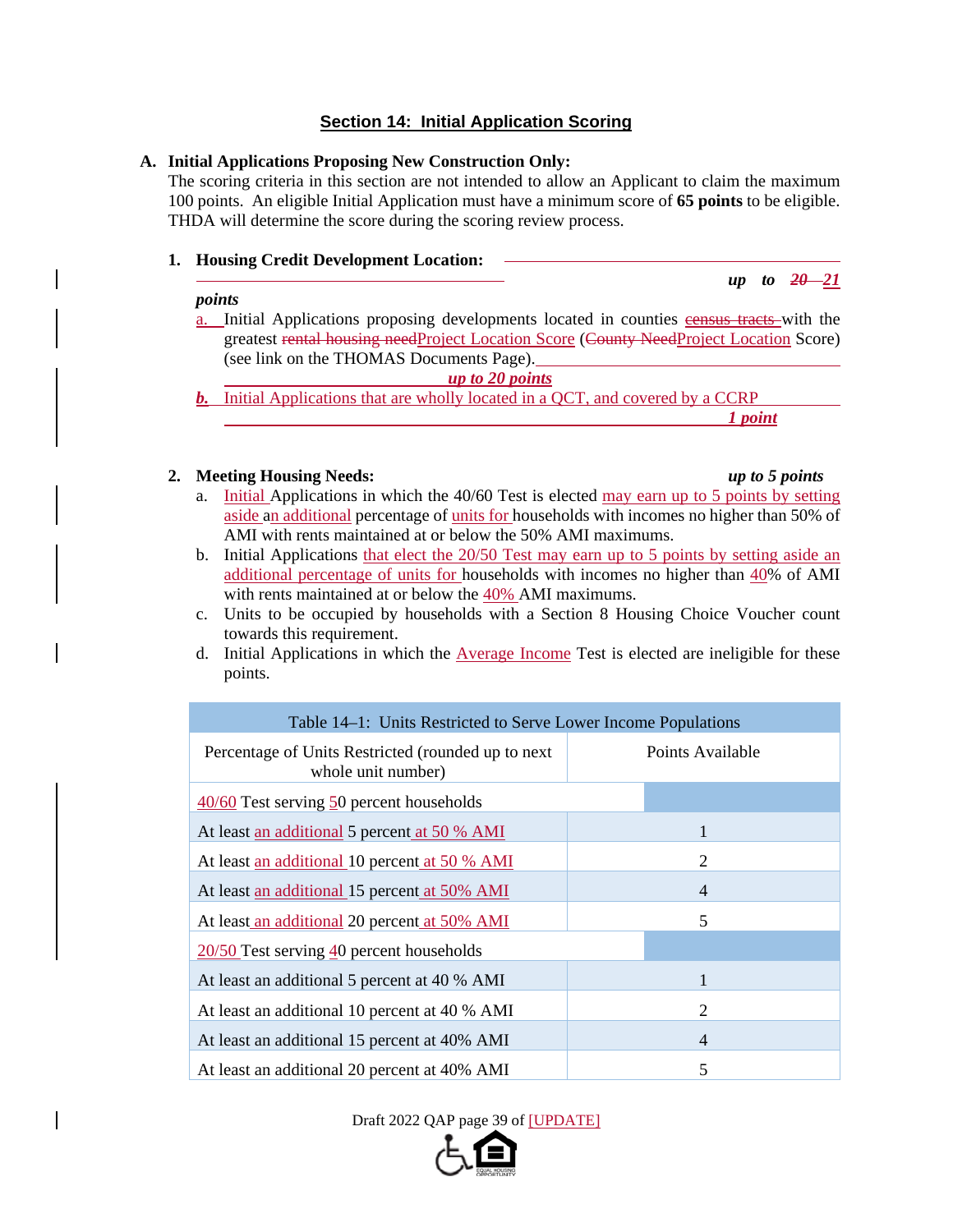#### **3. Development Characteristics: up to 17 points**

- a. Exterior materials: Choose 1
	- (i) Brick/stone veneer or stucco, minimum 60% and remaining exterior fiber cement and/or hardiplank: *4 points*

OR

(ii) Brick/stone veneer or stucco, minimum 50% and remaining exterior fiber cement and/or hardiplank: *3 points*

OR

- (iii)Brick/stone veneer or stucco, minimum 40% and remaining exterior fiber cement and/or hardiplank: *2 points*
- b. Use of anti–fungal roofing materials with a minimum 30 year warranty: *2 points*
- c. Installation of hookups for standard size washers/dryers in all units (hookups for stackable washer/dryers to not count): *3 points*
- d. Construct and/or rehabilitate a gazebo containing a minimum of 100 square feet; which must be covered and have permanent bench seating affixed and in an appropriate location available to all residents for year round usage. This option not available to Applicants claiming points under Serving Resident Populations with Special Housing Needs:

*2 points*

- e. Provide a minimum 1,200 square foot community building accessible to residents during reasonable hours; including evenings, holidays and weekends. The square footage counted towards this total may include a leasing office, an equipped exercise room, and an equipped computer center. Laundry room and storage/maintenance rooms will not be counted as part of the 1,200 square foot minimum: *6 points*
- f. All units pre–wired, with hidden wiring, for high speed Internet hookup with at least 1 centrally located connection port or if not wired, then a wireless computer network:

*2 points*

- g. All units pre–wired, with hidden wiring, for high speed Internet hook–up with at least 1 centrally located connection port and connection ports in all bedrooms or if not wired, a wireless computer network: *3 points*
- h. Installation of a Range Oven, Fire Stop, Auto Stop or comparable extinguishing system over the stove in each unit: *6 points*
- i. Installation and maintenance of a camera video security system with at least one (1) camera monitoring each of the following areas: front of each building, back of each building, community room, computer center, rental office, all site entrance/exit roadways and parking areas: *2 points*
- j. Construction and maintenance of a walking trail, minimum four (4) feet wide and 1250 linear feet paved and continuous. At least one (1) permanently anchored weather resistant

Draft 2022 QAP page 40 of [UPDATE]

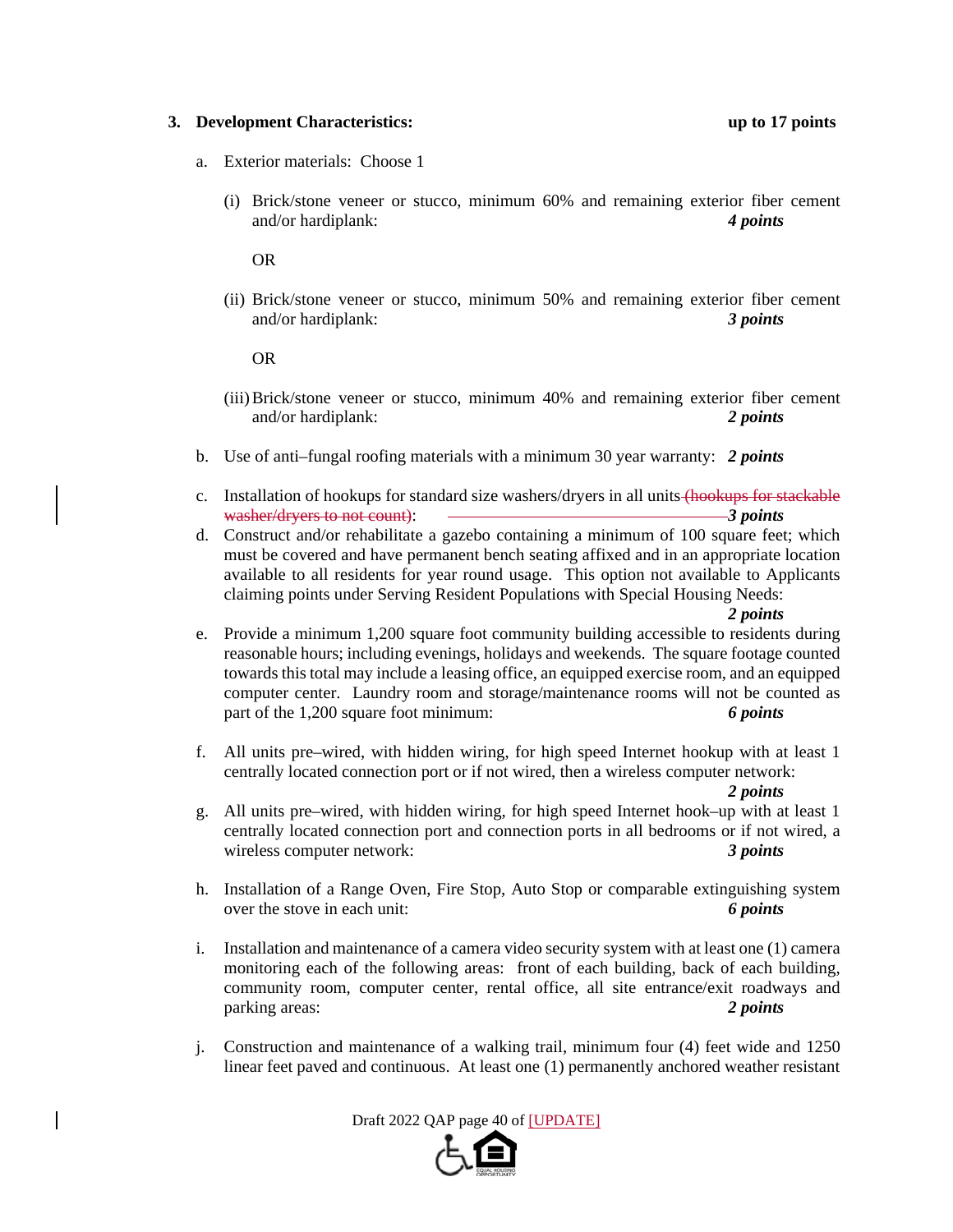bench with a back must be installed at the mid–point of the trail. Sidewalks are not eligible for these points: *2 points*

- k. Construction and maintenance of perimeter fencing extending around all sides of the development site, except at development entrances. Chain link fencing is not eligible for these points: *2 points*
- l. Construct and/or rehabilitate a pergola sized a minimum of 14 feet by 14 feet; that must have permanent bench seating affixed and in an appropriate location available to all residents for year round usage. This option not available to Applicants claiming points under Serving Resident Populations with Special Housing Needs.: *2 points*
- m. Construct and/or rehabilitate a veranda that must be permanently attached to the side of a building. The veranda must be covered by a roof, be 10 feet wide and extend the length of the attached side of the building. The veranda must contain permanent seating for 10% of the units at the development and be available to all residents for year round usage. This option not available to Applicants claiming points under Serving Resident Populations with Special Housing Needs: *2 points*
- n. Construct and/or rehabilitate a picnic shelter that must be covered, with permanent table and bench seating and in an appropriate location available to all residents for year round usage: *2 points*
- o. The proposed development exclusively involves a structure or structures listed individually in the National Register of Historic Places, or is located in a registered historic district and certified by the Secretary of the U. S. Department of the Interior as being of historical significance to the district. All proposed construction and/or rehabilitation shall be completed in such a manner as to be eligible for historic rehabilitation Housing Credit. Initial Applications seeking to combine historic nature and adaptive reuse will be treated as new construction. *2 points*

### **4. Sponsor Characteristics:** *up to 7 points*

a. Development Team Tennessee Housing Credit Experience *up to 2 points* To reward recent Housing Credit experience in Tennessee, developers associated with the Development Team listed in THOMAS for this Initial Application MUST have received an allocation of Housing Credit previously in Tennessee as evidenced by THDA's issuance of IRS Form(s) 8609 for that development. The Applicant must identify the most recent Tennessee Housing Credit allocation received.

For developers partnering with an experienced Tennessee developer the Initial application shouldmust include the Developer and/or Joint Venture Agreements detailing these co- developing and fee arrangements with regard to the 2022 Initial Application. PHAs that are eligible shall receive two points.

| Table 14–2: Development Team Prior Tennessee Allocations |                  |
|----------------------------------------------------------|------------------|
| <b>Year of Most Recent Allocation</b>                    | Points Available |
| 2017–2021                                                |                  |
| 2016 and before                                          |                  |
| No Tennessee Experience                                  |                  |
|                                                          |                  |

Draft 2022 QAP page 41 of [UPDATE]

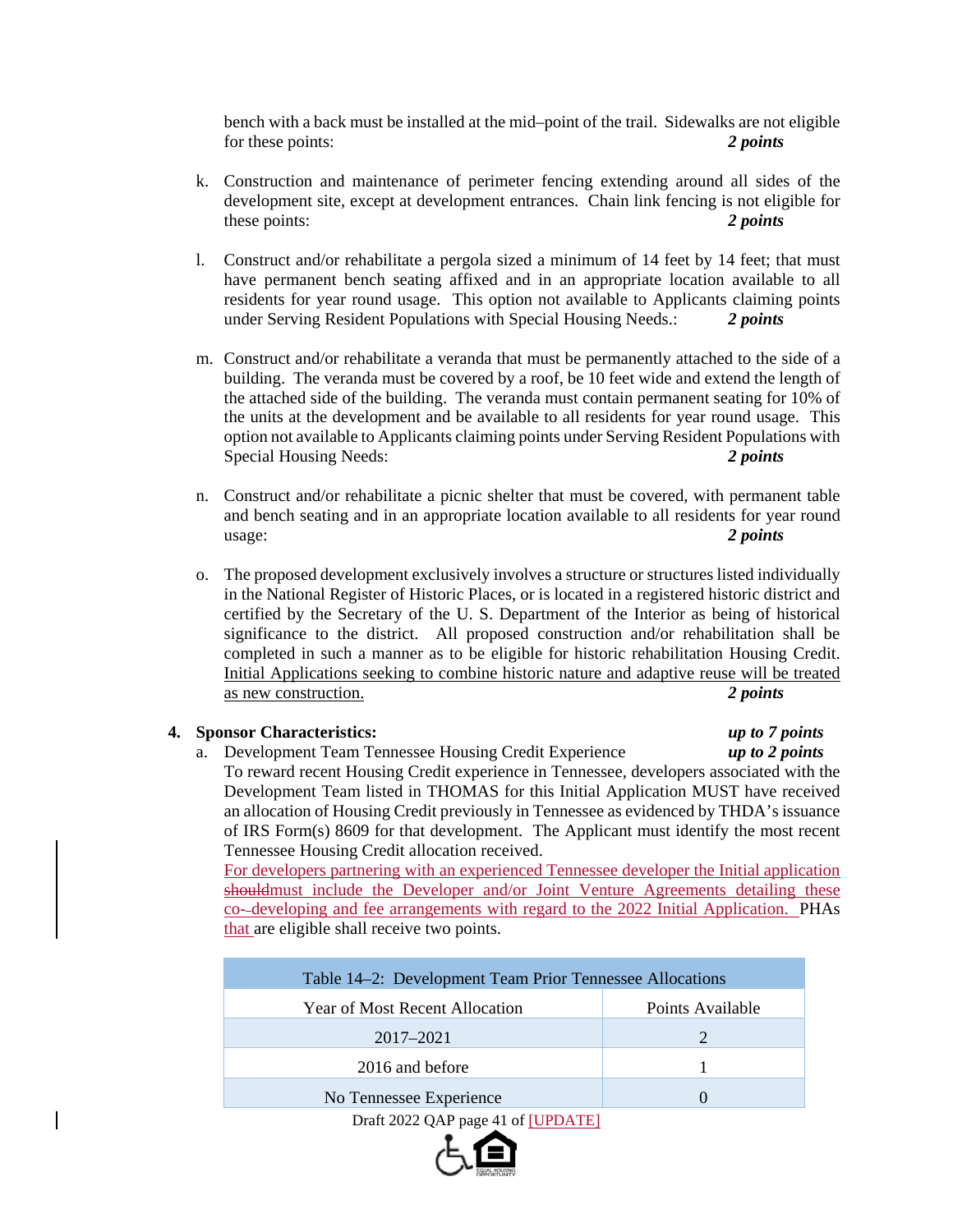# b. Development Team Track Record: *up to 5 points*

To reward proven Tennessee Development Team experience, the Development Team will be awarded points as shown in Table 14–3 based on Minor SAEs. Minor SAE recording began on January 1, 2019. Minor SAEs are attributed by event to all individuals associated with the proposed Development Team; however, each event is counted only once regardless of the number of individuals tied to the same event. For example: Development Team A involves **20** individuals and Development Team B involves **3** individuals. Each team has a pre-2022 development with 2 Minor SAEs. For 2022, in Table 14-3, Development Team A would be assessed 2 cumulative Minor SAEs and receive 3 points. Development Team B also would be assessed 2 cumulative Minor SAEs and receive 3 points.

| Table 14–3: Development Team Track Record |                  |
|-------------------------------------------|------------------|
| <b>Cumulative Minor SAEs</b>              | Points Available |
| $5+$                                      |                  |
|                                           |                  |
| $\frac{32}{2}$ to $\frac{43}{2}$          | 2.53             |
| $\frac{15 \text{ to } 34}{ }$             | 2.5              |
| $0$ to $21$                               |                  |

#### **5. Serving Resident Populations with Special Housing Needs:** *5 points* Proposed developments which select these points must:

- a. Provide a residency preference for households with Special Housing Needs;
- b. Maintain all facilities as ADA Compliant;
- c. Meet all Fair Housing Act requirements, including the requirement that all public and common areas be readily accessible to and usable by persons with disabilities;
- d. Have a memorandum of agreement or contract with supportive service providers to provide Supportive Services appropriate for the particular special needs population that meets the definition under Section 2 or, if the resident population is older persons, the definition of Supportive Services for Older Persons;
- e. Contain dedicated space, with appropriate furniture and fixtures, relevant to the Special Housing Needs Resident Population for said supportive service providers; and
- f. Provide at least one (1) of the following on–site amenities:
	- i) Construct and/or rehabilitate an exercise facility for appropriate group activity for special housing needs residents. The space must be at least 900 square feet, if indoor; or
	- ii) Construct and/or rehabilitate a gazebo containing a minimum of 100 square feet; which must be covered and have permanent bench seating affixed and in an appropriate location available to all residents for year round usage; or
	- iii) Construct and/or rehabilitate a pergola sized a minimum of 14 feet by 14 feet; which must have permanent bench seating affixed and in an appropriate location available to all residents for year round usage; or
	- iv) Construct and/or rehabilitate a veranda which must be permanently attached to the side of a building. The veranda must be covered by a roof, be 10 feet wide and extend the length of the attached side of the building. The veranda must contain permanent

Draft 2022 QAP page 42 of [UPDATE]

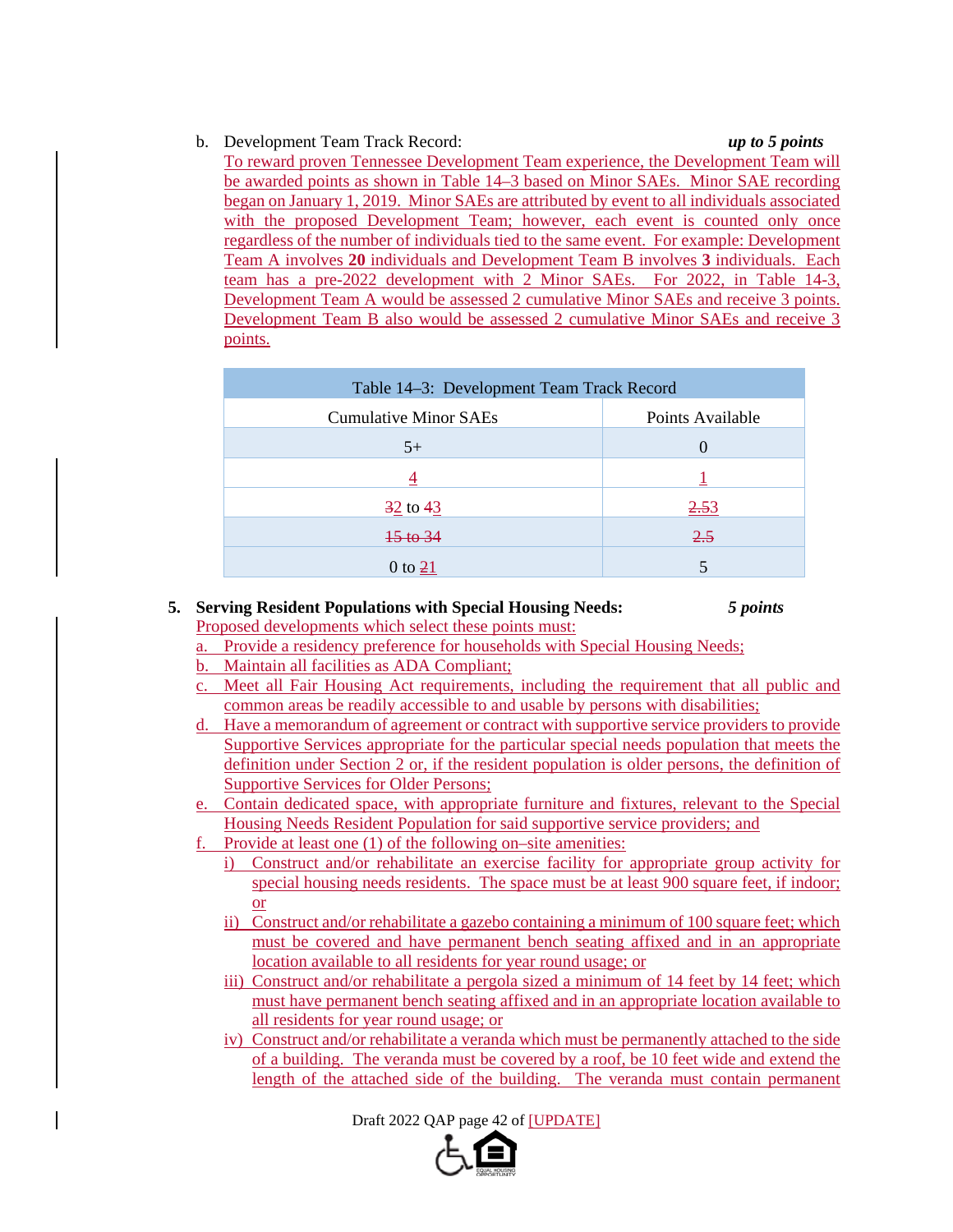seating for 10 percent of the units at the development and be available to all residents for year round usage; or

- v) Construct and/or rehabilitate a picnic shelter which must be covered, with permanent table and bench seating and in an appropriate location available to all residents for year round usage; or
- vi) Provide, in the proposed development's community room or computer center, updated computer systems equipped with high speed Internet service, which include new computers, new printers and new scanners purchased within the most recent 12 months as of the placed in service date. Receipts for purchase of new computers, new printers, and new scanners purchased no more than 12 months prior to the placed in service date will be required prior to issuance of IRS Form(s) 8609. The computers should be provided at a minimum of one (1) computer per 50 total units or part of 50 units. Printer cartridges, paper, computer supplies and on–going maintenance of the computer systems sufficient to meet reasonable resident demand must be furnished, free of charge, to residents. The computer system must be available to residents during regular office hours and occasionally during the evenings and weekends.

**Points may not be taken for Serving Resident Populations with Special Housing Needs and Serving Resident Populations with Children. Applicants must choose whether to select points for Serving Resident Populations with Special Housing Needs or Serving Resident Populations with Children, but not both.** 

# **6. Public Housing or Housing Choice Voucher Waiting List:**

#### *3 1 points*

Initial Applications electing these points must indicate priority for persons/households currently on Public Housing or Housing Choice Voucher waiting lists. This priority must be clearly documented in marketing plans, lease–up plans, and operating policies and procedures and provided with the Final Application. Initial Applications proposing developments in the counties listed in THOMAS as having a Public Housing or Housing Choice Voucher waiting lists are eligible for these points.

#### **7. Serving Resident Populations with Children:** *5 points*

Initial Applications electing these points must indicate a residency preference to households with children and must construct and/or rehabilitate the number of three (3) bedroom units that equals or exceeds a minimum of 20% of the total number of units in the development rounded up to the nearest whole unit.

The proposed development must include (i) a playground with permanent playground equipment of commercial grade quality with a minimum of four separate pieces of equipment or a structure that encompasses a minimum of four pieces of equipment AND (ii) at least one (1) of the following on–site amenities:

- a. Construct and/or rehabilitate an appropriately sized, dedicated space with appropriate furniture and fixtures for, and agreements with, providers of after–school tutoring or homework help programs. The space must be available to residents during regular office hours and occasionally during the evenings and weekends; or
- b. Construct and/or rehabilitate a sport field or court (basketball, tennis, baseball, field hockey, soccer, football, etc.) that incorporates permanent fixtures, a minimum of 1600 square feet, is surfaced appropriately for the sport(s) intended for that space, that incorporates permanent fixtures and a minimum of 1,600 square feet of concrete, artificial grass or paved surface, whichever is appropriate for the sport and is separate from all parking areas. The field or court must be available to all residents for year round use; or

Draft 2022 QAP page 43 of [UPDATE]

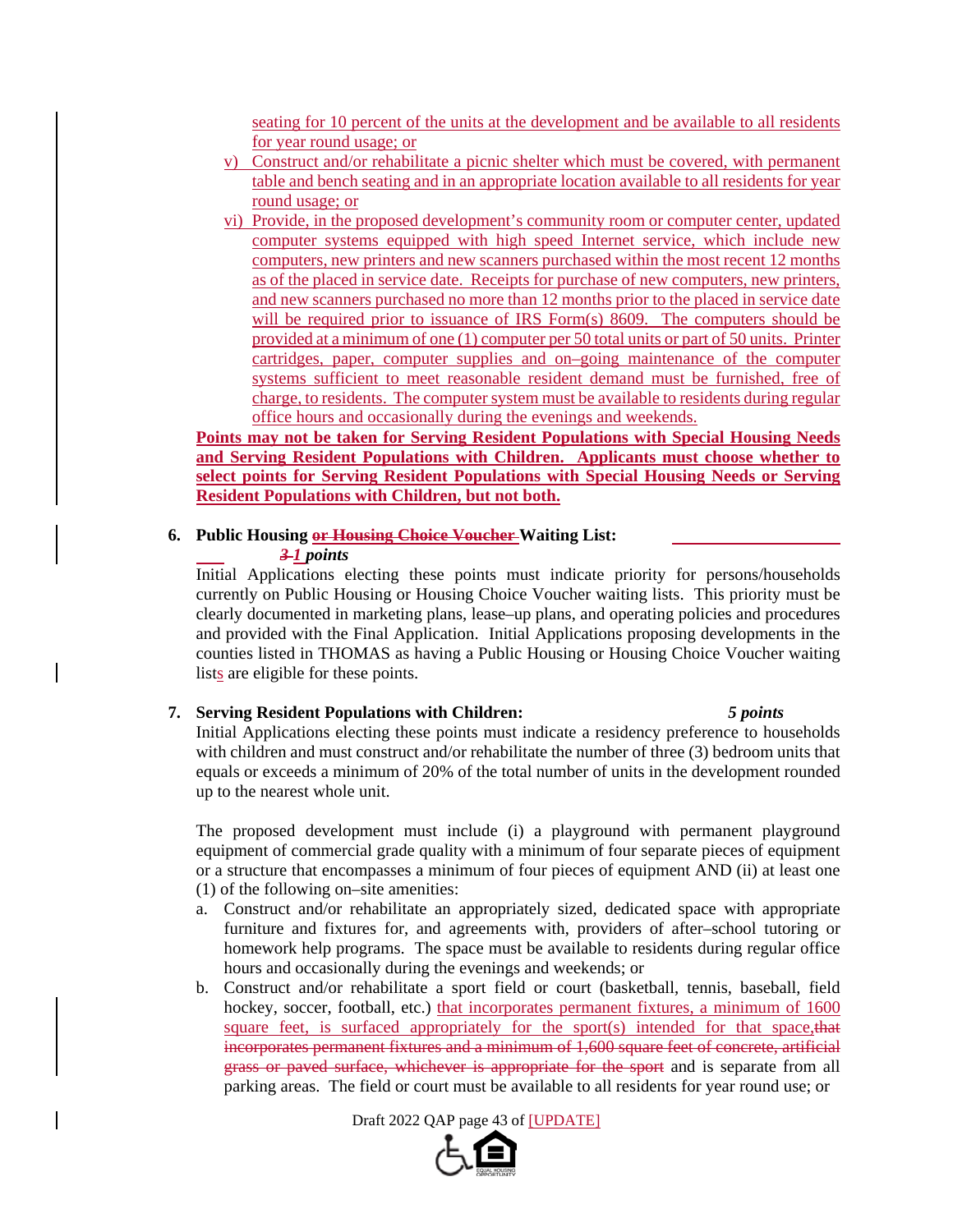- c. Provide in the proposed development's community room or computer center, updated computer systems equipped with high speed Internet service, which include **new** computers, **new** printers and **new** scanners purchased no earlier than 12 months prior to the placed in service date. Receipts for purchase of **new** computers, **new** printers, and **new** scanners purchased dated no more than 12 months prior to the placed in service date will be required prior to issuance of IRS Form(s) 8609. The computers must be provided at a minimum of one (1) computer per 50 total units or part of 50 units. Printer cartridges, paper, computer supplies and on–going maintenance of the computer systems sufficient to meet reasonable resident demand must be furnished, free of charge, to residents. The computer system must be available to residents during regular office hours and occasionally during the evenings and weekends.
- d. Points may be taken for Serving Resident Populations with Children or Serving Resident Populations with Special Housing Needs, but not both.

#### **8. Development Intended for Eventual Resident Ownership:** *3 points*

Applicants offering qualified residents the right of first refusal to purchase single family Housing Credit buildings at the end of the fifteen–year Compliance Period shall include, in the Initial Application, a detailed plan specifically including how the Owner will set aside a portion of the rent beginning in year two (2) of the Compliance Period to provide sufficient funds to the resident at the end of the Compliance Period for the down payment and closing costs to purchase the unit. The plan shall be required to be updated and re–submitted to THDA at the end of year thirteen (13) of the Compliance Period. The LURC will contain provisions ensuring enforcement of this provision. If these points are elected, an Initial Application is **not eligible for points in Section 14–A–12 and Section 14–A–13.** 

#### **9. Energy Efficiency:** *10 points*

Initial Applications proposing the following ENERGY STAR characteristics: *10 points*

- a. ENERGY STAR rated HVAC systems (15 SEER minimum) in all units; and
- b. ENERGY STAR refrigerator (19 cubic foot minimum) with ice maker; and
- c. Overhead light fixture connected to a wall switch in the living room and all overhead light fixtures in other rooms connected to a wall switch in the same room; and
- d. All light fixtures fitted with ENERGY STAR light bulbs; and
- e. ENERGY STAR rated windows in all units; and
- f. All toilets high efficiency or dual flush.

These Energy Star requirements, if elected, must be met development wide when the development is placed in service.

#### **10. Tennessee Growth Policy Act:** *5 4 points*

Initial Applications with proposed developments located completely and wholly in a county or municipality with an approved growth plan under the Tennessee Growth Policy Act.

# **11.** Letters of Intent up to 3 84

**points** 

Include all Housing Credit Development financing letters of intent from the construction lender, permanent lender, syndicator, and any other source of funds (e.g. grant, deferred developer fee, etc.). Letters of intent must be no more than 30 days old as of the 2022 Competitive Cycle Deadline for Initial Applications and contain the financing terms and pricing demonstrated in the application and proforma. **21 points per letter**.

Draft 2022 QAP page 44 of [UPDATE]

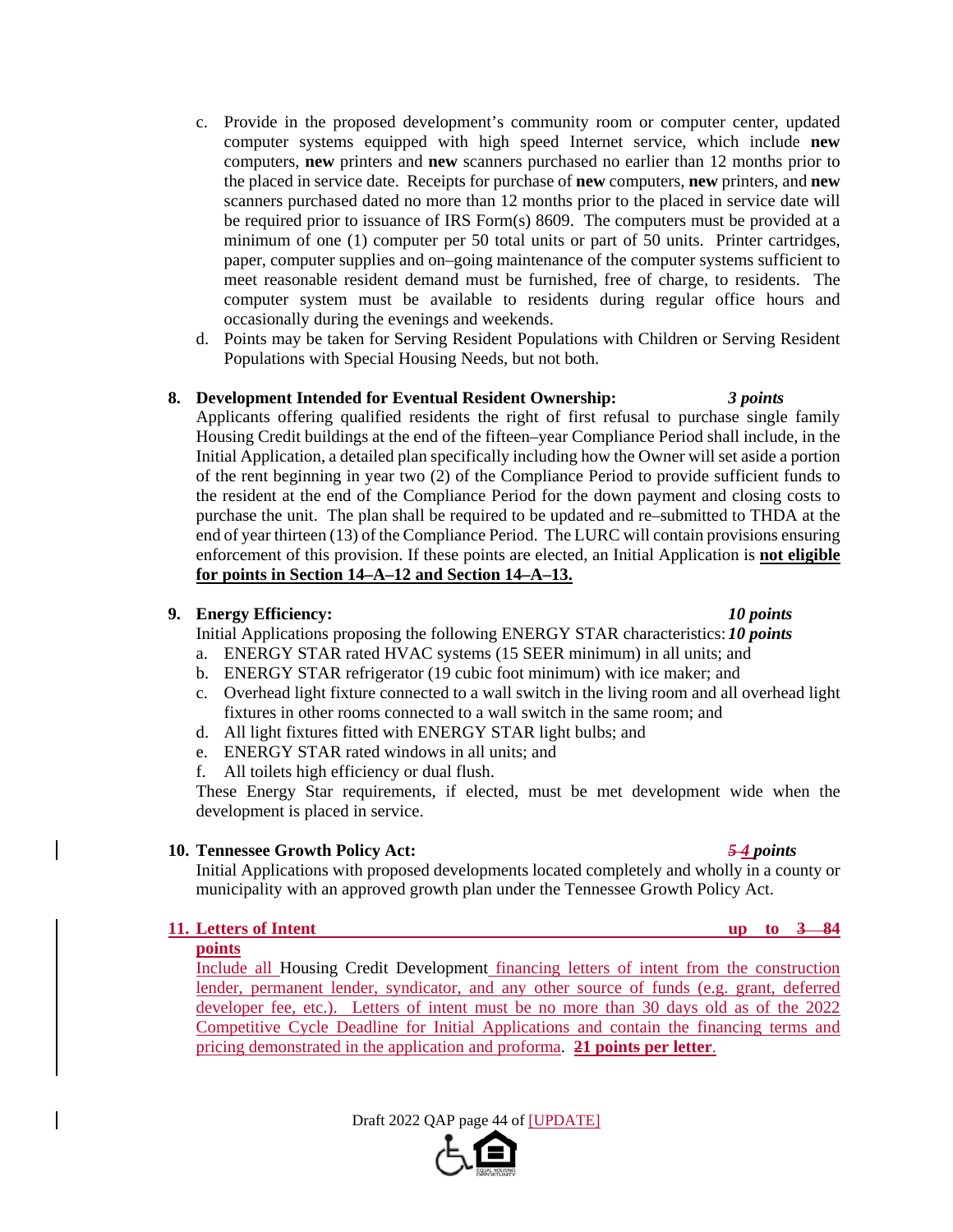### **12. WaiverDeferral of the Qualified Contract Process:**

*up to 10 points*

Initial Applications waiving the ability to participate in the QCP (Will have a 30-year Compliance Period in LURC, 15-year with an approved PILOT). The LURC will contain provisions ensuring enforcement of this provision. An Initial Application is **not eligible for these points if points are elected in Section 14–A–8.** *10 points*

| Table 14 4: WaiverDeferral of the Qualified Contract Process                                                                                       |                  |
|----------------------------------------------------------------------------------------------------------------------------------------------------|------------------|
| Number of Years Deferred                                                                                                                           | Points Available |
| Waive participation in the QCP (Will have a 30-year<br>Compliance Period in LURC)5 (i.e. eligible for QCP after<br>year 20 from placed in service) | 74               |
| 10 (i.e. eligible for QCP after year 2525 from placed in<br>service                                                                                |                  |
| Waive participation in the QCP                                                                                                                     |                  |

# **13. Extended Recapitalization Waiver:** *up to 10 8*

*points*

Applicants may defer the point when recapitalization of the proposed development, through a subsequent allocation of Housing Credit under the competitive or noncompetitive process, may be requested. Points are based on the number of years from the date the last building in the development placed in service. Applicants claiming these points shall submit audited annual financial statements to THDA for 15 years, beginning with the Placed In Service year. Audited annual financial statements for each year must be submitted within six (6) months of the close of the fiscal year for the development. An Initial Application is **not eligible for these points if points are elected in Section 14–A–8.** 

| Table 14 – 5: Earliest Year When New Housing Credit May be Requested |                  |
|----------------------------------------------------------------------|------------------|
| <b>Years From Date Last Building Placed</b><br>in Service            | Points Available |
| 17                                                                   | 2                |
| $+8$                                                                 |                  |
| <b>1920</b>                                                          |                  |
|                                                                      |                  |

# **B. Initial Applications Proposing Rehabilitation of Existing Multifamily Housing:**

The scoring criteria in this section are not intended to allow an Applicant to claim the maximum 100 points. An eligible Initial Application must provide a minimum score of **60 points** which will be confirmed during the scoring review process.

# **1. Housing Credit Development Location:**

### *2 points*

An Initial Application proposing a development and Housing Credit Development site wholly located within a HUD–defined QCT covered by a CCRP.

Draft 2022 QAP page 45 of [UPDATE]

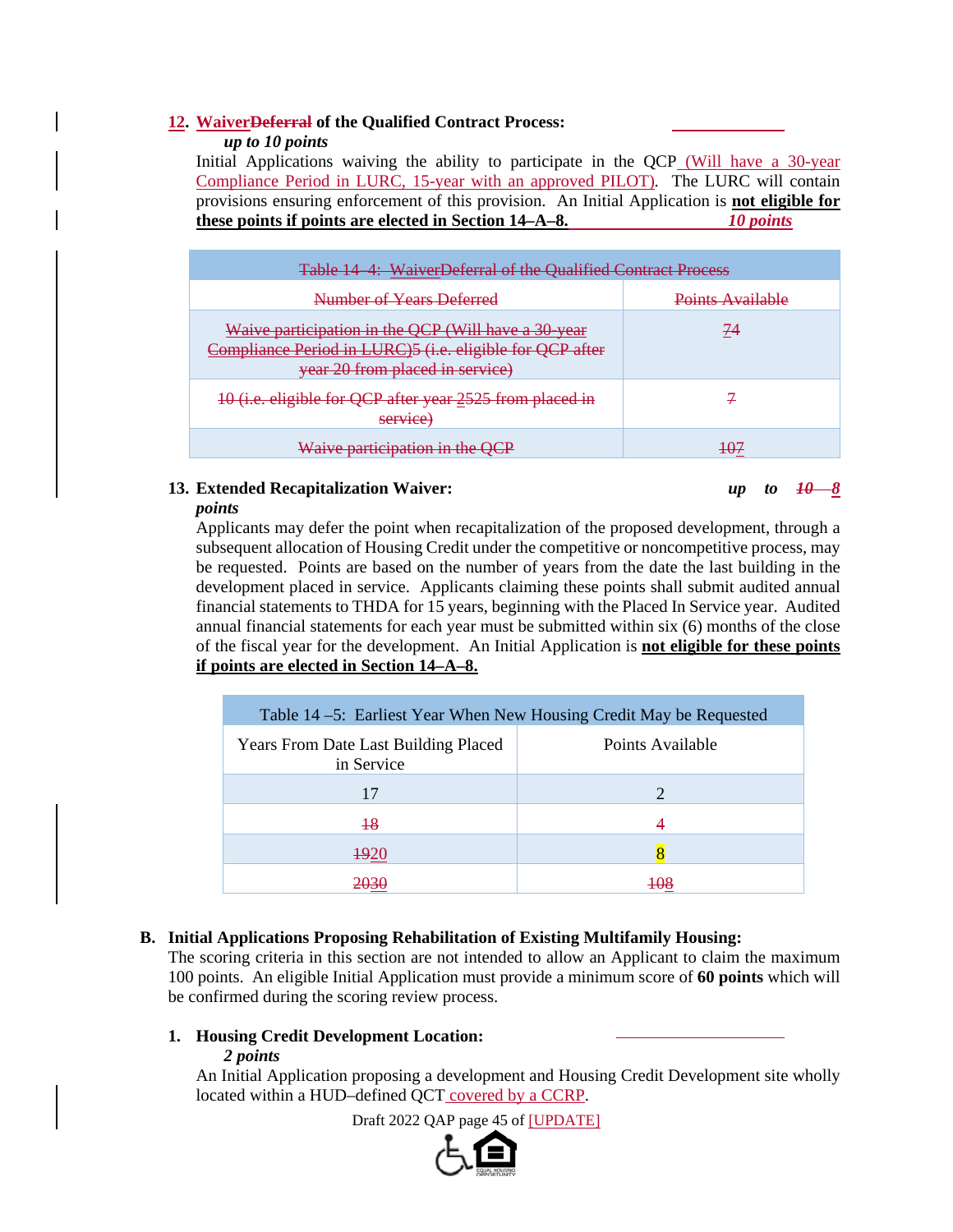### **2. Meeting Housing Needs:** *up to 13 points*

a. An Initial Application will be eligible for points based on the number of years since the date of the most recent placed in service event for the last building placed in service in the proposed development. The most recent placed in service date for the last building placed in service will be confirmed by THDA, in its sole discretion. *up to 4 points*

| Table 14–6: Time Since Last Placed in Service |                  |
|-----------------------------------------------|------------------|
| Year Last Building Placed in Service          | Points Available |
| After 20042005                                | $\theta$         |
| $2004 - 1998 - 19972005$                      |                  |
| 1996-1994 - 19931997                          | $\overline{2}$   |
| 1992-1991 - 19901993                          | 4                |
| Before 19901991                               | 3                |

- b. Initial Applications may receive these points (rounded down to the nearest  $1/1,000<sup>th</sup>$  point) in proportion to the three (3) year average physical occupancy rate of the proposed development, rounded down to the nearest  $1/1,000<sup>th</sup>$  percent. This three (3) year average physical occupancy rate shall be determined using both the occupied residential rental units which were charged rent as of December 1 during each of the previous three (3) years and the number of the total residential rental units determine at the last placed in service date for all the buildings in the development. Information must be certified by a CPA who shall confirm occupancy and rent information using December rent rolls for the prior three (3) years and the total number of residential rental units determined at the last placed in service date for all buildings in the development. For example, if the three (3) year average occupancy rate is  $95.678\%$ ,  $0.95678 \times 3 = 2.870$  points. *up to 3 points*
- c. An Initial Application proposing "per door" rehabilitation hard costs in excess of the \$25,000 minimum will be eligible for points *up to 3 points*

| Table 14–7: Proposed Rehabilitation Hard Costs per Unit |                  |
|---------------------------------------------------------|------------------|
| "Per Door" Rehabilitation Amount                        | Points Available |
| Less than $$26,000$                                     | $\left($         |
| \$26,000 to \$30,000                                    | $\mathfrak{D}$   |
| $$3026,001$ to $$3540,000$                              | 31               |
| \$3540,001 to \$4050,000                                | $+2$             |
| \$4050,001 and above                                    |                  |

(i) Initial Applications proposing to rehabilitate the highest percentage of the total of the currently existing affordable housing units in the county and the "pipeline" competitive and noncompetitive Housing Credit units in the county. Initial Applications may receive these points (rounded down to the nearest 1/1,000th point) in proportion to the ratio of post–rehabilitation Housing Credit units to the total of the currently existing

Draft 2022 QAP page 46 of [UPDATE]

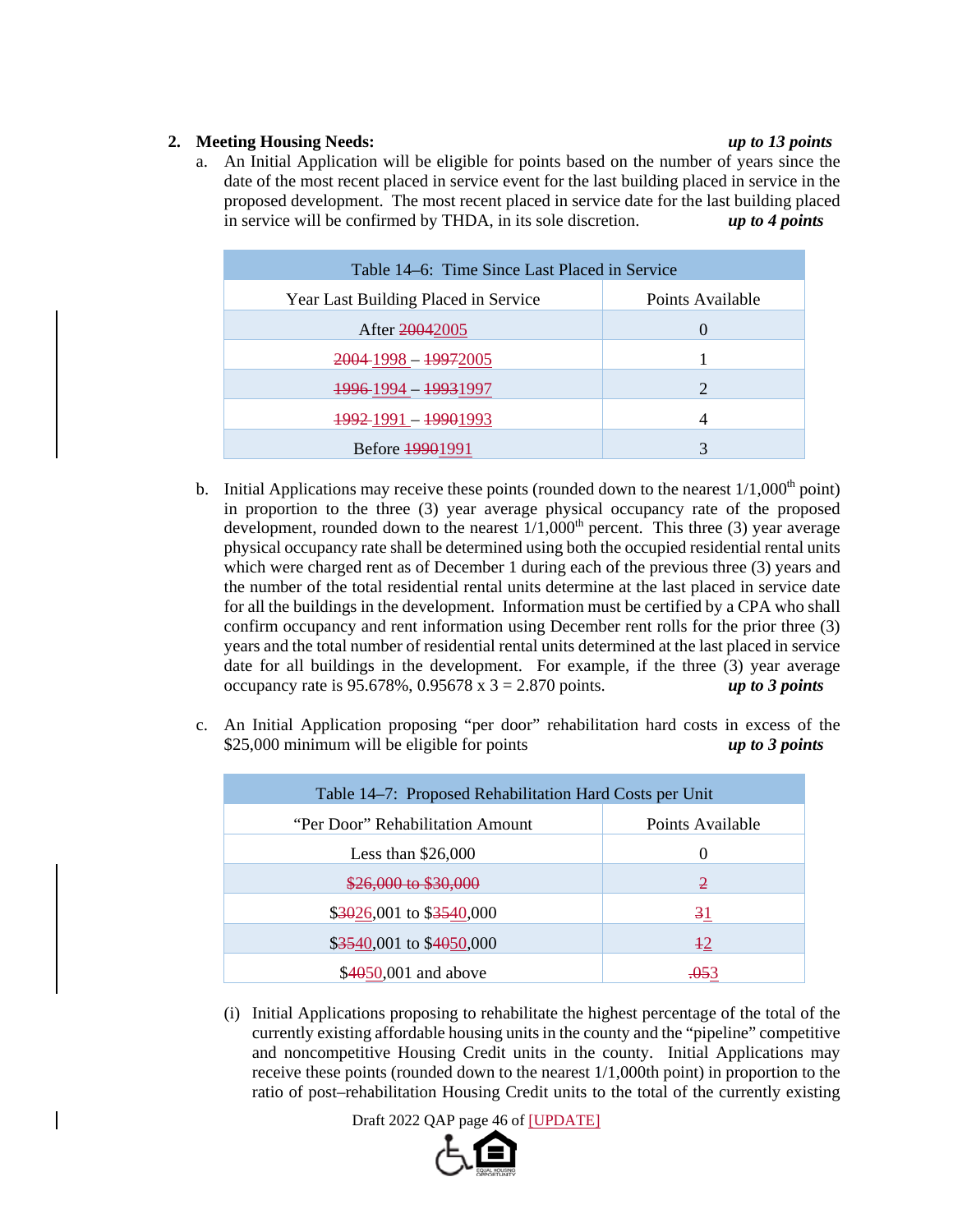affordable housing units in the county and the "pipeline" competitive and noncompetitive Housing Credit units in the county, rounded down to the nearest 1/1,000th percent. The county–by–county total of the currently existing affordable housing units in the county and the "pipeline" competitive and noncompetitive Housing Credit units in the county is available on the THOMAS Documents Page by following the "**2022 QAP Scoring Criteria Guidance**" link. For example, if the number of post–rehabilitation Housing Credit units is 88, and the total of the currently existing affordable housing units in the county and the "pipeline" competitive and noncompetitive Housing Credit units in the county is 789,  $(88/789)$  x 3 = 0.333 points. *up to 3 points*

#### **3. Development Characteristics:** *up to 20 19 points*

a. Rehabilitating Existing Multifamily Housing in an area covered by a CRPCCRP.

*5 points* 

- b. Exterior materials: Choose 1
	- (ii) Brick/stone veneer or stucco (minimum 60%) and remaining exterior fiber cement and/or hardiplank: *4 points*

OR

(iii)Brick/stone veneer or stucco (minimum 50%) and remaining exterior fiber cement and/or hardiplank: *3 points*

OR

- (iv) Brick/stone veneer or stucco (minimum 40%) and remaining exterior fiber cement and/or hardiplank: *2 points*
- c. Use of anti–fungal roofing materials with a minimum 30 year warranty: *2 points*
- d. Install hookups for standard size washers/dryers in all units (hookups for stackable washer/dryers do not count): *3 points*
- e. Construct and/or rehabilitate a gazebo containing a minimum of 100 square feet; which must be covered and have permanent bench seating affixed and in an appropriate location available to all residents for year round usage This option not available to Applicants claiming points under Serving Resident Populations with Special Housing Needs.: *2 points*
- f. Provide a minimum 1,200 square foot community building accessible to residents during reasonable hours; including evenings, holidays and weekends. The square footage counted towards this total may include a leasing office, an equipped exercise room, and an equipped computer center. Laundry room and storage/maintenance rooms will not be counted as part of the 1,200 square foot minimum: *6 points*

Draft 2022 QAP page 47 of [UPDATE]

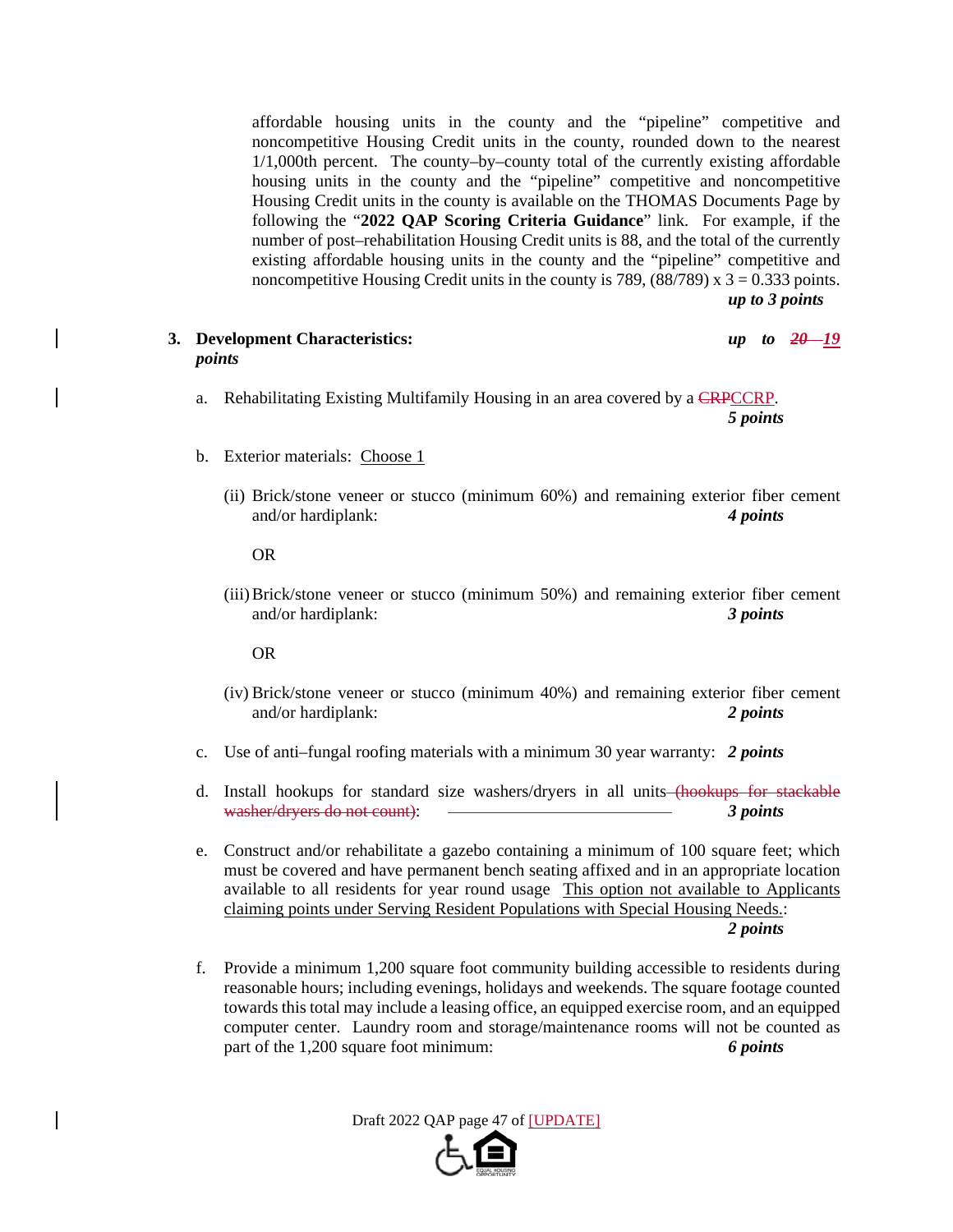g. Pre–wire all units with hidden wiring, for high speed Internet hookup with at least 1 centrally located connection port or if not wired, then a wireless computer network: *2 points*

- 
- h. Pre–wire all units with hidden wiring, for high speed Internet hook–up with at least 1 centrally located connection port and connection ports in all bedrooms or if not wired, a wireless computer network: *3 points*
- i. Install a Range Oven, Fire Stop, Auto Stop or comparable extinguishing system over the stove in each unit: *6 points*
- j. Install and maintain a camera video security system with at least one (1) camera monitoring each of the following areas: front of each building, back of each building, community room, computer center, rental office, all site entrance/exit roadways and parking areas: *2 points*
- k. Construct and maintain a walking trail, minimum four (4) feet wide and 1250 linear feet paved and continuous. At least one (1) permanently anchored weather resistant bench with a back must be installed at the mid–point of the trail. Sidewalks are not eligible for these points.: *2 points*
- l. Construct and maintain perimeter fencing extending around all sides of the development site, except at development entrances. Chain link fencing is not eligible for these points: *2 points*
- m. Construct and/or rehabilitate a pergola sized a minimum of 14 feet by 14 feet with permanent bench seating affixed and in an appropriate location available to all residents for year round usage. This option not available to Applicants claiming points under Serving Resident Populations with Special Housing Needs.: *2 points*
- n. Construct and/or rehabilitate a veranda which must be permanently attached to the side of a building. The veranda must be covered by a roof, be 10 feet wide and extend the length of the attached side of the building. The veranda must contain permanent seating for 10% of the units at the development and be available to all residents for year round usage. This option not available to Applicants claiming points under Serving Resident Populations with Special Housing Needs.: *2 points*
- o. Construct and/or rehabilitate a picnic shelter which must be covered, with permanent table and bench seating and in an appropriate location available to all residents for year round usage. *2 points*
- p. The proposed development exclusively involves a structure or structures listed individually in the National Register of Historic Places, or is located in a registered historic district and certified by the Secretary of the U. S. Department of the Interior as being of historical significance to the district. All proposed construction and/or rehabilitation shall be completed in such a manner as to be eligible for historic rehabilitation housing credit. Developments seeking to combine historic nature and adaptive reuse will be treated as new construction and are not eligible for the points in this Section 14–B–3–p. *5 points*
- **4. Sponsor Characteristics:** *up to 10 points*



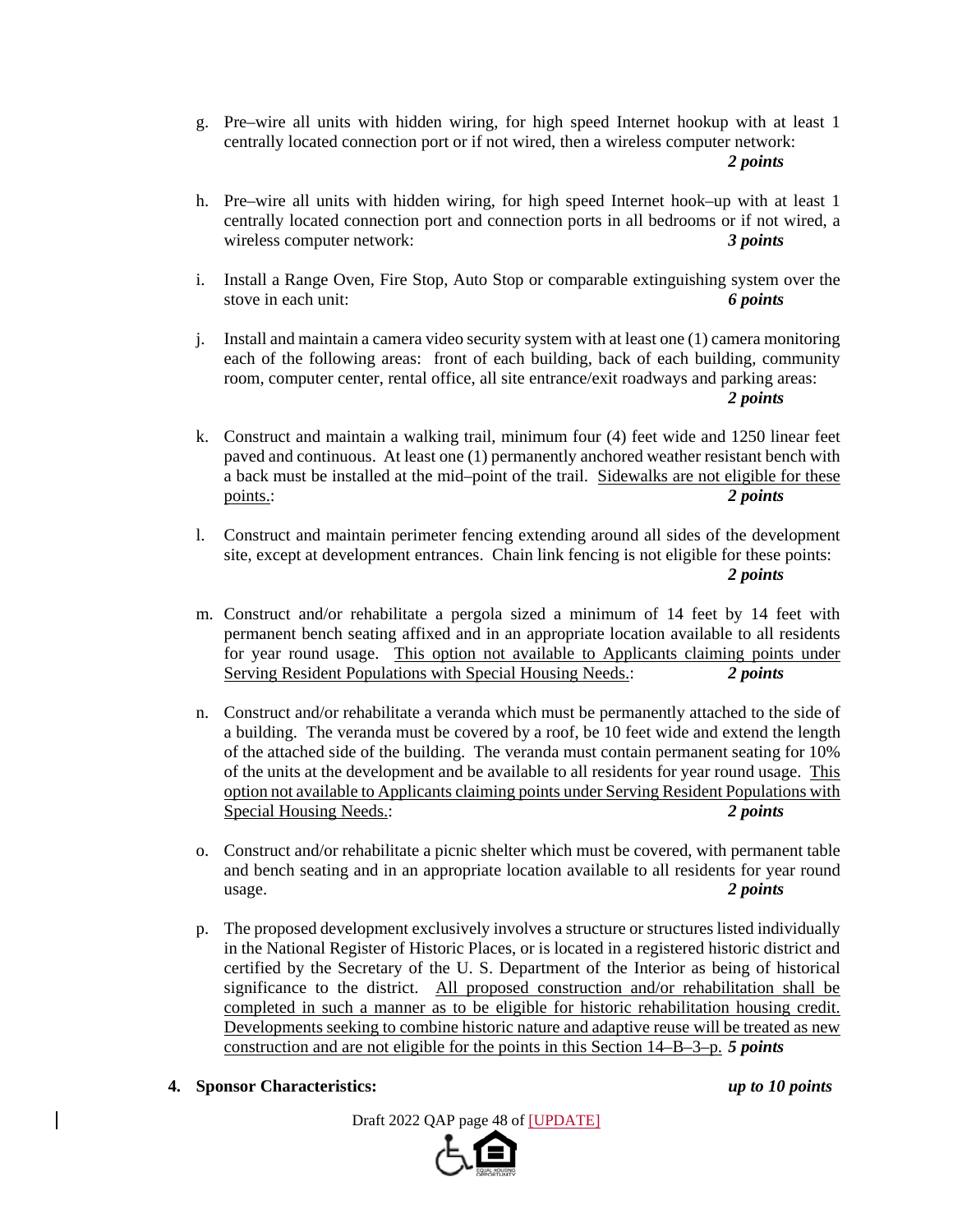a. Development Team Tennessee Housing Credit Experience *up to 5 points* To reward recent Housing Credit experience in Tennessee, developers associated with the Development Team listed in THOMAS for this Initial Application MUST have received an allocation of Housing Credit previously in Tennessee as evidenced by THDA's issuance of IRS Form(s) 8609 for that development. The Applicant must identify the most recent Tennessee Housing Credit allocation received. For developers partnering with an experienced Tennessee developer, the Initial

aApplication shouldmust include the Developer and/or Joint Venture agreements detailing these co- developing and fee arrangements with regard to the 2022 Initial Application. PHAs shall receive five points.

| Table 14–8: Development Team Prior Tennessee Allocations |                  |
|----------------------------------------------------------|------------------|
| Year of Most Recent Allocation                           | Points Available |
| $2017 - 2021$                                            |                  |
| 2016 and before                                          | 3                |
| No Tennessee Experience                                  |                  |

### AND

b. Development Team Track Record: *up to 5 points*

To reward proven Tennessee Development Team experience, individuals associated with the Development Team will be awarded points as shown in Table 14–9 based on Minor SAEs. Minor SAE recording began on January 1, 2019. Minor SAEs will beare attributed by event to all individuals associated with the proposed Development Team;  $\rightarrow$  however, each event is counted only once regardless of the number of individuals tied to the same event. For example: Development Team A involves **20** individuals and Development Team B involves **3** individuals. Each team has a pre-2022 development with 2 Minor SAEs. For 2022, in Table 14-9, Development Team A would be assessed 2 cumulative Minor SAEs and receive 3 points. Development Team B also would be assessed 2 cumulative Minor SAEs and receive 3 points.

| Table 14–9: Development Team Track Record |                  |
|-------------------------------------------|------------------|
| <b>Cumulative Minor SAEs</b>              | Points Available |
| $5+$                                      |                  |
| $3 + 654$                                 |                  |
| 2 to $315$ to $34$                        | 32.5             |
| 0 to $\frac{1421}{2}$                     |                  |

# **5. Serving Resident Populations with Special Housing Needs:** *5 7 points* Proposed developments which select these points must:

- a. Provide a residency preference for households with Special Housing Needs;
- b. Maintain all facilities as ADA Compliant;
- c. Meet all Fair Housing Act requirements, including the requirement that all public and common areas be readily accessible to and usable by persons with disabilities;

Draft 2022 QAP page 49 of [UPDATE]

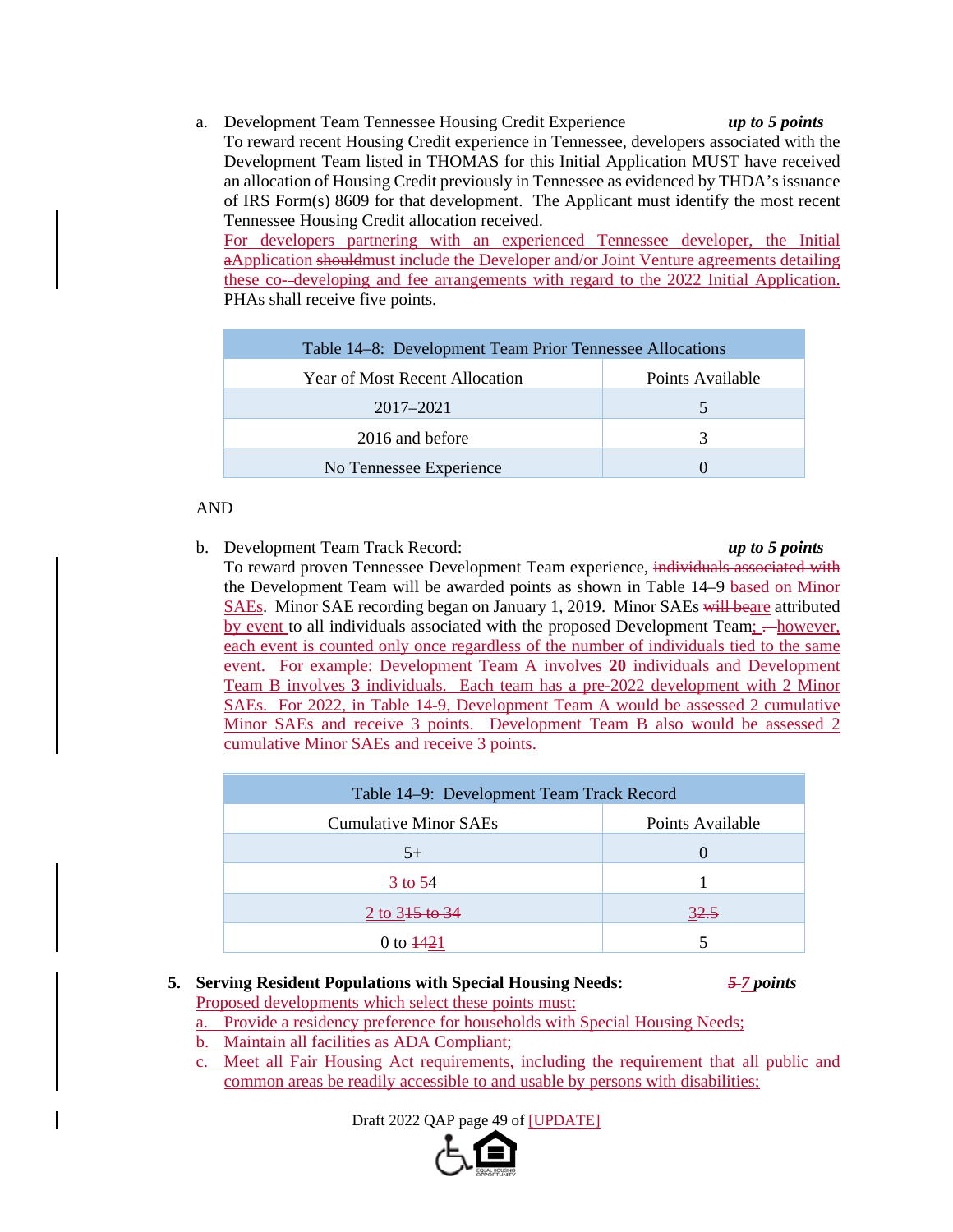- d. Have a memorandum of agreement or contract with supportive service providers to provide Supportive Services appropriate for the particular special needs population that meets the definition under Section 2 or, if the resident population is older persons, the definition of Supportive Services for Older Persons;
- e. Contain dedicated space, with appropriate furniture and fixtures, relevant to the Special Housing Needs Resident Population for said supportive service providers; and
- f. Provide at least one (1) of the following on–site amenities:
	- i) Construct and/or rehabilitate an exercise facility for appropriate group activity for special housing needs residents. The space must be at least 900 square feet, if indoor; or
	- ii) Construct and/or rehabilitate a gazebo containing a minimum of 100 square feet; which must be covered and have permanent bench seating affixed and in an appropriate location available to all residents for year round usage; or
	- iii) Construct and/or rehabilitate a pergola sized a minimum of 14 feet by 14 feet; which must have permanent bench seating affixed and in an appropriate location available to all residents for year round usage; or
	- iv) Construct and/or rehabilitate a veranda which must be permanently attached to the side of a building. The veranda must be covered by a roof, be 10 feet wide and extend the length of the attached side of the building. The veranda must contain permanent seating for 10 percent of the units at the development and be available to all residents for year round usage; or
	- v) Construct and/or rehabilitate a picnic shelter which must be covered, with permanent table and bench seating and in an appropriate location available to all residents for year round usage; or
	- vi) Provide, in the proposed development's community room or computer center, updated computer systems equipped with high speed Internet service, which include new computers, new printers and new scanners purchased within the most recent 12 months as of the placed in service date. Receipts for purchase of new computers, new printers, and new scanners purchased no more than 12 months prior to the placed in service date will be required prior to issuance of IRS Form(s) 8609. The computers should be provided at a minimum of one (1) computer per 50 total units or part of 50 units. Printer cartridges, paper, computer supplies and on–going maintenance of the computer systems sufficient to meet reasonable resident demand must be furnished, free of charge, to residents. The computer system must be available to residents during regular office hours and occasionally during the evenings and weekends.

**Points may not be taken for Serving Resident Populations with Special Housing Needs and Serving Resident Populations with Children. Applicants must choose whether to select points for Serving Resident Populations with Special Housing Needs or Serving Resident Populations with Children, but not both.** 

# **6. Public Housing or Housing Choice Voucher Waiting List:**

*5 1 points*

Proposed developments that will give priority to persons/households currently on Public Housing or Housing Choice Voucher waiting lists. This priority should be clearly documented in marketing plans, lease–up plans, and operating policies and procedures and provided with the Final Application to ensure compliance. Proposed developments in the counties listed in THOMAS as having a Public Housing or Housing Choice Voucher waiting list are eligible for these points.

**7. Serving Resident Populations with Children:** *5 7 points*

Draft 2022 QAP page 50 of [UPDATE]

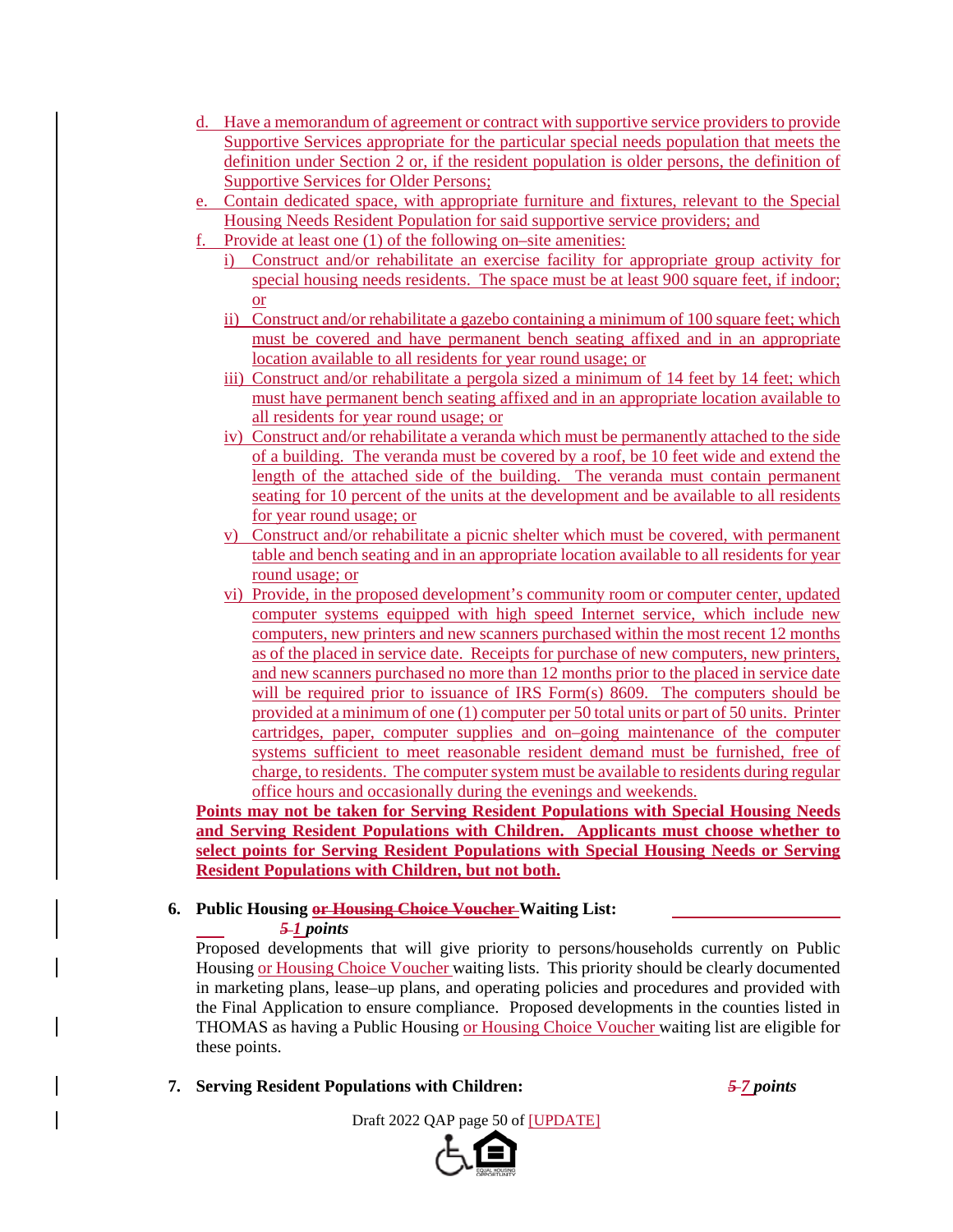Proposed developments that provide a residency preference to households with children and construct and/or rehabilitate the number of three (3) bedroom units equal to or in excess of 20% of the total units in the development rounded up to the nearest whole unit.

The proposed development shall include (i) a playground with permanent playground equipment of commercial grade quality with a minimum of four separate pieces of equipment or a structure that encompasses a minimum of four pieces of equipment AND (ii) at least one (1) of the following on–site amenities:

- a. Construct and/or rehabilitate an appropriately sized, dedicated space with appropriate furniture and fixtures for, and agreements with, providers of after–school tutoring or homework help programs. The space must be available to residents during regular office hours and occasionally during the evenings and weekends; or
- b. Construct and/or rehabilitate a sport field or court (basketball, tennis, baseball, field hockey, soccer, football, etc.) that that incorporates permanent fixtures, a minimum of 1600 square feet, is surfaced appropriately for the sport $(s)$  intended for that space, incorporates permanent fixtures and a minimum of 1,600 square feet of concrete, artificial grass or paved surface, whichever is appropriate for the sport and is separate from all parking areas. The field or court must be available to all residents for year round use; or
- c. Provide in the proposed development's community room or computer center updated computer systems equipped with high speed Internet service, which include **new** computers, **new** printers and **new** scanners purchased within the most recent 12 months as of the placed in service date. Receipts for purchase of **new** computers, **new** printers, and **new** scanners purchased no more than 12 months prior to the placed in service date will be required prior to issuance of IRS Form(s) 8609. The computers should be provided at a minimum of one (1) computer per 50 total units or part of 50 units. Printer cartridges, paper, computer supplies and on–going maintenance of the computer systems sufficient to meet reasonable resident demand must be furnished, free of charge, to residents. The computer system must be available to residents during regular office hours and occasionally during the evenings and weekends.
- d. Points may not be taken for Serving Resident Populations with Children and Serving Resident Populations with Special Housing Needs. Applicants must choose whether to select points for Serving Resident Populations with Children or Serving Resident Populations with Special Housing Needs, but not both.

### **8. Development Intended for Eventual Resident Ownership:** *5 points*

Applicants offering qualified residents the right of first refusal to purchase single family Housing Credit units at the end of the fifteen–year Compliance Period shall include, in the Initial Application, a detailed plan specifically including how the Owner will set aside a portion of the rent beginning in year two (2) of the Compliance Period to provide sufficient funds to the resident at the end of the Compliance Period for the down payment and closing costs to purchase the unit. The plan shall be updated and re–submitted to THDA at the end of year thirteen (13) of the Compliance Period. If these points are elected, an Initial Application is **not eligible for points in Section 14–B–12 and Section 14–B–13.** 

#### **9. Energy Efficiency:** *10 points*

Applications proposing that, at placed in service, all of the following Energy Star requirements will be met:

- a. ENERGY STAR rated HVAC systems in all units, 15 SEER minimum; and
- b. ENERGY STAR refrigerator with ice maker, 19 cubic foot minimum; and

Draft 2022 QAP page 51 of [UPDATE]

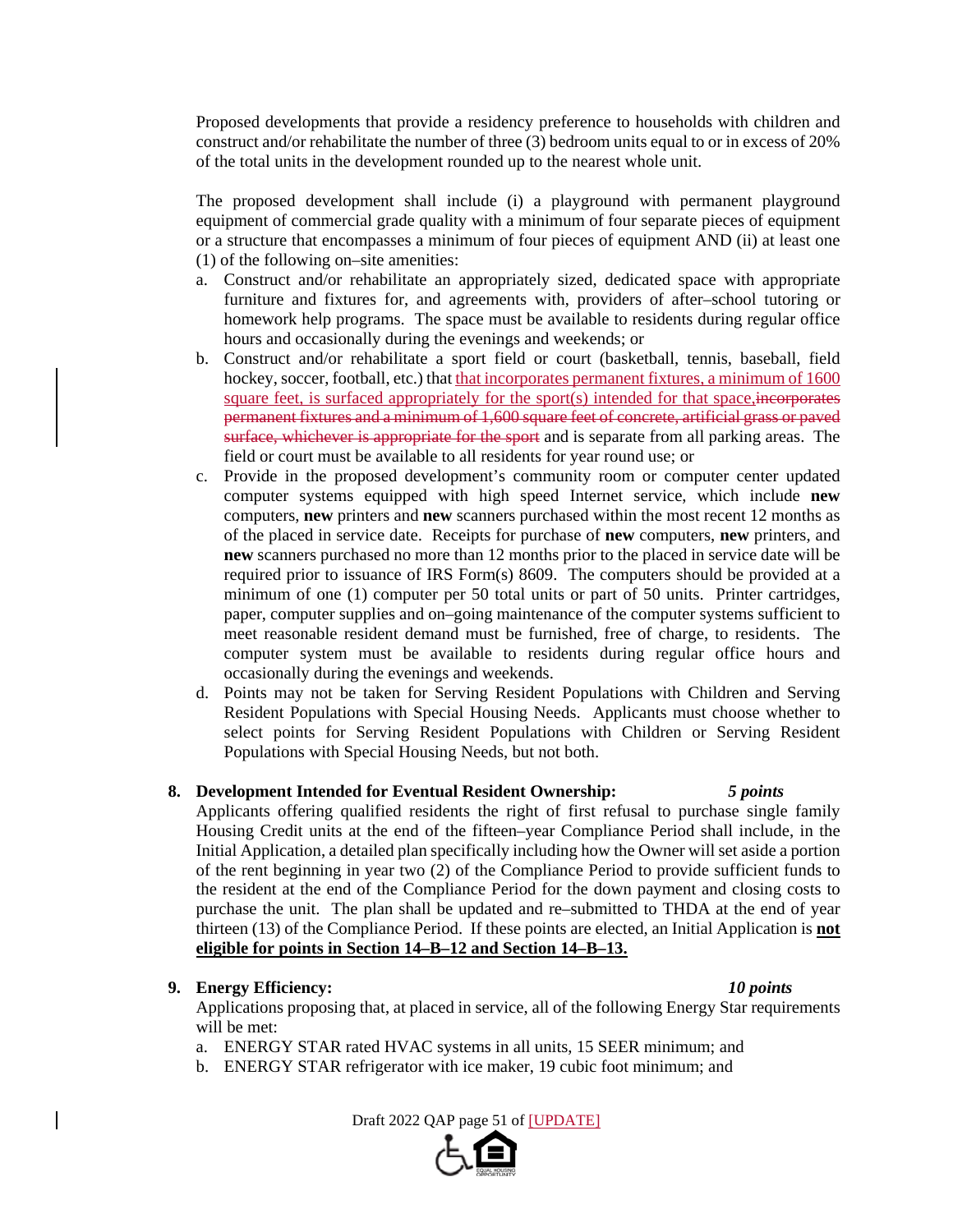- c. overhead Overhead light fixture connected to a wall switch in the living room and all overhead light fixtures in other rooms connected to a wall switch in the same room; and
- d. all All light fixtures fitted with ENERGY STAR light bulbs; and
- e. ENERGY STAR rated windows in all units; and
- f. All toilets high efficiency or dual flush.

#### **10. Tennessee Growth Policy Act:** *5 4 points*

Initial Applications with proposed developments located completely and wholly in a county or municipality with a growth plan approved by the local government planning advisory committee as determined by the Tennessee Advisory Commission on Intergovernmental Relations

#### **11.** Letters of Intent up to 384

# **points**

Include all Housing Credit Development financing letters of intent from the construction lender, permanent lender, syndicator, and any other source of funds (e.g. grant, deferred developer fee, etc.). Letters of intent must be no more than 30 days old as of the 2022 Competitive Cycle Deadline for Initial Applications and contain the financing terms and pricing demonstrated in the application and proforma. **21 points per letter**.

### **12. Deferral Waiver of the Qualified Contract Process:**

#### *up to 10 points*

Initial Applications waiving or deferring the ability to participate in the QCP. The LURC will contain provisions ensuring enforcement of this provision. An Initial Application is **not eligible for these points if points are elected in Section 14–A–8.**

| <b>Table 14 10: Deferral Waiver of the Qualified Contract Process</b>                                         |                  |
|---------------------------------------------------------------------------------------------------------------|------------------|
| Number of Years Deferred                                                                                      | Points Available |
| 5 (i.e. eligible for QCP after year 20 from placed in service)                                                |                  |
| 2930 10 (i.e. eligible for QCP after year 25 from placed in<br>service)                                       |                  |
| Waive participation in the QCP (Will have a 3050 year<br>Compliance Period in LURC)Waive participation in the |                  |

# **1213. Extended Recapitalization Waiver:** *up to 10 78*

#### *points*

Applicants may defer the point when recapitalization of the proposed development, through a subsequent allocation of Housing Credit under the competitive or noncompetitive process, may be requested. Points are based on the number of years from the date the last building in the development placed in service. Applicants claiming these points shall submit audited annual financial statements to THDA for 15 years, beginning with the Placed In Service year. Audited annual financial statements for each year must be submitted within six (6) months of the close of the fiscal year for the development. An Initial Application is **not eligible for these points if points are taken in area Section 14–B–8 (Developments Intended for Eventual Resident Ownership).** 

Draft 2022 QAP page 52 of [UPDATE]

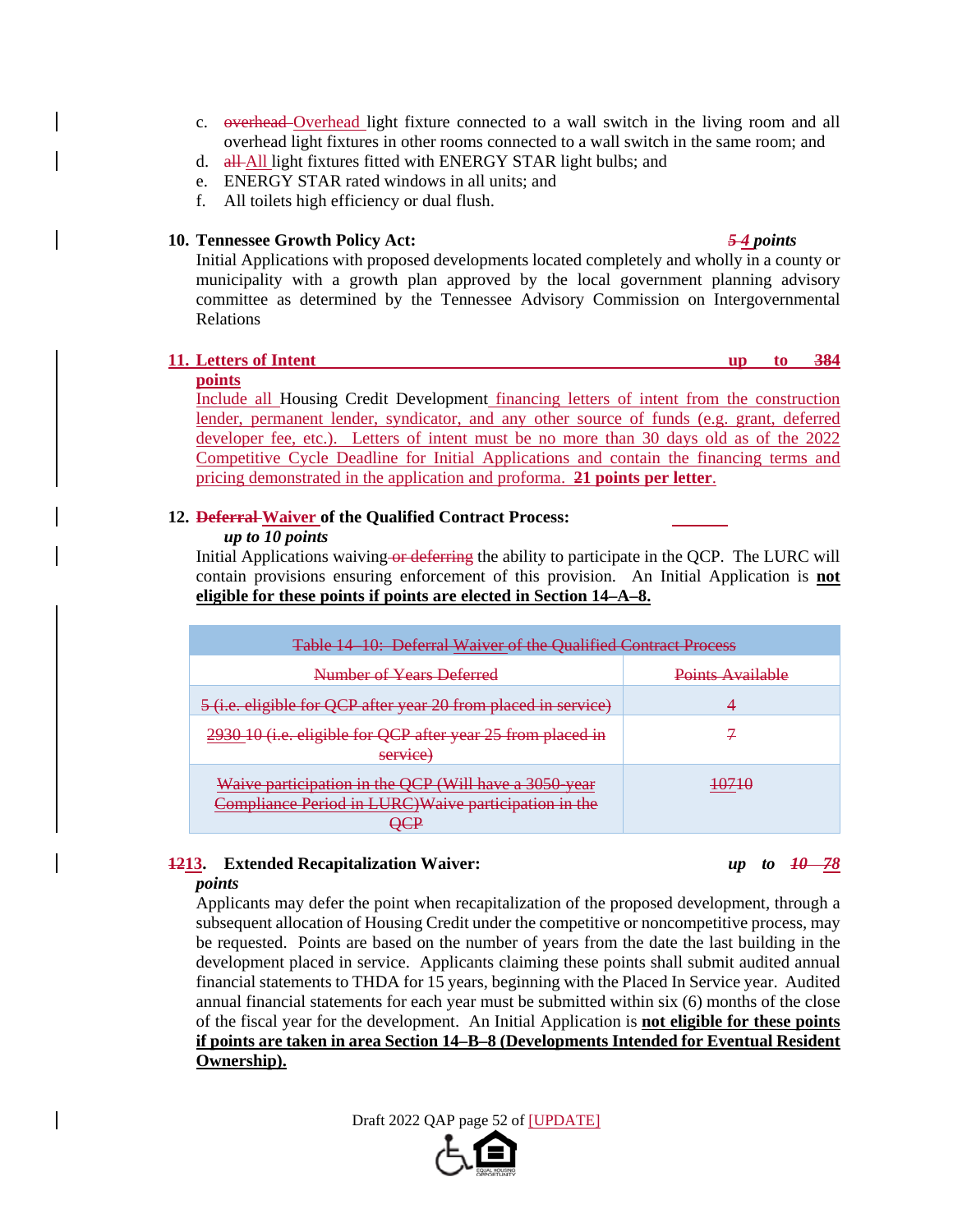| Table 14–11: Earliest Year When Recapitalization May be Requested |                  |
|-------------------------------------------------------------------|------------------|
| Number of Years Since Placed in<br>Service                        | Points Available |
| 17                                                                | 2                |
| $\overline{18}$                                                   |                  |
| <del>19</del> 20                                                  | 8                |
|                                                                   |                  |

Draft 2022 QAP page 53 of [UPDATE]

 $\begin{array}{c} \hline \end{array}$ 

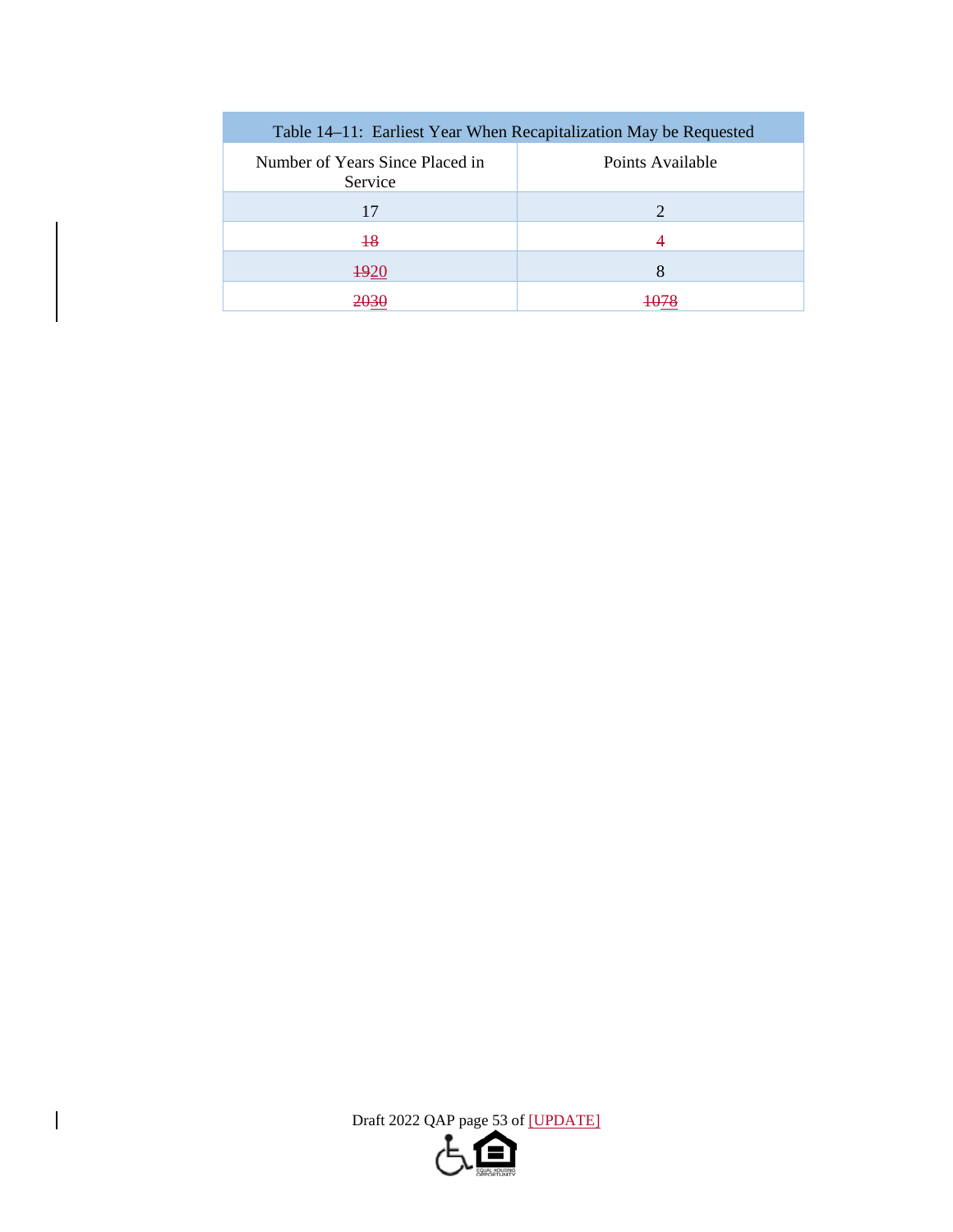# **Section 15: Initial Application Eligibility and Scoring Review**

### **A. Initial Application Review Process**

- 1. THDA will notify each Applicant when the eligibility determination and scoring of all Initial Applications is complete. THDA will send this notice to the contact person at the address specified in the Initial Application. Failure to receive any notice specified in this QAP will not extend deadlines or modify requirements. All Applicants shall immediately notify THDA at thomas@thda.org of changes in the name and/or address of the contact or alternate person specified in the Initial Application. Such notification by the Applicant will not be deemed to be an amendment to the Initial Application.
- 2. If THDA determines that an Initial Application meets all of the eligibility requirements of this QAP and if the score assigned by THDA in each scoring category is the same as or higher than the score assigned by the Applicant in the Initial Application, then no further action by the Applicant or THDA will be taken. Applicants shall not submit additional items for the purpose of increasing the score in a particular scoring category if the THDA assigned score for the Initial Application is the same as or higher than the score assigned by the Applicant in the Initial Application. The provisions of the Cure Period do not apply.
- 3. If THDA determines that an Initial Application does not meet one or more of the eligibility requirements of this QAP or if the score assigned by THDA in any scoring category is less than the score assigned by the Applicant in the Initial Application, THDA will provide a Cure Notice.
- 4. THDA will also provide a Cure Notice if THDA determines that (i) any two or more developments proposed in two or more Initial Applications constitute a single development for purposes of applying the development limit; or (ii) developers or Related Parties reflected in two or more Initial Applications constitute a single entity for purposes of applying the developer or related party limitation

### **B. Cure Period**

- 1. Applicants receiving a Cure Notice may, in compliance with the requirements of this QAP, correct erroneous items, supply missing or incomplete items and/or may clarify any inconsistencies related to the specific items identified by THDA during the cure period which shall begin on the date of the Cure Notice and shall end at the time and date specified in the Cure Notice. The Cure Notice shall specify the means and methods identified issues may be remedied. Applicants may not submit additional items for the purpose of increasing the score in a particular scoring category where the THDA assigned score is the same as or higher than the score assigned by the Applicant in the Initial Application.
- 2. If additional documentation to address items specified in the Cure Notice is not submitted in accordance with the requirements contained in the Cure Notice, then the determination as to eligibility and scoring made by THDA is determinative. The review process described below is not available to Applicants who do not submit additional documentation, **in THOMAS,** in accordance with the Cure Notice (including, without limitation, the time deadlines specified therein.).
- 3. These cure provisions **do not apply** to Initial Applications that are not submitted in accordance with the Initial Application submission requirements of this QAP.
- 4. THDA will review all documentation submitted in accordance with the Cure Notice for each relevant Initial Application. If THDA determines that an Initial Application, taking into account documentation submitted in accordance with the Cure Notice, meets all of the eligibility requirements of this QAP and if the score assigned by THDA in each scoring category is the same as or higher than the score assigned by the Applicant in the Initial

Draft 2022 QAP page 54 of [UPDATE]

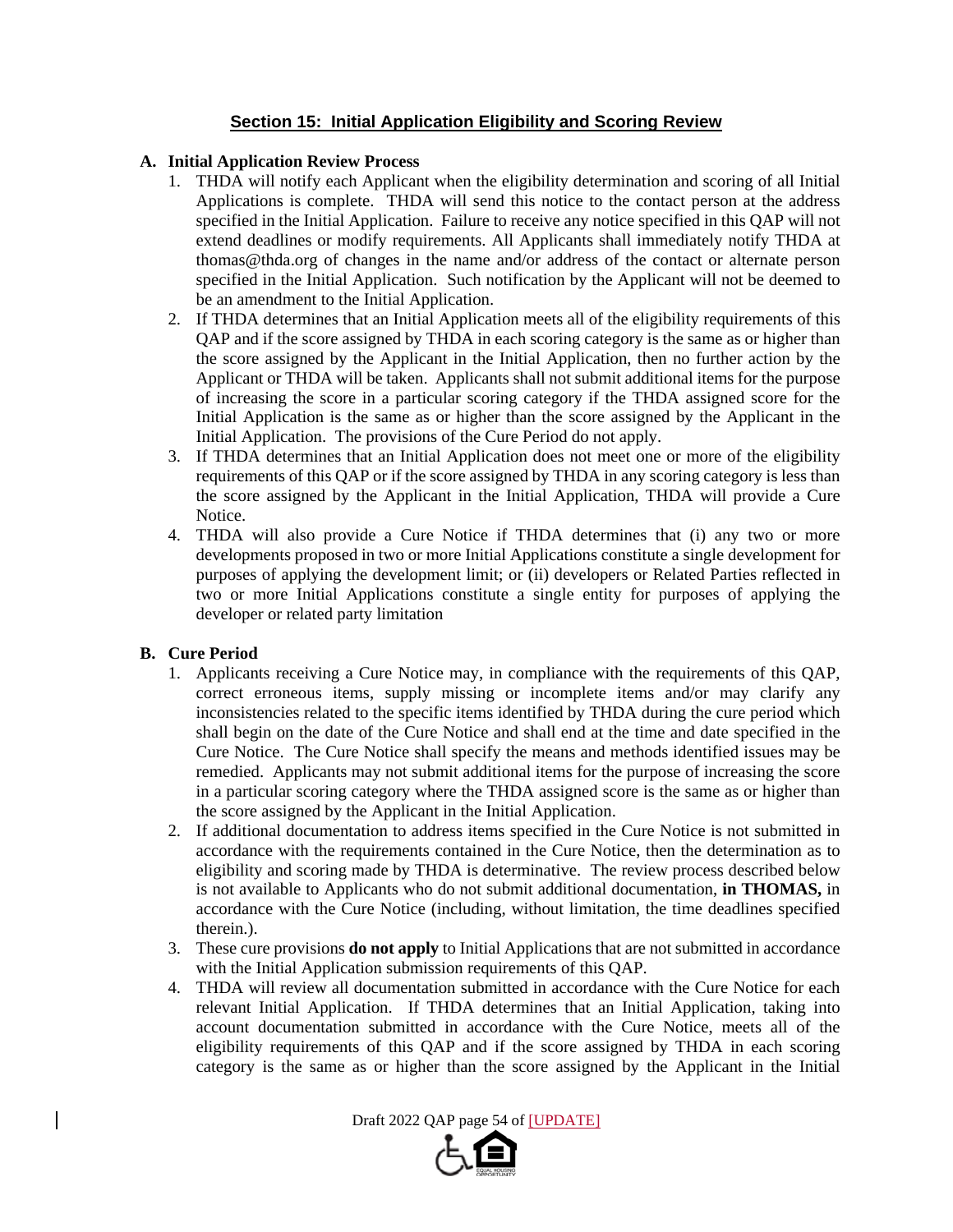Application, then no further action by the Applicant or THDA will be taken. The provisions of the Review Appeal Process will not apply.

5. If THDA determines that an Initial Application, taking into account documentation submitted in accordance with the Cure Notice, still does not meet all of the eligibility requirements of this QAP or if the score assigned by THDA in any scoring category is still less than the score assigned by the Applicant in the Initial Application, THDA will provide a Review Notice. The Review Notice will specify the time period within which a request for review may be made.

### **C. Review Appeal Process**

- 1. Applicants who receive a Review Notice may submit a request for review. This request for review must be submitted in THOMAS in accordance with the Review Notice and the THOMAS Documents Page If no written request for review is submitted, no review will occur and the THDA determination prior to the issuance of the Review Notice will be final.
- 2. No additional documentation may be submitted in connection with this request for review. No information submitted after the expiration of the relevant cure period specified in the Cure Notice for an Initial Application will be considered. Requests for review that were not submitted in accordance with the Review Notice will not be considered.
- 3. The Tax Credit Committee of the THDA Board of Directors will meet in regular or special session in 2022 to evaluate the Initial Application, documentation submitted during the cure period, the Review Notice, the request for review and THDA staff analysis thereof (the "Review Meeting"). The Tax Credit Committee will consider only documentation submitted in compliance with the Cure Notice regardless of whether the Applicant or a representative thereof is present at the Review Meeting.
- 4. The Tax Credit Committee will consider whether documentation submitted as a result of the Cure Notice, taking into account the THDA staff analysis, is sufficient to meet the requirements of this QAP or is otherwise consistent with the spirit and intent of this QAP.
- 5. **Any contact with THDA Executive Director, any member of the Tax Credit Committee or any member of the THDA Board by any person or entity on behalf of any Initial Application between the date of the Review Notice and the date of the Review Meeting will be grounds for dismissal of the review request.**
- 6. Applicants or representatives may contact THDA Multifamily Programs staff regarding procedural matters only between the date of the Review Notice and the date of the Review Meeting, which contact will not constitute grounds for dismissal of a review request. Applicants or representatives may, but are not required to, appear at the Review Meeting. Notice of the decision of the Tax Credit Committee will be provided to the contact person specified in an Initial Applicant.
- 7. The final score for all Initial Applications will be determined after the Review Meeting. By adoption of this QAP, the THDA Board of Directors specifically delegates full authority to the Tax Credit Committee to make the determinations required in this Section. The THDA Board of Directors will not consider requests to review decisions of the Tax Credit Committee. All decisions of the Tax Credit Committee are final. No matters with respect to eligibility or scoring under will be considered after the adjournment of the Review Meeting.

### **D. Final Scoring**

After the completion of the cure period and completion of the review process, the final score for each Initial Application will be determined by THDA. The Final Notice process is described in the THOMAS Documents Page.

Draft 2022 QAP page 55 of [UPDATE]

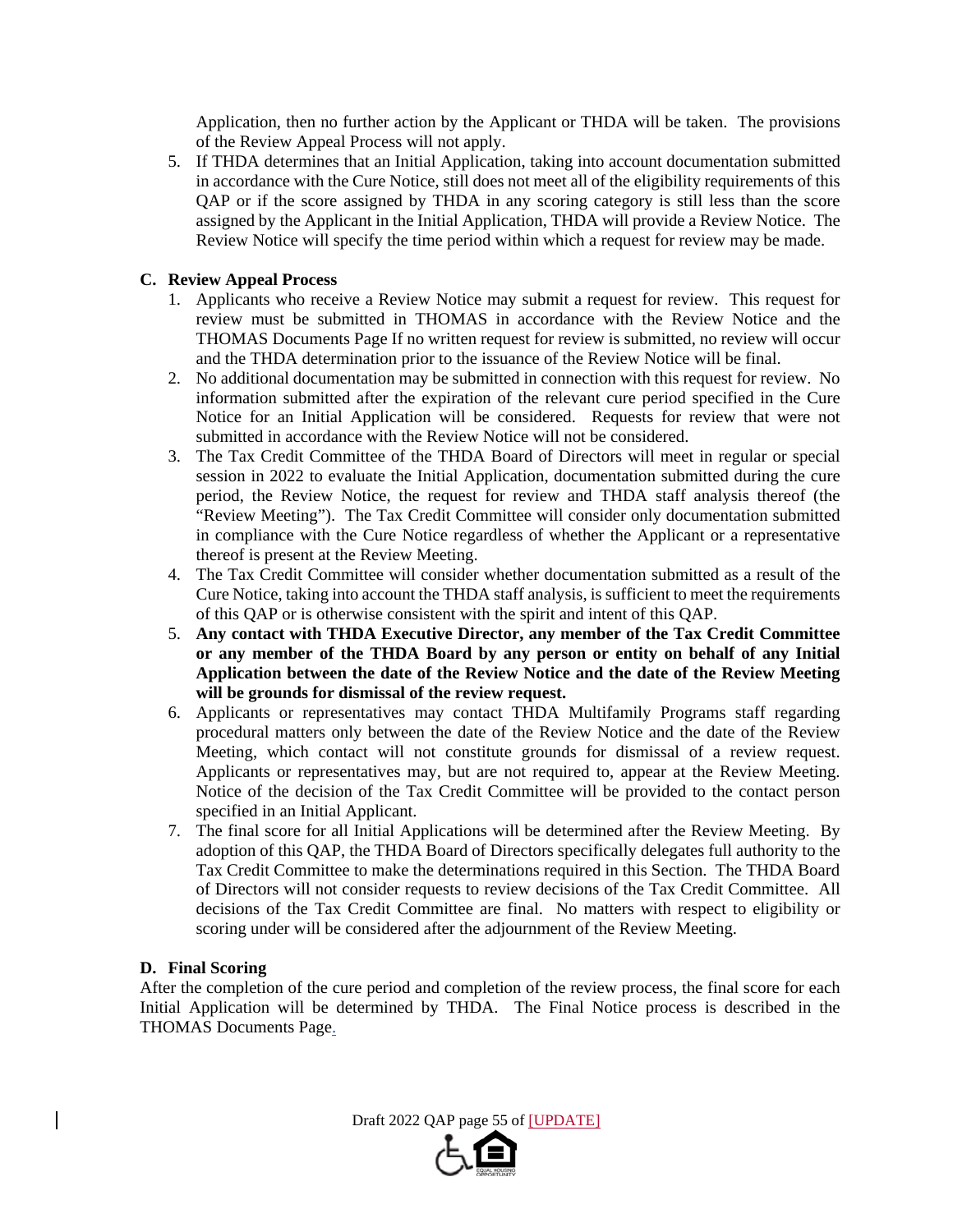# **E. Application of Various Limits and Final Ranking Process**

Following the final scoring of each Initial Application, THDA will make reservations of Housing Credit to eligible Initial Applications based on final score, the amount of Housing Credit determined by THDA to be appropriate, and the application of all requirements, priorities, and limits contained in this QAP, including as specified below, in the following order:

- 1. Non –Profit Set–Aside Initial Applications must be eligible for this set–aside under Section 7 of this QAP. Reservations made from this set–aside will count against the limits for Existing Multifamily Housing or New Construction Regional Pools, as applicable.
	- a. Highest ranking eligible Initial Application proposing new construction.
	- b. Highest ranking eligible Initial Application proposing rehabilitation of Existing Multifamily Housing.
	- c. The next highest ranking eligible Initial Application proposing new construction, if needed to reserve the full amount of the Non–Profit Set–Aside. If there are not enough Housing Credit remaining in the Non–Profit Set–Aside to reserve the full amount requested by this eligible Initial Application, additional Housing Credit will be added to this set–aside to make a full reservation.
- 2. CNI Grants
	- a. Eligible Initial Applications as described in Section 8 of this QAP.
	- b. Highest ranking eligible Initial Application, regardless of development type.
	- c. THDA will continue down the ranking of eligible Initial Applications in this set–aside until the last full reservation can be made. In the event that a full reservation cannot be made to the next highest ranking Initial Application, then remaining Housing Credit will be transferred to the New Construction Regional Pool.
	- d. Reservations made from this set–aside will count against the limits for Existing Multifamily Housing or New Construction Regional Pools, as applicable.
- 3. PHA Set–Aside
	- a. Eligible Initial Applications as described in Section 9–B of this QAP.
	- b. THDA will continue down the ranking of eligible Initial Applications in this set–aside until the last full reservation can be made. In the event that a full reservation cannot be made to the next highest ranking Initial Application, then remaining Housing Credit will be transferred to the New Construction Regional Pool.
	- c. Reservations made from this set–aside to eligible Initial Applications proposing developments involving RAD will not count against the limits for New Construction Regional Pools or Existing Multifamily Housing.
- 4. Existing Multifamily Housing
	- a. Eligible Initial Applications as described in Section 10 of this QAP.
	- b. Highest ranking eligible Initial Application.
	- c. THDA will continue down the ranking of eligible Initial Applications for Existing Multifamily Housing until the last full reservation can be made. In the event that a full reservation cannot be made to the next highest ranking eligible Initial Application, then remaining Housing Credit will be transferred to the New Construction Regional Pool.
- 5. New Construction Regional Pools and all remaining New Construction
	- a. Eligible Initial Applications in the New Construction Regional Pools will be ranked in descending order. THDA will proceed down the ranking of eligible Initial Applications for the New Construction Regional Pools, making Reservations to fill the New Construction Regional Pools as specified in Map 3–1 and in Section 3–C.
	- b. New Construction Regional Pool allocations are limited to 1 per county. Allocations to developments involving RAD will not count against this per county limit.
	- c. A new construction allocation from the general pool is subject to the applicable limits in Section 3 of this QAP.

Draft 2022 QAP page 56 of [UPDATE]

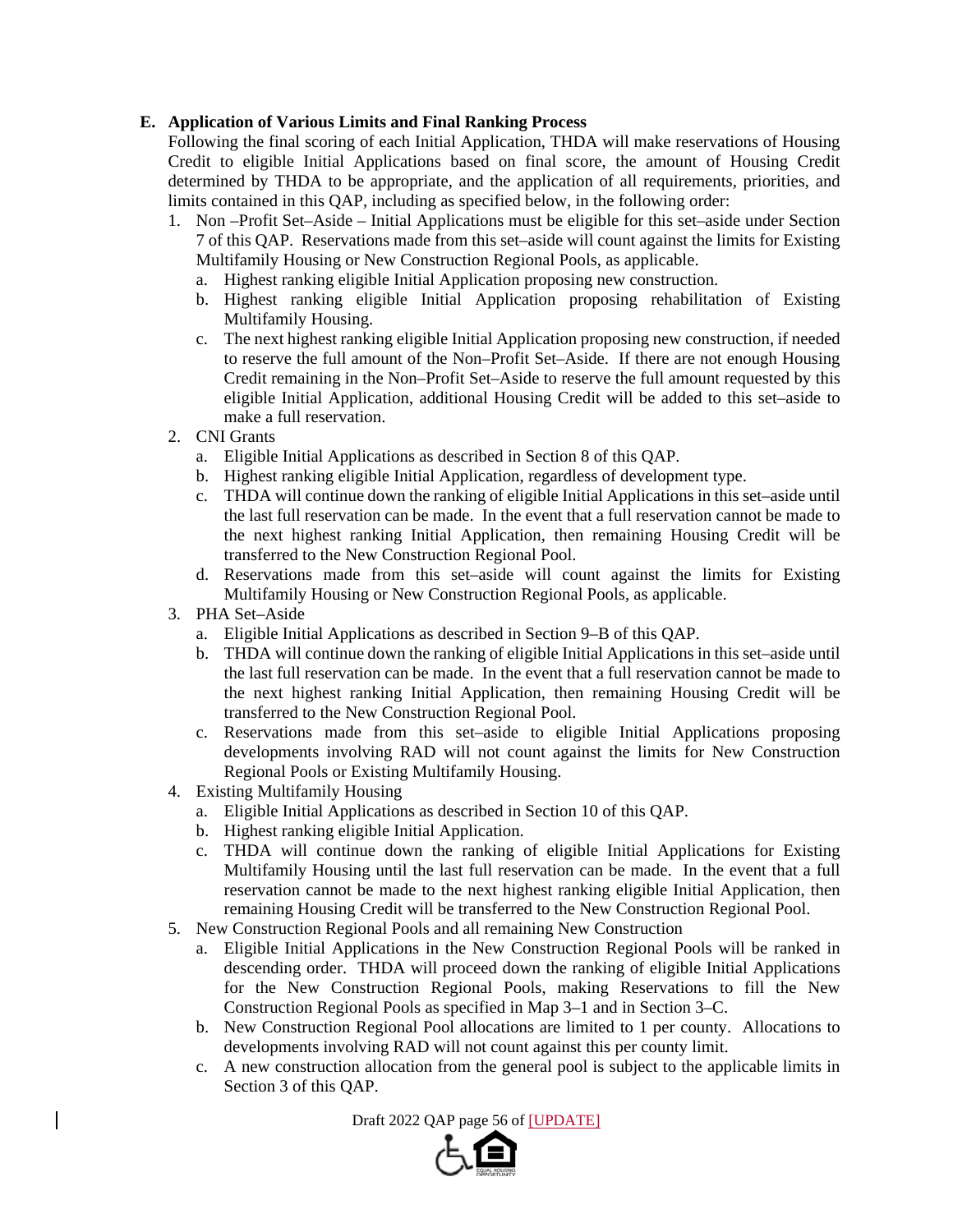- d. The next highest ranking New Construction Initial Application(s) will be funded from a general pool which includes the balance of any unallocated 2022 Housing Credit from prior set–asides, rounds and pools.
- e. After the last full Reservation is made from the general pool, any Housing Credit remaining will be available for Qualified Disaster Zone Initial Applications as described in Section 22 of this QAP.
- f. If the Housing Credit remaining is likely to exceed 1 percent of the total Housing Credit available for reservation, any remaining Housing Credit **may** be offered as a partial reservation to the next highest ranking eligible Initial Application proposing new construction, taking into account all applicable priorities and limits, until the Housing Credit is accepted. Acceptance of a partial reservation according to this provision would not classify a development as an "existing" Initial Application in subsequent years, but any limitation on Housing Credit per development in subsequent years would apply to any such partial reservation.

# **F. Tie Breaker**

1. In the event of a scoring tie between two or more Initial Applications proposing new construction at the cutoff for receipt of a Reservation Notice, the tie shall be broken by giving priority to the proposed new construction development in the Initial Application requesting the least amount of Housing Credit per Housing Credit unit.

# [2021 TIE BREAKER TABLE DELETED FROM THIS LOCATION]

2. In the event of a scoring tie between two or more Initial Applications proposing rehabilitation of Existing Multifamily Housing, the tie shall be broken by giving priority to the proposed development requesting the least amount of Housing Credit per Housing Credit unit.

# **G. Preliminary Ranking List**

All Initial Applicants that have been earmarked for an annual allocation of Housing Credit in the applicable funding year will be listed on the Preliminary Ranking List that will be available at www.thda.org. This ranking is a preliminary confirmation of a reservation of Housing Credit.

### **H. Reservation Letter Process**

- 1. THDA will provide a Reservation Notice.
- 2. The THOMAS Documents Page describes requirements that must be met, including timelines, for the reservation process.
- 3. In determining the initial amount of Housing Credit to be reflected in the Reservation Notice, THDA will use the costs, incomes, and expenses submitted in the Initial Application, as determined reasonable by THDA.
- 4. The final amount of Housing Credit allocated to each successful Applicant may be less than, but not be more than, the amount requested in the Initial Application, the amount specified in the Reservation Notice or the amount that will be reflected in the Carryover Allocation Agreement. Allocations will be determined in connection with a Carryover Allocation Application and in connection with an evaluation at the time the development is placed in service, in accordance with Section 42(m)(2) and this QAP.

### **I. Recapture of Housing Credit During Reservation Period**

1. THDA will cancel a Reservation Notice for failure to fully satisfy conditions imposed in connection with the Reservation Notice and for failure to provide satisfactory information or documentation required by the Reservation Notice by the deadlines specified in the Reservation

Draft 2022 QAP page 57 of [UPDATE]

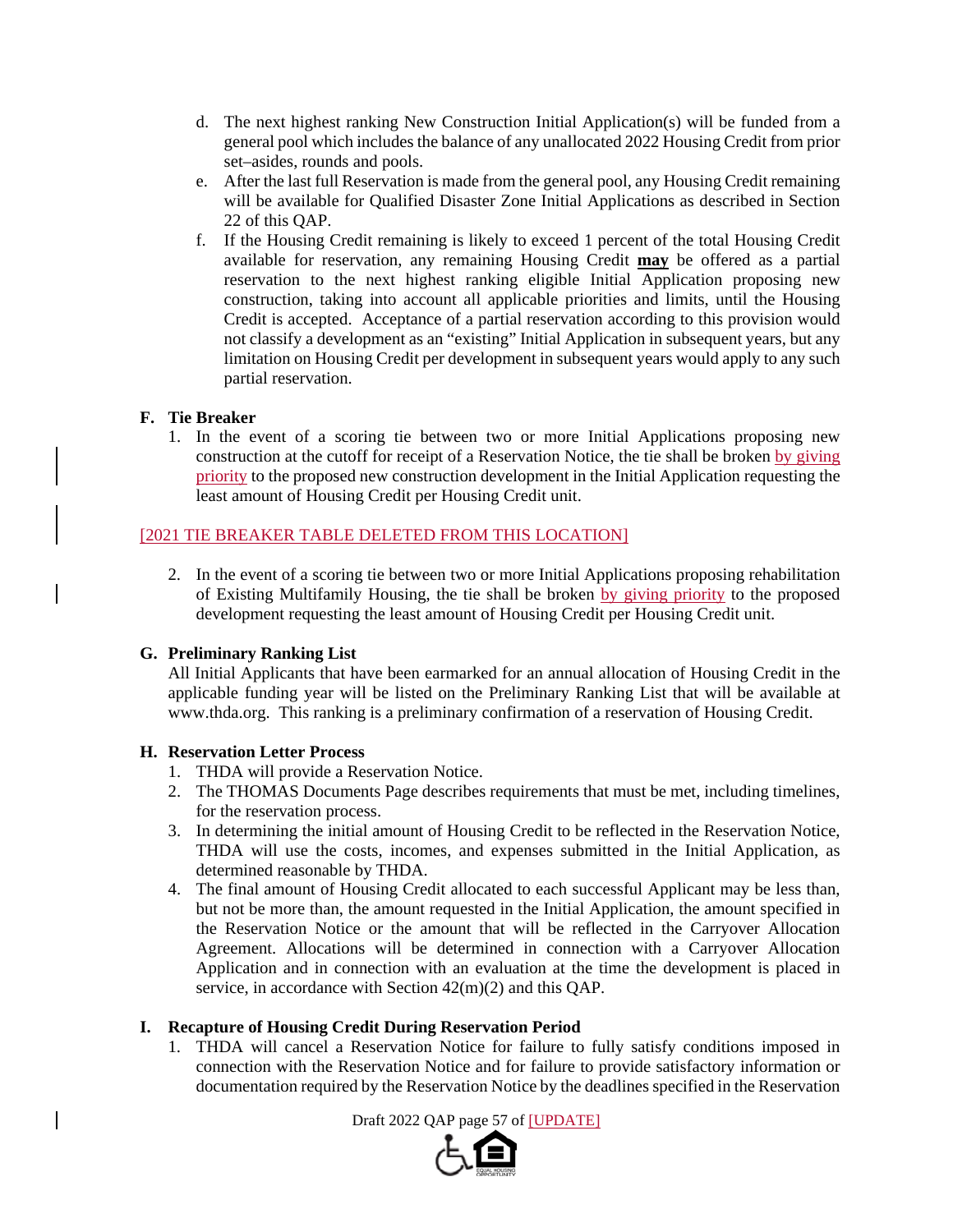Notice. When so cancelled, the Housing Credit referred to in the Reservation Notice is not available for the development specified in the Reservation Notice and will be made available to other qualified developments. Deadlines specified in the Reservation Notice are the dates upon which Housing Credit is deemed recaptured by THDA unless the conditions related to each deadline have been met on or before such deadline or unless an extension has been granted.

- 2. Housing Credit made available through a Reservation Notice may be voluntarily returned. Any such return means Housing Credit is not available for the development referenced in the Reservation Notice.
- 3. Any Housing Credit recaptured either by cancellation of a Reservation Notice or voluntarily returned will be reserved to the fullest extend practical to other qualified Initial Applications for Housing Credit as provided in this QAP.

Draft 2022 QAP page 58 of [UPDATE]

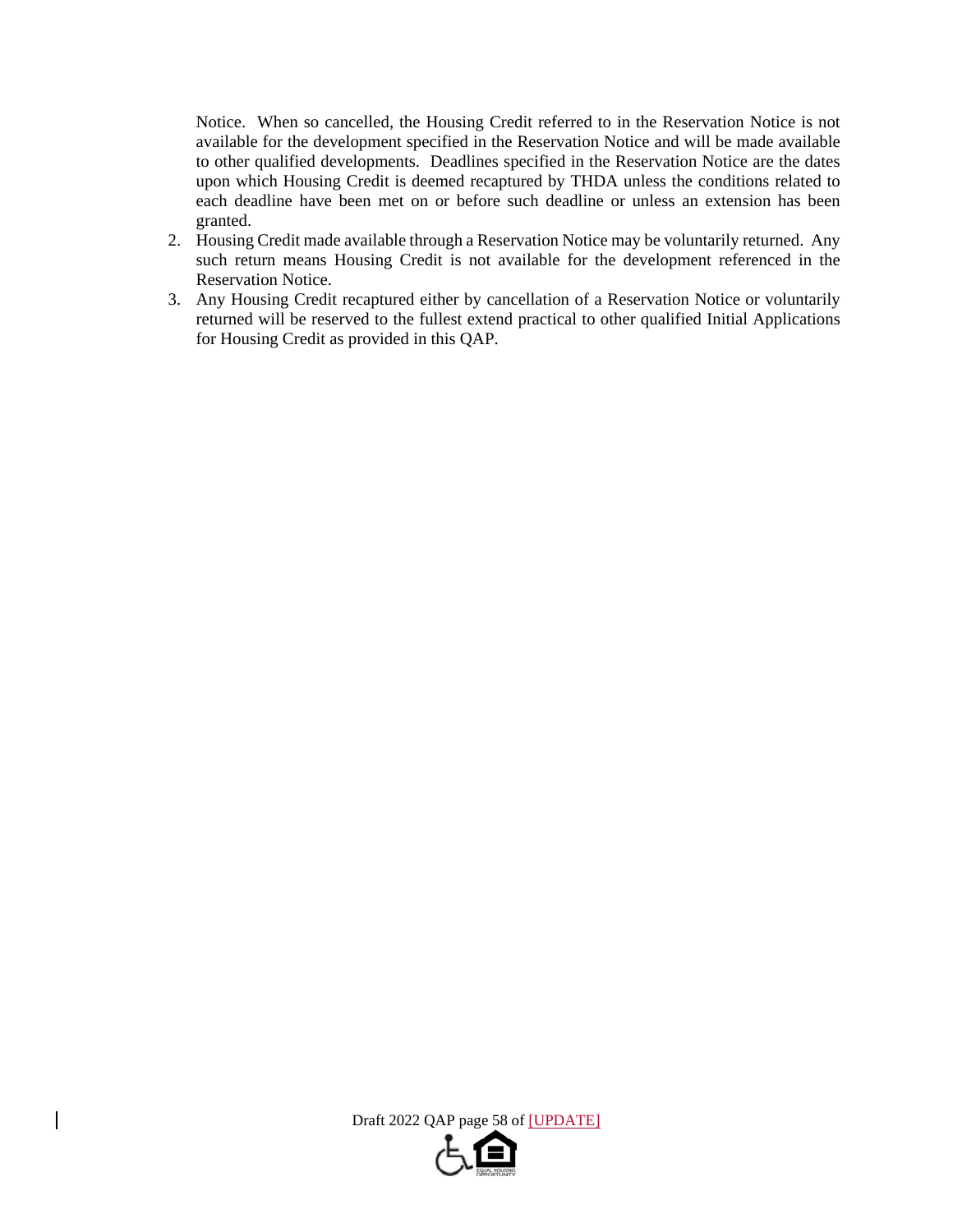# **Section 16: Carryover Allocation Process**

### **A. Qualifying for a Carryover Allocation**

An Applicant with a Reservation Notice for a development that will not place in service by December 31 of the year in which the Reservation Notice was issued may be eligible for a Carryover Allocation of Housing Credit ("Carryover Allocation"). In order to qualify for a Carryover Allocation, the ownership entity identified in the Initial Application must have ownership of the Site identified in the Initial Application and must have incurred costs of at least 10 percent of the reasonably expected basis in the development by the date specified in the Carryover Allocation Agreement.

# **B. THOMAS Carryover Allocation Application Submission Requirements**

- 1. To obtain a Carryover Allocation Agreement, a completed Carryover Allocation Application must be submitted in THOMAS by the date specified by THDA. The THOMAS User Manual specifies the required information and any additional documentation to be submitted.
- 2. The Owner must execute a Carryover Allocation Agreement and return the executed Carryover Allocation Agreement to THDA no later than the date specified in the Carryover Allocation Agreement.
- The Owner must submit (through THOMAS) a site plan map including all building identification numbers.**[EY8]**
- 3. If closing has occurred, The the Owner must submit (through THOMAS) equity syndication closing documentation and<del>, if applicable,</del> construction financing closing documentation. The Owner must submit (through THOMAS) the executed partnership agreement. [EY9]
- 3.4.The Owner must submit the Cost Certification for the 10 Percent Test in THOMAS no later than the date specified in the Carryover Allocation Agreement.
	- a. If available, a recorded warranty deed showing ownership by the ownership entity identified in the Initial Application, or a fully executed 50–year ground lease (subject to the provisions of this QAP) showing the ownership entity identified in the Initial Application as the lessee, a copy of recorded warranty deed or ground lease, as applicable, must be submitted.
	- b. If a PILOT agreement is available, a copy of the PILOT agreement must be submitted.

### **C. Carryover Allocation Application Review Process**

During the review of the Carryover Allocation Application, THDA will issue Evaluation Notices to request additional documentation and/or information for purposes of clarifying eligibility, scoring and financial feasibility. Evaluation Notices will be issued in the following manner:

| Table 16–1: Schedule of Evaluation Notices and Deadlines |                                                                  |
|----------------------------------------------------------|------------------------------------------------------------------|
| <b>Evaluation Notice</b>                                 | Deadline for Response                                            |
| First                                                    | 5 business days from the date of the<br><b>Evaluation Notice</b> |
| Second                                                   | 2 business days from the date of the<br><b>Evaluation Notice</b> |
| Final                                                    | 1 business day from the date of the<br><b>Evaluation Notice</b>  |

Draft 2022 QAP page 59 of [UPDATE]

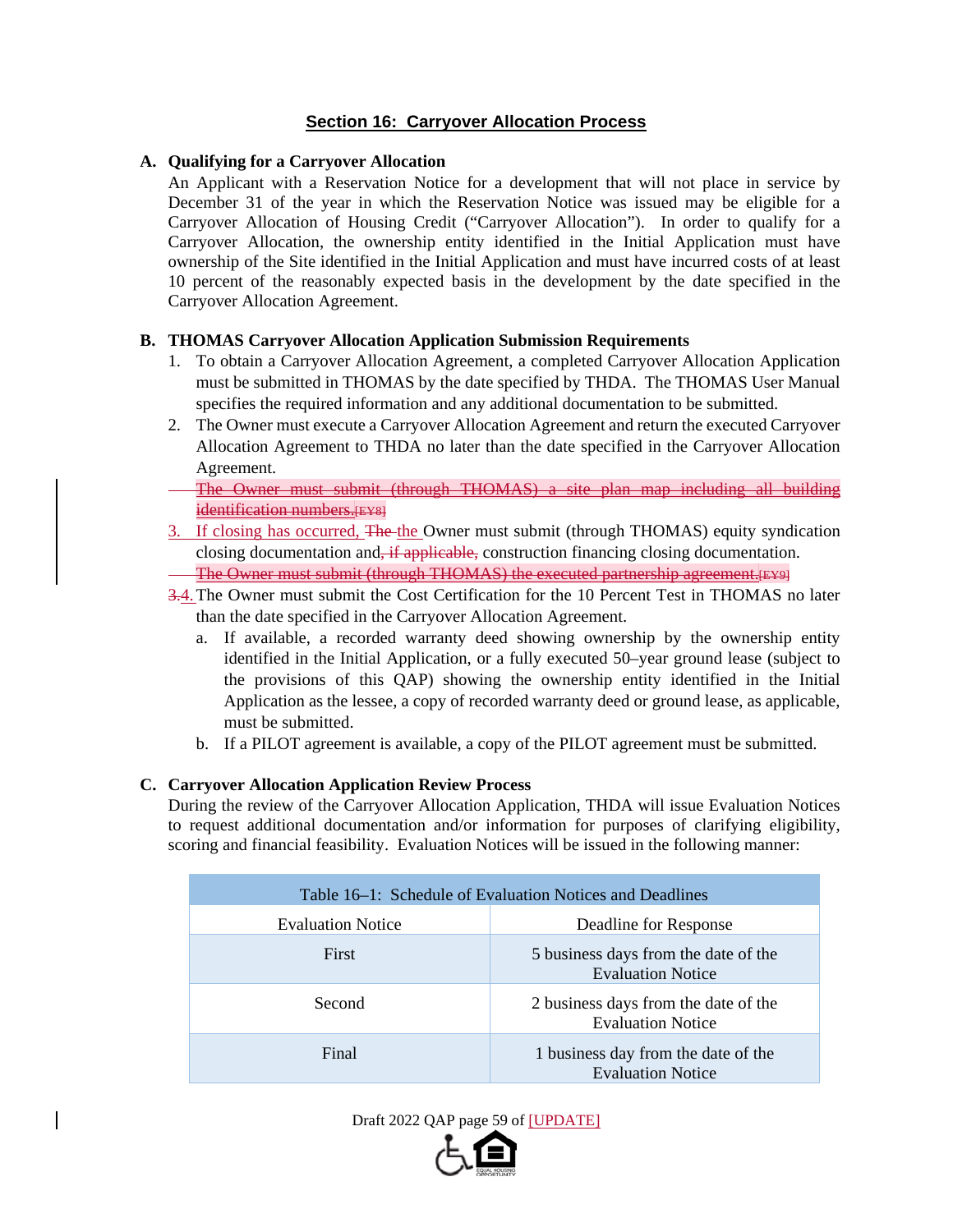THDA will not issue a Carryover Allocation Agreement if the conditions contained in Evaluation Notices issued in connection with the Carryover Allocation Application are not fully satisfied. Deadlines specified in the Final Evaluation Notice are the dates upon which Housing Credit may be recaptured by THDA if the conditions related to the deadline have not been met. Upon notification, the Housing Credit referred to in the Reservation Notice is not available for the development and will be made available to other qualified developments.

### **D. Housing Credit Available**

The amount of Housing Credit reflected in a Carryover Allocation Agreement will be determined by THDA in connection with an evaluation at the time a Carryover Allocation is requested. The amount of Housing Credit may be less than, but will not be more than, the Housing Credit amount in the Reservation Notice.

### **E. Status Reports**

Following execution of a Carryover Allocation Agreement, THDA may request status reports outlining progress towards completion by dates, in a form and with substance all as specified by THDA in its sole discretion.

# **F. Recapture of Housing Credit During Carryover Period**

- 1. THDA will cancel a Carryover Allocation Agreement if there is a failure to fully satisfy conditions imposed in connection with the Carryover Allocation Agreement by the deadlines specified by THDA. When so cancelled, the Housing Credit referred to in the Carryover Allocation Agreement is not available for the development specified in the Carryover Allocation Agreement and will be made available to other qualified developments. Deadlines specified in the Carryover Allocation Agreement are the dates upon which Housing Credit is deemed recaptured by THDA if the conditions related to each deadline have not been met on or before such deadlines or unless an extension has been granted. .
- 2. Housing Credit allocated through a Carryover Allocation Agreement may be voluntarily returned by the Owner. Upon return, the Housing Credit referred to in the Carryover Allocation Agreement is not available for the development specified in the Carryover Allocation Agreement.
- 3. Any Housing Credit recaptured either by cancellation of a Carryover Allocation Agreement or by voluntary return by the Owner will be made available as follows:
	- c. Any Housing Credit returned before October 1, 2022 will be reserved to other qualified 2021 Initial Applications for Housing Credit as provided in this QAP.
	- d. Any Housing Credit returned on or after October 1, 2022 will be available in 2023.

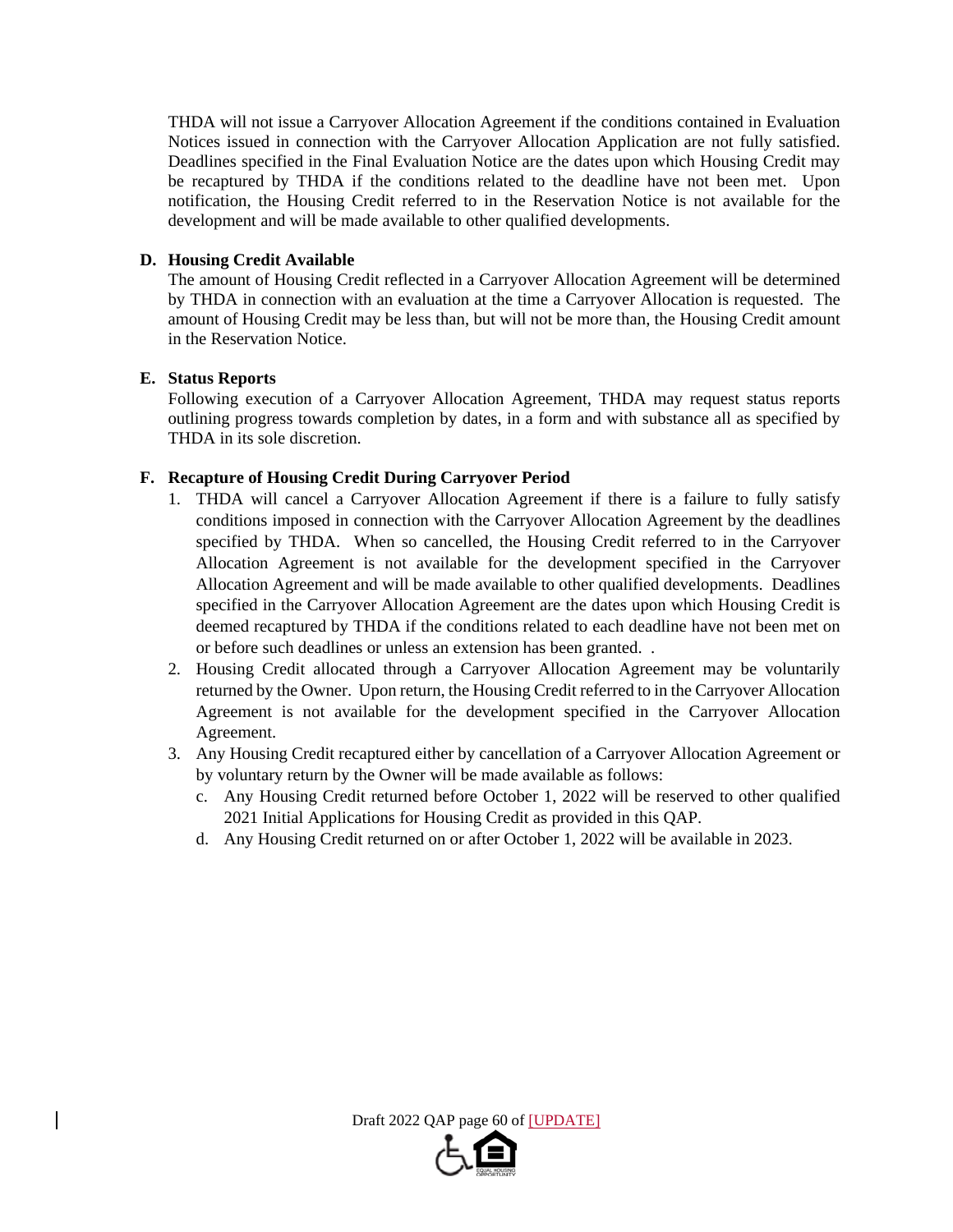# **Section 17: Construction Review Process**

# **A. Construction Overview**

THDA will conduct a preconstruction meeting with the ownership entity, developer, architect, and general contractor after closing of the equity syndication and construction financing. Documentation in a form and with substance specified by THDA must be uploaded into THOMAS. Guidance may be found on the THOMAS Documents Page. The architectural drawings and specifications, as approved by the syndicator and lender, shall be submitted into THOMAS within five (5) days after closing. If rehabilitation of Existing Multifamily Housing or adaptive reuse is proposed, the scope of work must also be submitted in THOMAS within five (5) days after closing. The scheduling of the preconstruction meeting shall not take place until the information is submitted to THDA using THOMAS. **THDA does not approve or provide any representations or warranties in connection with architectural drawings or specifications or other documents submitted in connection with the construction review process described in this Section.**

# **B. Preconstruction Meeting**

The purpose of the preconstruction meeting is to outline basic responsibilities and duties of the various parties throughout the construction process in relation to the Housing Credit Program.

- 1. For developers with no previous Housing Credit program experience, a full preconstruction meeting must take place.
- 2. Developers with previous Housing Credit program experience may request a limited preconstruction meeting.
- 3. THDA shall determine, in its sole discretion, whether the preconstruction meeting will be full or limited.

### **Preconstruction meeting scheduling should not delay construction progress.**

### **C. Construction Inspections and Reporting**

After the preconstruction meeting has been conducted, construction reporting and periodic construction site visits by THDA are required.

- 1. The following required documents shall be submitted in THOMAS prior to construction site visits:
	- a. Executed Notice to Proceed
	- b. Building Permits (if not required, the applicable local official must submit a letter verifying that building permits are not required).
	- c. Construction Schedule with anticipated benchmarks
- 2. During the construction process, THDA will inspect the work progress monthly, or as otherwise determined by THDA to be necessary, and conduct periodic site inspections for compliance with THDA requirements based on the Percentage of Construction Complete as reported in THOMAS.
- 3. Monthly executed draw packages and quarterly construction progress reports are required and shall be submitted in THOMAS.
- 4. Updated construction schedule and scope of work shall be submitted based on the Schedule of Evaluation Notices and Deadlines if requested by THDA:

| Table 17–1: Schedule of Evaluation Notices and Deadlines |                       |
|----------------------------------------------------------|-----------------------|
| Evaluation Notice                                        | Deadline for Response |
|                                                          | 5 business days       |



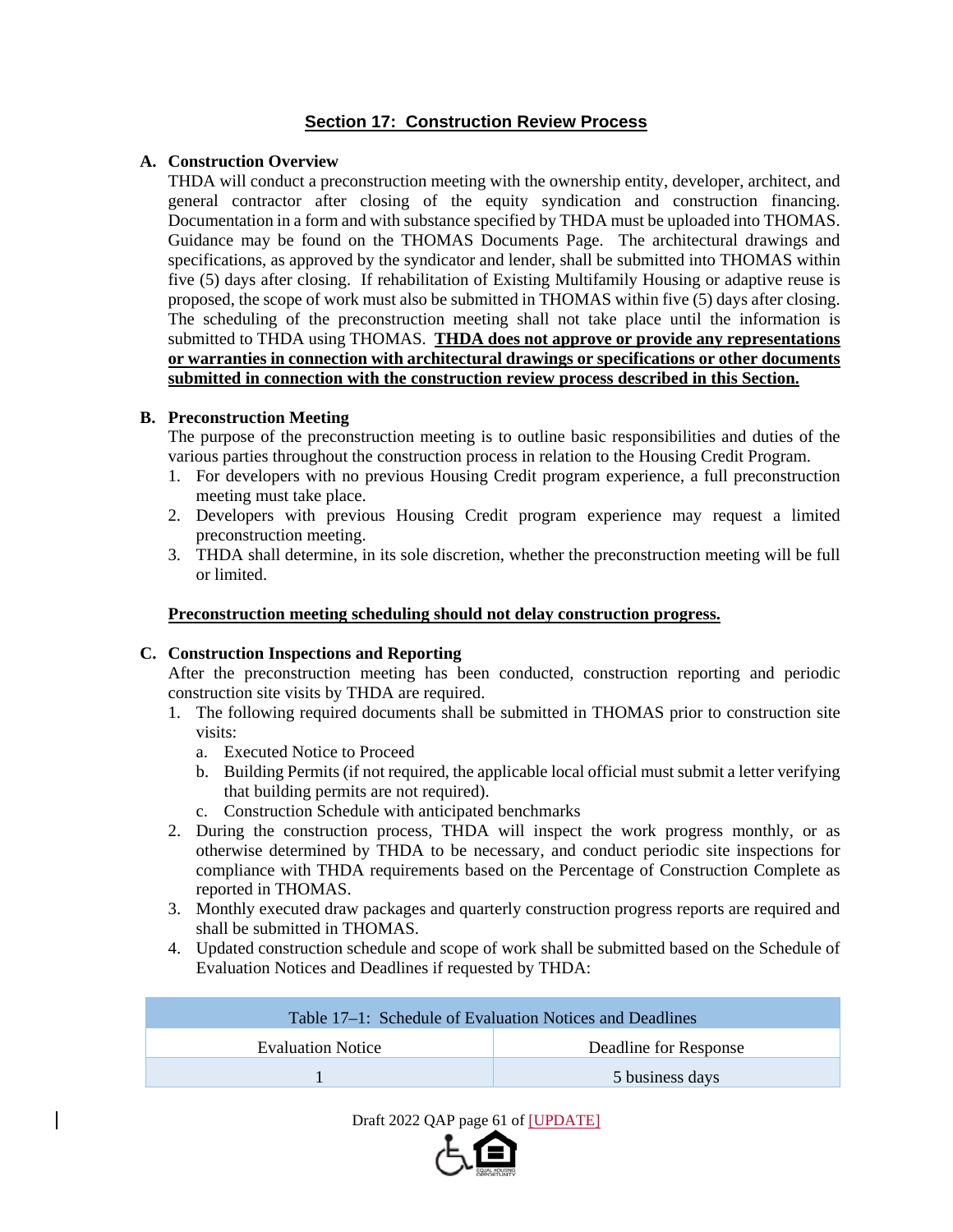| -     | 2 business days |
|-------|-----------------|
| Final | 1 business day  |

# **D. Completion of Construction Documentation**

The following items shall be uploaded to THOMAS following completion of construction and before the final construction inspection is scheduled:

- 1. Architect Certification regarding:
	- a. Compliance with applicable building codes; and
	- b. Compliance with all federal accessibility requirements including without limitation, ADA and Fair Housing Act requirement; and
	- c. Compliance with UPCS, and
	- d. Compliance with all state requirements.
- 2. Certificate of substantial completion issued by the architect; and
- 3. Certificate of Occupancy for each building (if not required, applicable local official must submit a letter verifying this information), and
- 4. Final Draw Package.

# **E. Final Construction Inspection**

Once construction is 100% complete, all documents have been submitted in THOMAS, and all threshold requirements in the QAP and items selected for points in the Initial Application are complete, a final construction inspection shall be conducted to determine compliance with THDA requirements and UPCS.



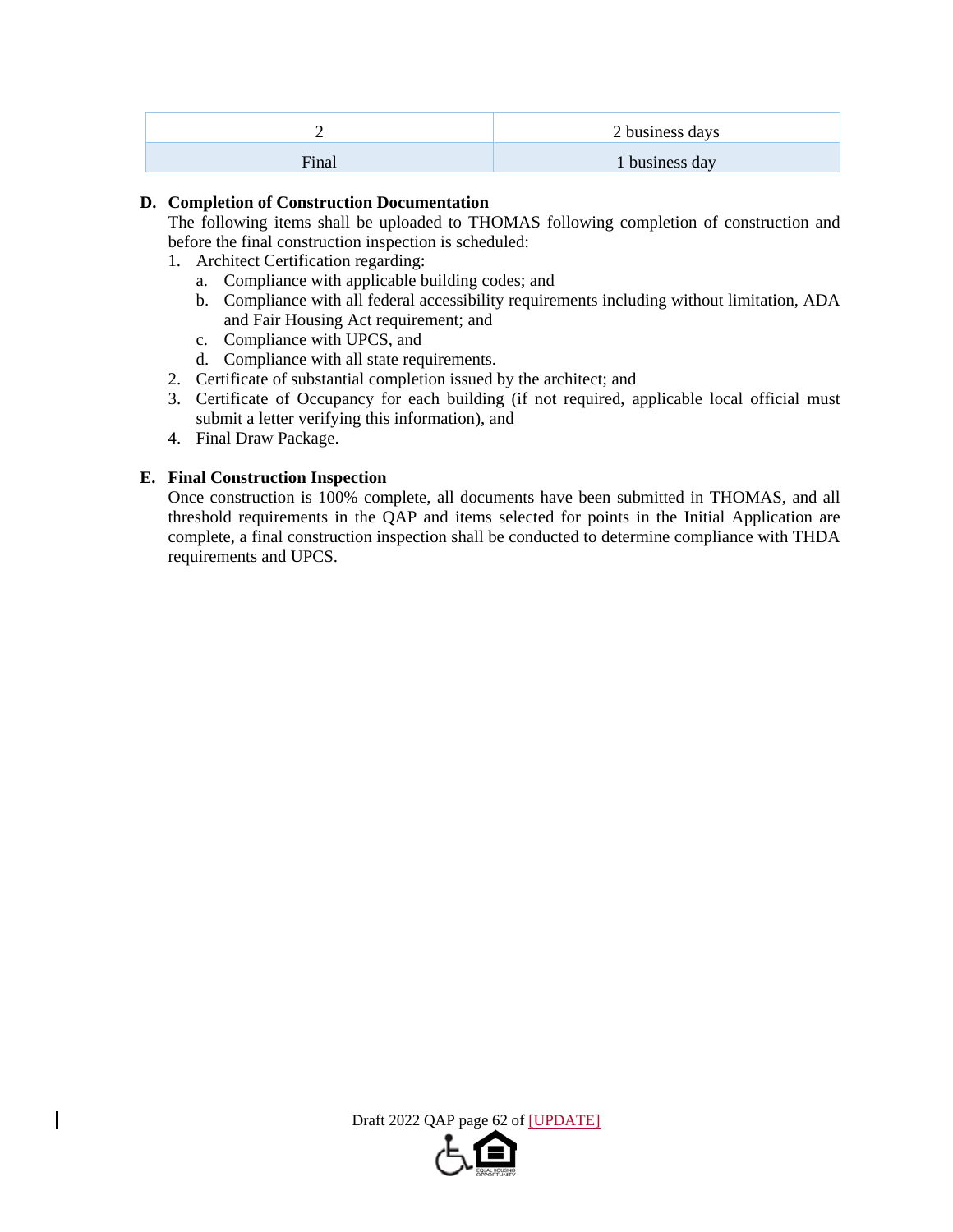# **Section 18: Final or Placed in Service Process**

#### **A. Timeframes for Final Application Submission**

After all units in a development are placed in service, the completion of construction documentation shall be submitted into THOMAS. THDA will then schedule the final construction inspection referenced in Section 17–E.

### **B. THOMAS Final Application Submission Requirements**

Following notice from THDA regarding a satisfactory final construction inspection, a Final Application may be submitted through THOMAS. THDA maintains an open cycle for the submission of Final Applications in THOMAS. The Final Application must be entered into THOMAS with required supporting documents. The THOMAS User Manual contains more information on the Final Application requirements and documents.

#### **C. Final Application Review Process**

During the review of the Final Application, THDA will issue Evaluation Notices that may request additional documentation and/or information for purposes of clarification of eligibility, scoring and financial feasibility. Evaluation Notices will be issued in the following manner:

| Table 18–1: Schedule of Evaluation Notices and Deadlines |                       |
|----------------------------------------------------------|-----------------------|
| <b>Evaluation Notice</b>                                 | Deadline for Response |
|                                                          | 5 business days       |
| 2                                                        | 2 business days       |
| Final                                                    | 1 business day        |

THDA will not issue IRS Form(s) 8609 if all conditions contained in Evaluation Notices are not fully satisfied. The deadline specified in the final Evaluation Notice is the date upon which Housing Credit may be recaptured by THDA if the conditions related to the deadline are not met. Upon notification, the Housing Credit referred to in the Carryover Allocation Agreement are not available for the development and will be made available to other qualified developments.

### **D. Final Allocation of Housing Credit**

THDA will make a final allocation of Housing Credit and will issue IRS Form(s) 8609 after satisfactory review of the Final Application and supporting documents are completed. **The amount of Housing Credit allocated to a development at placed in service may be less than, but will not be more than, the amount reserved in the Reservation Notice or the amount allocated in the Carryover Allocation Agreement. THDA reserves the right to make downward adjustments to the final amount of Housing Credit allocated based on the information submitted, QAP requirements, and Section 42 requirements.** 

### **E. Submission of Permanent Financing Documents**

1. THDA must receive a copy of the promissory note and recorded deed of trust for permanent financing of the development in THOMAS within sixty (60) days of the date of recording of the deed of trust. Failure to provide such documentation shall be deemed an event of noncompliance. THDA reserves the right to issue revised IRS Form(s) 8609 following receipt of the promissory note and recorded deed of trust if the terms of the promissory note or deed of trust vary from the terms specified in the Final Application.

Draft 2022 QAP page 63 of [UPDATE]

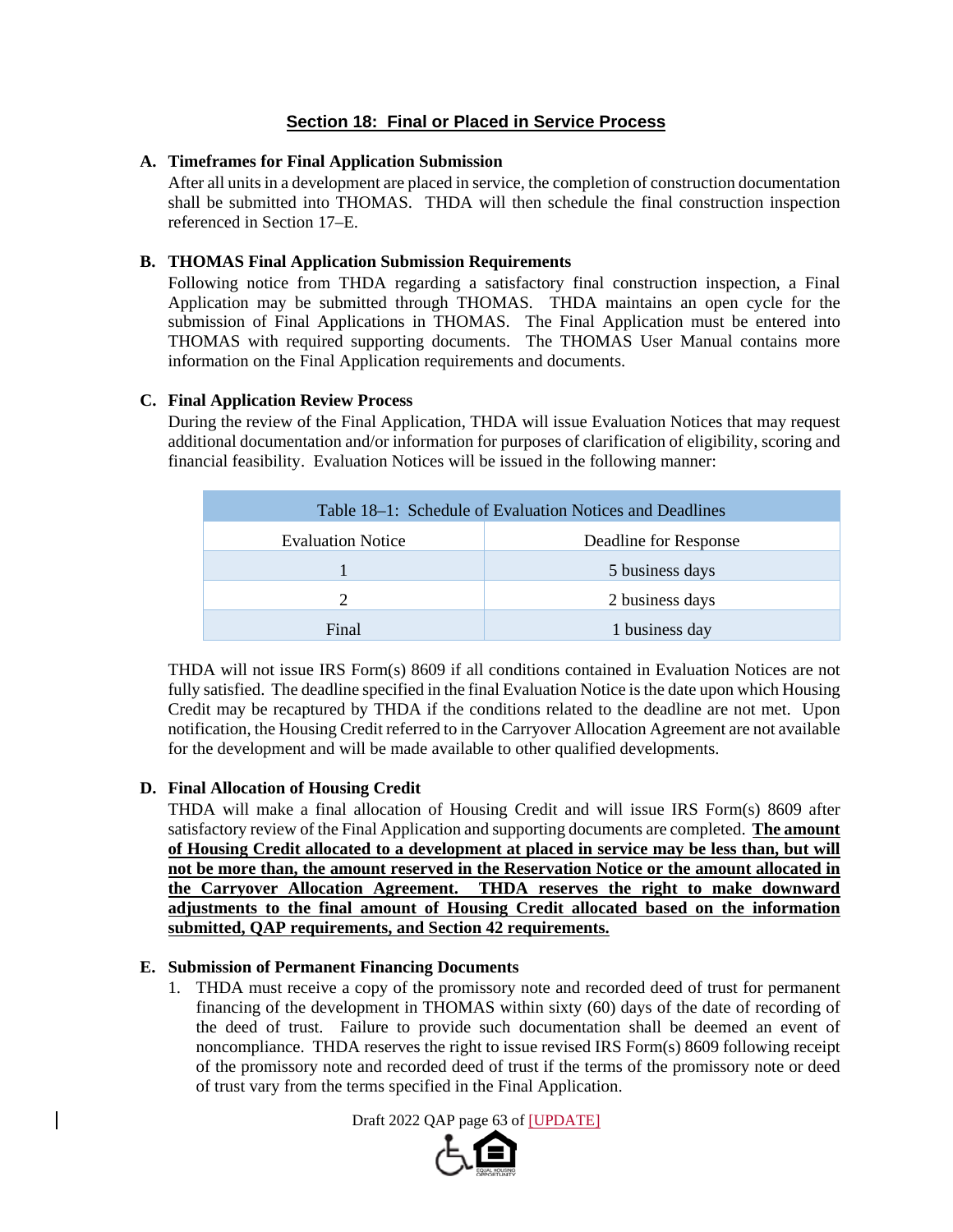# **Section 19: Compliance and Development Stabilization Process**

The following compliance monitoring procedures and requirements apply to all buildings placed in service in Tennessee:

- A. Each year, during the term of the LURC, Owners shall certify, under penalty of perjury, by the deadline established by THDA, that, for all times during the prior calendar year, all of the following were true ("Owner's Annual Certification of Compliance"):
	- 1. The Housing Credit Development met the minimum election set–aside requirements of the appropriately selected test (i.e. 40/60 Test, 20/50 Test, or Average Income Test) consistent with the irrevocable election made at the time of the Initial Application under the relevant QAP;
	- 2. There was no change in the applicable fraction of any building in the Housing Credit Development or that there was a change and a description, satisfactory to THDA, of that change;
	- 3. The Owner's files contain annual Household Income Certifications from each low–income household and documentation to support that certification at initial occupancy and at each subsequent year during the term of the LURC;
	- 4. Proper approval for the applicable utility allowances used to determine rent as outlined in 26 C.F.R. Section1.42–10 and THDA policy.
	- 5. All units in the Housing Credit Development were for use by the general public;
	- 6. There were no findings of discrimination under the Fair Housing Act, 42 U.S.C. 3601–3619 for the Housing Credit Development;
	- 7. Each building in the Housing Credit Development is suitable for occupancy, taking into account UPCS standard and local health, safety, and building codes (or other habitability standards) and the state or local government unit responsible for making local, health, safety, or building code inspections did not issue a violation report for any building or low–income unit in the development;
	- 8. There has been no change in the eligible basis of any building in the Housing Credit Development or, if there was a change, the nature of the change;
	- 9. All resident facilities included in the eligible basis of any building in the Housing Credit Development, such as a swimming pool, other recreational facilities, and parking areas, were provided on a comparable basis, without charge, to all residents of the Housing Credit Development;
	- 10. If a low–income unit became vacant during the year, reasonable attempts were made to rent that unit or the next available unit of comparable or smaller size to households having a qualifying income before any units in the Housing Credit Development were rented to households not having a qualifying income and while the unit was vacant, no units of comparable or smaller size were rented to households not having a qualifying income;
	- 11. If the income of a household occupying a low–income unit in the Housing Credit Development increased above the applicable income limit, the next available unit of a comparable or smaller size was rented to a household having a qualifying income;
	- 12. A LURC was in effect, and included a provision that an Owner cannot refuse to lease a unit in the Housing Credit Development to an applicant because the applicant holds a voucher under Section 8 of the United States Housing Act of 1937, 42 U.S.C. 1437f;
	- 13. All low–income units in the Housing Credit Development were used on a non–transient basis, except for transitional housing for the homeless or single–room occupant units rented on a month–by–month basis;
	- 14. If the Owner received Housing Credit from the Non–Profit Set–Aside, the Qualified Non–profit Organization" materially participated (regular, continuous and substantial on–site involvement) in the on–going operation of the development; and

Draft 2022 QAP page 64 of [UPDATE]

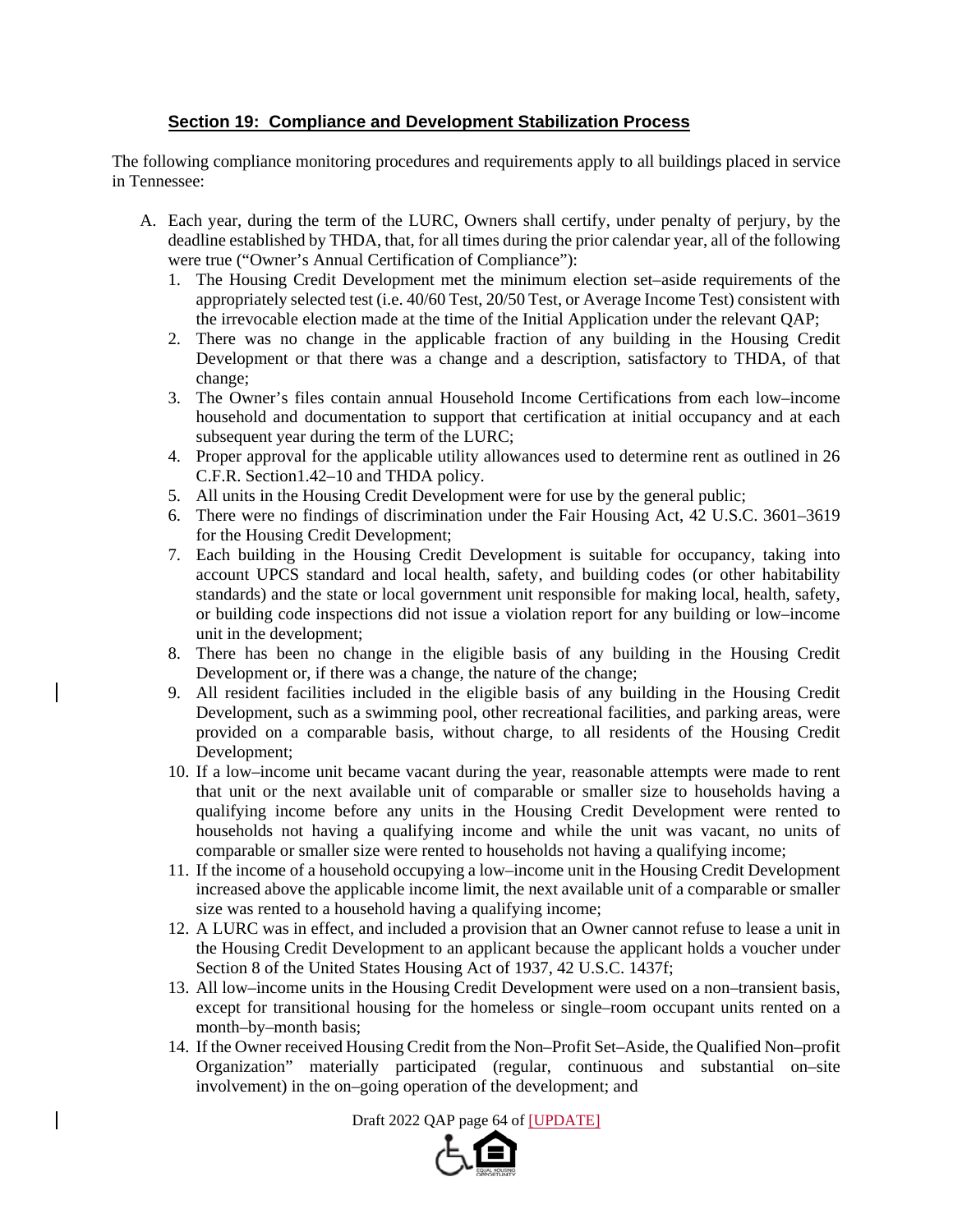- 15. All requirements associated with items for which points were taken at the time of Initial Application were met.
- B. If the Owner cannot certify to one or more of the above items, a detailed explanation of the situation must be provided to THDA with the Owner's Annual Certification of Compliance.
- C. THDA will review all Owner's Annual Certifications of Compliance for compliance with Section 42, relevant regulations, the Initial Application, the LURC, and the applicable QAP. THDA will also conduct yearly on–site inspections of no less than 33% of Housing Credit Developments.
	- 1. For the selected Housing Credit Developments, THDA will review at least 20% of tenant files for compliance with applicable occupancy and rent restrictions.
	- 2. For the selected Housing Credit Developments, THDA will conduct physical inspections of at least 20% of the units to evaluate suitability for occupancy, taking into account UPCS and local, health, safety, and building codes (or other habitability standards).
	- 3. As a part of the on–site inspection, a review will be conducted of the Owner's marketing efforts to attract special needs populations and Section 8 applicants.
- D. THDA shall provide prompt written notice to an Owner if any of the following occur:
	- 1. THDA does not receive the Owner's Annual Certification of Compliance by the specified deadline;
	- 2. THDA does not receive or is not permitted to inspect household income certifications, supporting documentation or rent records;
	- 3. THDA discovers by inspection, review or in some other manner that the Housing Credit Development is not in compliance with Section 42, the relevant regulations, the LURC, or the applicable QAP.
- E. Owners shall pay fees, as determined by THDA, to cover the administrative expenses of monitoring compliance and other expenses incurred in carrying out its duties as the Housing Credit Agency, including but not limited to, reasonable fees for legal and professional services.
- F. Owners shall have ninety (90) days to provide missing documentation or to correct noncompliance (the "Correction Period"). The Correction Period begins on the date of THDA's written notice to the Owner specifying the missing documentation or the noncompliance via regular mail or via e– mailed to the address specified for the Owner or Owner's contact in the files held by THDA. The Correction Period may be extended up to an additional 90 days for a total Correction Period not to exceed six (6) months upon a showing of good cause by the Owner, all as determined by THDA in its sole discretion. Notwithstanding the foregoing, THDA will not grant extensions for items that are immediate health and safety issues.
- G. Owners shall have seventy–two (72) hours to provide missing documentation or to correct noncompliance with regard to immediate health and safety issues (the "Health and Safety Correction Period"). The Health and Safety Correction Period begins on the date THDA notifies the Owner specifying the missing documentation or the noncompliance via on–site letter, via telephone, or via e–mail to the telephone number or to the address specified for the Owner or Owner's contact in the files held by THDA.
- H. THDA shall file an IRS Form 8823, Low–Income Housing Credit Agencies Report of Noncompliance, with the Internal Revenue Service to show noncompliance or failure to certify compliance no later than 45 days after the end of the Correction Period and no earlier than the end

Draft 2022 QAP page 65 of [UPDATE]

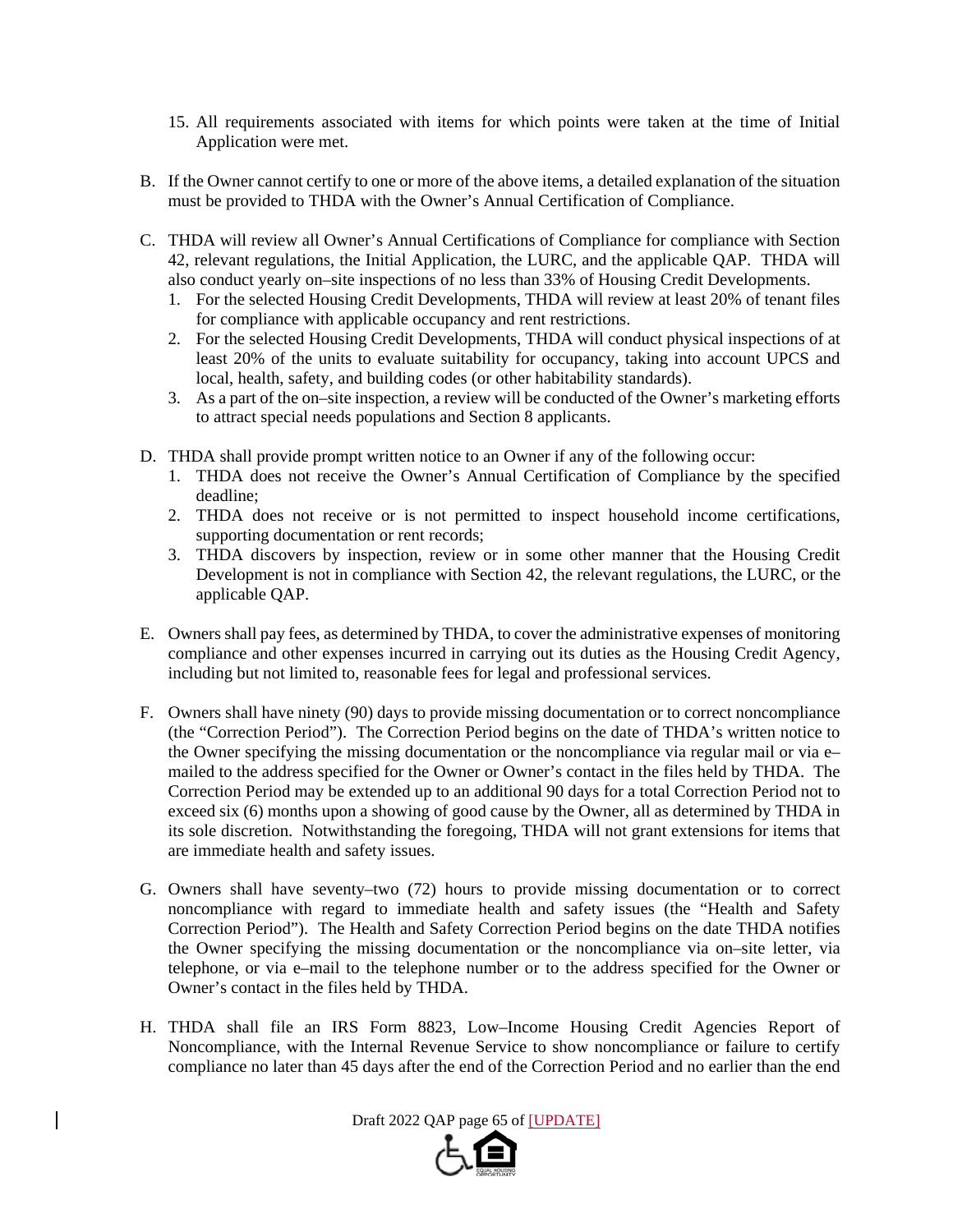of the Correction Period, whether or not the noncompliance or failure to certify compliance is corrected.

- I. THDA has the right to inspect any Housing Credit Development at any time during the term of the LURC, including, but not limited to, on–site inspections and review of all records relating to compliance with, without limitation, Section 42 requirements, Treasury regulations, the applicable QAP, and the LURC. Owner shall promptly deliver copies of household certifications and supporting documentation as may be required by THDA.
- J. Owners are responsible for complying or ensuring compliance of the Housing Credit Development with Section 42, relevant regulations, the LURC, and the applicable QAP throughout the term of the LURC. THDA's obligation to monitor compliance with Section 42, relevant regulations, the LURC, and the applicable QAP does not make THDA or the State of Tennessee liable for an Owner's noncompliance.
- K. Any Housing Credit Development must be managed, during the term of the LURC, by a management company/agent that has a current, valid, certification under the THDA Certified Property Manager program. More information is available here: https://thda.org/rental-housingpartners/multi-family-developers/housing-credit-compliance.
- L. Owners and managers shall attend THDA provided training as follows:
	- 1. For Housing Credit Developments involving **new construction**, Owners and the management entity shall send attendees to the Owner's compliance training sessions provided by THDA within the 12 months prior to the issuance of the IRS Form 8609. Only attendees who are listed on the Organization Chart submitted in THOMAS or who are employees of the Owner may meet this requirement.
	- 2. For Housing Credit Developments involving **rehabilitation**, Owners and the management entity shall send attendees to the Owner's compliance training sessions provided by THDA prior to the placed in service date for the development. Only attendees who are listed on the Organization Chart submitted in THOMAS or who are employees of the Owner may meet this requirement.
	- 3. Property managers and staff shall attend manager's compliance training sessions provided by THDA in accordance with the requirements for the THDA Certified Property Manager/Agent Program.
- M. Owners shall maintain records for each qualified low income building in the Housing Credit Development for each year for the term of the LURC sufficient to meet the requirements of 26 C.F.R. Section 1.42–5(b). All first year files shall be maintained as paper records and shall be maintained within Tennessee until THDA conducts the first inspection of the Housing Credit Development. Thereafter, files may be maintained in electronic format. Any household records or other records maintained in an electronic format shall be accessible to THDA at THDA's request.
- N. Owners shall submit Owner's Annual Certification of Compliance and required household data via THOMAS or THDA's online system within the timeframe specified by THDA.
- O. Owners shall submit, not less than annually during the term of the LURC, information concerning the race, ethnicity, family composition, age, income, use of rental assistance under Section 8(o) of the United States Housing Act of 1937 or other similar assistance, disability status, and monthly rental payments of households residing in the development in a form, with substance, and with timing as THDA may require.

Draft 2022 QAP page 66 of [UPDATE]

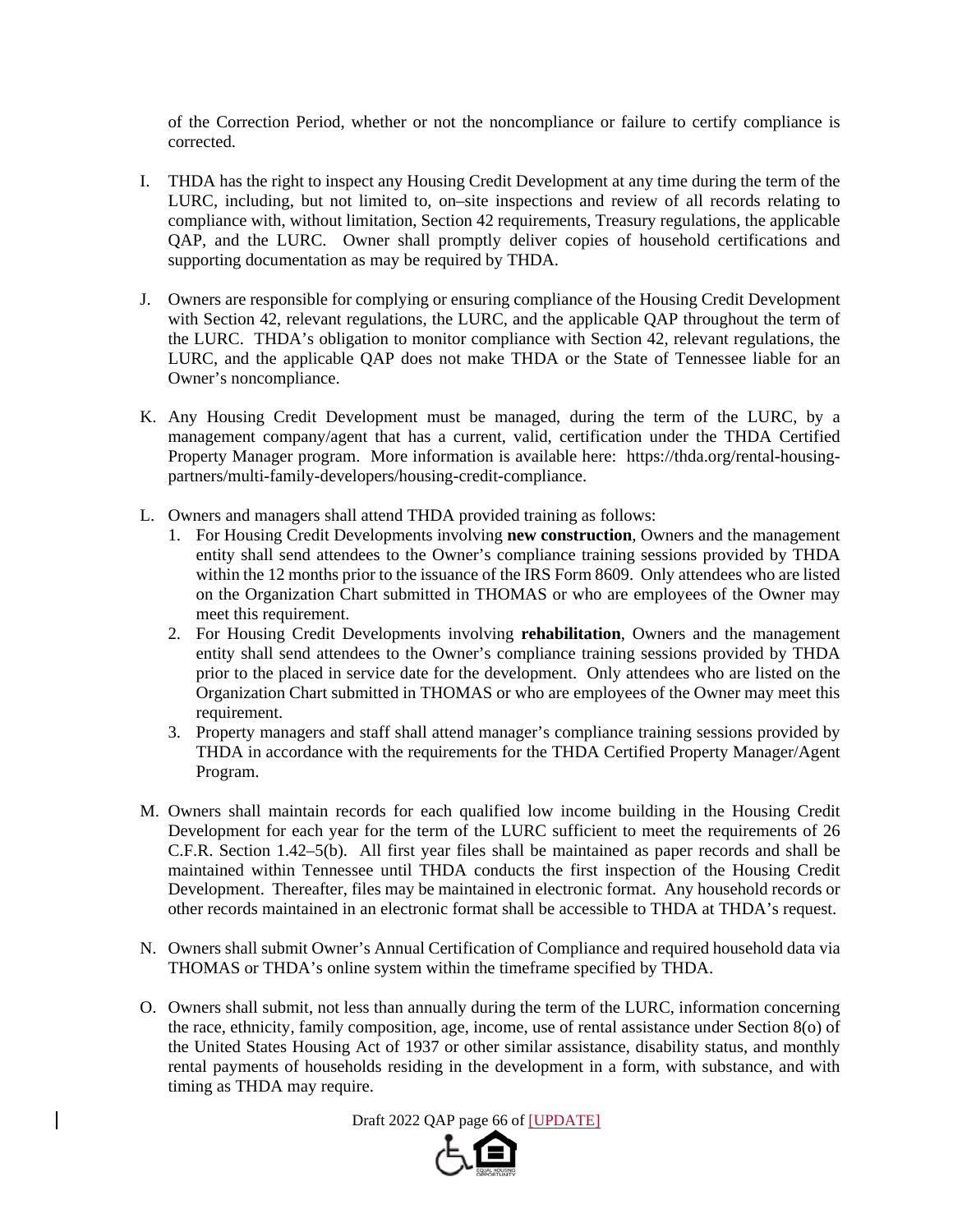- P. In the event of a sale, transfer, or exchange of a Housing Credit Development or any change with respect to the general partner/managing member of the ownership entity (including, without limitation, sale of any or all general partner interests, removal of any general partner, or admission of any general partner), the Owner shall notify THDA in writing at least 30 days prior to the closing of such a transaction and shall provide information about the proposed new Owner or proposed new general partner/managing member of the ownership entity as THDA may request. THDA may require the proposed new Owner or proposed new general partner/managing member of the ownership entity to meet with THDA staff after closing and to attend Owner's compliance training. **These requirements do not apply when a development is sold following the completion of the QCP when THDA has not identified a purchaser.**
- Q. THDA shall carry out its monitoring responsibilities in accordance with Section 42, relevant regulations, the applicable QAP and applications submitted thereunder, and the LURC. THDA will also rely on guidance from the IRS via the "Guide for Completing Form 8823, Low–Income Housing Credit Agencies Report of Noncompliance or Building Disposition", Revenue Procedures, Revenue Rulings and other similar guidance, all as modified from time to time.
- R. All monitoring and compliance activities referenced are required for the term of the LURC, whether specifically stated or not. All monitoring and compliance activities referenced are required for all Housing Credit Developments subject to compliance monitoring.

Draft 2022 QAP page 67 of [UPDATE]

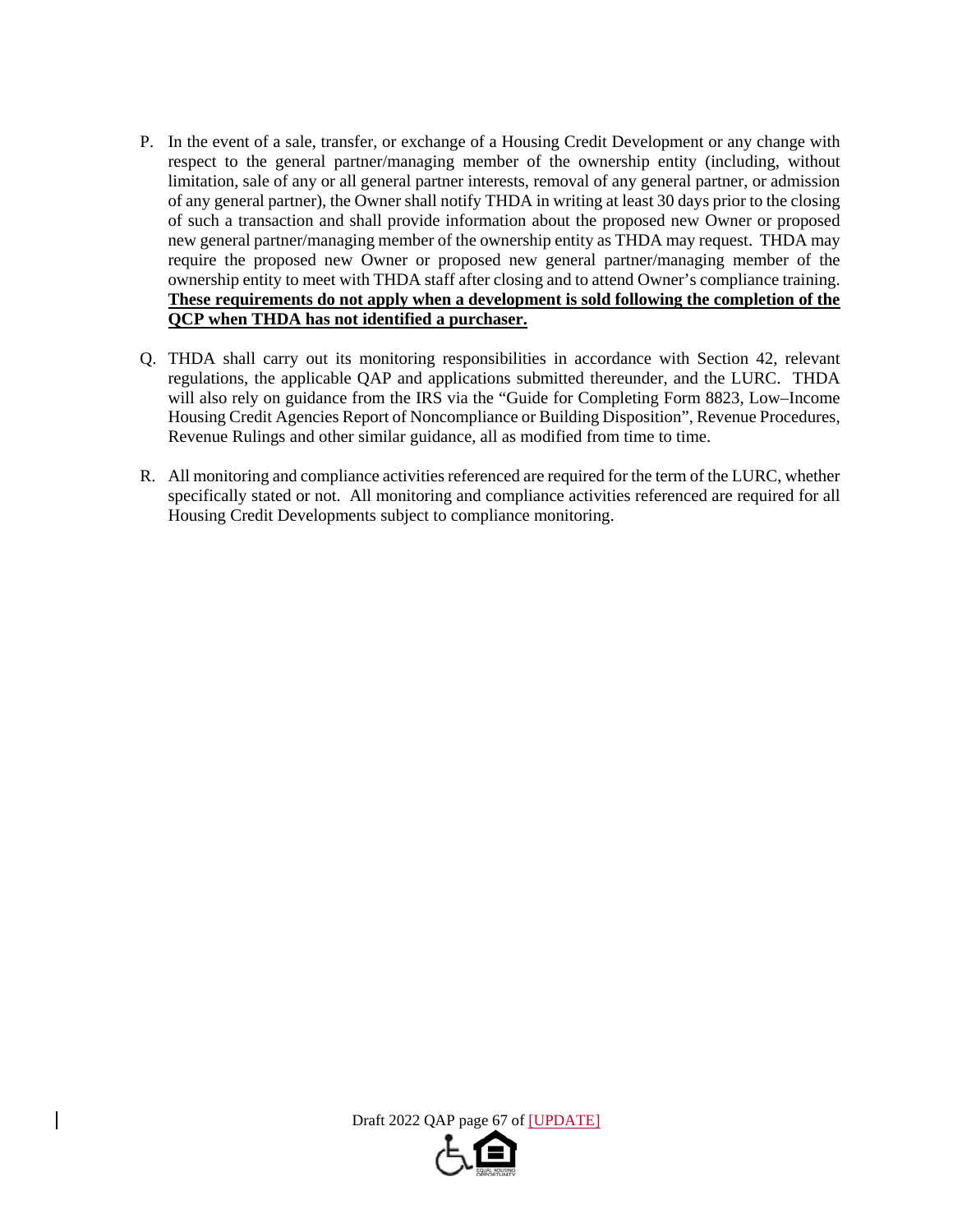# **Section 20: Noncompetitive Housing Credit Allocated to Developments Financed with Tax Exempt Bonds**

# **A. Allocation Requirements**

Developments financed with tax–exempt bonds issued as a result of an award of MTBA may be eligible for allocations of Noncompetitive Housing Credit outside of the competitive process described in this QAP. The annual Noncompetitive Housing Credit will be determined by THDA in connection with the Initial Application evaluation of financial feasibility. These developments must meet the following conditions:

- 1. Applicants applying for Noncompetitive Housing Credit and MTBA must demonstrate that a minimum of 50% of the outstanding principal amount of tax–exempt bonds originally issued using an award of MTBA remain outstanding as of the placed in service date for the development. On that date, the outstanding principal amount of tax–exempt bonds originally issued using an award of MTBA must meet the requirements of Section 42(h)(4). Either bond counsel or a certified public accountant licensed in Tennessee must certify to THDA that this financing requirement is met.
- 2. Applicants applying for MTBA in THOMAS are deemed to be simultaneously applying for Noncompetitive Housing Credit in THOMAS. THDA will determine the amount of Noncompetitive Housing Credit to be allocated and will issue a Firm 42(m) Letter or a Conditional 42(m) Letter. In determining the initial amount of Noncompetitive Housing Credit to be reserved, THDA will use the costs, incomes and expenses submitted in the Initial Application as determined to be reasonable by THDA. Allocations are subject to Section 42(m)(2) and this QAP. Any allocation of Noncompetitive Housing Credit will not count against the limits on Housing Credit by county, developer and related parties as specified in this QAP.
- 3. Applicants applying for MTBA and Noncompetitive Housing Credit are subject to the requirements in the 2022 MTBA Program Description and in this Section 20.
- 4. In addition, Applicants applying for MTBA and Noncompetitive Housing Credit are subject to all applicable requirements of this QAP as determined by THDA, including, without limitation, determinations of eligibility as described in Section 1 of this QAP, fees described in Section 5 of this QAP, the construction review process requirements found in Section 17 of this QAP, the compliance requirements found in Section 19 of this QAP, and the application procedures found in Sections 4, 16, and 17 of this QAP.
- 5. If an Initial Application for Competitive Housing Credit and an application for MTBA and Noncompetitive Housing Credit for the same development is submitted, the Initial Application for Competitive Housing Credit will be deemed ineligible for further consideration, see Section 12 [UPDATE] of the 2022 MTBA Program Description.
- 6. Applicants must agree to not participate in the Qualified Contract process.

### **B. Development Limits**

The maximum amount of MTBA that may be allocated to a single development is described in Section 5 [UPDATE] of the Multifamily Tax-Exempt Bond Authority Program Description for 2022.three million dollars (\$3,000,000). In making this determination, THDA will consider the physical location of the development; the relationships among Owners, developers, management agents, and other Development Team members; the structure of financing; and any other information which might clarify whether applications reflect a single development or multiple developments.

An applicant may submit a written request for an exception to the maximum MTBA amount listed in Section 5-A of the MTBA PD and/or to the application evaluation of Noncompetitive Housing

Draft 2022 QAP page 68 of [UPDATE]

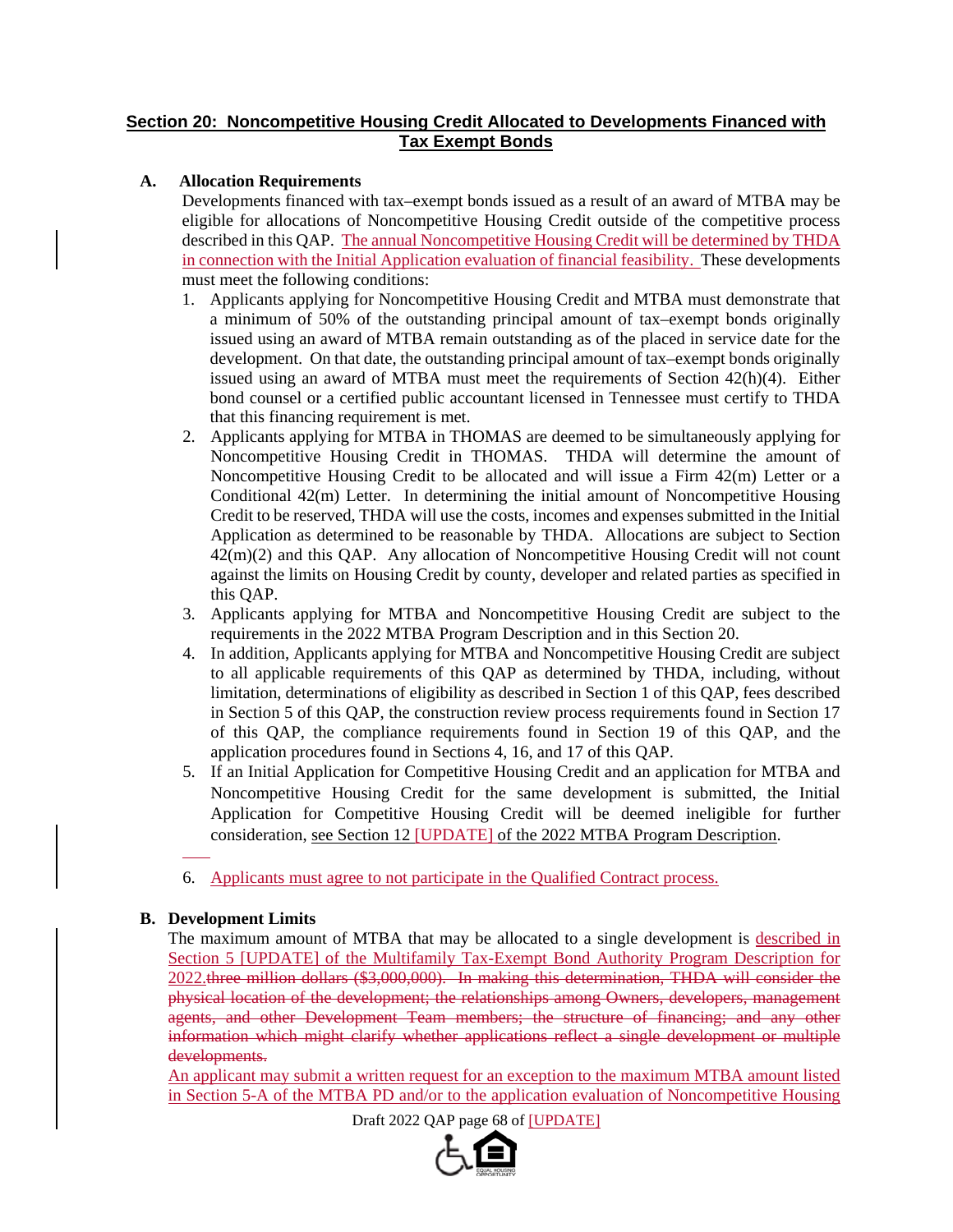Credit of the QAP. The written request must include sufficient supporting documentation and information to substantiate the need for additional MTBA and/or Noncompetitive Housing Credit as determined by THDA, in its sole discretion. Only one (1) written request for an exception to the maximum MTBA and/or Noncompetitive Housing Credit limit per application will be considered. Written requests for exceptions to the maximum MTBA and/or Noncompetitive Housing Credit limit may be granted or denied by THDA, in its sole discretion

### **C. Total Development Cost Limits**

Total Development Cost limits as specified in Table 3–2 in Section 3–G of this QAP will be applied to all proposed developments requesting Noncompetitive Housing Credits at the time of Initial Application. The cost of issuance and any deferred portion of the developer fee over 15% will be excluded from these costs. An Applicant may submit a written request for an exception to the Total Development Cost limits. The written request must include sufficient supporting documentation and information to substantiate the need for the exception, as determined by THDA, in its sole discretion. Only one (1) written request for an exception to the Total Development Cost limits per application may be submitted.

# **D. Noncompetitive Housing Credit Threshold Requirements**

Applications requesting Noncompetitive Housing Credits must satisfy the applicable requirements of Section 12 and Section 13 of this QAP except for Section 12.A.4 and Section 13.D.

# **E. Noncompetitive Housing Credit Scoring**

The scoring criteria in this Section 20 is not intended to allow an Applicant to claim the maximum 100 points. An Initial Application must contain a minimum score of **60 points** to be eligible for MTBA and Noncompetitive Housing Credit. The score will be confirmed by THDA, in its sole discretion, during the Initial Application review process.

### **1. Housing Credit Development Location:**

### $up to 710 points$

a. Proposed developments located wholly and completely in a QCT or DDA as designated by HUDcovered by a CCRP.

### *2 points*

b. Proposed developments located wholly and completely in a county or municipality with a growth plan approved by the local government planning advisory committee as determined by the Tennessee Advisory Commission on Intergovernmental Relations. *5 8 points*

# **2. Meeting Housing Needs:** *up to 10 points*

### Choose One:

- a. Proposed new construction multifamily housing developments or proposed adaptive reuse/conversions of buildings that are not currently used for housing to multifamily housing developments; *10 points* OR
- b. Proposed rehabilitation of Existing Multifamily Housing that are not currently income and rent restricted; or *10 points* OR
- c. Proposed preservation of Existing Multifamily Housing that are currently income and rent restricted. *10 points*

# **3. Development Characteristics:** *up to 25 points*

Draft 2022 QAP page 69 of [UPDATE]

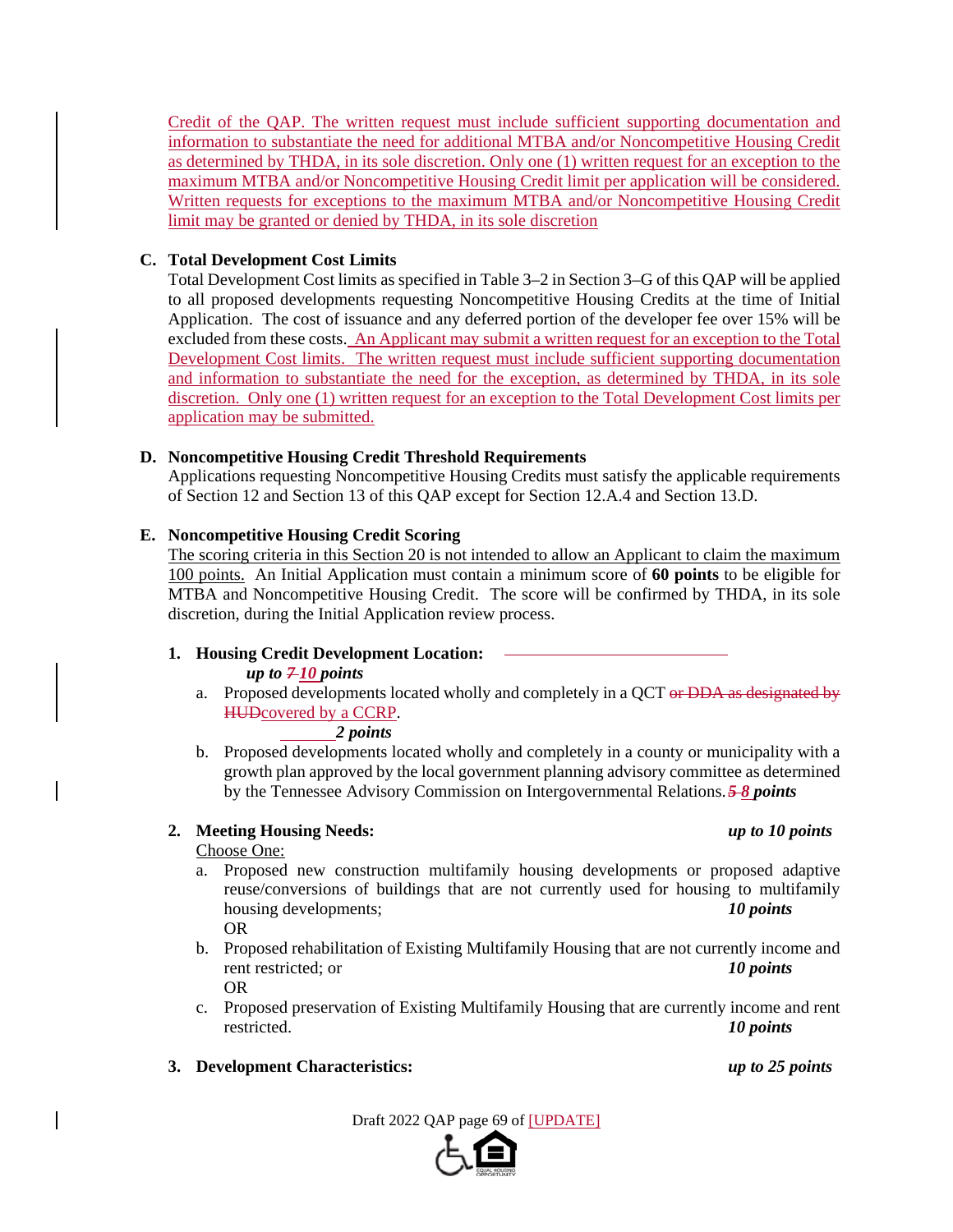a. Rehabilitation of an Existing Multifamily Housing in an area covered by a CRPCCRP.

*5 points*

- b. Installation of a Range Oven, Fire Stop, Auto Stop or comparable extinguishing system over the stove in each unit. *5 points*
- c. Installation and maintenance of a camera video security system with at least one (1) camera monitoring each of the following areas: front of each building, back of each building, community room, computer center, rental office, all site entrance/exit roadways and parking areas. *5 points*
- d. Construction and maintenance of a walking trail, minimum four (4) feet wide and 1250 linear feet paved and continuous. At least one (1) permanently anchored weather resistant bench with a back must be installed at the mid–point of the trail. Sidewalks are not eligible for these points. *5 points*
- e. Construction and maintenance of perimeter fencing extending around all sides of the development site, except at development entrances. Chain link fencing is not eligible for these points. *5 points*
- f. Construction and/or rehabilitation of development signs, including the Fair Housing Logo, at all entrances to the development site. *5 points*
- g. Use of anti–fungal roofing materials with a minimum 30 year warranty. *5 points*
- h. Rehabilitation of an Existing Multifamily Housing development that includes **complete replacement** of existing exterior wooden stair systems (regardless of remaining useful life) with new steel or concrete stair systems. **5 points**
- i. The proposed development exclusively involves a structure or structures listed individually in the National Register of Historic Places, or is located in a registered historic district and certified by the Secretary of the U. S. Department of the Interior as being of historical significance to the district. All proposed construction and/or rehabilitation shall be completed in such a manner as to be eligible for historic rehabilitation credits. Developments seeking to combine historic nature and adaptive reuse will be treated as new construction. *5 points*

### **4. Sponsor Characteristics:** *up to 10 points*

- a. No member of the Development Team is currently subject to a Major SAE defined in Section 3–D [UPDATE] of the 2022 MTBA Program Description. *5 points*
- b. At least one (1) member of the Development Team was a member of a Development Team that closed, issued and sold MTBA for at least one (1) development in Tennessee since January 1, 2015. *5 points*

# **5. Serving Resident Populations with Special Housing Needs:** *10 points*

Proposed developments which select these points must:

- a. Provide a residency preference for households with Special Housing Needs;
- b. Maintain all facilities as ADA Compliant;
- c. Meet all Fair Housing Act requirements, including the requirement that all public and common areas be readily accessible to and usable by persons with disabilities;
- d. Have a memorandum of agreement or contract with supportive service providers to provide Supportive Services appropriate for the particular special needs population that meets the definition under Section 2 or, if the resident population is older persons, the definition of Supportive Services for Older Persons;
- e. Contain dedicated space, with appropriate furniture and fixtures, relevant to the Special Housing Needs Resident Population for said supportive service providers; and
- f. Provide at least one (1) of the following on–site amenities:

Draft 2022 QAP page 70 of [UPDATE]

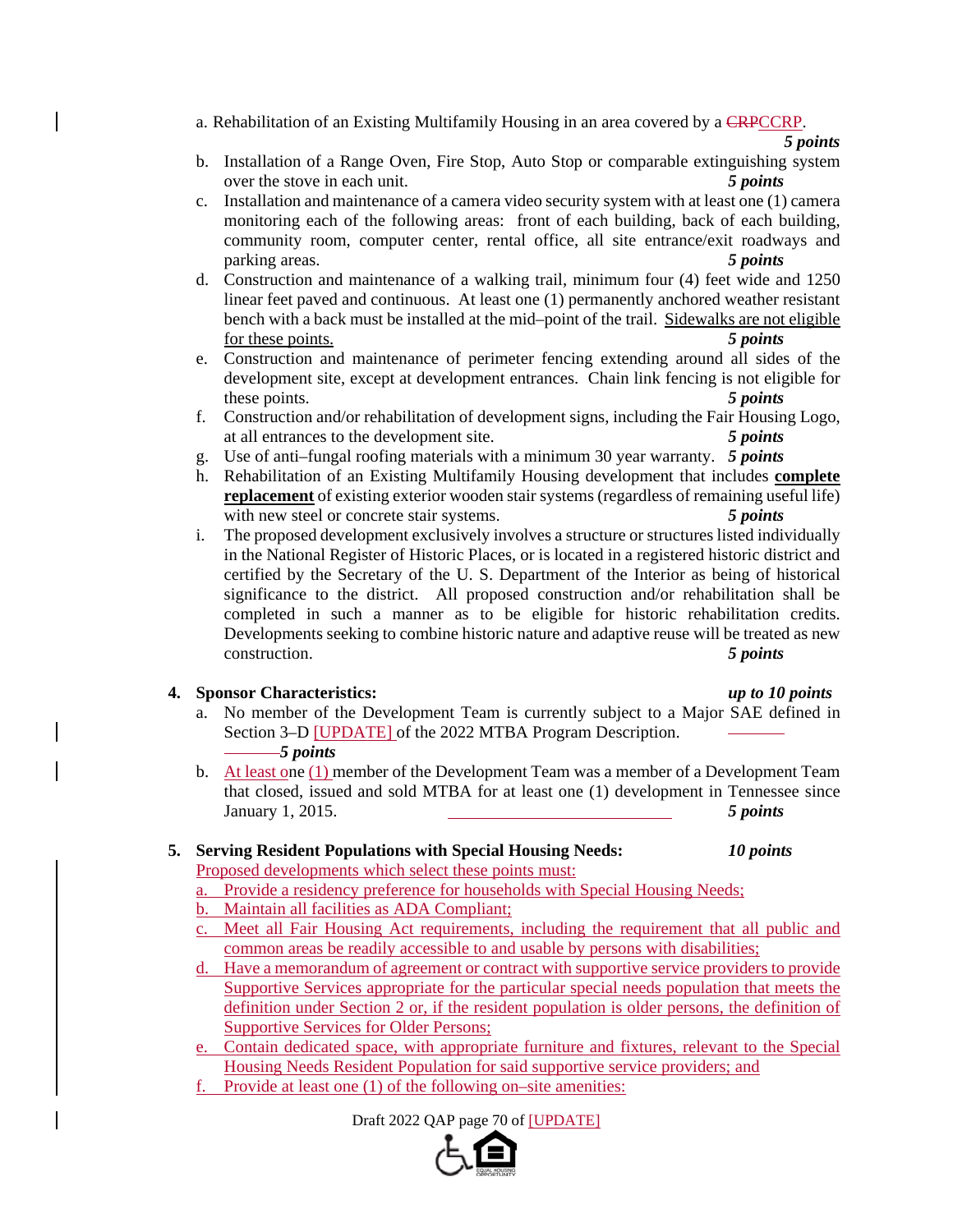- i) Construct and/or rehabilitate an exercise facility for appropriate group activity for special housing needs residents. The space must be at least 900 square feet, if indoor; or
- ii) Construct and/or rehabilitate a gazebo containing a minimum of 100 square feet; which must be covered and have permanent bench seating affixed and in an appropriate location available to all residents for year round usage; or
- iii) Construct and/or rehabilitate a pergola sized a minimum of 14 feet by 14 feet; which must have permanent bench seating affixed and in an appropriate location available to all residents for year round usage; or
- iv) Construct and/or rehabilitate a veranda which must be permanently attached to the side of a building. The veranda must be covered by a roof, be 10 feet wide and extend the length of the attached side of the building. The veranda must contain permanent seating for 10 percent of the units at the development and be available to all residents for year round usage; or
- v) Construct and/or rehabilitate a picnic shelter which must be covered, with permanent table and bench seating and in an appropriate location available to all residents for year round usage; or
- vi) Provide, in the proposed development's community room or computer center, updated computer systems equipped with high speed Internet service, which include new computers, new printers and new scanners purchased within the most recent 12 months as of the placed in service date. Receipts for purchase of new computers, new printers, and new scanners purchased no more than 12 months prior to the placed in service date will be required prior to issuance of IRS Form(s) 8609. The computers should be provided at a minimum of one (1) computer per 50 total units or part of 50 units. Printer cartridges, paper, computer supplies and on–going maintenance of the computer systems sufficient to meet reasonable resident demand must be furnished, free of charge, to residents. The computer system must be available to residents during regular office hours and occasionally during the evenings and weekends.

**Points may not be taken for Serving Resident Populations with Special Housing Needs and Serving Resident Populations with Children. Applicants must choose whether to select points for Serving Resident Populations with Special Housing Needs or Serving Resident Populations with Children, but not both.** 

## **6. Public Housing or Housing Choice Voucher Waiting Lists:** *5 1 points*

Applicants who will give priority to persons/households currently on Public Housing or Housing Choice Voucher waiting lists. This priority should be clearly documented in marketing plans, lease–up plans, and operating policies and procedures and provided with the Final Application to ensure compliance. Proposed developments in the counties listed on the Public Housing or Housing Choice Voucher waiting list are eligible for these points.

#### **7. Serving Resident Populations with Children:** *10 points*

Applicants who select these points will provide a residency preference to households with children and must construct and/or rehabilitate the number of three (3) bedroom units which equal or exceed a minimum of 20 percent of the total units in the development rounded up to the nearest whole unit.

The proposed development must include (i) a playground with permanent playground equipment of commercial grade quality with a minimum of four separate pieces of equipment or a structure that encompasses a minimum of four pieces of equipment AND (ii) at least one (1) of the following on–site amenities:

Draft 2022 QAP page 71 of [UPDATE]

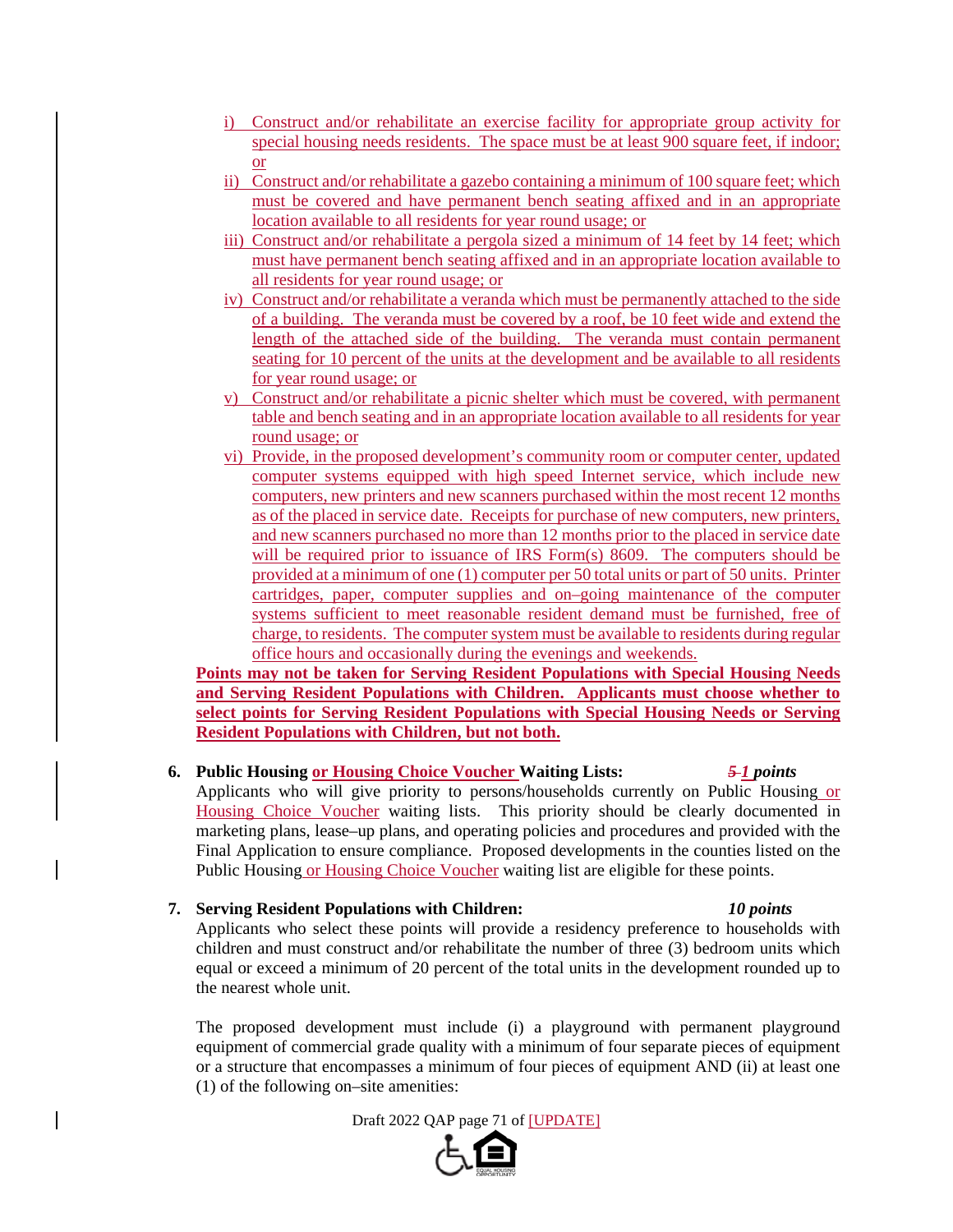- a. Construct and/or rehabilitate an appropriately sized, dedicated space with appropriate furniture and fixtures for, and agreements with, providers of after–school tutoring or homework help programs. The space must be available to residents during regular office hours and occasionally during the evenings and weekends; or
- b. Construct and/or rehabilitate a sport field or court (basketball, tennis, baseball, field hockey, soccer, football, etc.) that that incorporates permanent fixtures, a minimum of 1600 square feet, is surfaced appropriately for the sport(s) intended for that space, incorporates permanent fixtures and a minimum of 1,600 square feet of concrete, artificial grass or paved surface, whichever is appropriate for the sport and is separate from all parking areas. The field or court must be available to all residents for year round use; or
- c. Provide in the proposed development's community room or computer center updated computer systems equipped with high speed Internet service, which include **new** computers, **new** printers and **new** scanners purchased within the most recent 12 months as of the placed in service date. Receipts for purchase of **new** computers, **new** printers, and **new** scanners purchased no more than 12 months prior to the placed in service date will be required prior to issuance of IRS Form(s) 8609. The computers should be provided at a minimum of one (1) computer per 50 total units or part of 50 units. Printer cartridges, paper, computer supplies and on–going maintenance of the computer systems sufficient to meet reasonable resident demand must be furnished, free of charge, to residents. The computer system must be available to residents during regular office hours and occasionally during the evenings and weekends.

**Points may not be taken for Serving Resident Populations with Children and Serving Resident Populations with Special Housing Needs. Applicants must choose whether to select points for Serving Resident Populations with Children or Serving Resident Populations with Special Housing Needs, but not both.** 

#### **8. Development Intended for Eventual Resident Ownership or Extended Recapitalization Period:** *up to 10 points*

a. Applicants offering qualified residents the right of first refusal to purchase single family Housing Credit buildings at the end of the Compliance Period shall include, in the Initial Application, a detailed plan specifically including how the Owner will set aside a portion of the rent beginning in year two (2) of the Compliance Period to provide sufficient funds to the resident at the end of the Compliance Period for the down payment and closing costs to purchase the unit. The plan shall be updated and re–submitted to THDA at the end of year thirteen (13) of the Compliance Period. *5 points*

#### OR

b. Applicants may defer the point when the development may request a recapitalization through a subsequent allocation of Housing Credit under the competitive or noncompetitive process. Points are based on the number of years from the date the last building in the development placed in service. Applicants claiming these points shall submit audited annual financial statements to THDA for year 15 of the Credit Period and for each year thereafter within six (6) months of the close of the fiscal year for the development.

#### *up to 10 points*

| Table 20–1: Earliest Year When New Housing Credit May be Requested |                  |
|--------------------------------------------------------------------|------------------|
| <b>Years Since Placed in Service</b>                               | Points Available |
|                                                                    |                  |
|                                                                    |                  |

Draft 2022 QAP page 72 of [UPDATE]

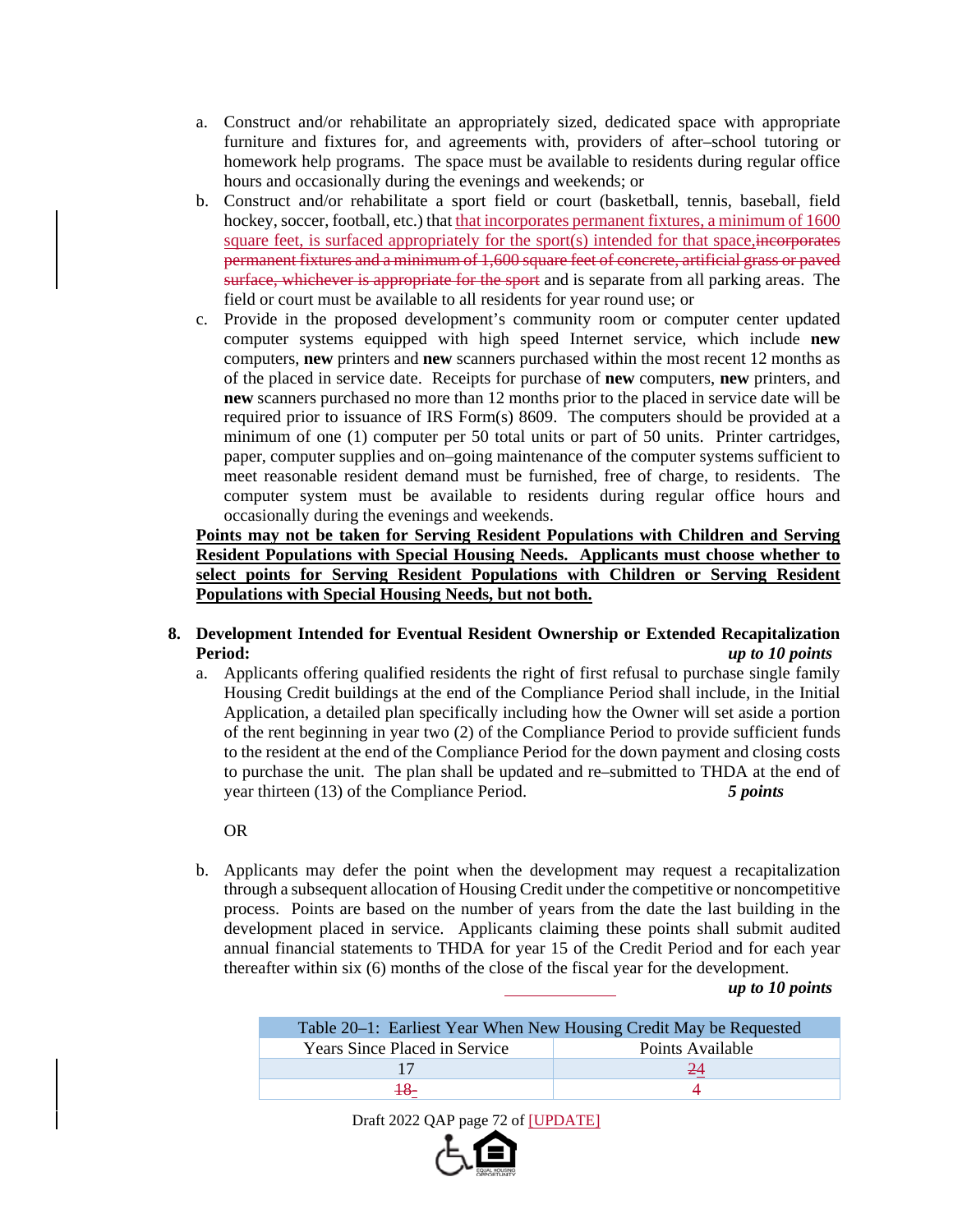| _____ |
|-------|
|       |

#### **9. Energy Efficiency:** *13 14 points*

a. At placed in service, the development will include:

 $\frac{1}{2}$ vii) ENERGY STAR rated HVAC systems in all units (15 SEER minimum); and  $\ddot{H}$ )viii) ENERGY STAR refrigerator (19 cubic foot minimum) with ice maker; and  $\overrightarrow{iii}$ ix) Overhead light fixture connected to a wall switch in the living room and all overhead light fixtures in other rooms connected to a wall switch in the same room; and

 $\frac{1}{2}$  All light fixtures fitted with ENERGY STAR light bulbs; and

 $\overrightarrow{v}$ xi) ENERGY STAR rated windows in all units; and

 $\overrightarrow{v_i}$ xii) All toilets high efficiency or dual flush.

## **F. Initial Application Eligibility and Scoring Review**

In connection with evaluation of Initial Applications, THDA will issue Evaluation Notices, as needed, to request additional documentation and/or information for purposes of clarifying eligibility, scoring and financial feasibility. Evaluation Notices will be issued in the following manner:

| Table 20–2: Schedule of Evaluation Notices and Deadlines |                       |  |
|----------------------------------------------------------|-----------------------|--|
| <b>Evaluation Notice</b>                                 | Deadline for Response |  |
| First                                                    | 5 business days       |  |
| Second                                                   | 2 business days       |  |
| Final                                                    | 1 business day        |  |

Applications with uncured deficiencies may be removed from consideration under both the MTBA Program Description and for an allocation of Noncompetitive Housing Credits if the deficiencies have remained uncured after a deadline in a the Final Evaluation Notice has passed. Applicants may resubmit an application for a commitment of MTBA and an allocation of Noncompetitive Housing Credits at a later date, but must pay a resubmission fee as described in Section 11–D [UPDATE] of the MTBA Program Description for 2022. A resubmitted application will be considered a new application under the MTBA Program Description and this Section 20.

#### **G. Capitalized Terms**

All capitalized terms used in this Section 20 shall have the meaning ascribed to them in this Section 20 or in Section 2 of this QAP or in the MTBA Program Description for 2022.



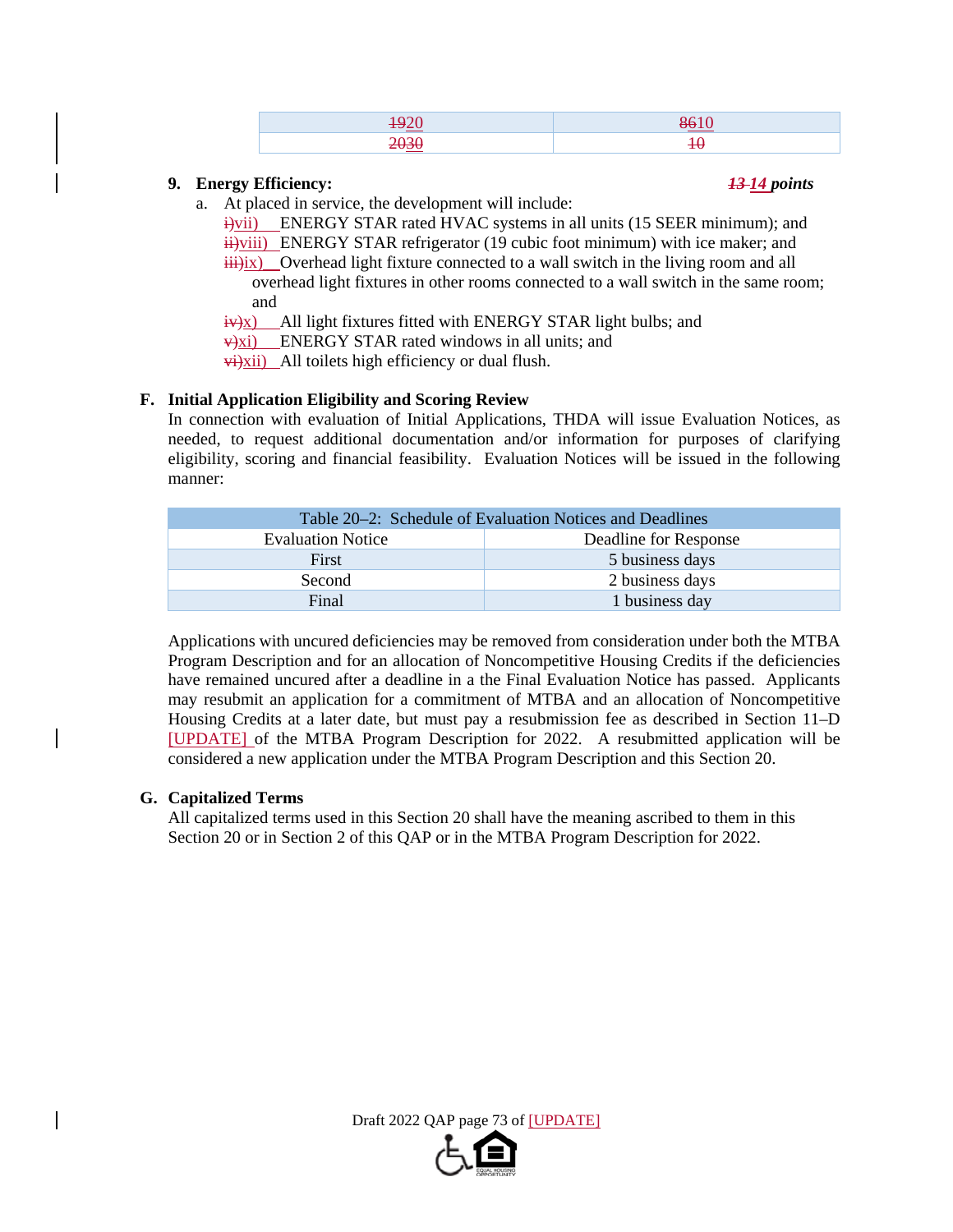## **Section 21: Special Assistance for At Risk and Distressed Counties**

- A. To be eligible for special assistance pursuant to this Section 21 of this QAP, an Initial Application must propose a development that meets all of the following requirements:
	- 1. Is new construction; and
	- 2. Consists of no more than 64 units; and
	- 3. Be located wholly within one of the following counties: Benton, Bledsoe, Campbell, Carroll, Carter, Claiborne, Clay, Cocke, <del>Decatur, F</del>entress, Grainger, Greene, Grundy, Hancock, Hardeman, Hardin, Hawkins, Haywood, Henderson, Houston, Jackson, Johnson, Lake, Lauderdale, Lewis, McNairy, Meigs, Monroe, Morgan, Obion, Overton, Perry, Pickett, Rhea, Scott, Sequatchie, Unicoi, Union, Van Buren, Warren, or Wayne<del>, or Weakley</del>.
- B. Eligible proposed developments may receive any one, all or any combination of the following Special Assistance, as determined by THDA in its sole discretion:
	- 1. Per development annual Housing Credit limit of \$1.3 million; and
	- 2. A Basis Boost; and
	- 3. New construction in a HUD–designated Qualified Census Tract ("QCT") permissible; and
	- 4. Applicable total development cost limits increased by 10%.

Draft 2022 QAP page 74 of [UPDATE]

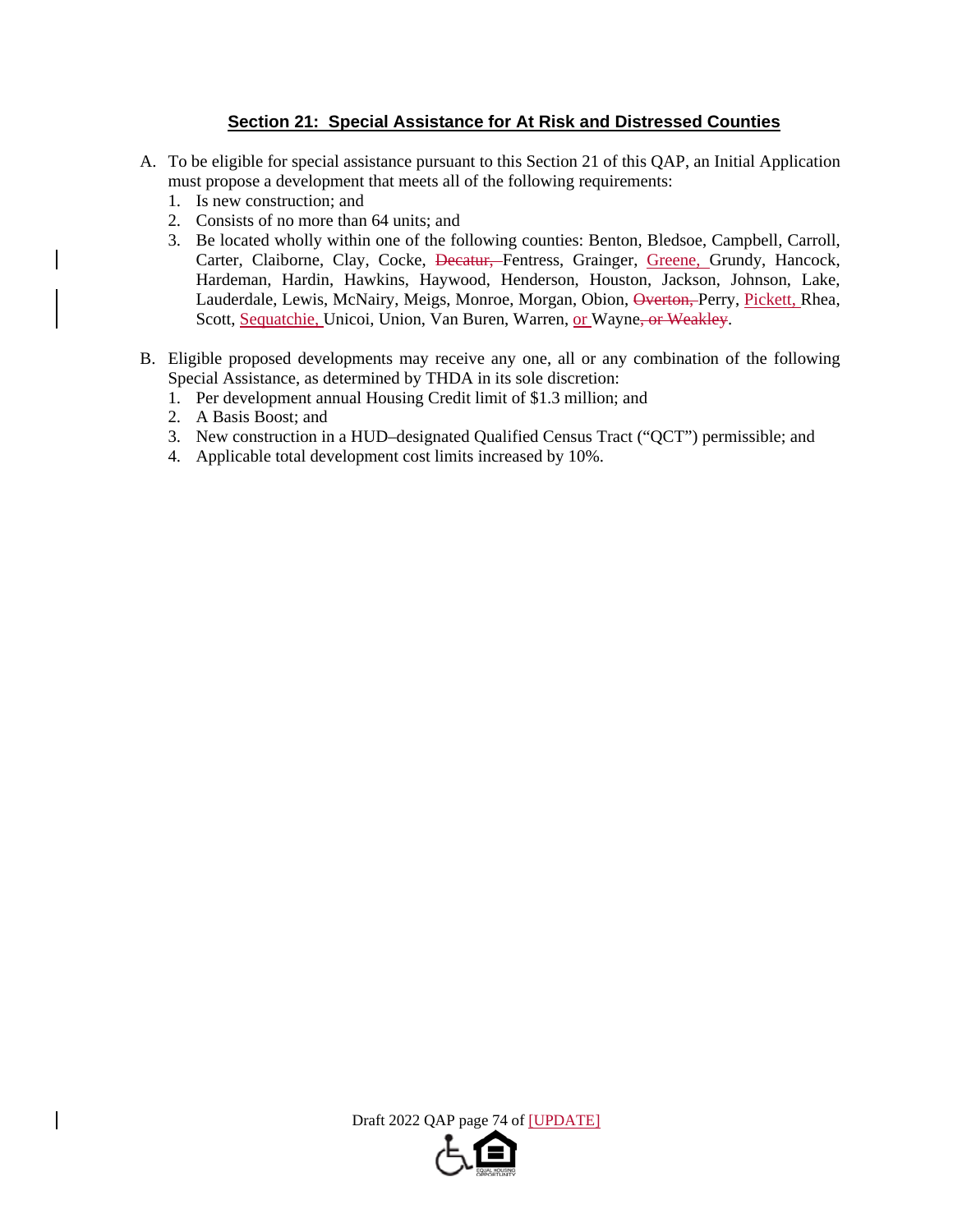# **Section 22: Special Assistance for Qualified Disaster Zones**

### **A. Introduction**

- 1. For purposes of this QAP, the term "Qualified Disaster Zone" shall have the same meaning as described in the Consolidated Appropriations Act, 2021 (the "Act"), Division EE, Title III, Section 301.
- 2. Initial Applications deemed eligible pursuant to all applicable requirements of this QAP **and** wholly located in a Qualified Disaster Zone (a "Qualified Disaster Zone Initial Application") may receive a reservation of Housing Credit pursuant to this Section 22 in a special competitive round (the "Disaster Zone Round").
- 3. At this time, the Qualified Disaster Zones in Tennessee are the counties of:
	- a. Bradley; and
	- b. Davidson; and
	- c. Hamilton; and
	- d. Putnam; and
	- e. Wilson.

#### **B. Housing Credit Available**

1. The minimum amount of 2022 Housing Credit available for the Disaster Zone Round will be determined by THDA, in its sole discretion, according to Division EE, Title III, Section  $305(a)(2)(B)$  of the Act.

#### **C. Limits**

- 1. The limits in Section 3 of this QAP shall apply, with the following exceptions:
	- a. Disaster Zone Initial Applications may exceed the applicable total development cost limit in Table 3-2 in Section 3.G. of this QAP by up to 10.0%; and
	- b. Reservations made to Qualified Disaster Zone Initial Applications will not count against the limits described in Section 3.H of this QAP.
	- c. No Applicant, developer, Owner, or Related Parties will receive more than 1 Reservation in the Disaster Zone Round.

## **D. Special Conditions**

- 1. Disaster Zone Round Initial Applications must propose new construction (including new construction in a QCT).
- 2. Disaster Zone Round Initial Applications will be eligible for a Basis Boost.
- 3. For purposes of ranking Disaster Zone Round Initial Applications, the Project Location Score as described in Section 14.A.1 of this QAP will not be included in a Disaster Zone Round Initial Application's total score.
- 4. Eligible competitive Initial Applications submitted in the regular competitive round (with submission deadline of [UPDATE]), but not receiving a reservation of Housing Credit in the regular competitive round, and that also satisfy all the requirements to be deemed a Qualified Disaster Zone Initial Application will be considered in the Disaster Zone Round.

## **E. Dates**

- 1. THOMAS will accept Disaster Zone Round Initial Applications **beginning at 12:00 AM CDT on [UPDATE]**.
- 2. No Disaster Zone Round Initial Applications will be accepted **after 11:59:59 PM CDT on [UPDATE]**.
- **F. Process for Reservations**

Draft 2022 QAP page 75 of [UPDATE]

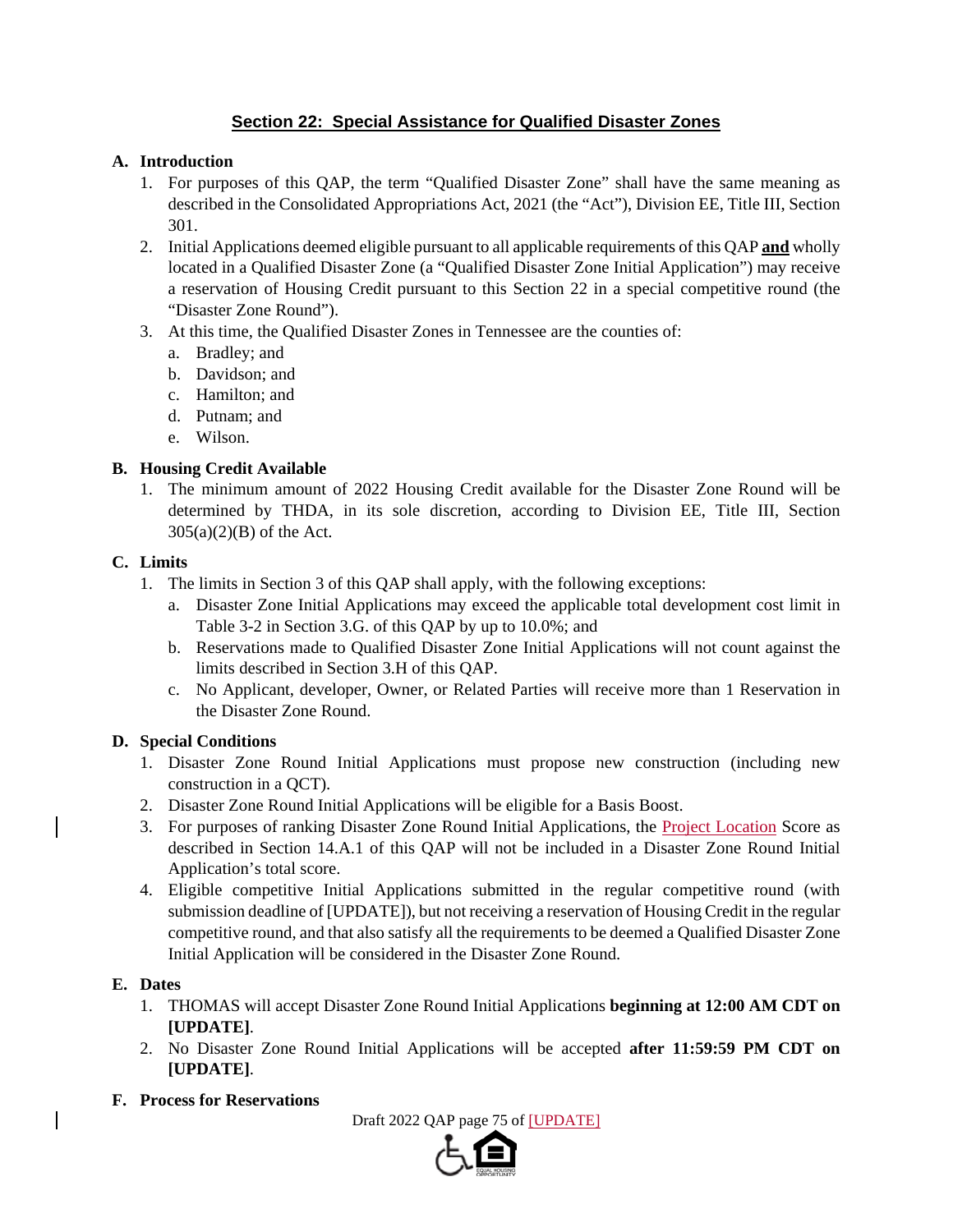- 1. THDA will make a reservation of Housing Credit to the highest ranking (as determined according to Section 14 and Section 16.F. of this QAP, except as noted in Section 22.D.2 of this QAP) Qualified Disaster Zone Initial Application for each Qualified Disaster Zone, in the order shown in Section 22.A.3. of this QAP.
- 2. If the Housing Credit available for the Disaster Zone Round is insufficient to make a full reservation of Housing Credit to the highest ranking Qualified Disaster Zone Initial Application for each Qualified Disaster Zone, THDA will make a forward allocation of 2023 Housing Credit in an amount sufficient to make a full reservation of Housing Credit to the highest ranking Qualified Disaster Zone Initial Application for each Qualified Disaster Zone.
	- i) No forward allocation will be made if there is not at least one Qualified Disaster Zone Initial Application for each Qualified Disaster Zone.
	- ii) If THDA makes a reservation to the highest ranking Qualified Disaster Zone Initial Application for each Qualified Disaster Zone, and sufficient Housing Credit remains available for the Disaster Zone Round to make further reservations to one or more additional Qualified Disaster Zone Initial Application(s),. THDA will make a reservation of Housing Credit to the next highest ranking (as determined according to Section 14 and Section 16.F. of this QAP, except as noted in Section 22.D.2 of this QAP) Qualified Disaster Zone Initial Application regardless of Disaster Zone.

## **G. Placed In Service Deadline**

1. The placed in service deadline for each Qualified Disaster Zone Initial Application to which THDA makes a reservation of Housing Credit will be determined pursuant to Division EE, Title III, Section 305(a)(3)(A) of the Act.

Draft 2022 QAP page 76 of [UPDATE]